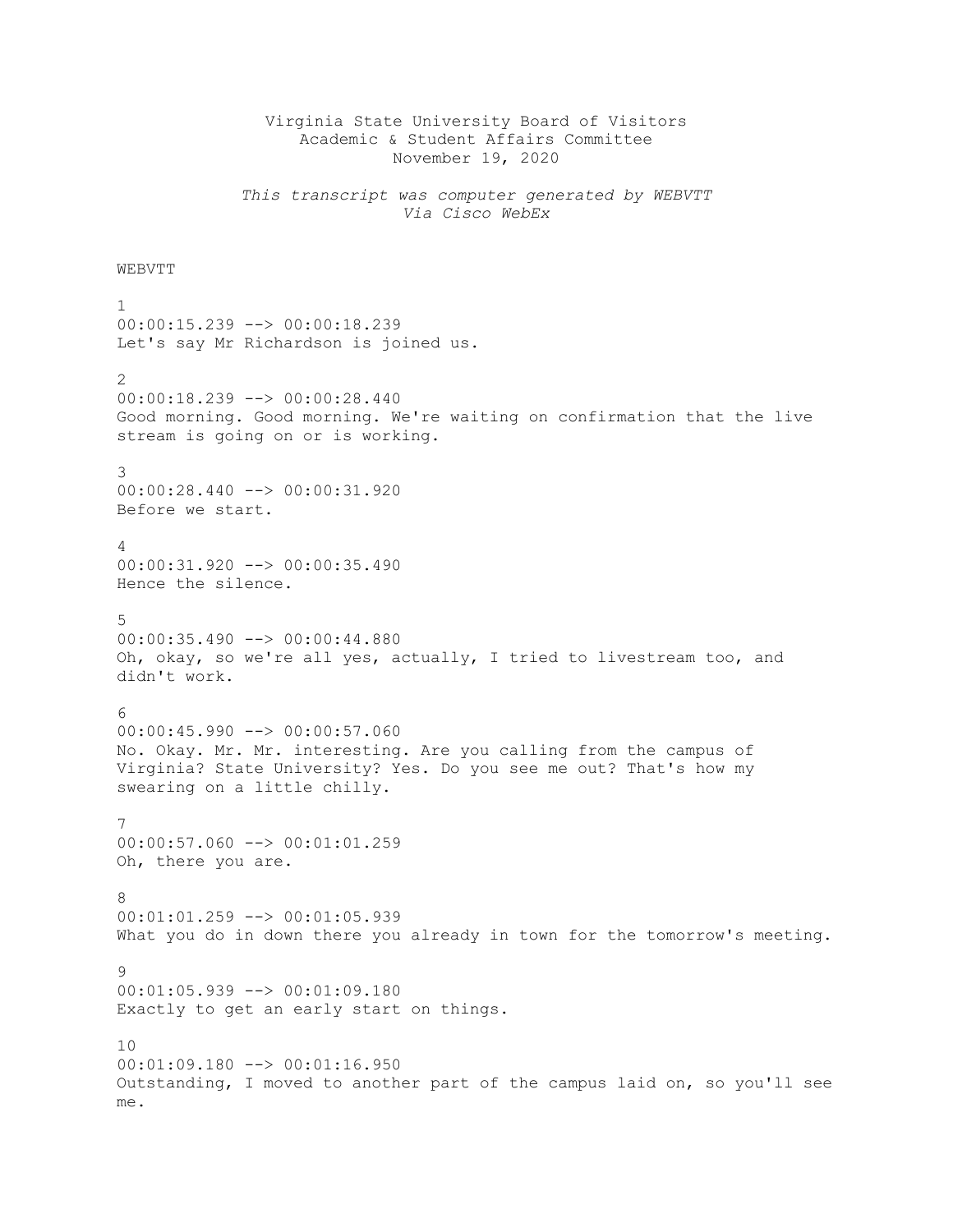11 00:01:16.950 --> 00:01:30.864 The different part all around the day. Are you going to be outside for the meeting? You're chairing this afternoon or will you find a a table or desk somewhere? I'll try to find some way hand side. 12 00:01:32.939 --> 00:01:36.959 Although we just supposed to warm up, I think a good bit. 13 00:01:36.959 --> 00:01:41.549 Wireless the register and I did receive your message. 14 00:01:41.549 --> 00:01:45.870 Oh, okay, great. Great. So just wanted to say hello. 15 00:01:45.870 --> 00:01:52.379 How bad I hadn't spoken to you since the last meeting I just wanted to say hello? 16 00:01:52.379 --> 00:01:55.560 No problem. So if you'd like to hear yourself. 17 00:01:55.560 --> 00:02:07.079 Hope you're well, my wife is from Montana and Montana. They refer to this weather as June. 18 00:02:07.079 --> 00:02:12.120 And. 19 00:02:13.439 --> 00:02:21.389 Well, you know, I'm from West Virginia and then spent 7 years in Colorado so this is awesome. I love this. 20 00:02:21.389 --> 00:02:26.039 Just don't talk to me in July. Not. I'm sure we are live. 21 00:02:28.944 --> 00:02:42.264 Excellent. Excellent. So, let's get started. Thank you everyone for dialing in. Um, if we could do a call to, uh, the roll call Dr red. 22 00:02:42.990 --> 00:02:51.300 Hi.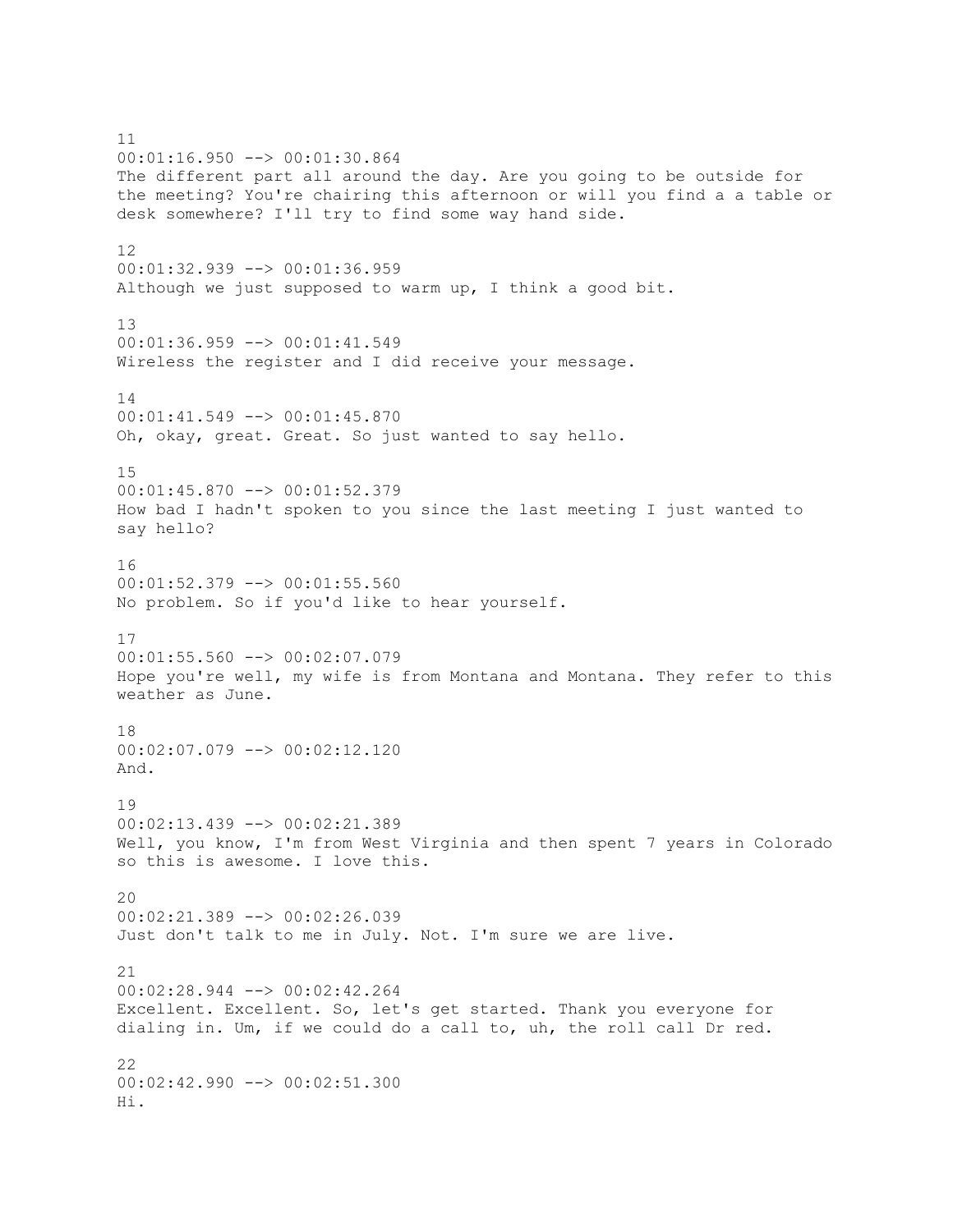23 00:02:51.300 --> 00:02:57.180 Dr. Rad. 24 00:02:59.280 --> 00:03:07.770 Yes, ma'am. Good morning. Everyone. Hi we're, we're ready for the roll call. 25 00:03:07.770 --> 00:03:11.280 Is Pamela curry? 26 00:03:11.280 --> 00:03:15.960 Here Dr Christine darn. 27 00:03:15.960 --> 00:03:23.129 Mr. Charlie he'll wasn't accounted for Mr. William Murray present. 28 00:03:23.129 --> 00:03:28.650 Mr. Davis Richard here. Vc here. 29 00:03:28.650 --> 00:03:32.370 Mr. my Internet. 30 00:03:32.370 --> 00:03:36.810 Mr. Gregory were only here. 31 00:03:36.810 --> 00:03:42.300 Mr. Ron Wednesday here. 32 00:03:42.300 --> 00:03:50.460 Morning and we like to recognize Cameron, gray s. T representatives. 33 00:03:50.460 --> 00:03:55.560 And Dr, our new faculty represented. 34 00:03:56.909 --> 00:04:02.310 Madam chair you do have a thank you. Welcome. Everybody. 35  $00:04:02.310$  -->  $00:04:06.659$ Do we have someone to do the invocation for it?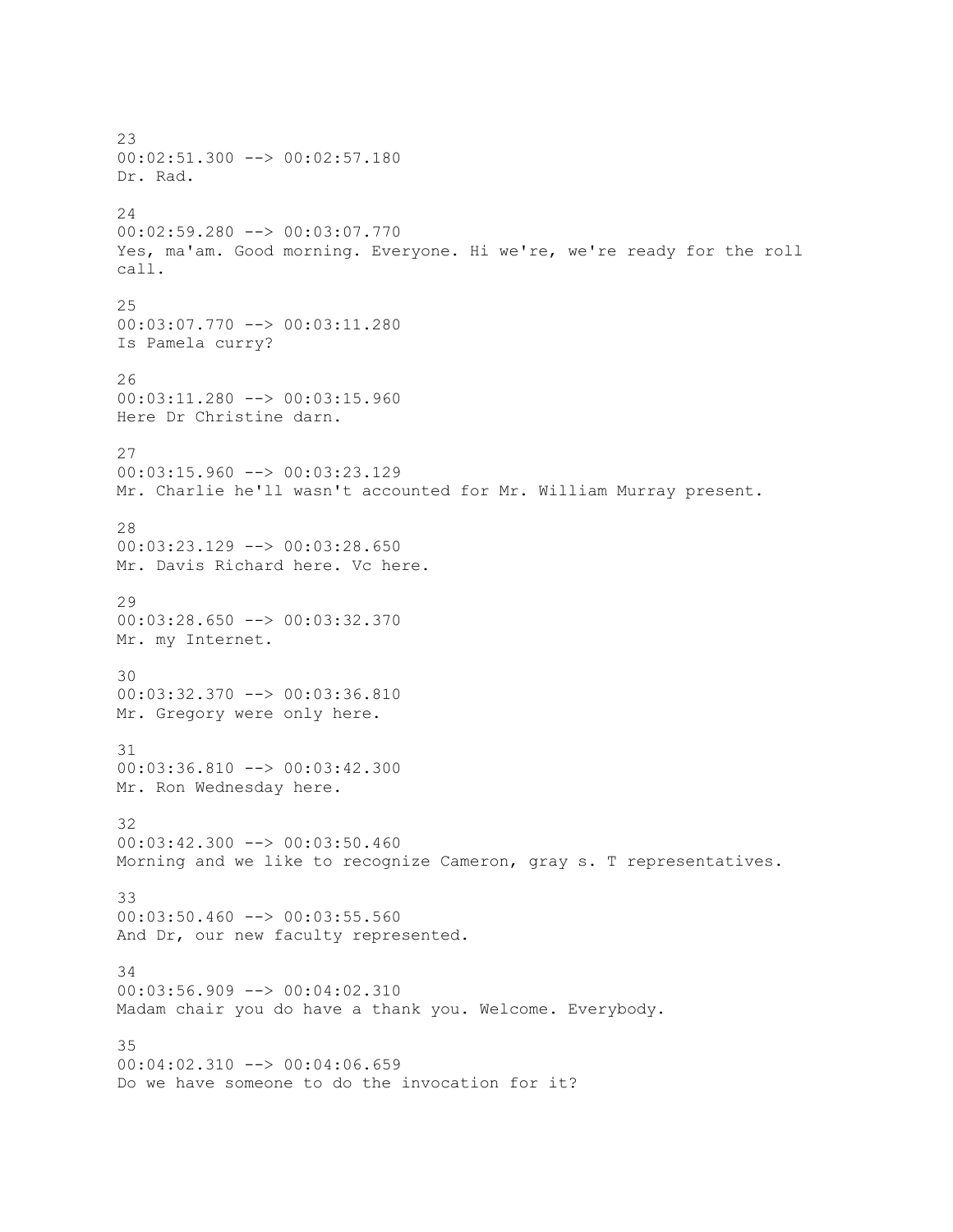36 00:04:06.659 --> 00:04:10.800 Mr. Rodney. 37 00:04:10.800 --> 00:04:15.780 All right, let us go before the father. 38 00:04:15.780 --> 00:04:19.980 You are the god of covenant faithful promises. 39 00:04:19.980 --> 00:04:24.360 Tom and Tom, again, you have proven, you'll do just what you said. 40 00:04:24.360 --> 00:04:27.598 Though the storms may come and the wins may blow. 41 00:04:27.598 --> 00:04:35.939 We will remain steadfast, keep protect and stripped and mentally physically and spiritually as we navigate through this pandemic. 42  $00:04:35.939$  -->  $00:04:40.288$ And let our hearts learn when you speak a word, it will come to pass. 43 00:04:40.288 --> 00:04:45.509 Great is your faithfulness to us for now and forever more Amen. 44 00:04:45.509 --> 00:04:49.588 Thank you Mr. hall. 45 00:04:49.588 --> 00:04:55.168 If we could get the approval of the agenda. 46 00:04:55.168 --> 00:04:59.848 All in favor say, aye aye. 47 00:05:02.093 --> 00:05:15.473 Thank you and then we will need motion in a 2nd, and then a roll call to approve the previous meeting's minutes. And also, if anyone has any changes to them, please note that now. 48 00:05:18.178 --> 00:05:22.408 I'll make a motion for adoption as a minutes as presented. 2nd, it.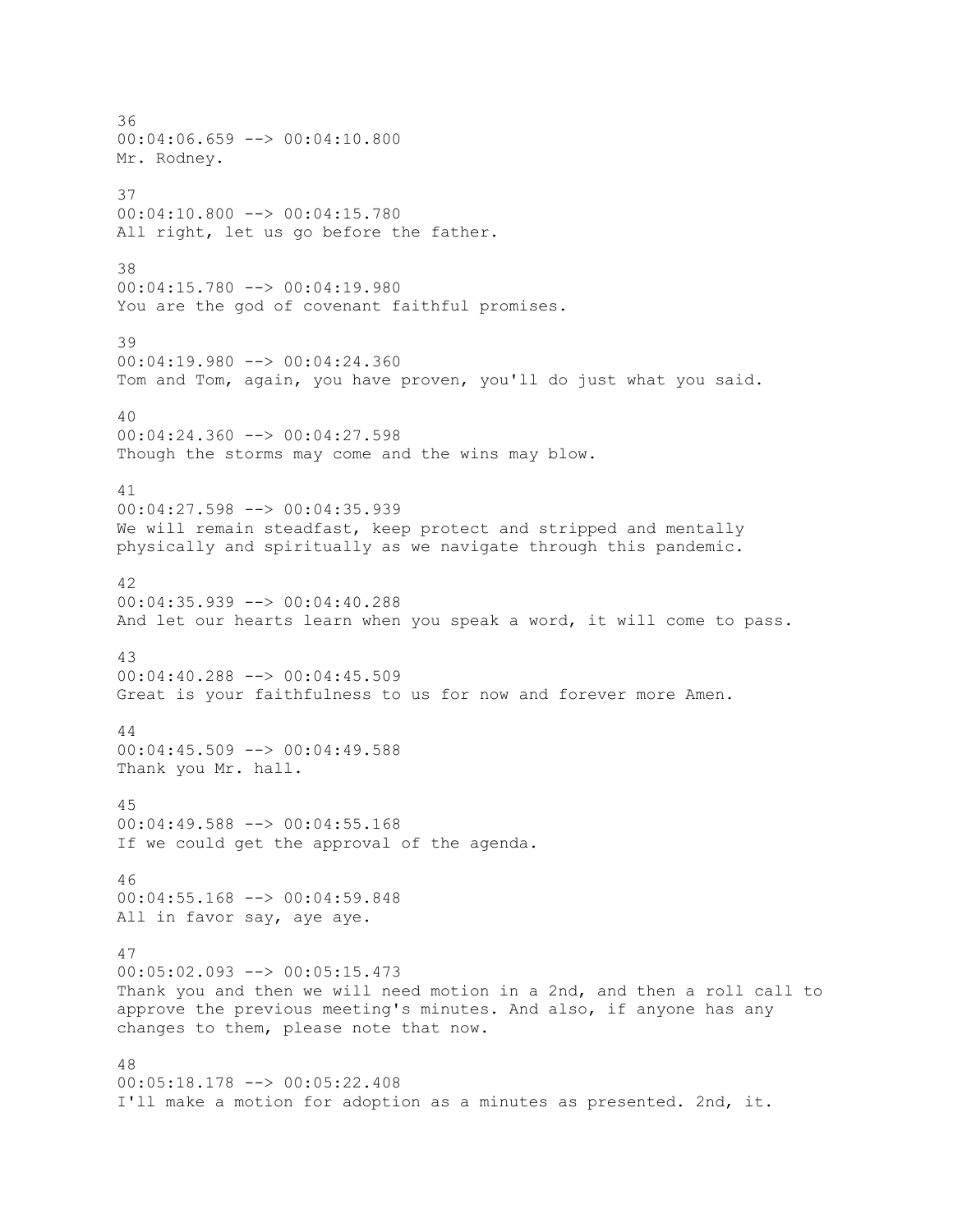49 00:05:24.418 --> 00:05:30.569 Thank you Mr. Richardson for the emotion and Mr. Hill for the 2nd. 50 00:05:30.569 --> 00:05:34.108 Dr red, if we could have, uh, um. 51 00:05:34.108 --> 00:05:39.809 Broke silence. 52 00:05:49.228 --> 00:05:54.059 Dr, it. 53 00:05:54.059 --> 00:06:00.449 It always takes a moment to unmute myself. So appreciate your patience. 54 00:06:00.449 --> 00:06:05.608 Is Pamela curry? 55 00:06:05.608 --> 00:06:09.778 Curry. 56 00:06:09.778 --> 00:06:13.228 You may be right? 57 00:06:13.228 --> 00:06:21.329 Okay, I okay, Christine. Darren I. 58 00:06:21.329 --> 00:06:29.189 Mr. Charley, he'll do a Murray does every Richardson I. 59 00:06:29.189 --> 00:06:32.999 Does Duane with the Gregory roti? 60 00:06:32.999 --> 00:06:37.228 Here. 61 00:06:37.494 --> 00:06:44.184 Thank you. Okay, that sounds good.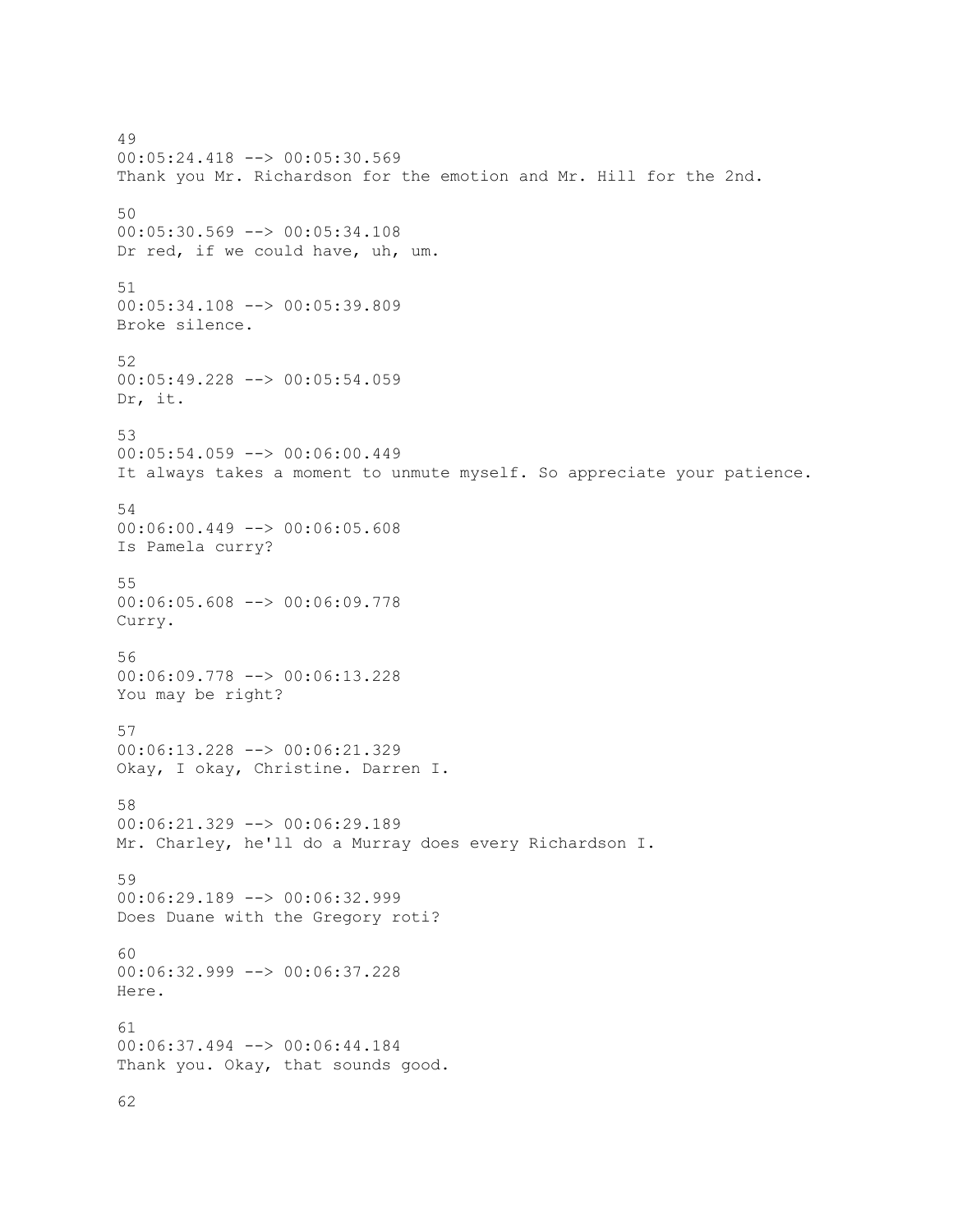00:06:44.184 --> 00:06:55.343 Now, we can move on and if I could just take just 1 moment before you begin. Dr Abdullah, I would like to say that. 63 00:06:57.113 --> 00:07:05.994 We have a very full agenda. We don't have any action items this this time, which is unusual for us, but we do have a very full agenda. 64 00:07:06.053 --> 00:07:20.244 We will be discussing the shared institutional performance standards and I wanted to make sure that all the members of this committee knew that I'd like to really have a good conversation about this when that item comes up. 65 00:07:20.514 --> 00:07:23.694 And then tomorrow at the full board meeting. 66 00:07:24.119 --> 00:07:34.134 Um, we will have a couple of the folks from XIV available to answer any questions, um, or go into anything more fully about what the process is. 67 00:07:34.134 --> 00:07:35.274 And how we do this, 68 00:07:35.694 --> 00:07:36.024 um, 69 00:07:36.024 --> 00:07:38.874 Dr pong Kevin Davenport, 70 00:07:38.903 --> 00:07:39.834 the president, 71 00:07:40.254 --> 00:07:40.913 um, 72 00:07:41.093 --> 00:07:45.653 have all been working very closely with Shane and, 73 00:07:45.653 --> 00:07:47.033 and Bill Murray, 74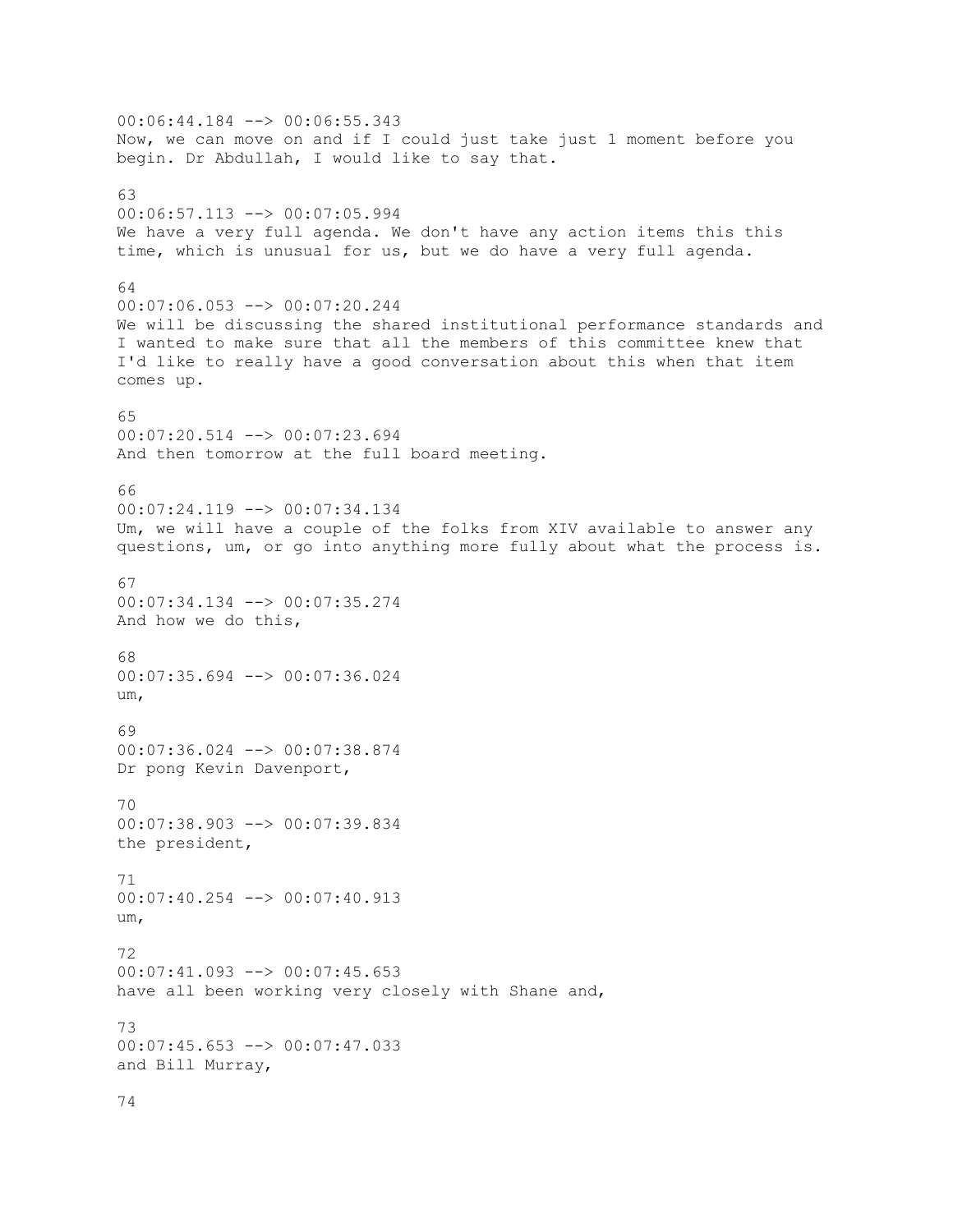00:07:47.033 --> 00:07:50.334 as a former chef member knows well, 75 00:07:51.413 --> 00:07:58.944 how hard the chef folks work with institutions and they have truly been helpful to us. 76 00:07:59.189 --> 00:08:02.519 And understanding exactly what their actions. 77 00:08:02.519 --> 00:08:06.988 I mean, and what the path is going forward. 78 00:08:06.988 --> 00:08:14.694 Um, they've been very explicit in comments to me, about fact that this has nothing to do with accreditation. 79 00:08:14.694 --> 00:08:26.783 This is an administrative and financial issue that's laid out in the in the budget of the common. Well, it was started during restructuring. 80 00:08:27.658 --> 00:08:33.629 Gosh, all the way back in 2006 or 7 maybe. So just with that as as. 81 00:08:33.629 --> 00:08:38.099 Preface remarks Dr Abdullah, I'll hand it over to you. 82 00:08:38.099 --> 00:08:52.943 And 1, other thing Dr Marie has to leave at 10. um, and so after you finished Mr President doctor Murray, if you need to say anything, or if you if before you leave the meeting, you want to say something. Please just let me know. 83 00:08:53.219 --> 00:09:08.004 Well, thank you, thank you, Madam chair. Thank Thank you. Thank you. Very much Madam chair and and I know that there is a full agenda, of course, including the, the shared report, uh, the enrollment, our regular reports, and of course, our reopen plan.  $91$ 00:09:08.004 --> 00:09:14.933 So, I'll be, I'll be brief, I just want to I'm going to use my time to just introduce our new faculty Senate chair.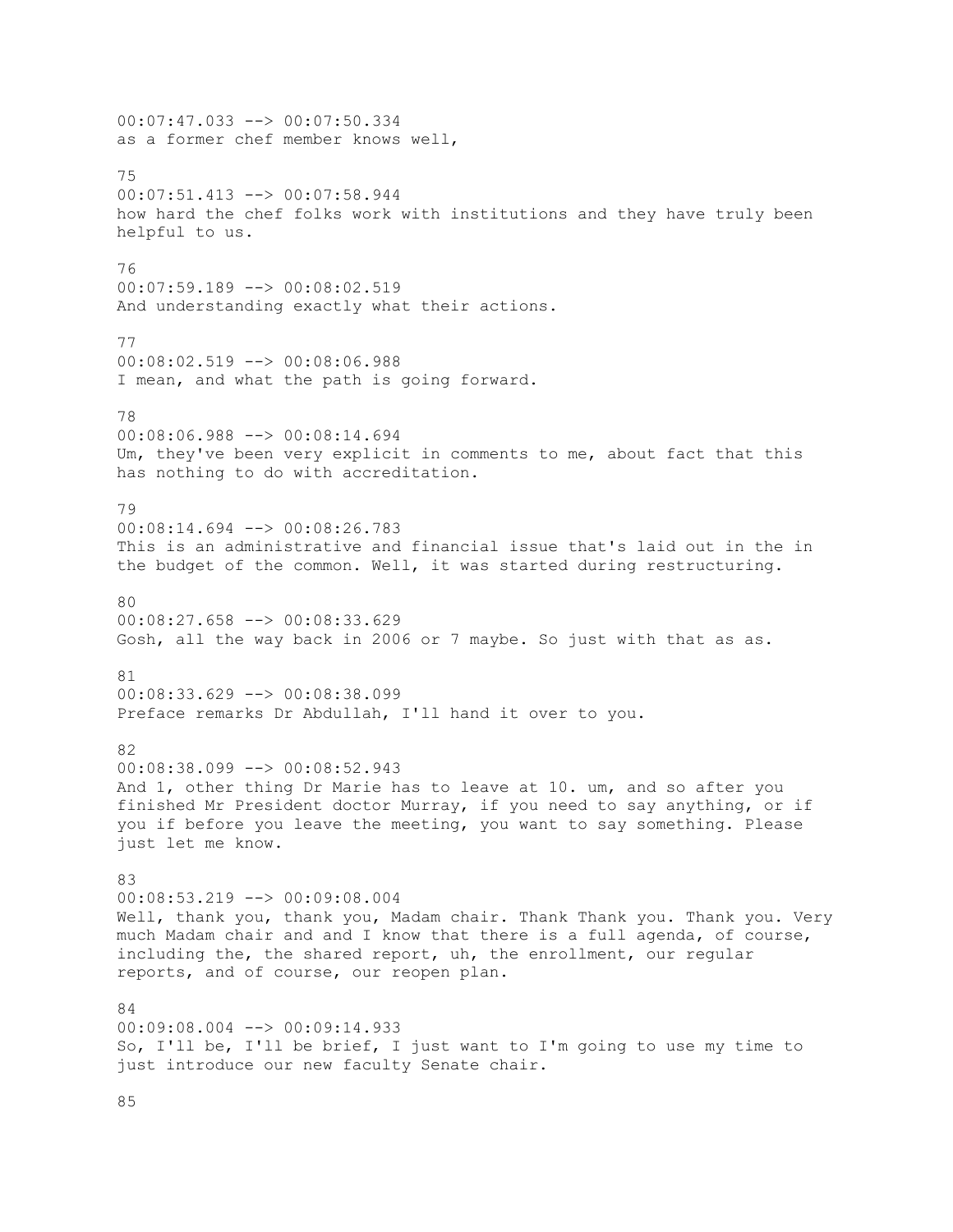00:09:15.533 --> 00:09:22.433 Who has joined us Dr is a professor in the Department of mathematics and economics.  $96$ 00:09:23.514 --> 00:09:36.114 He is a, he is, of course, the chair of the faculty send it to me as served as the chair of the tenure promotion committee for a couple of our years here at Virginia state. He, I think most most impressive. And I wanted to share this. 87 00:09:36.114 --> 00:09:44.813 I he received his pH D in maska from low mono solve State University in Russia and prior to joining Virginia state, 88 00:09:45.144 --> 00:09:49.224 his career spanned the global range and included being the ambassador tomorrow Dover, 89 00:09:49.433 --> 00:09:51.984 the master of them all over to the United States and Canada. 90 00:09:52.374 --> 00:09:58.494 The deputy foreign minister, and a member of the model was government and the 1st minister of privatization. 91 00:10:19.318 --> 00:10:25.168 And that concludes my report, man, thank you. Mr President, thank you.  $92$ 00:10:25.168 --> 00:10:33.688 Thank you for your comments, and we are honored to have you join us always to have an, any faculty member with us, but. 93 00:10:33.688 --> 00:10:40.948 Given all of your accomplishments, we really appreciate you being here and we will have. 94 00:10:40.948 --> 00:10:51.149 At the full board meeting for you to give your remarks that please feel free to join in and ask questions during the course of this meeting. 95 00:10:51.149 --> 00:10:57.538 Thank you miss Karen. It's a lot for me to be part of this distinguished family.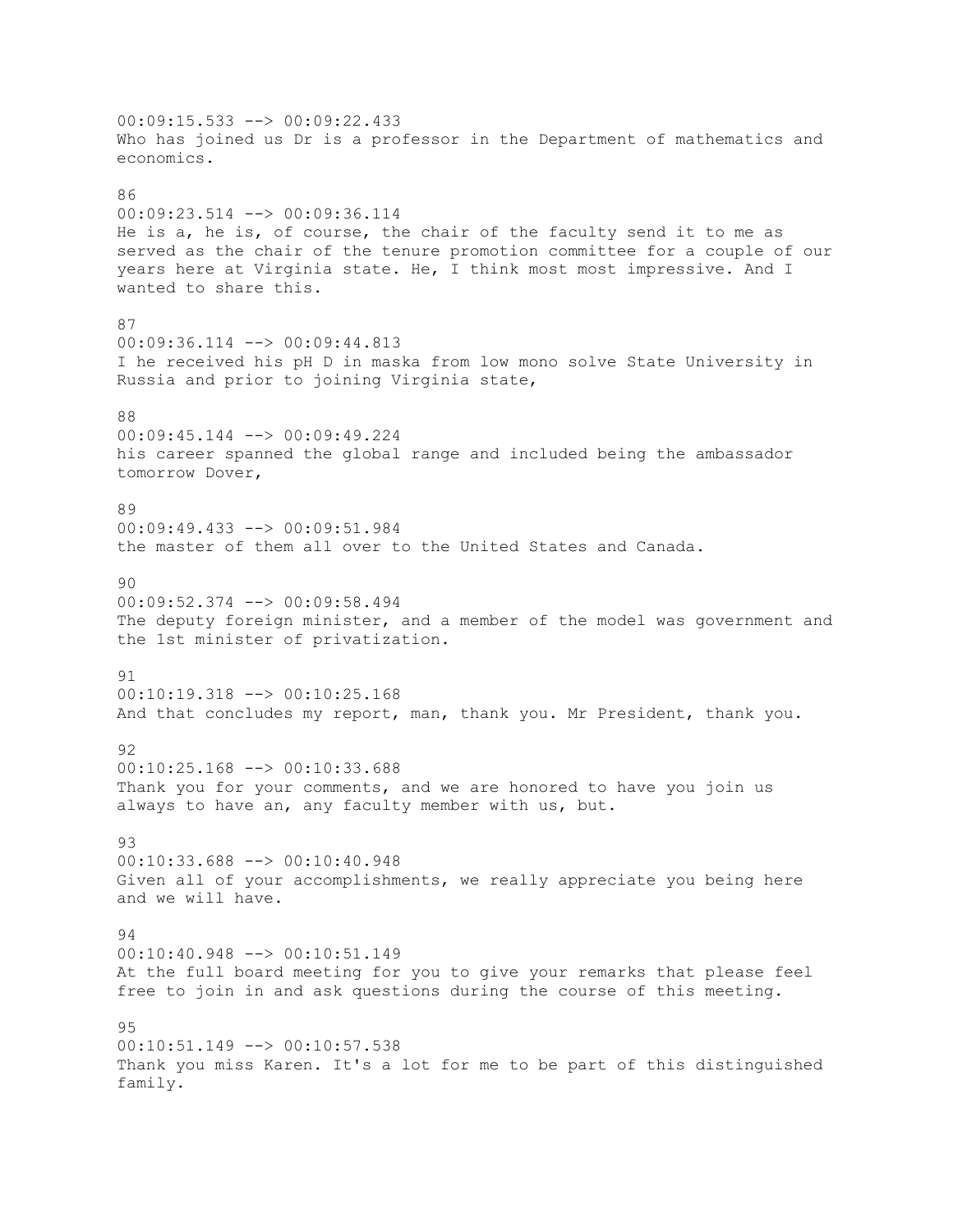96 00:10:58.859 --> 00:11:13.644 Thank you and now I'm gonna turn it over to Dr Paul to sort of run the rest of the agenda almost the rest of the agenda. Yes. Thank you. Madam chair. Mr director and board members. Good morning. 97 00:11:13.974 --> 00:11:25.283 Uh, we have do have a full agenda. I'm excited to actually work through the agenda at the beginning of our agenda. We're going to go ahead and have MS Clemens talk about the reopening plan. 98 00:11:25.283 --> 00:11:33.173 And so I think he'll be, I believe you are driving if you can pull up Clements reopening plan to present to the board. That'd be great. 99 00:11:38.933 --> 00:11:52.553 And again, again, if I haven't introduced MS claims, I think you may have met her before, but MS Clemens, she actually is the sq grad alone, and she is now our director of our health center, and she started back in August. 100 00:11:52.553 --> 00:12:06.624 So, of course, she hit the ground running written in the middle of covert and I think the 1st day she started, there was a hurricane. So, again, she is a battle tested and she's actually helping us get through this, this whole covert 19 reopening plan. 101 00:12:06.624 --> 00:12:08.754 And so I'm really happy to have her on the team. 102 00:12:11.068 --> 00:12:15.688 Thank you. Good morning. Everyone good morning. Good morning. 103 00:12:17.038 --> 00:12:22.408 So we'll have Mr Harris I'll pull up your presentation. Oh, right. 104 00:12:24.808 --> 00:12:32.999 And on diligent, it's on page begins on page 17 begins your outline and then follows from there. 105 00:13:02.788 --> 00:13:11.038 Let me, um, try to connect with Mr. Harris to see if he's having problems pulling that up.

106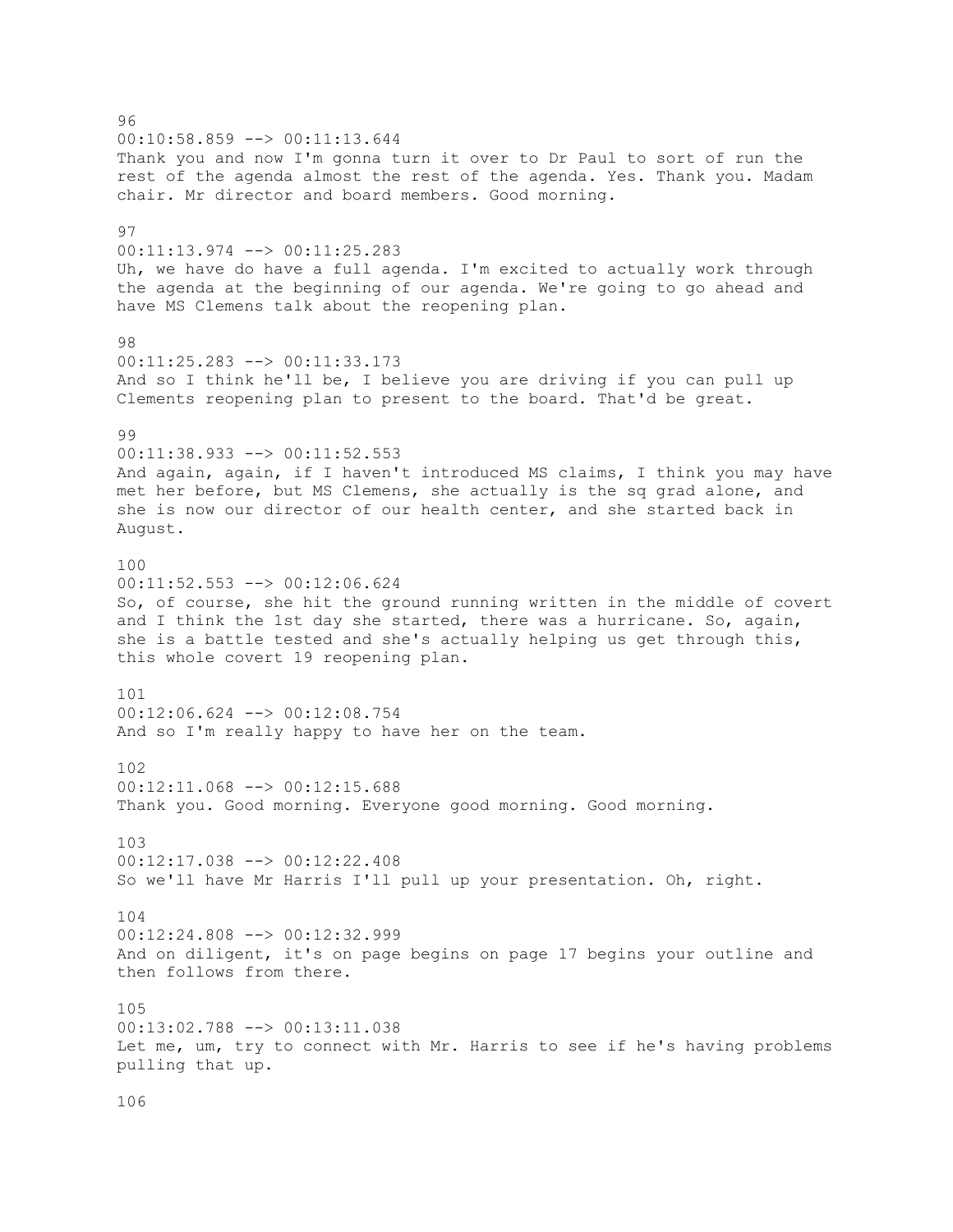00:13:17.188 --> 00:13:27.149 And I was wrong, the reopening plan does begin on 17. I'm trying to find where it begins. If anybody's following along on diligent. 107 00:14:06.239 --> 00:14:13.649 Eva. 108 00:14:13.649 --> 00:14:16.739 Have we gotten through to Mr hair? 109 00:14:20.969 --> 00:14:25.708 There we go the reopening plan starts on page 51 and diligent. 110 00:14:29.009 --> 00:14:34.198 Yeah, I did just get in touch with Mr. he's working through a technical issue. He'll be right with us. 111 00:14:49.344 --> 00:15:02.303 I think I may have mentioned it before, but I had the opportunity to be part of my grand kids, virtual classroom for generations day up in Baltimore last month. 112 00:15:02.639 --> 00:15:08.759 And if you think having technical difficulties is challenging, when you've got. 113  $00:15:08.759$  -->  $00:15:14.938$ Classroom full of adults such as ourselves. 114 00:15:14.938 --> 00:15:19.649 Can you imagine what the teachers are going through? Who have. 115 00:15:19.649 --> 00:15:28.259 You know, kindergarten, 1 of my drink the to my grandkids, they're in kindergarten and 2 are in 3rd grade. Can you just even imagine. 116 00:15:28.259 --> 00:15:36.839 What they had to go through and what the parents and caregivers are going through and the kids it's just crazy. 117 00:15:43.649 --> 00:15:54.058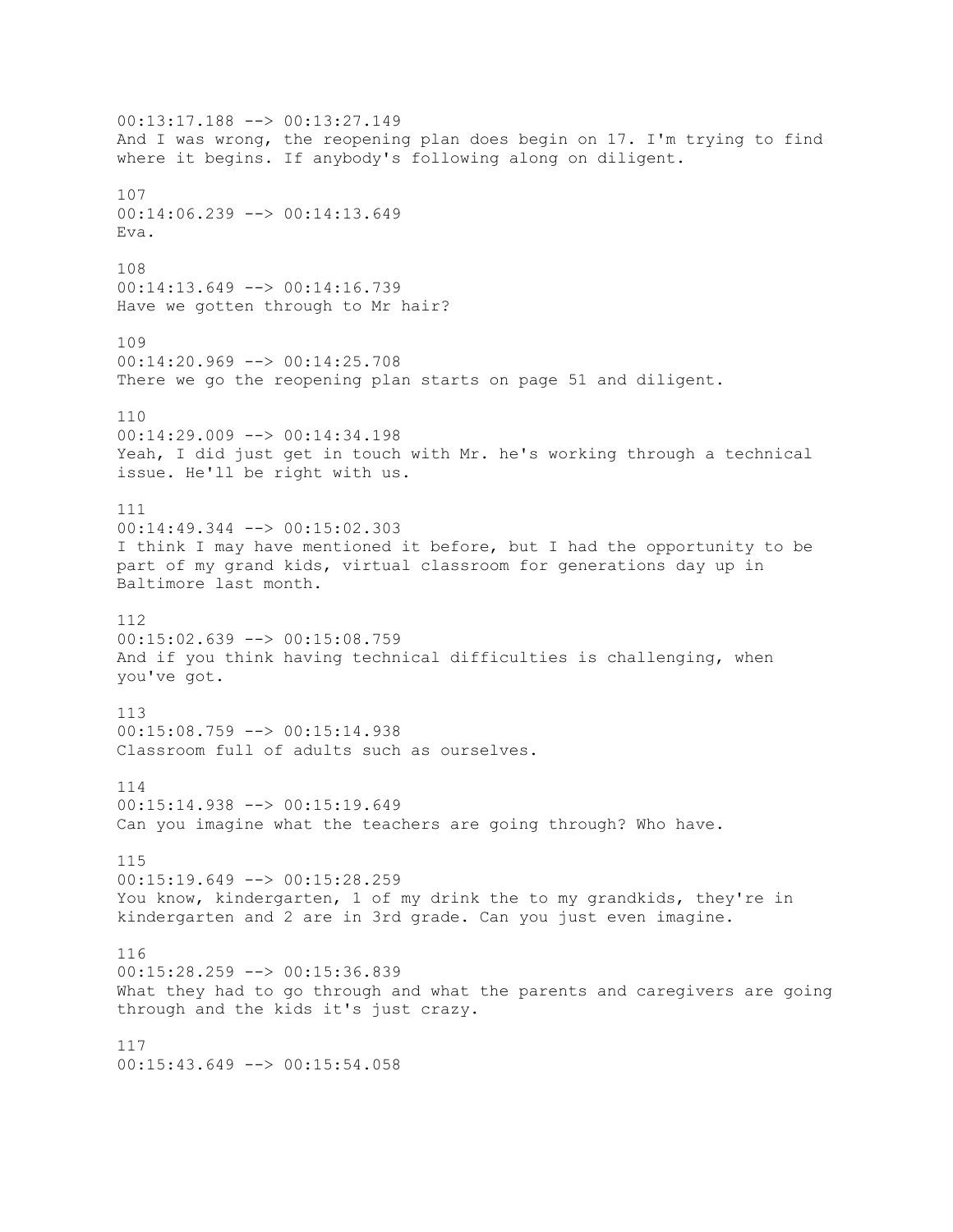Yeah, that is that's something we're trying to be mindful of, too that it's I know it's a struggle at some of the lower levels, but I think it's also a challenge. It it's a challenge at every level. 118 00:15:54.058 --> 00:16:04.288 You know absolutely absolutely. And what our faculties have done to turn on the done on this is just truly remarkable. 119 00:16:04.288 --> 00:16:07.948 It is, it really is. 120 00:16:07.948 --> 00:16:18.719 Try to think of alternative plans as he has challenges with his was his technology. 121 00:16:18.719 --> 00:16:26.158 So it is and diligent. I don't know if folks can, you know, I've got. 122 00:16:26.158 --> 00:16:36.418 My son in law's a techie so I've got all kinds of devices. I don't know if everybody can actually pull up the presentation while still being on this meeting or not. 123 00:16:36.418 --> 00:16:44.458 And we probably just need to make sure we get the technical difficulty worked out. I guess. 124 00:16:44.458 --> 00:16:52.589 Yeah, I think so critical to this, which we probably should just be patient to wait for him. I'm sure he's. 125 00:16:54.144 --> 00:17:11.693 Eva. 126 00:18:07.288 --> 00:18:10.348 Huh. 127 00:18:10.348 --> 00:18:14.608 Here, can you hear me. 128 00:18:19.019 --> 00:18:22.378 Yes, I can hear you.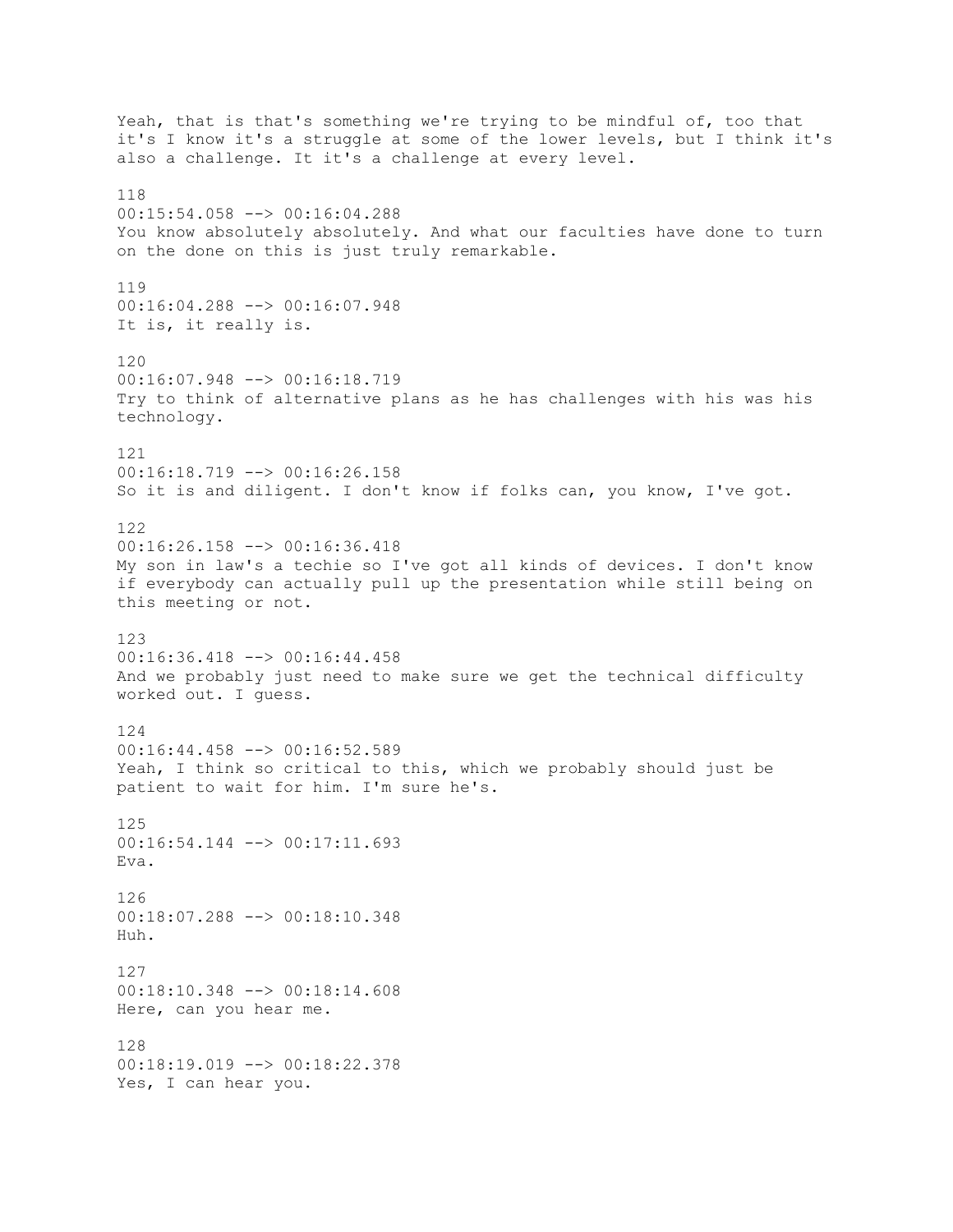129 00:18:22.378 --> 00:18:29.128 Could we not move forward and circle back on her presentation once that's resolved? 130 00:18:29.128 --> 00:18:32.999 Since we since we're starting off with a very tight schedule. 131 00:18:34.888 --> 00:18:48.838 Um, I was assuming, and I shouldn't assume anything, but I was assuming that it was an issue with all of the uploads for presentations, but excellent question. Mr. hill. 132 00:18:48.838 --> 00:18:57.598 Speaking sorry, for talking to the question, but it looks like it may be resolved. 133 00:18:57.598 --> 00:19:05.068 Uh, the agenda on my screen now yeah, I can see it as well. 134 00:19:06.509 --> 00:19:13.199 So that's progress and I think they are all integrated perhaps. So I'm not sure that we can. 135 00:19:15.719 --> 00:19:24.209 Yes, so they're, they're working their way through the presentation part of diligent. 136 00:19:31.439 --> 00:19:35.398 Mr. Harris is just having trouble sharing apparently. 137 00:20:37.199 --> 00:20:42.598 Ah, all right. Great great. 138 00:20:42.598 --> 00:20:55.348 All right, so we'll go ahead and get started as previously mentioned. My name is tomika Clements and I'm the director of student, health services averaging. You can go to the next slide. Please. 139 00:21:14.634 --> 00:21:15.233 Okay, 140 00:21:15.624 --> 00:21:22.854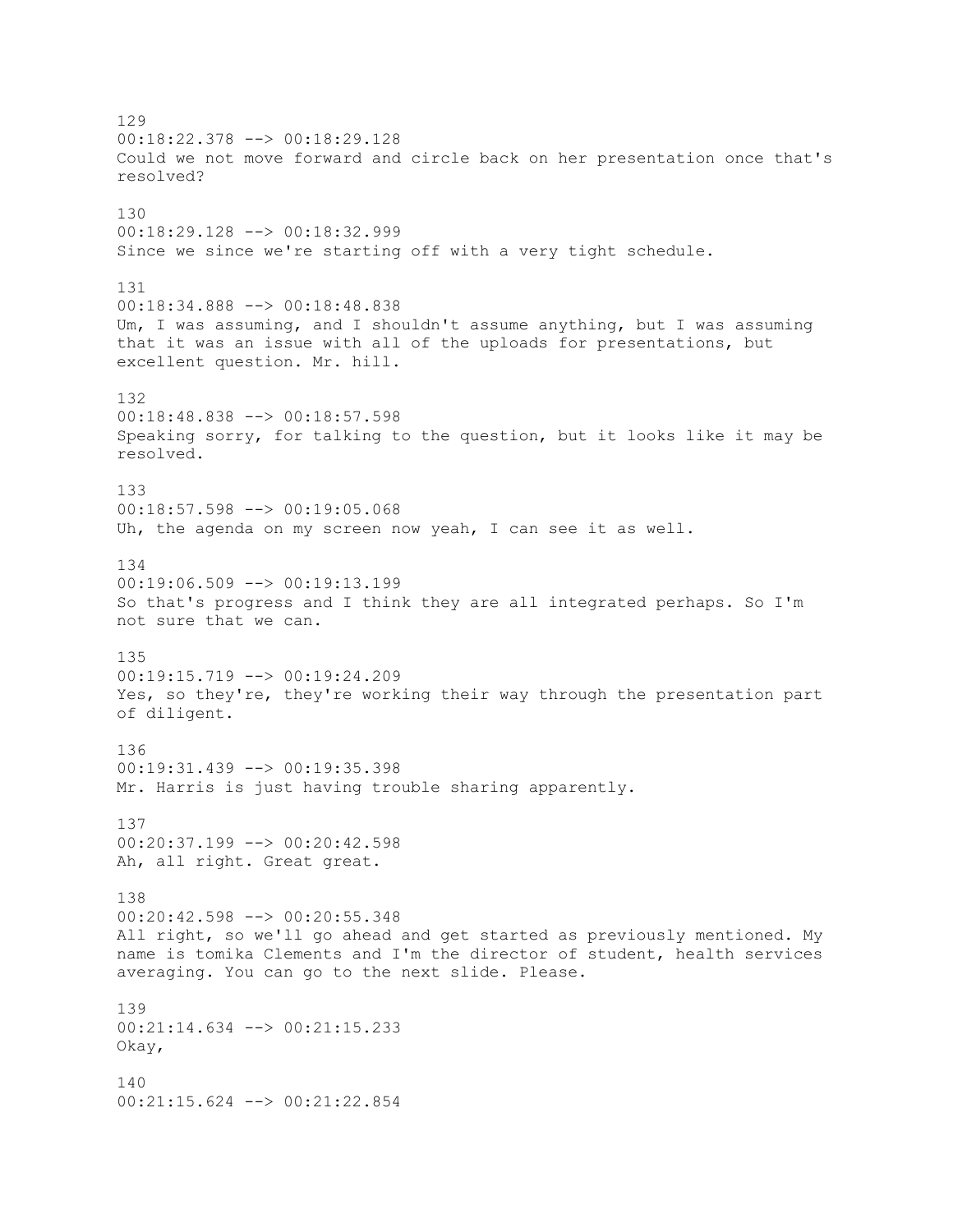so the reopening plan was done in alignment with the governors for focal areas and the state Council of higher education guidelines, 141 00:21:23.513 --> 00:21:28.733 these focus areas included of the campus monitoring health conditions, 142 00:21:29.153 --> 00:21:29.784 containment, 143 00:21:29.814 --> 00:21:34.284 to prevent the spread of disease when detected and shut down considerations. 144 00:21:35.003 --> 00:21:35.483 So, 145 00:21:35.513 --> 00:21:38.124 prior to the reopening plan, 146 00:21:38.124 --> 00:21:39.023 establishing it, 147 00:21:39.054 --> 00:21:41.124 we had to work with our community partners, 148  $00:21:41.124$  -->  $00:21:54.384$ both external and internal partners and some of those partners where the Department of health Bon secours and internal partners included Taskforce committees at Virginia state. 149 00:21:54.749 --> 00:21:57.808 When working with these. 150 00:21:57.808 --> 00:22:01.314 With these internal and external partners, 151 00:22:01.314 --> 00:22:13.433 we looked at best practices and also during this period we had the opportunity to look at some other institutions across the state and they're reopening plans and what worked and did not work. 152

00:22:13.919 --> 00:22:21.449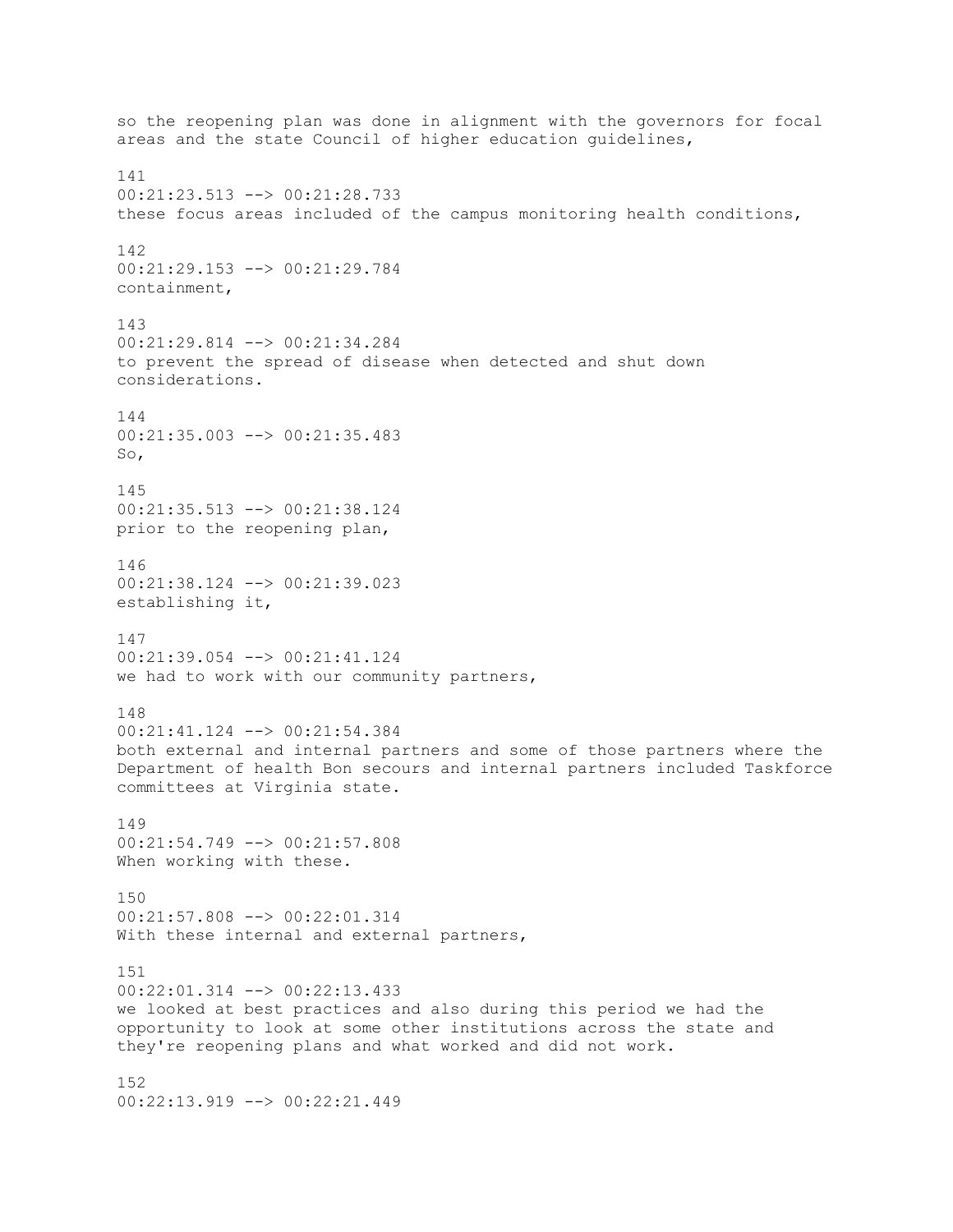Next slide. 153 00:22:25.528 --> 00:22:30.179 Go back up 1. 154 00:22:30.179 --> 00:22:39.689 Go back up. 155 00:22:39.689 --> 00:22:44.939 It's purpose skipping a few believe. Oh, I'm sorry. Right here is good. 156 00:22:44.939 --> 00:22:50.038 This is. 157 00:22:54.324 --> 00:23:00.054 Okay, so preparing for reopening, we started with re, population of the campus. 158 00:23:00.594 --> 00:23:14.213 Some of the items for population are training modules, covert, 19, training, training modules for faculty students and staff, and these cover 19 training modules. 159 00:23:15.534 --> 00:23:21.653 Include measures on explaining how covert 19 is transmitted measures. 160 00:23:21.653 --> 00:23:27.114 Individuals can take to reduce the spread of understanding health and safety skills, 161 00:23:27.114 --> 00:23:28.884 including proper technique for hand, 162 00:23:28.884 --> 00:23:31.344 washing using hand sanitizer, 163 00:23:31.344 --> 00:23:37.943 putting on and taking off mask or facial coverings and also taking temperatures with the oral thermometer. 164 00:23:38.844 --> 00:23:39.773 In addition,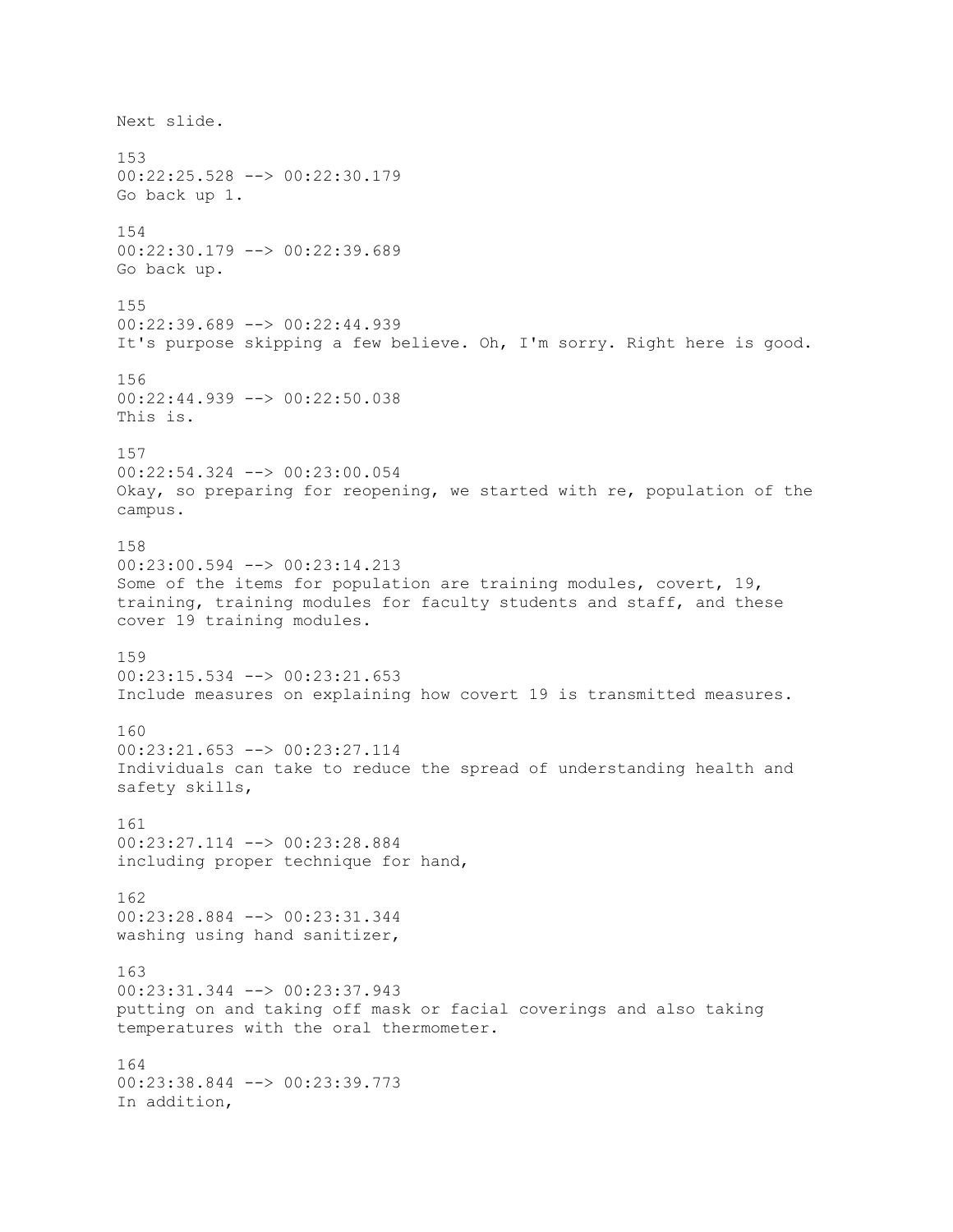165 00:23:40.074 --> 00:23:40.493 student, 166 00:23:40.493 --> 00:23:42.713 health services created at handbook, 167 00:23:42.743 --> 00:23:51.473 which outlines the clinic workflow scripts for student health and residents like staff quarantine isolation procedures, 168 00:23:52.134 --> 00:24:00.413 and also telehealth procedures and our calendar to reopen our move and process will begin in the end of January of 2021. 169 00:24:00.413 --> 00:24:03.743 and the 1st, day of classes slated to began February 21st. 170 00:24:06.298 --> 00:24:12.628 Next. 171 00:24:15.203 --> 00:24:24.564 All right, so, as part of the population of the campus students will be tested during the move and process testing will is slated to take place at. 172 00:24:24.564 --> 00:24:24.953 Then, 173 00:24:25.104 --> 00:24:25.673 Daniel's, 174 00:24:25.673 --> 00:24:26.513 gymnasium, 175 00:24:27.384 --> 00:24:41.304 this testing will include both the rapid point of care test and which the results can be processed within 15 minutes by student health and then also a test, 176 00:24:41.574 --> 00:24:48.653 which has to be sent to a lab for processing the test results.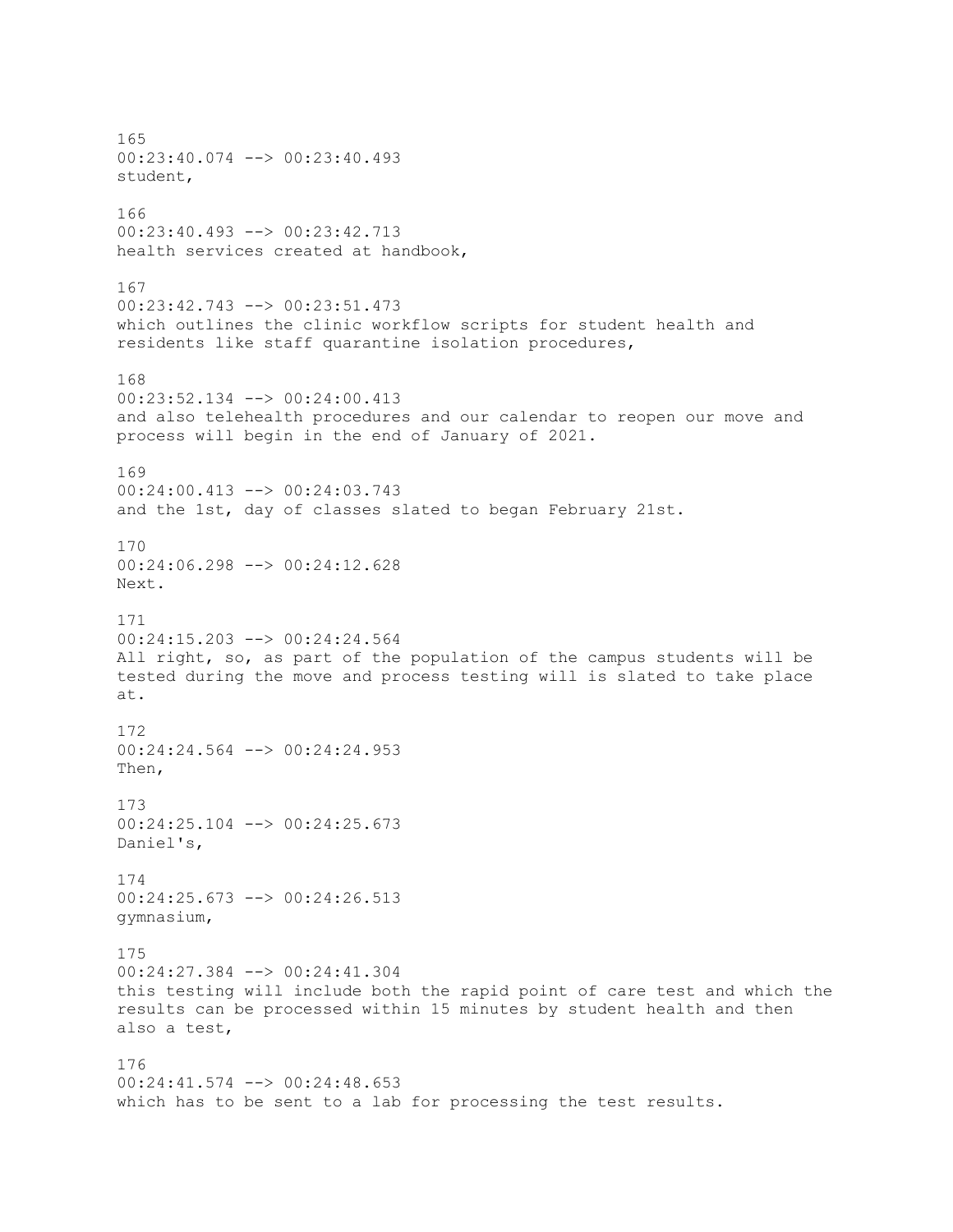177 00:24:48.713 --> 00:25:01.013 Because it has to be sent to a lab can take days to receive, but it is more accurate and is the goal standard for testing. 178 00:25:02.423 --> 00:25:16.163 Whereas the rapid test is generally used for symptomatic individuals however, can be used as an off label use for testing, asymptomatic individuals. The rapid test does have a. 179 00:25:18.209 --> 00:25:29.038 And ability, and asymptomatic people to have false negative reports. And that is why we went back it up with a test. 180 00:25:29.038 --> 00:25:35.368 Next slide. 181 00:25:37.019 --> 00:25:46.439 All right and consideration of repopulating, the campus faculty and staff. 182 00:25:46.439 --> 00:25:56.394 I will be strongly encouraged to have get covert, 19 testing prior to this start of this semester and throughout for testing a faculty. 183 00:25:56.394 --> 00:26:07.463 And staff is strongly encouraged that they recommend their primary care provider for an appointment to get screen, or they can also utilize resources such as patient patient. 184 00:26:07.463 --> 00:26:20.753 1st, in addition to that, we are looking at contracting staff to assist with covert, 19 testing and surveillance testing of faculty and staff as well. 185 00:26:21.148 --> 00:26:30.689 Also, considering considering surveillance testing and mitigating the spread, um. 186  $00:26:30.689$  -->  $00:26:38.818$ 15% of the population will be tested a month for a surveillance testing. 187 00:26:42.328 --> 00:26:46.403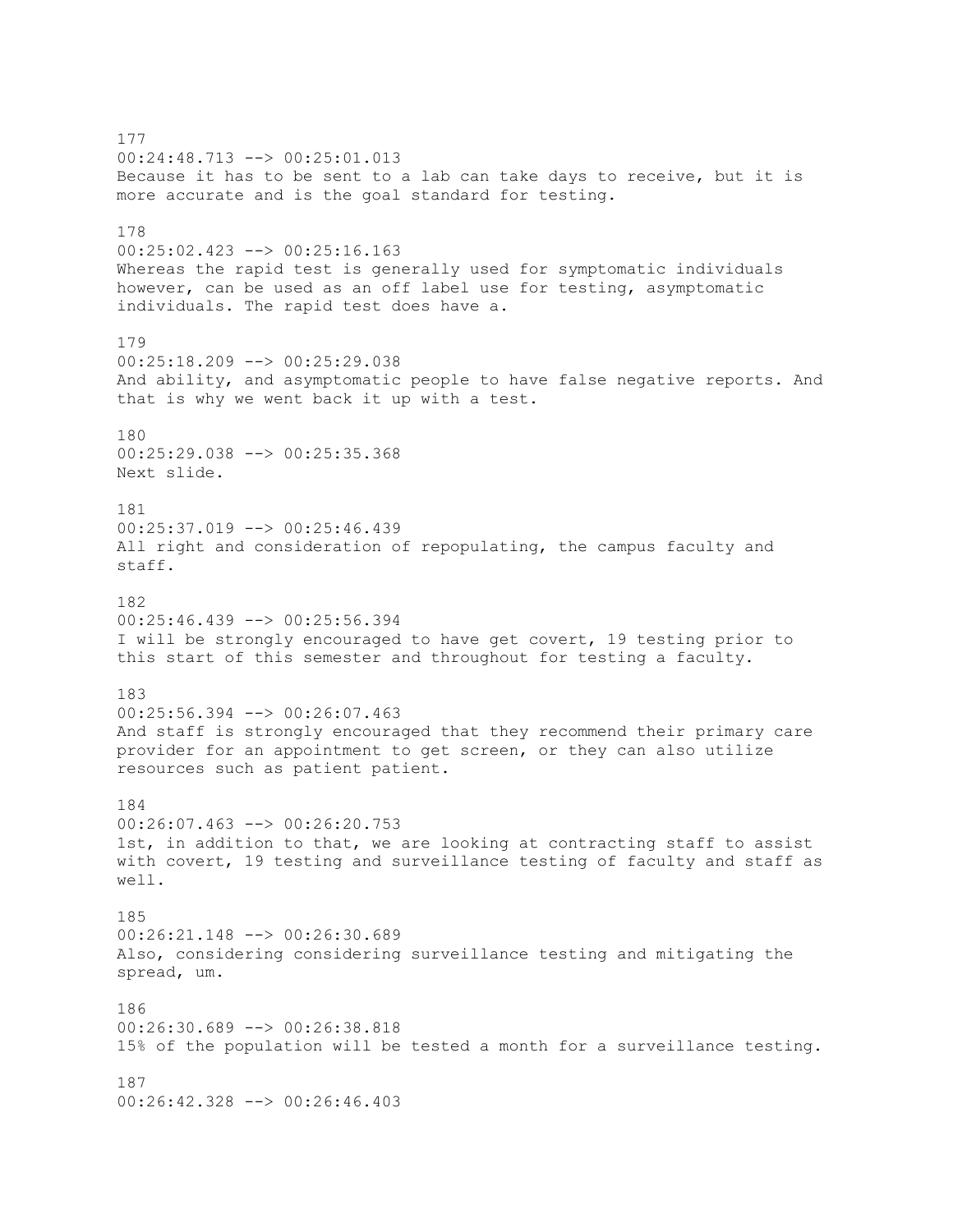And this will help us to help mitigate the spread. 188 00:26:47.243 --> 00:26:58.104 And in addition to the testing protocols, that will be strongly encouraged for students, faculty and staff to have good hand washing. 189 00:26:58.409 --> 00:27:03.388 Uh, mass wearing and also social distancing protocols. 190 00:27:03.388 --> 00:27:08.098 Next slide. 191 00:27:12.564 --> 00:27:27.054 Okay, in addition to those measures that I just mentioned there will also be daily health screening questions or self monitoring form that would be given. 192 00:27:27.054 --> 00:27:34.644 So faculty students and staff where they can monitor their symptoms daily. This can be a. 193  $00:27:35.009$   $\rightarrow$   $\rightarrow$  00:27:41.068 Is currently in a in a paper form, but it can be set in our website. 194 00:27:41.068 --> 00:27:46.229 Or, and at for easy administration. 195 00:27:47.574 --> 00:27:56.094 In addition to that, we're looking at implementing hands, free temperatures, screening stations, and high traffic areas throughout the campus. 196 00:27:56.933 --> 00:28:07.794 So the picture on this slide is an example of some of the hands free temperature screening stations. So what is similar to. 197 00:28:08.939 --> 00:28:17.699 An infrared thermometers, so to speak, if you all have seen that, but this 1, you would just walk up to and it would scan your temperature. 198 00:28:19.888 --> 00:28:20.814 Next slide.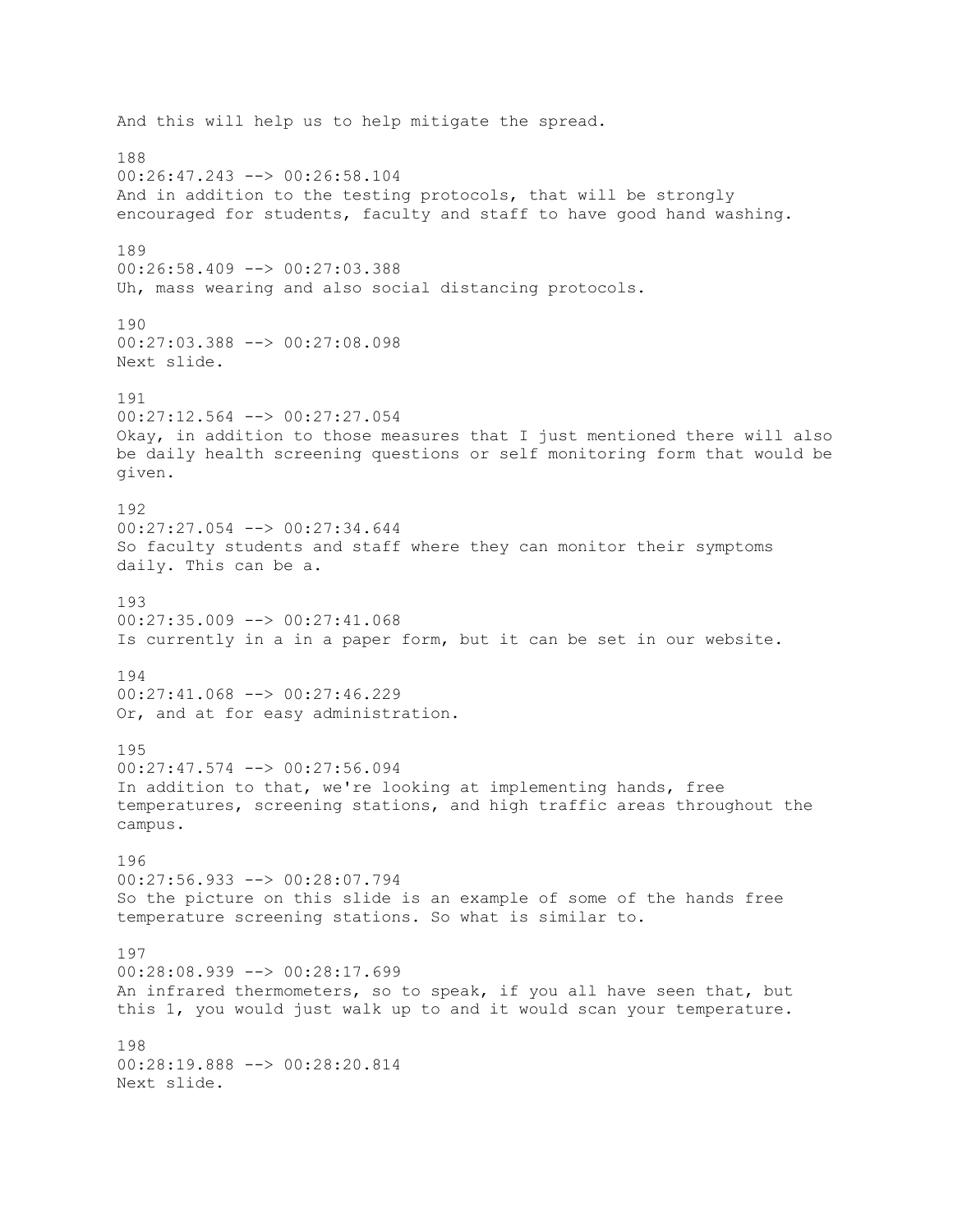199 00:28:25.463 --> 00:28:37.403 All right we have also have isolation and quarantine space spaces and whiting hall, which are 55 spaces of single rooms. 200 00:28:39.088 --> 00:28:49.558 4 students who test positive for covert 19, they will be given the option to either. 201 00:28:50.574 --> 00:29:04.044 Return home or go to isolation and whiting hall if they do decide to return home, then they would need to sign a waiver stating. 202 00:29:04.044 --> 00:29:11.933 They understand the risk of returning home and also they would need to follow up with their primary care doctor as well. 203 00:29:11.933 --> 00:29:19.733 Just for a screening, and also to get a release, should they return back to campus? 204  $00:29:21.689$  -->  $00:29:32.909$ All right, so a focus area, too, monitoring health conditions to detect infection. So student help. 205 00:29:32.909 --> 00:29:36.689 Will acquire additional clinical staff and. 206 00:29:36.689 --> 00:29:37.703 I have a POV, 207 00:29:37.703 --> 00:29:52.044 19 air team so the coven 19 care team would assist with surveillance testing and also testing for those who are symptomatic or asymptomatic for covert 19, 208 00:29:52.074 --> 00:29:56.394 or have flu or covert 19 symptoms since they mimic each other. 209  $00:29:57.203$  -->  $00:29:58.463$ In addition to. 210 00:29:59.278 --> 00:30:07.828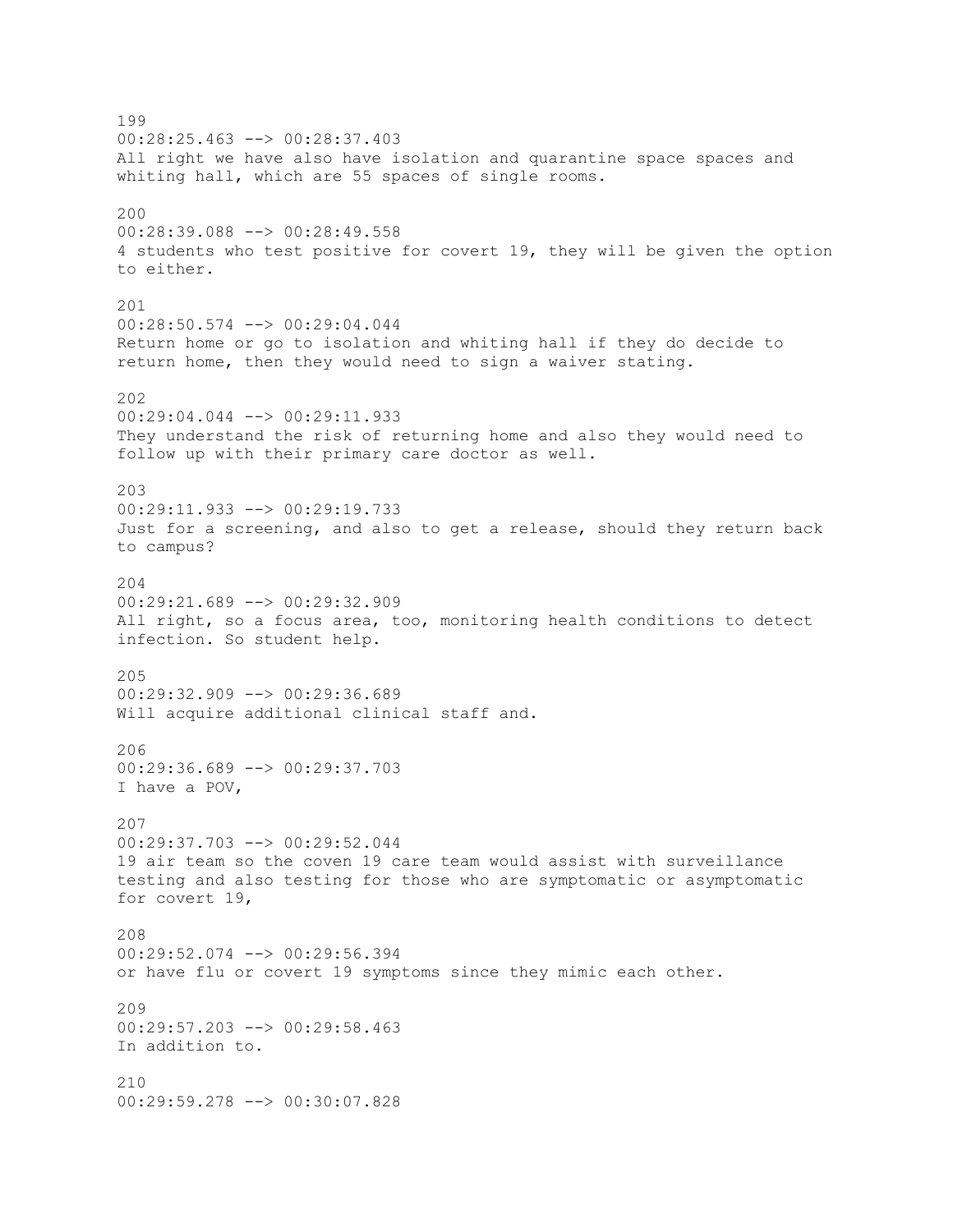Monitoring health conditions, contact racers would be utilized to help. 211 00:30:07.828 --> 00:30:12.328 Mitigate the spread and contact those who may. 212 00:30:12.328 --> 00:30:18.479 Be positive, or have been exposed quickly. 213 00:30:20.003 --> 00:30:28.614 Also for student health services, the goal is to separate sick and well visits to mitigate the spread. 214 00:30:28.884 --> 00:30:41.153 So we'll be looking at doing testing in a separate cobit testing or sick visits and a separate location versus where the well visits would be conducted. 215 00:30:43.588 --> 00:30:55.463 Next slide. All right so in monitoring health conditions, we will have a campus dashboard. That will outline. 216 00:30:56.544 --> 00:31:06.233 We'll keep everyone informed of the status of positive cases and testing that. We're doing at Virginia state. 217 00:31:06.983 --> 00:31:11.993 So, the dashboard will be updated daily with daily updates to the president. 218 00:31:12.804 --> 00:31:24.503 And it will be managed by student health services and information, buyer, information, technology department as well as weekly meetings to reconcile numbers with those who. 219 00:31:25.858 --> 00:31:34.019 Have the testing numbers? All right. 220 00:31:34.019 --> 00:31:48.653 In addition is strongly encouraged or highly recommended for all faculty students and staff to download the covert wise at this will also help us with contact tracing so that we can 221 00:31:49.134 --> 00:31:51.564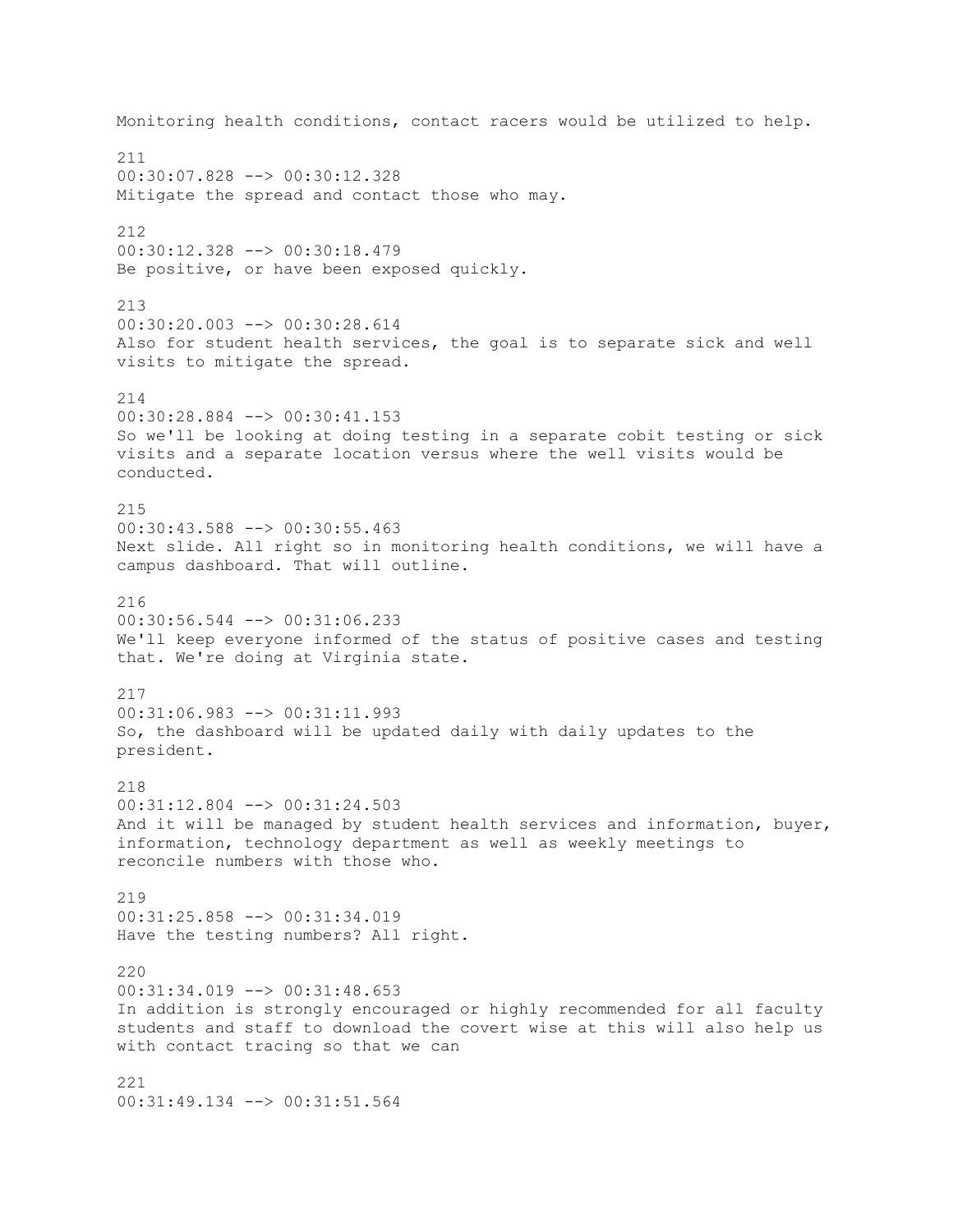mitigate the spread as quickly as possible. 222 00:31:55.588 --> 00:32:06.449 Next slide. All right and then focus area for shutdown considerations. So we will consider shut down. 223 00:32:06.449 --> 00:32:16.348 In consultation with the with local and state officials and consultation with the epidemiologists. 224 00:32:19.318 --> 00:32:24.269 And that is the conclusion of my slides. 225 00:32:25.888 --> 00:32:29.729 Experiments Madam chair I do have 1 question. 226 00:32:29.729 --> 00:32:37.828 Yes, that's a hill is Clemens are there any commonwealth over Guinea or guidelines that. 227  $00:32:37.828$  -->  $00:32:45.419$ Uh, were not included in the plan you just presented my my reason for asking this is that. 228 00:32:45.419 --> 00:32:57.568 If we have a worst case scenario, what exposure would the University have? Because somebody can say, well, the commonwealth asked you to do a B. C. 229 00:32:57.568 --> 00:33:04.828 Uh, and you only did a, and C, uh, is there anything any gaps like that that we need to be concerned about? 230 00:33:05.574 --> 00:33:11.394 Okay, well, with that there are this was just a highlight of the of the reopening plans. 231 00:33:11.394 --> 00:33:22.374 There are several other things and the reopening plan such as the social distancing, enhance cleaning protocols, single occupancy. 232 00:33:23.368 --> 00:33:30.838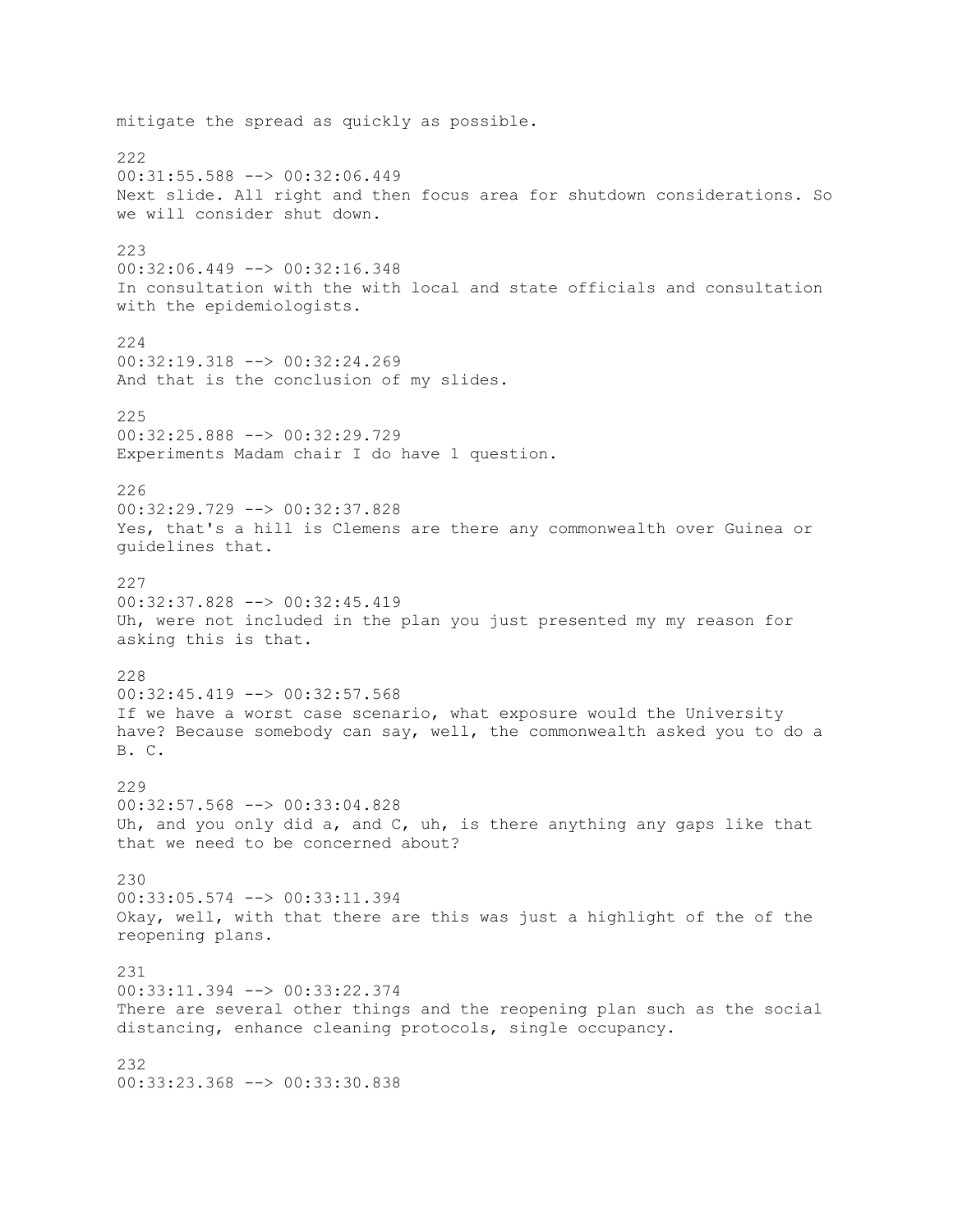Uh, rooms for the for the students so there are several other things within the plants. Yes, sir. 233 00:33:30.838 --> 00:33:34.618 And we're complied 100% as far as, you know. 234 00:33:34.618 --> 00:33:44.398 As far as I know. Yes, sir, thank you. You're Welcome back. Okay, thank you. Yeah, I, this is Greg. 235 00:33:44.398 --> 00:33:49.019 I do have, I guess 2 questions. 236 00:33:49.019 --> 00:33:54.929 1, on the 15% sample size, how is that determined? 237 00:33:54.929 --> 00:34:08.338 Well, the 15% sample size that was determined by looking at some of the other reopening plans of other institutions, and also in consultation with the Department of health. 238 00:34:08.338 --> 00:34:16.918 Um, and then also in consultation with some of the other schools and the commonwealth of Virginia. 239 00:34:16.918 --> 00:34:25.614 As well also looking at the latest literature on surveillance testing and how that's done.  $240$ 00:34:26.304 --> 00:34:39.443 So we are with the 15% is actually better than some of the other schools and the commonwealth who are using a 5% model. But they do have a larger population than we have in Virginia state. 241 00:34:42.179 --> 00:34:46.559 And this may be more of a legal question, but what happens if. 242 00:34:46.559 --> 00:34:57.539 1 of your population, personally, you populations or sample decide not to take the test. 243 00:34:57.539 --> 00:35:11.278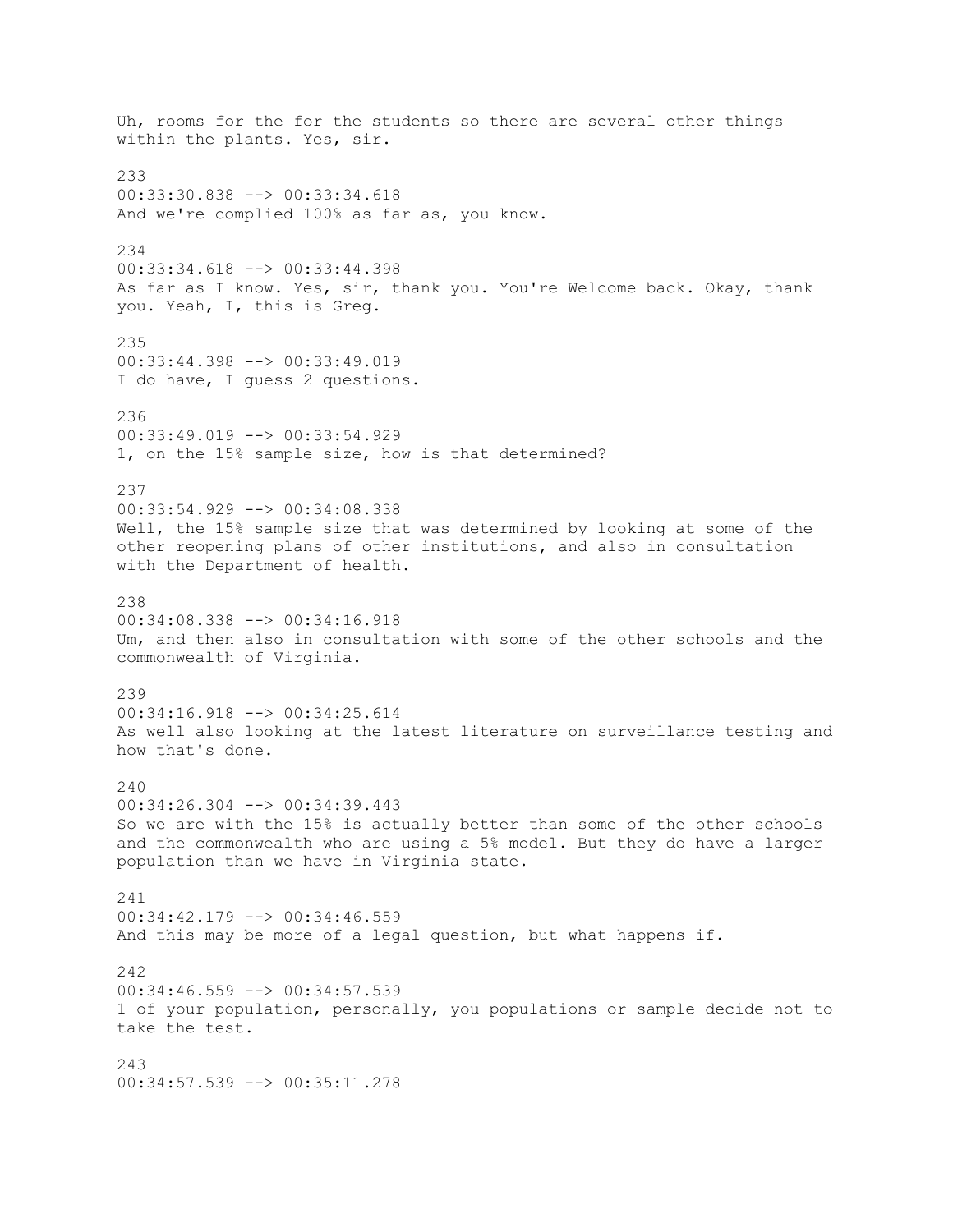If they decide not to take the test, and I think we would have to work with that on a case by case basis, to maybe figure out the reason why and see if there was a, maybe a work around. 244 00:35:11.278 --> 00:35:15.809 You know, that, after determining why they did not want to take the test. 245 00:35:17.099 --> 00:35:20.248 Again, I do have 1 final question. 246 00:35:20.248 --> 00:35:23.364 Just before the, 247 00:35:23.393 --> 00:35:26.034 and this is relate to the 55 beds, 248 00:35:27.143 --> 00:35:27.684 I guess, 249 00:35:27.684 --> 00:35:35.753 for isolation and quarantine we were told before that once you. 250 00:35:36.599 --> 00:35:41.429 That capacity we've reached capacity for that 55. 251  $00:35:42.264$  -->  $00:35:44.483$ What happens when we reach that capacity? 252 00:35:45.384 --> 00:35:58.373 Well, with the capacity of the 55 rooms the 1 thing to keep in consideration is the timeframe that people would be in isolation or quarantine so monitor their health condition. 253 00:35:58.373 --> 00:36:12.684 And I probably didn't mention that so much in the slides through telehealth. But also the period generally tend to 14 days where someone would be staying in the isolation. 254 00:36:12.684 --> 00:36:24.534 But once we reach the 55, if if everyone was 55, every room was full, then we would have to look at that as a consideration for a shutdown.

255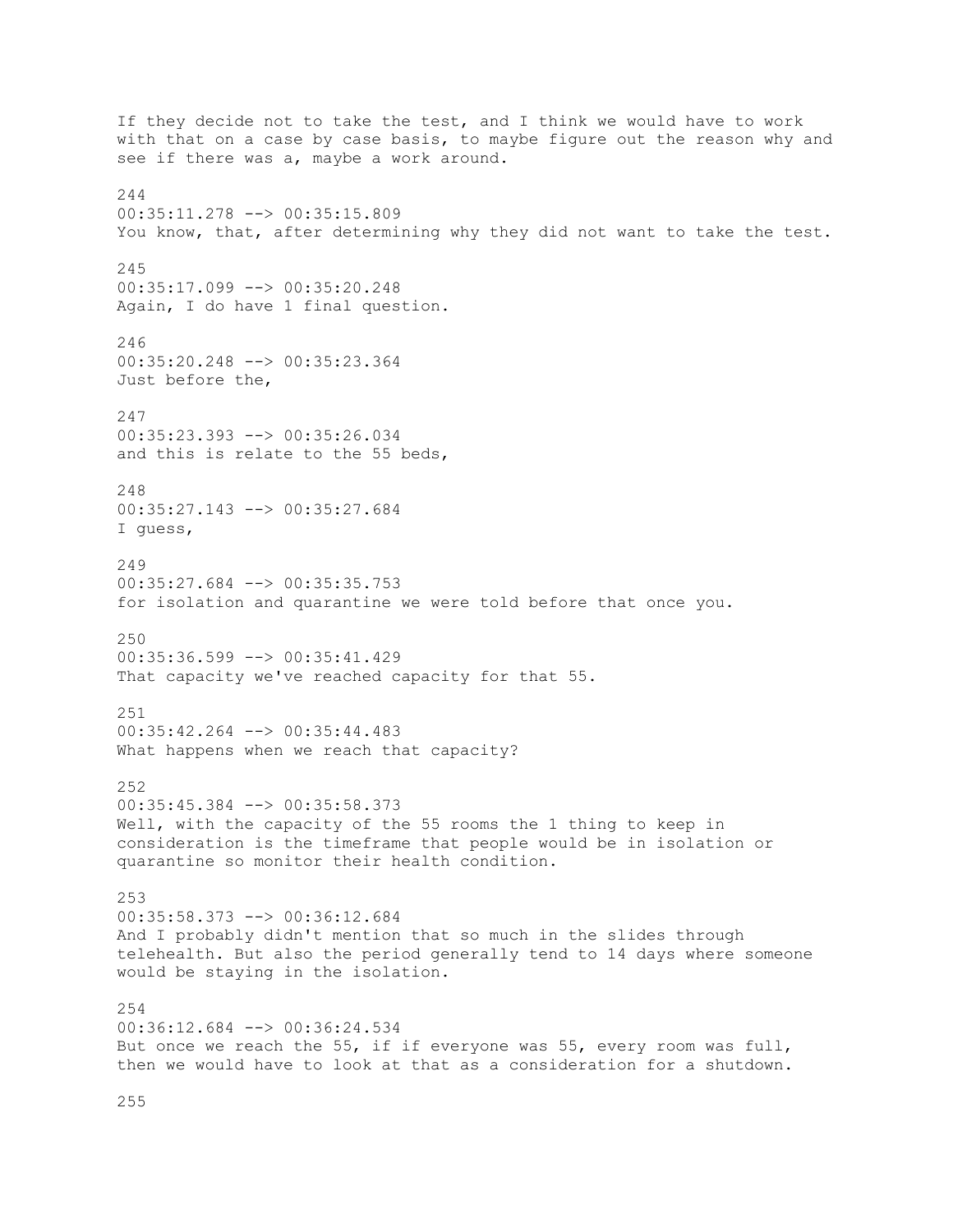00:36:24.534 --> 00:36:34.853 But, again, I would like to emphasize that I would work with the state and local officials to determine what we would need to do as far as the shutdown numbers. 256 00:36:37.858 --> 00:36:42.688 Thank you. You're welcome. I have a couple of questions. 257 00:36:42.688 --> 00:36:49.588 Yes. Mr. Johnson. 1st I'm going to say, thank you for the very comprehensive report. Look like you. 258 00:36:49.588 --> 00:37:04.373 I've done a great job. You and your staff have done a great job developing it just a couple of minor questions 1 and the temperature scanner. They I call it and I've had to stand in front of a monitor. 259 00:37:04.554 --> 00:37:04.974 Okay. 260 00:37:05.458 --> 00:37:13.619 Is that going to be and certain key locations on? Secondly, is it going to be mandatory that 1. 261 00:37:13.619 --> 00:37:18.239 Goes through that before, entering that building. 262 00:37:18.239 --> 00:37:26.699 And lastly, is there anyone monitoring the monitor? Um, in other words, if it comes up that. 263 00:37:26.699 --> 00:37:29.849 Someone has a high temperature. What's the next step? 264 00:37:29.849 --> 00:37:30.539 Okay, 265 00:37:30.773 --> 00:37:31.074 so, 266 00:37:31.074 --> 00:37:31.463 yes,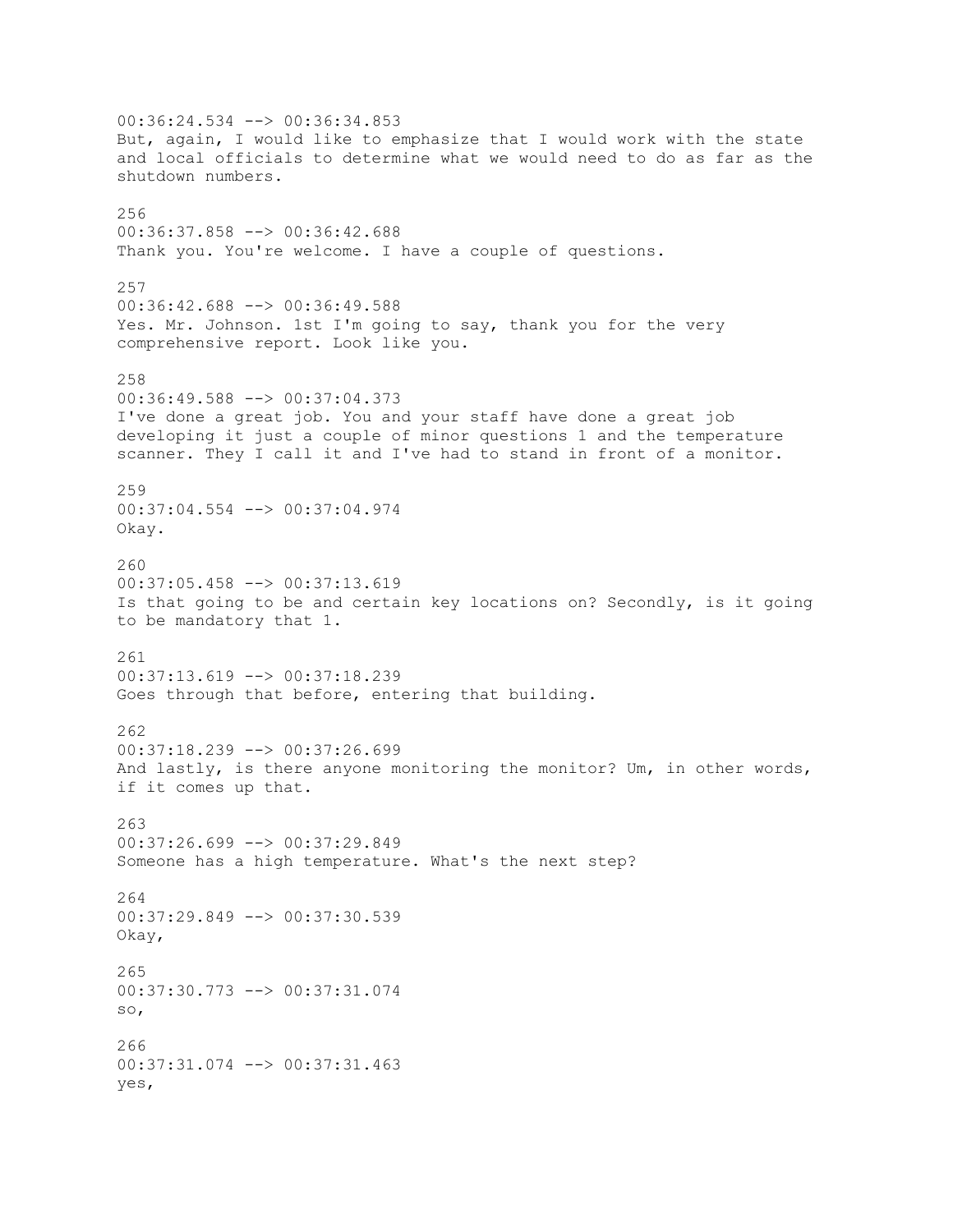267 00:37:31.463 --> 00:37:34.074 with the temperature scanning kiosk, 268 00:37:34.284 --> 00:37:44.873 it will be strongly encouraged to be used by everyone for monitoring that when a person walks up to the kiosk, 269 00:37:44.934 --> 00:37:49.134 they would get a if they're say their temperature was out of range, 270 00:37:49.193 --> 00:38:00.054 then they may get a message on the kiosk that they need to contact student health or directions to do that the kiosk can be set up with a portal, 271 00:38:00.083 --> 00:38:01.824 and which someone would monitor. 272 00:38:02.483 --> 00:38:10.434 So, if a temperature was out of range, then someone in student health would get that information through the portal. 273 00:38:10.523 --> 00:38:23.903 So, it would have to be monitored as far as the locations for it it would be in high traffic locations, but also considerations for the dorm areas. 274 00:38:24.269 --> 00:38:38.820 You can tell that I go through that on the almost daily basis. Every time I go to the hospital is here with our security people right there beside it. So, if it goes off there, if there's. 275 00:38:38.820 --> 00:38:52.889 Some control of that person going into the hospital they're prevented from going in. And what about dining facilities to me, that might be a good place too, because that's 1 of the places where they can remove that mass to eat. And if someone. 276 00:38:52.889 --> 00:38:57.480 It's a high fever and might be. 277 00:38:57.480 --> 00:39:02.039 It's prone to have a call at 19. that would be.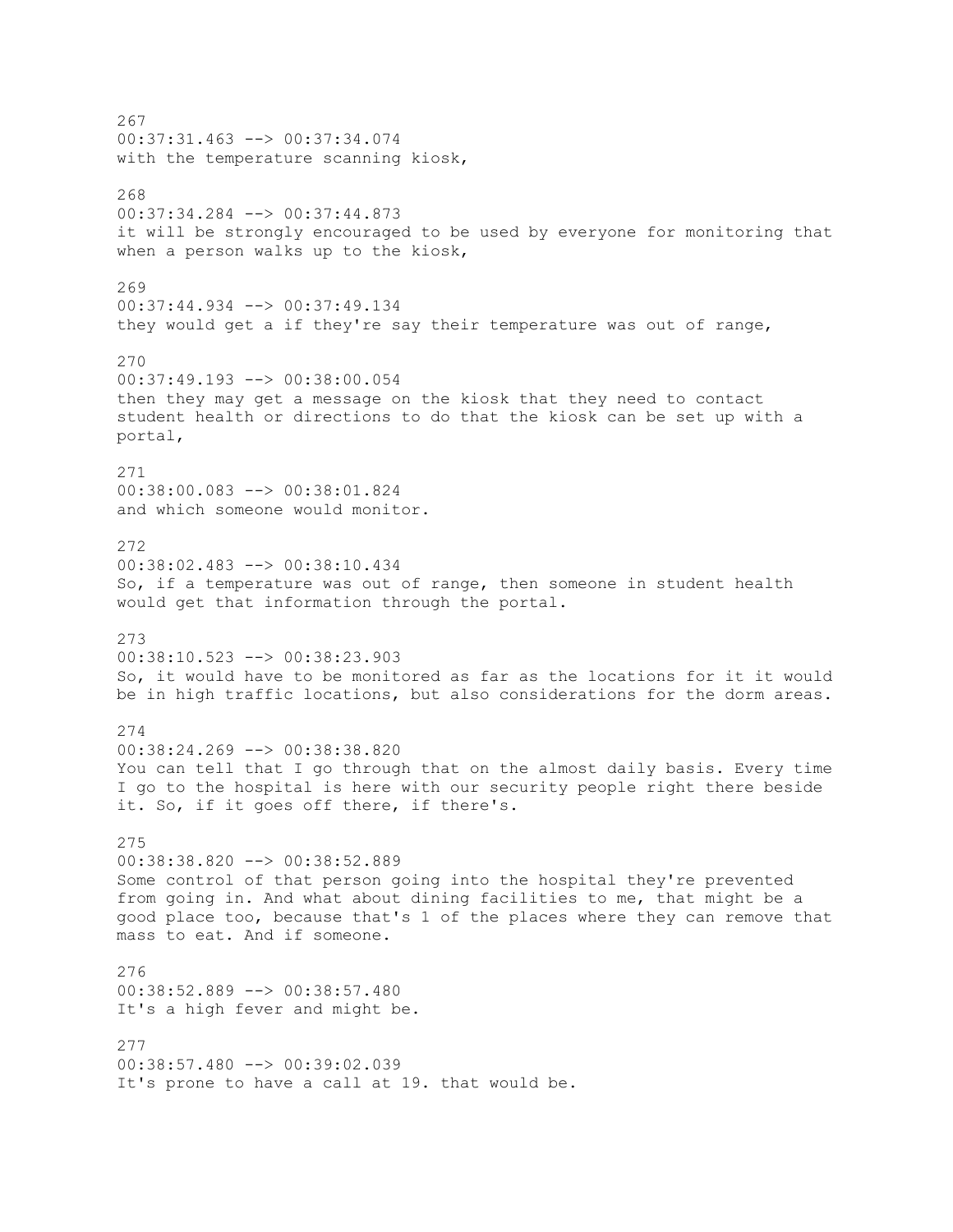278 00:39:02.039 --> 00:39:11.280 To me, it should be mandatory just like a swipe for you mail ticket that you should be in order to get into the cafeteria. If you have a high temperature, you. 279 00:39:11.280 --> 00:39:18.750 Yes, I think the cafeteria would be an optimal location as well. Yeah. 280 00:39:18.750 --> 00:39:26.010 But it sounds like it's optional, though. So how effective it is if someone if I have it. 281 00:39:26.010 --> 00:39:31.199 High temperature, then I can say that I don't want to be. 282 00:39:31.199 --> 00:39:45.599 I don't know about temperature taken. Yes so we'd have to, of course, look at the guidelines for the state with temperature taking there could be mandatory. 283 00:39:45.599 --> 00:39:49.320 Um, or not, um, to do so. 284 00:39:49.320 --> 00:40:03.715 But, yes, that is 1 of the generally temperature or high temperature is the 1st sign of an infection. So although when some covert 19 cases, people may not show a temperature. 285 00:40:04.315 --> 00:40:07.855 It may also indicate something else such as the flu. 286 00:40:08.130 --> 00:40:16.824 Or something that we can catch early on if someone uses the has their temperature taken strongly, 287 00:40:16.824 --> 00:40:22.465 encourage that taking the state will support the mandatory because, 288 00:40:22.465 --> 00:40:22.764 I mean, 289 00:40:22.795 --> 00:40:24.355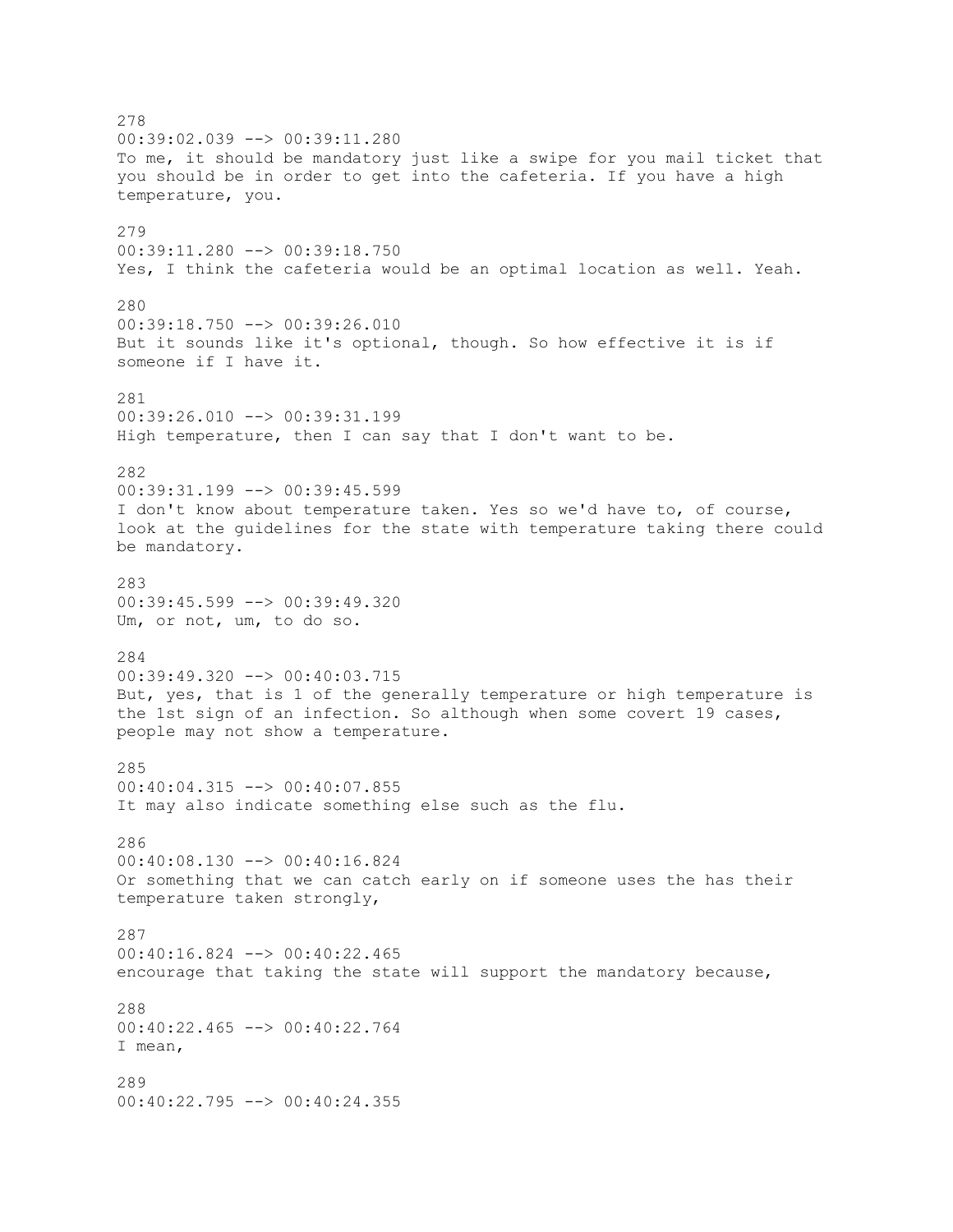they're telling us that we can't. 290  $00:40:24.690$  -->  $00:40:32.460$ 25 people in a room and not by people who don't have it, but yeah, we are required to. 291 00:40:32.460 --> 00:40:46.224 I bye. Bye. Okay. Yes. It's the best practice and last night practice, right? In terms of reporting by category I couldn't see the graph very well. In terms of what's being measured on it. 292 00:40:46.434 --> 00:40:50.094 Will it be done by category? For instance, by students by staff by. 293 00:40:50.429 --> 00:40:53.670 Athletes or whatever or just, it will be. 294 00:40:53.670 --> 00:41:00.264 The issue family in general yes. That graph. That was there was just an example. 295 00:41:01.074 --> 00:41:15.655 So not necessarily what we would use, but that would be the right now we're outlining what actually go on the dashboard and what would be reported. 296  $00:41:15.655$  -->  $00:41:18.054$ So, definitely we know that positive cases. 297 00:41:18.744 --> 00:41:19.465 And also, 298 00:41:19.465 --> 00:41:29.514 some of the things that are reported by other institutions are just the testing overall how many people were tested through surveillance testing, 299 00:41:29.545 --> 00:41:37.885 or symptomatic testing it can also be broken down based on students versus faculty and staff. 300  $00:41:37.885$   $\leftarrow$   $>$  00:41:41.605 So, there's a number of things that can actually go on the dashboard.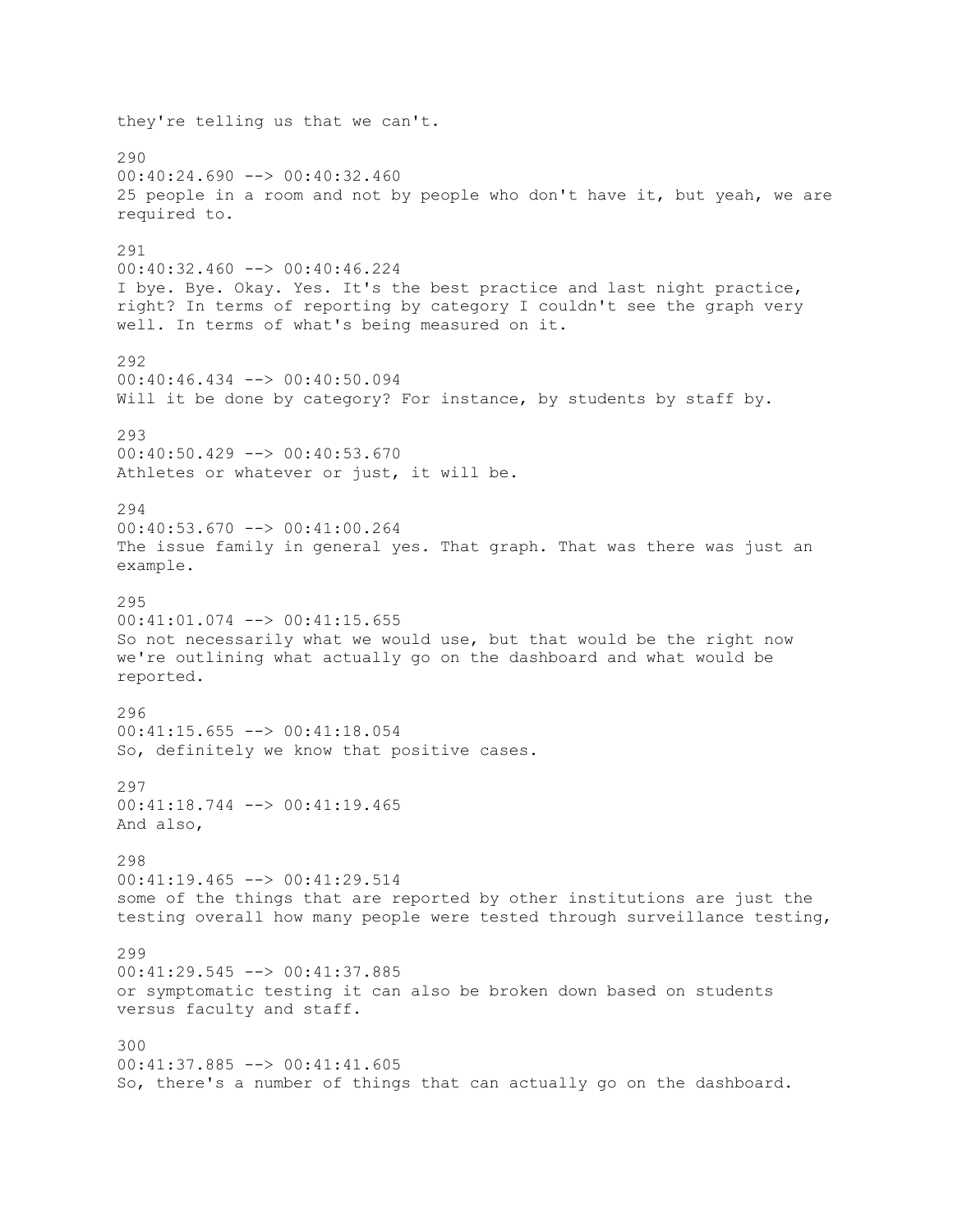301  $00:41:42.420$  -->  $00:41:48.750$ It's just, you know, just looking at what we'll actually. 302 00:41:48.750 --> 00:41:52.260 Put on the dashboard be done through student health. 303 00:41:52.260 --> 00:41:59.130 Great. And lastly, I assume the traces would work to identify the hot spots. Um. 304 00:41:59.130 --> 00:42:05.250 It says, I'm sure that's part of what the traces in doing. So you'll be able to tell is. 305 00:42:05.250 --> 00:42:09.329 If a particular dorm, or if they were a party, or if there were. 306  $00:42:09.329$  -->  $00:42:15.659$ People in a particular department, because unfortunately, here at the hospital, the legal Austin employee. 307 00:42:15.659 --> 00:42:18.750 Because they were. 308 00:42:18.750 --> 00:42:22.230 Eating in close quarters in the, the, the. 309 00:42:22.230 --> 00:42:31.019 A lunch room and, um, and someone brought it in from the outside and we actually lost so their hot spots all over. 310 00:42:31.019 --> 00:42:42.989 Yes, that's 1 of the reasons for the surveillance testing as well or prevalence testing. So we can identify populations or. 311 00:42:42.989 --> 00:42:46.860 Say dorm a has, uh. 312 00:42:47.125 --> 00:42:55.795 A certain number of students says positive in dorm a, then we can kind of see a trace that and figure out where it started.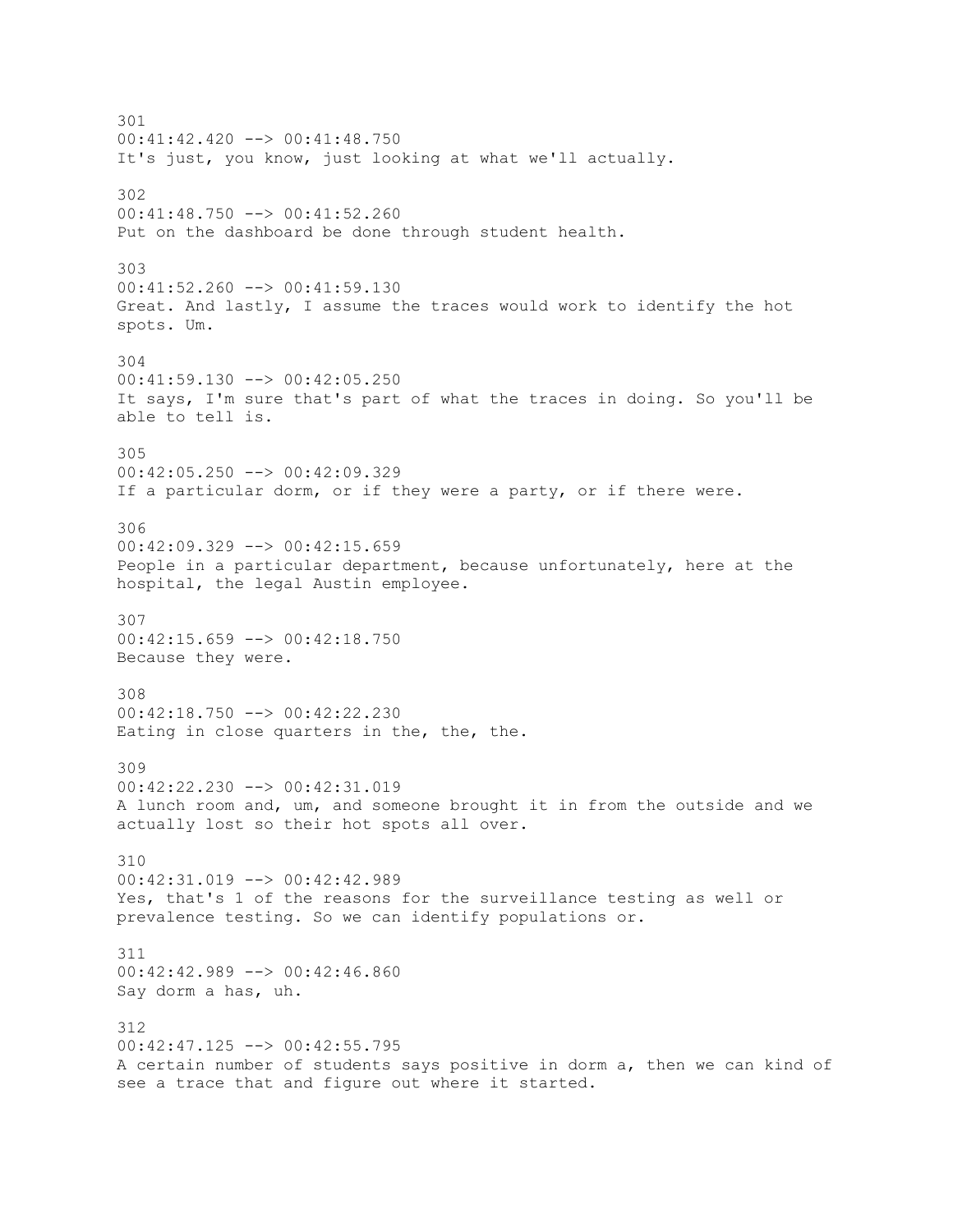313 00:42:55.795 --> 00:43:06.264 So, that's 1 of the reasons for surveillance testing as well. But I strongly emphasize too. 314 00:43:06.295 --> 00:43:08.605 Because testing is just 1 piece of it, 315 00:43:08.965 --> 00:43:10.945 but those other factors, 316 00:43:10.945 --> 00:43:12.385 such as wearing mask, 317 00:43:12.385 --> 00:43:13.644 washing hands, 318 00:43:14.125 --> 00:43:15.385 social distancing, 319  $00:43:15.414$  -->  $00:43:17.545$ all play an important role, 320 00:43:17.784 --> 00:43:21.925 whether we're on campus or outside of the campus. 321 00:43:22.105 --> 00:43:34.885 So, those things will have to be education is key as far as the contact tracing if someone is positive, the contact tracer would find out. 322 00:43:35.664 --> 00:43:46.735 Who their close contacts were, and they would be able to contact those people and then let them know what their protocol was, whether they need to isolate for quarantine. 323 00:43:47.514 --> 00:43:52.405 And then this will also be done in addition with the Department of health because they do. 324 00:43:53.219 --> 00:44:00.750 The content tracing as well and any positive cases would have to be reported anyway.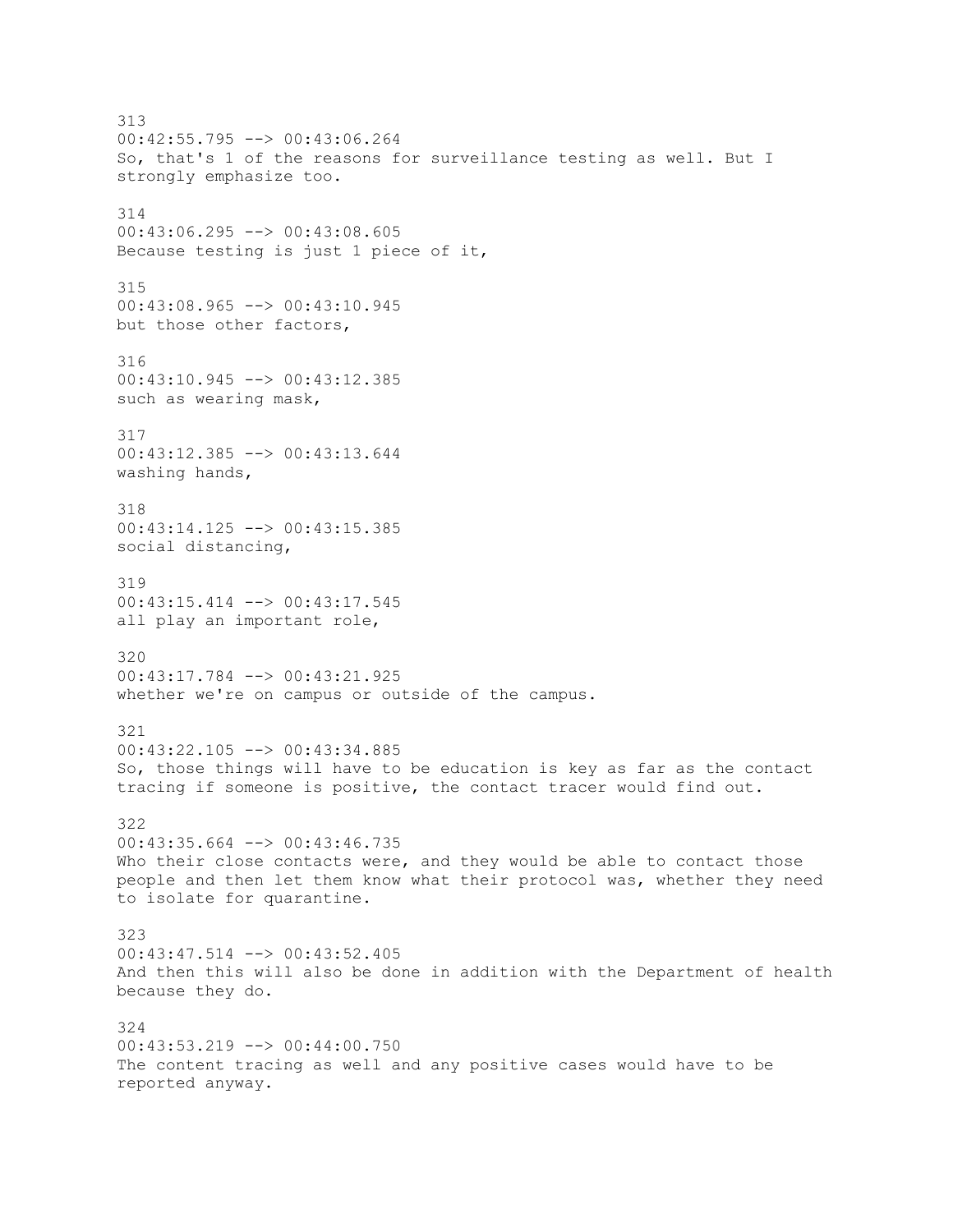325 00:44:00.750 --> 00:44:12.329 To the epidemiologists, thank you and we'll ask suggestion that, as we embark upon the holidays, what we're doing here and telling him every other organization to do is to encourage people to. 326 00:44:12.329 --> 00:44:22.530 Here to specific guidelines, relative to the holidays, because that's going to be a sprayed too because our philosophy is, if we have a normal if we have. 327 00:44:22.530 --> 00:44:31.500 Society has a normal Thanksgiving and we're going to have a tragic Christmas. Oh, I agree. So, there's some advice. I'm sure you can. 328 00:44:31.500 --> 00:44:35.994 I'm trying not to tell you too much, but I'm sure no problem. 329 00:44:35.994 --> 00:44:48.025 So, 1 of the things that we're already doing in health is is sending out information to faculty students and staff about how to protect ourselves during the holiday break. 330 00:44:48.385 --> 00:44:48.864 So, 331 00:44:49.164 --> 00:44:49.675 again, 332 00:44:49.675 --> 00:44:54.025 back to the and washing mass wearing, 333 00:44:54.715 --> 00:45:00.235 because I know people will get around their family and they may become a little bit lax, 334 00:45:00.235 --> 00:45:07.014 but that's where you can start having more of the spread are super spread out and prevents when you're, 335 00:45:07.045 --> 00:45:10.704 when you're not eating them really should put your mass back on.

336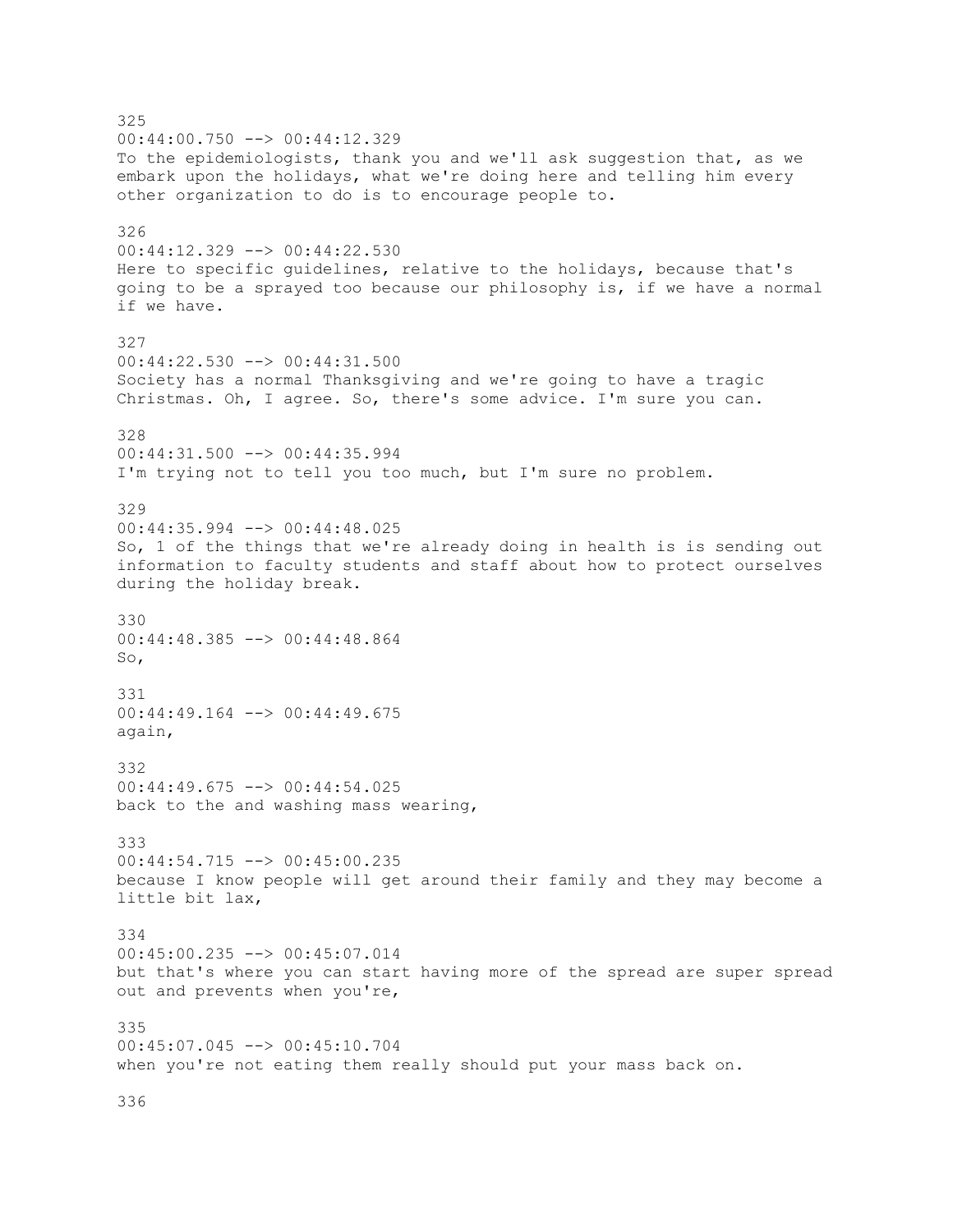00:45:10.704 --> 00:45:15.894 If you're not with people who you are normally with. 337 00:45:16.320 --> 00:45:19.889 Great job. Thank you very much. Thank you. 338 00:45:21.239 --> 00:45:21.809 Thanks, 339 00:45:21.804 --> 00:45:25.465 so much for all the work you've done, 340 00:45:25.465 --> 00:45:29.724 and and for the presentation to summarize it for us, 341 00:45:30.355 --> 00:45:31.074 perhaps, 342 00:45:31.105 --> 00:45:31.704 um, 343 00:45:31.735 --> 00:45:33.114 through, 344 00:45:33.144 --> 00:45:33.954 um, 345 00:45:33.985 --> 00:45:34.824 the president, 346 00:45:34.824 --> 00:45:39.715 you could circle back on what you find out from the state with respect to, 347 00:45:40.164 --> 00:45:40.465 uh, 348 00:45:40.465 --> 00:45:41.485 the dining halls. 349 00:45:41.485 --> 00:45:53.215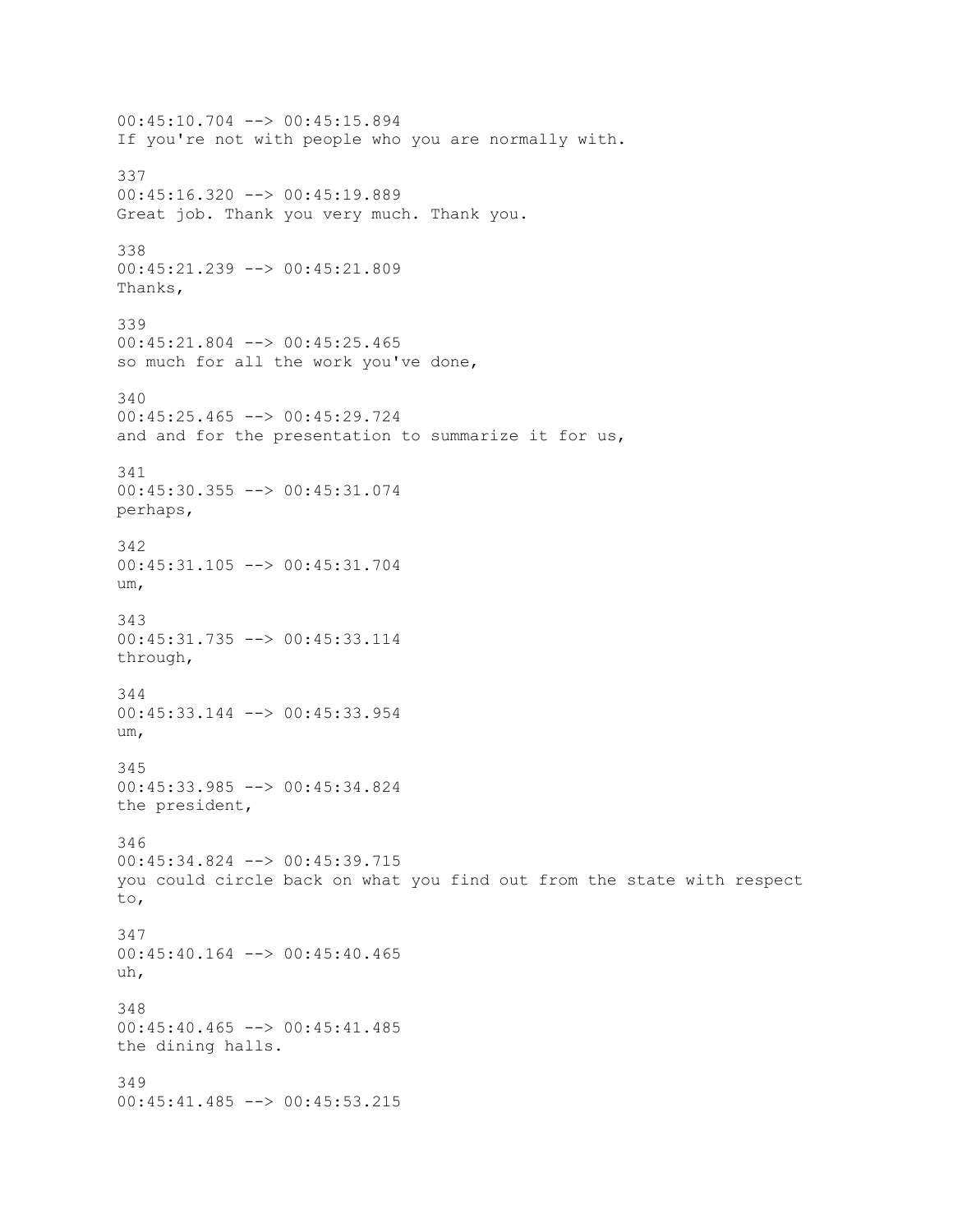I think that's a real good suggestion and so if we find we're able to do that and make it mandatory, I think this committee would be interested in in finding out what you'd heard. 350 00:45:53.815 --> 00:45:56.875 And finally, and I know we need to move all and. 351 00:45:58.260 --> 00:46:12.804 I assume that you're in contact with other institutions and your peers and other institutions who have had students on campus this year and and that the practices you put forward are informed by their 352 00:46:12.804 --> 00:46:13.885 experiences. 353  $00:46:14.695$  -->  $00:46:28.525$ Yes, that is correct. I have been in contact with several institutions throughout the comment wealth and also even outside of the commonwealth as well and just finding out. 354 00:46:29.244 --> 00:46:41.485 What they've done. What worked what didn't work testing strategies as well as in contact with those at the Department of health both on the local and state level. 355 00:46:42.989 --> 00:46:50.429 Sounds good Thank you so much. Thank you. Yes, I'll go back to my. Yes, sir. I'm sorry. Dr. 356 00:46:50.429 --> 00:46:56.010 I'd like to I'd like to build on the point you made, uh, if there's anything else that. 357  $00:46:56.010$  -->  $00:47:09.389$ That needs to be looked at that it flow back through the president, or part of my life is in a healthcare environment as well. And you remember the concerns that I have and said people use all kinds of masks. 358 00:47:09.389 --> 00:47:13.199 And I'm, I'm concerned that that we're. 359 00:47:13.199 --> 00:47:16.800 Without a standardization of mask.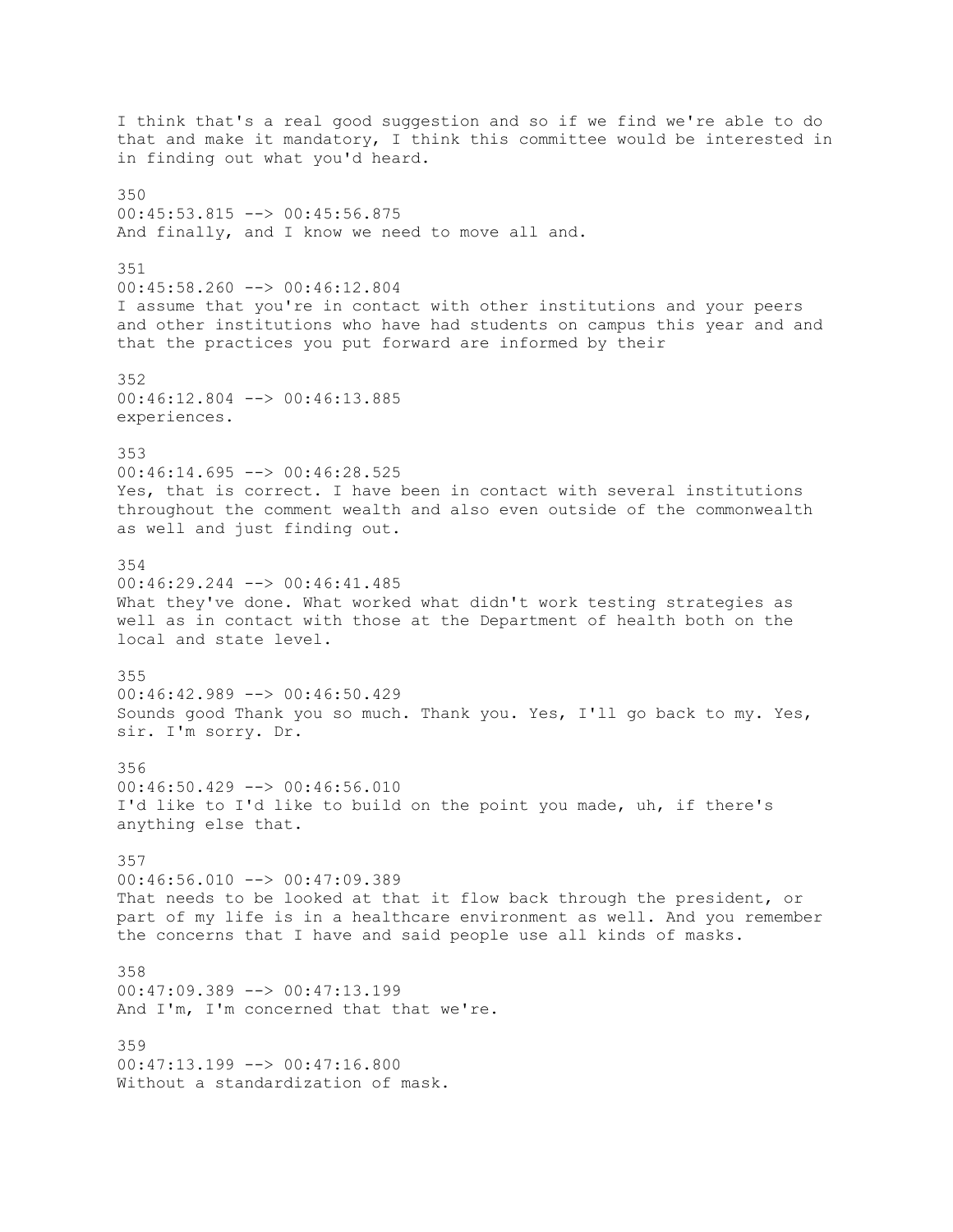360  $00:47:16.800$  -->  $00:47:30.659$ The mask may not be doing what we want them to do, even if they're saturating the entire campus. And my concern is whether or not the commonwealth will simply say, unless. 361 00:47:30.659 --> 00:47:37.914 The issue unless all of your students use mass a type, then then you matter in compliance. 362 00:47:37.914 --> 00:47:45.715 So that's my concern about liability because we do see all kinds of masks coming into our clinic. 363 00:47:46.019 --> 00:47:49.769 And and we're concerned, they're not, they're not all the same. 364 00:47:50.275 --> 00:48:04.614 Guess so 1 of the things with the, as far as our move and process, the students will be given a grad back and some of the items included in, it would a hand sanitizer, facial mask and. 365 00:48:06.085 --> 00:48:10.644 Getting the other thing in a thermometer to use, 366 00:48:10.914 --> 00:48:11.664 but also, 367 00:48:11.664 --> 00:48:12.775 in addition to that, 368 00:48:13.735 --> 00:48:19.224 we're looking at setting up dispensing stations throughout the campus that has the, 369 00:48:20.244 --> 00:48:27.355 but I could put something together with the different levels of mass and who should use what. 370 00:48:27.690 --> 00:48:36.510 Great great. I think masked and I'm not really sure anybody cared about the safety of the mass. Yes. The colors.

371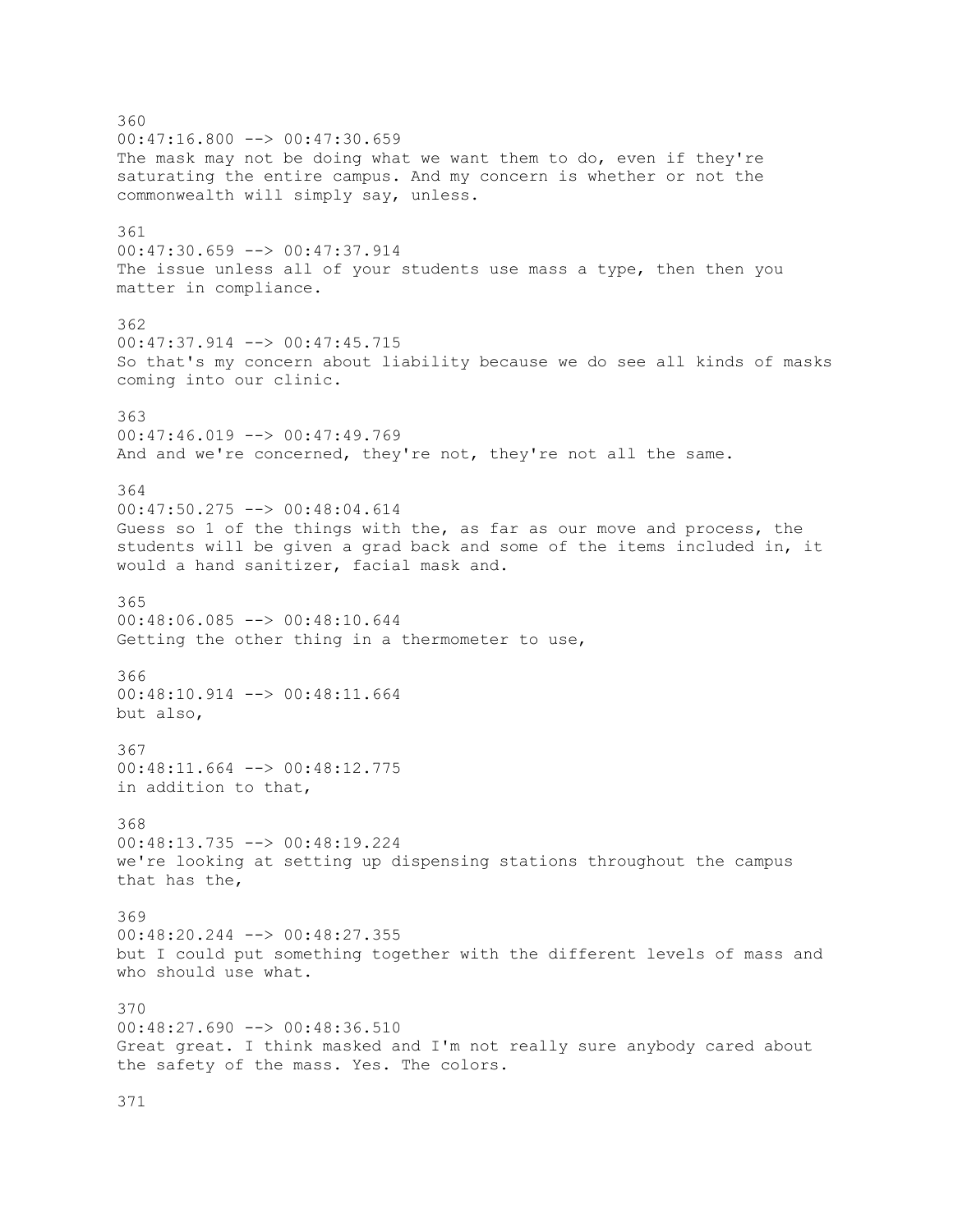00:48:36.510 --> 00:48:45.389 The proper way to where I'm not under your nose. Not your 10. yes. That's correct. 372 00:48:45.389 --> 00:48:51.360 Thank you. You're welcome. Okay. Thank you. And Paul. 373 00:48:51.360 --> 00:49:00.114 Yes, and again, we'll go ahead and keep it moving. Mr. Harris can you go ahead and set me up with regards to my presentation? 374 00:49:00.625 --> 00:49:09.804 What I want also that the board know is that we put together a reactivated the task force for the university and again, a lot of information. 375 00:49:10.375 --> 00:49:22.914 It was truly a shared governance opportunity for us to really provide input into this particular plan and so very comprehensive staffs. And that student government, everybody was involved with actually putting this plan together. 376 00:49:22.914 --> 00:49:29.304 I'm very happy for the results and we are going to make sure that we do the best. We can keep the campus safe. 377 00:49:30.269 --> 00:49:35.880 All right, so we're going to go ahead and move on to my presentation next slide. Um. 378 00:49:36.144 --> 00:49:47.755 Mr. Harris so the next slide is just an outline of what we'll be presenting today. Of course, we just went over this spring 2021 reopening plan. 379 00:49:47.755 --> 00:50:00.954 We'll talk a little bit now about the chef performance measures, enrollment, retention, efforts, retention rate efforts as well as new program update and then we'll finish up with student success and engagement next slide. Please. 380 00:50:05.519 --> 00:50:17.844 So, we wanted to actually talk about the ship performance measures as you are aware that chef has given us our report card with regards to our assessment on how we did with the 6 performance measures.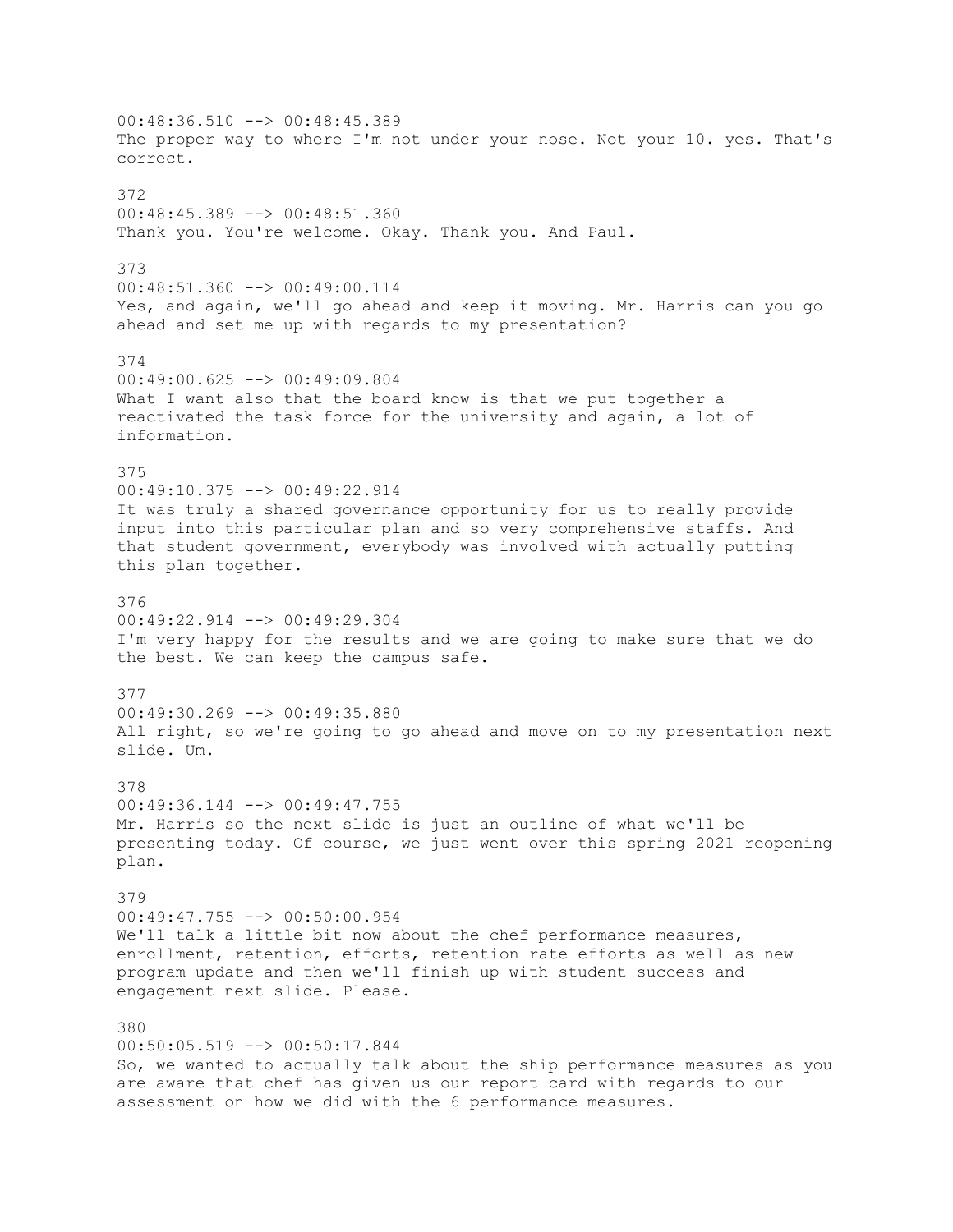381 00:50:18.324 --> 00:50:26.934 I would just be very candid upfront. I'm not happy with regards to our results of the particular measures, but also want to provide some. 382 00:50:27.900 --> 00:50:36.510 I'm sorry Mr. Harris back up again, I'll provide some some also context to some of these particular measures and also a path moving forward. 383 00:50:39.570 --> 00:50:43.949 Can you go back 1 more slide? Mr. Harris? 384 00:50:45.329 --> 00:50:52.494 Right. Okay. So, uh, of course, um, we know that if all measures are met, then institutions will be certified by the council. 385 00:50:52.945 --> 00:51:05.635 If they're not met, then the council will actually work with the institution to help develop a remediation plan and really work with the institution to move the institution forward to meet some of the actual particular performance measures. 386 00:51:06.355 --> 00:51:19.195 Just a upfront that we are working with chef as we speak right now with that remediation plan. And I'm confident with that, as we move forward that we will be able to address some of these well, actually all the actual measures as we move forward. 387 00:51:19.855 --> 00:51:26.485 Some of this will actually be throughout the presentation and I'll talk to you about that as we move forward. Mr. Harrison next slide. 388 00:51:26.909 --> 00:51:34.199 So, of course, there are 6 performance measures. 389 00:51:34.199 --> 00:51:43.380 And the very next slide will indicate that, of course, they are assessed every 2 years on the even here.  $390$ 00:51:43.380 --> 00:51:47.369 Back up 1 more Mr. Harris. 391 00:51:48.264 --> 00:51:59.125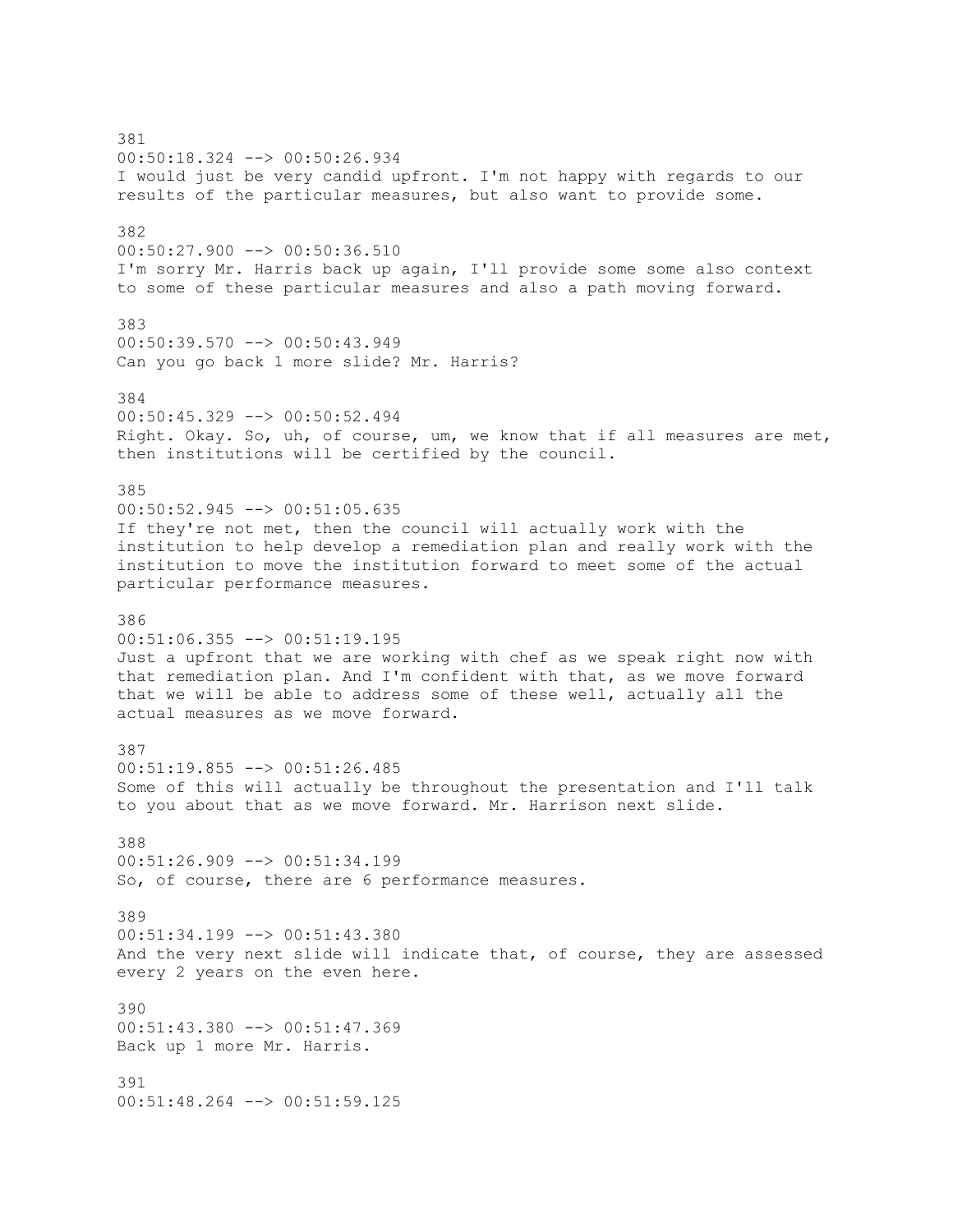And performance measures, and 1 through 4 are based on projections. These are projections that we, as an institution make, nobody instills these projections on us except ourselves. 392 00:51:59.485 --> 00:52:05.695 And so these are truly direct comparisons of actual versus targets. So we identify what. 393 00:52:06.000 --> 00:52:15.925 Numbers we want to make or actually project and we try to make sure that we achieve those particular targets targets are approved by the state Council. 394 00:52:15.925 --> 00:52:30.715 And you must really meet, at least 95 of those particular projected targets also for performance measures. 5, and 6 day are actually based on averages and the goal is really to maintain or increase the numbers with regards to those particular averages. 395 00:52:30.715 --> 00:52:35.514 These particular performance measures were actually established in 1617. 396 00:52:35.514 --> 00:52:50.184 so, a lot has happened since those measures, and the projection of those particular measures, and 16 and 17, and actually talk about some of the things that we have in place now, to really assist us with making sure that we hit a mark moving forward. 397 00:52:52.284 --> 00:53:07.255 Next slide please. So, I want to get into the details of some of the data that we and our particular measures, but just in general, the projection targets again, the current cycle was from 2016 to 2022 years and review 2017 and 2018. 398 00:53:07.255 --> 00:53:22.045 actually, they're being reviewed at this particular time so we're reviewing years in the past. So, 2017 and 2018, and then 2019, 2020 we'll be reviewing the fall of 2020 to the next cycle. For new projections will be the academic year 2021 through 2024. 399 00:53:22.045 --> 00:53:24.414 projections will be submitted for the upcoming years in the spring of 2021. 400 00:53:24.414 --> 00:53:37.704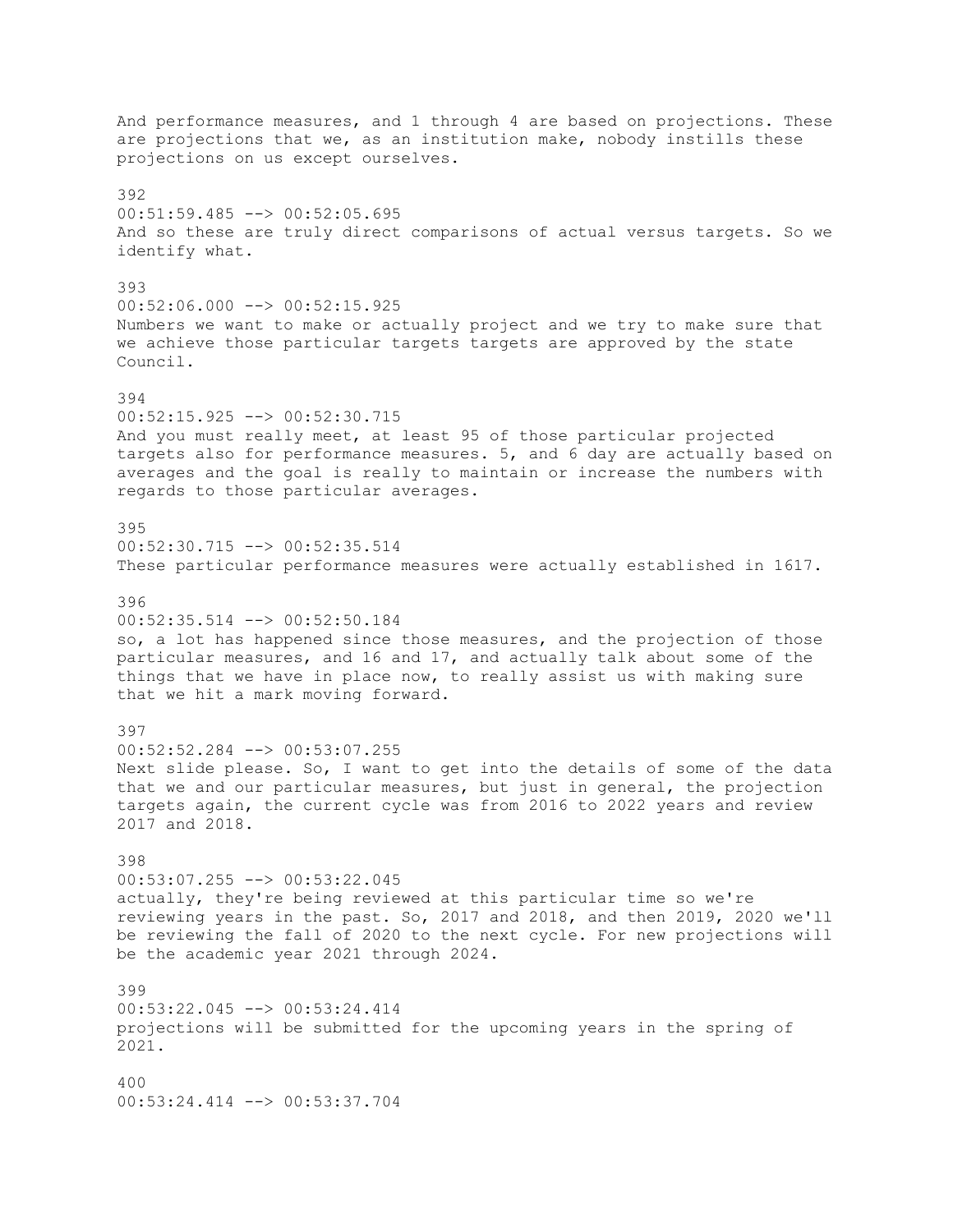so, as you can see the cycle, again, there's certain dates in which we have to do these particular projections projections that we are talking about today and the measures that, and the numbers that we have, we're projected back in 2016 in 2017. 401 00:53:37.704 --> 00:53:40.494 and again, I have some, some information with regards to how we move forward. 402 00:53:54.750 --> 00:54:07.644 Next slide please so performance measure 1 was dealing with in state enrollment, undergrad headcount and of course, and 2017 2018 our target was 3058 students. 403 00:54:07.644 --> 00:54:22.375 The actual number that we met was 3169 students. We were 100 to 3.6% over our particular target. So we were able to meet that particular target in 2017, 2018 for 2018 and 2019. we fell short. Our target was about 3112. 404 00:54:22.375 --> 00:54:33.414 we ended up with 2900, we were about 2% off of our 95% Benchmark, and we did not meet that particular target 1 of the things that I was saying, with regards to that particular target. 405 00:54:33.445 --> 00:54:45.204 If you remember back in 2018, we had a job enrollment about 256 students we fell short in our actual enrollment itself. And so, of course, that would have been reflected in this particular performance, measure, moving forward. 406 00:54:45.204 --> 00:54:59.003 And so, 1 of the things that we'll talk about, how do we address this many things that we put into our strategic plan, which was just approved last year we'll address a lot of these different areas as we talk about enrollment and moving forward. 407 00:54:59.003 --> 00:55:09.414 And so, what I want to do is, if there's any questions on a particular measures, we can actually stop and work through those particular questions. And then we can move forward. 408  $00:55:09.414$  -->  $00:55:17.335$ If not, we can wait until I finished the whole presentation with regards to performance measures. Are there any questions with regards to.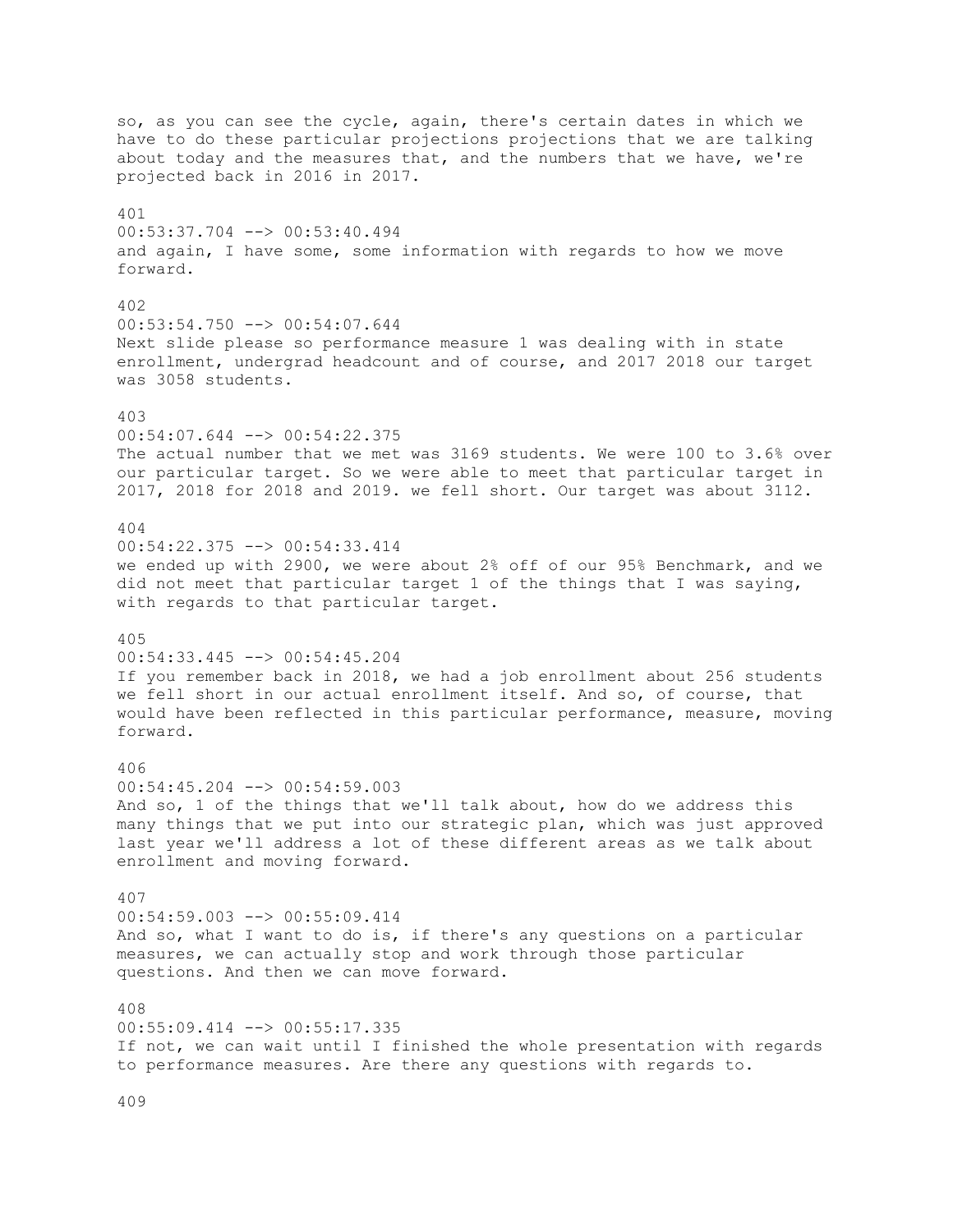00:55:32.039 --> 00:55:46.855 The actual performance measure 1 in the enrollment. Okay. A performance measure to a, and this is dealing with a degrees awarded for in state students. 410 00:55:47.635 --> 00:56:01.195 These are degrees awarded in general and then degrees of order with our stem bachelor degrees and so our target for at least the degrees awarded in general of our state students with 666 students. 411 00:56:01.195 --> 00:56:15.235 And we actually awarded 552 in state students that particular year. And we fell short as well as the following year, which we increased that number 262 as a target. And we fell short at 491. and again we did not meet that particular target. 412 00:56:15.235 --> 00:56:22.554 1 of the things that I want to say, also, since these particular projections were put out there, what I realized that when i1st. 413 00:56:30.570 --> 00:56:33.659 Came to Virginia State University that we really did not have a. 414 00:56:33.659 --> 00:56:34.230 Um, 415 00:56:34.704 --> 00:56:39.835 the technology to really do a good job with the data analytics and predictive analytics, 416 00:56:40.045 --> 00:56:46.224 and really trying to project where we would be at with regards to our enrollment, 417 00:56:46.284 --> 00:56:48.565 our degrees awarded and other things, 418 00:56:48.565 --> 00:56:49.164 even within this, 419 00:56:49.315 --> 00:56:50.425 these performance measures. 420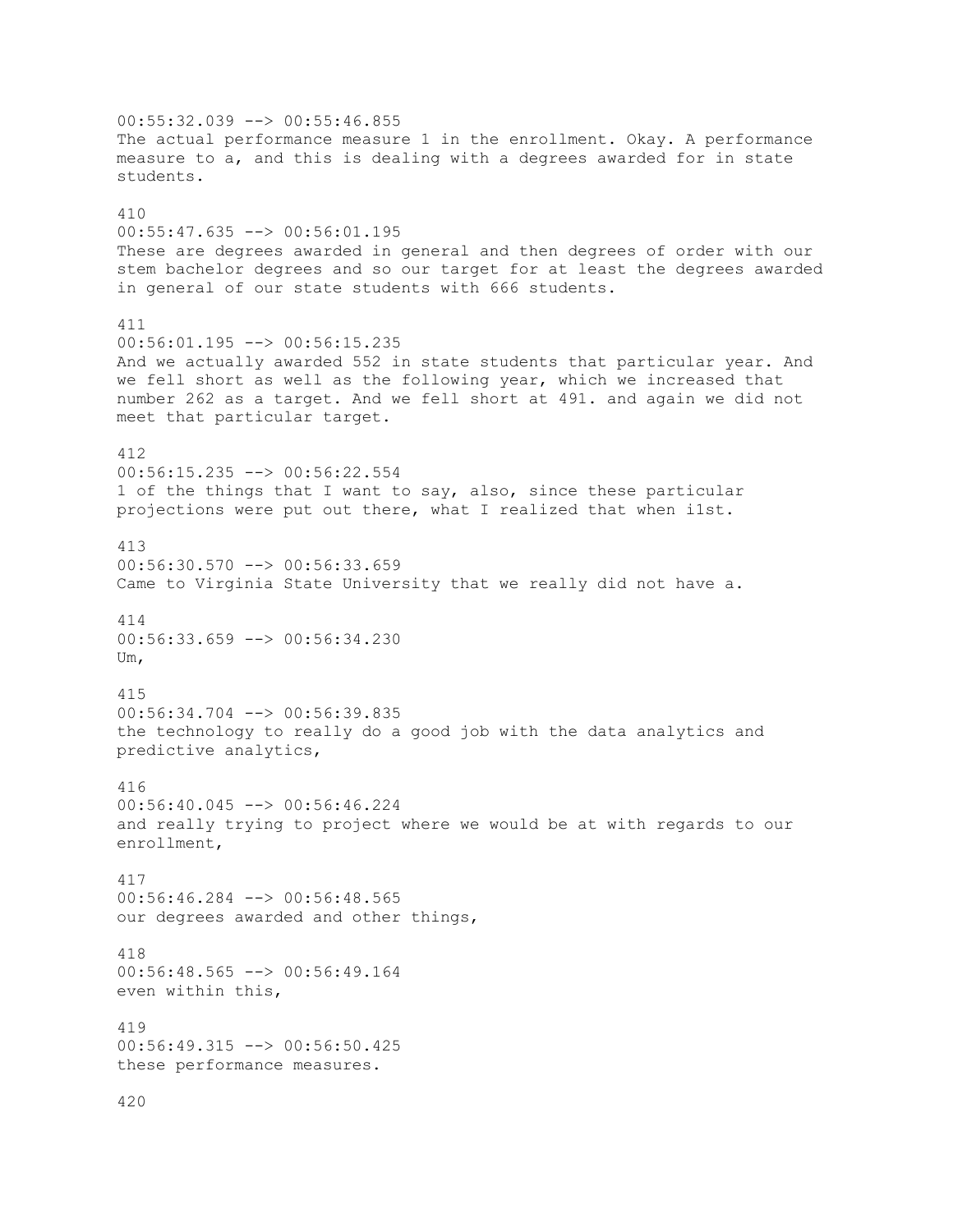00:56:50.994 --> 00:57:05.635 1 thing. I'm happy to say is that since then we actually have a tool, which we have to do is flip a switch and we can really identify where our students are throughout their, whether they're in state our state. But they have a balance on their particular. 421 00:57:07.284 --> 00:57:21.204 Account whether they are making progress towards their degree and what are some of the barriers that they are actually dealing with and so now we have the technology. We didn't have the technology back in 2016 and 17 when we made these projections. 422 00:57:21.204 --> 00:57:32.514 We have the technology now to be a little bit more accurate, and actually very accurate with, um, with actually making making these particular projections moving forward. So I'm happy to know that. 423 00:57:32.514 --> 00:57:47.304 We have that technology in place a little bit ambitious with these particular numbers in 201617. and projecting where we will be at, with regards to 3 degrees of water as well as with our stem age degrees that we awarded. 424  $00:57:47.304$   $\leftarrow$   $>$  00:57:59.965 Although we were a few students off with regards to our again, our technology now that we have in place actually allow us to do a better job of actually projecting these particular numbers. 425  $00:57:59.965$   $\longrightarrow$   $00:58:06.715$ 1 thing I would tell you, is that back in 2016 something, it was very difficult to know if a student changed their major. 426 00:58:09.570 --> 00:58:21.925 Uh, if they were Estimator and they changed the major. Uh, and then how do we calculate that moving forward with project in the number of actual degrees? So now we have the technology. We can track our students. We know if they've changed majors. 427 00:58:22.105 --> 00:58:34.434 And then we can do we have a better job of a way of projecting those particular numbers the other things we put in place also for our is that we just hired a stem director. 428  $00:58:35.394$  -->  $00:58:39.414$ To really actually help with supplemental instruction for our,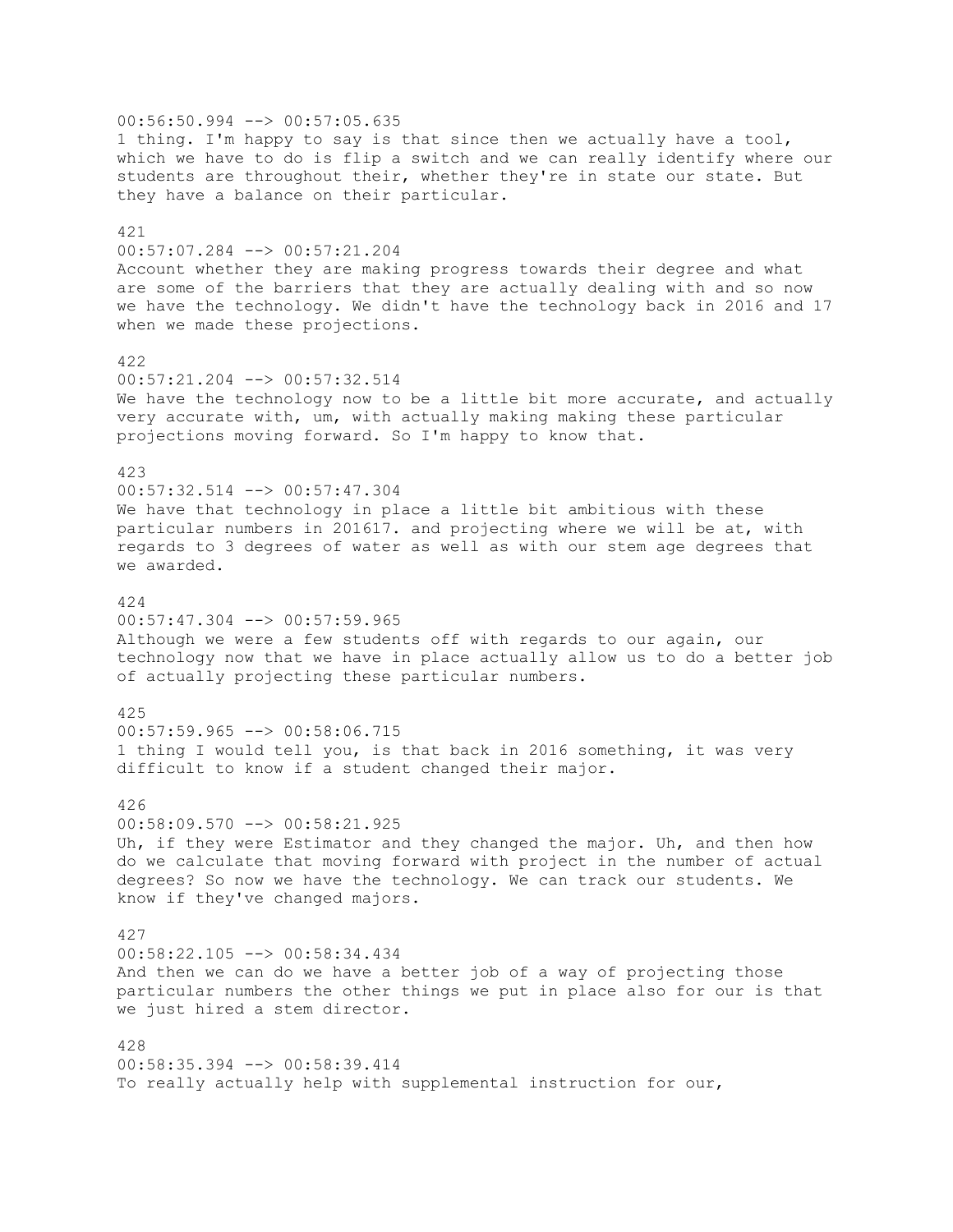429 00:58:39.474 --> 00:58:40.494 our stem students, 430 00:58:40.494 --> 00:58:51.985 but also work with our faculty to become and work with them development with innovation in their particular classrooms and so really keeping our eye on our stem students, 431 00:58:51.985 --> 00:58:56.184 but also broadening the programs of stem. 432 00:58:56.755 --> 00:59:06.054 The other interesting thing is we take a look at the end state numbers is that our numbers in general for students students actually increase the stem degrees actually had increase. 433 00:59:06.054 --> 00:59:20.514 However, our state students degrees do not increase and so again want to make sure that we are keeping an eye on that many efforts that we put forth in the strategic plan also will address some of these particular performance measures. 434 00:59:20.514 --> 00:59:23.755 As I mentioned next slide. Please. 435 00:59:24.090 --> 00:59:30.510 Dr. Palm? Yes. Madam chair. I, this is Greg worldly. I do have a question. 436 00:59:30.510 --> 00:59:33.869 On the 2017 and 18. 437 00:59:33.869 --> 00:59:38.130 Those targets were not in. 438 00:59:38.130 --> 00:59:41.909 Yes, is there a remediation plan for that? 439 00:59:41.909 --> 00:59:52.409 For that 201718 year. Yeah. So Mr. those, those particular, um. 440 00:59:53.155 --> 00:59:56.724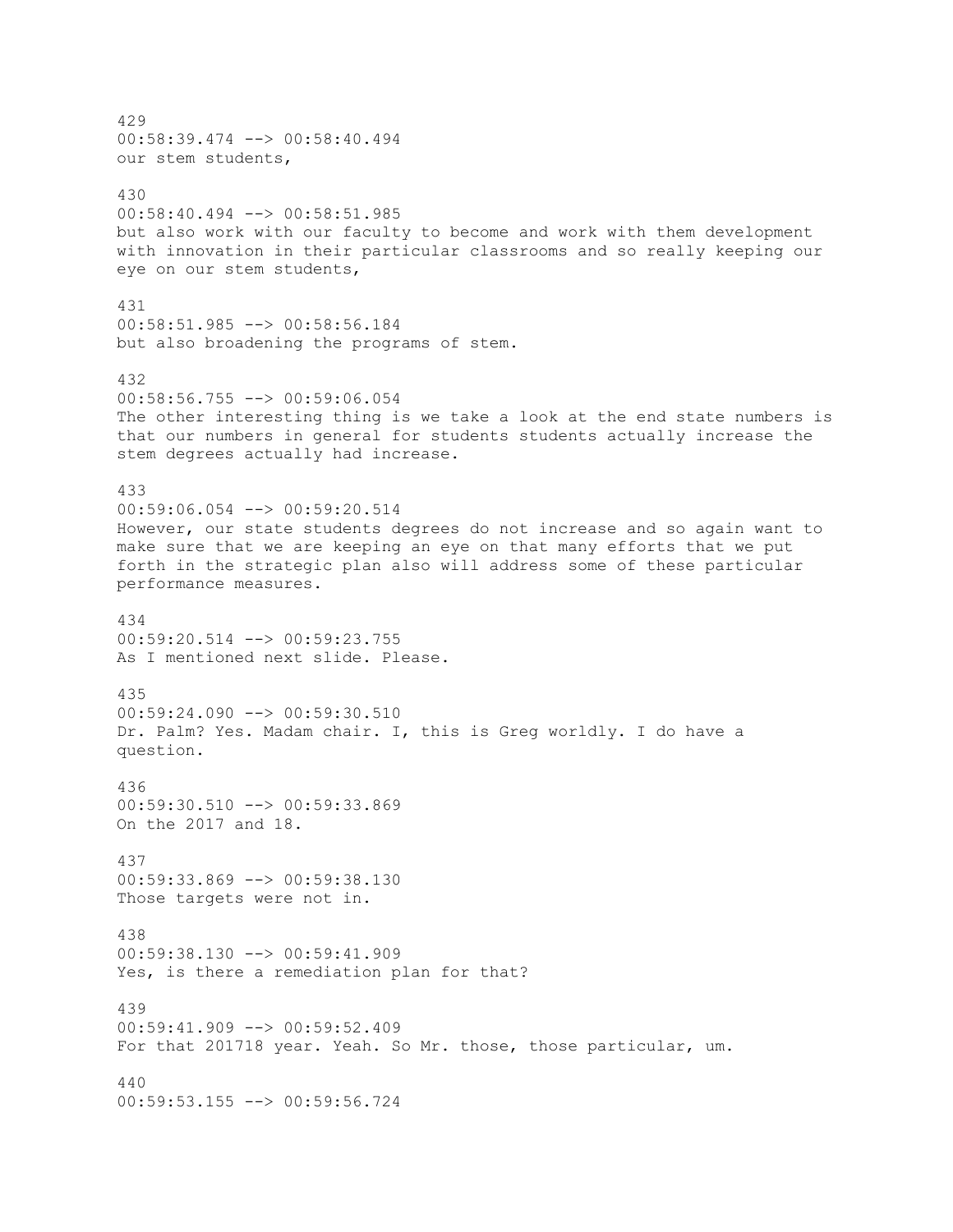These particular results are being of course, 441 00:59:56.724 --> 00:59:58.105 we're just assessed for the 2020 time, 442 00:59:58.105 --> 00:59:59.034 period and so, 443 00:59:59.034 --> 01:00:00.594 of course, 444  $01:00:00.594$   $\leftarrow$   $>$  01:00:09.655 that happened in the past the remediation plan with regards to all these particular performance measures actually are tied into our strategic plan. 445  $01:00:09.655$   $\longrightarrow$   $01:00:23.125$ But also, specifically, some of the things that we have been doing already in place to really improve our graduation numbers as well as graduation rate, but also helping our students matriculate in a very, very timely matter. 446 01:00:23.125 --> 01:00:25.525 What I would tell you with each particular. 447  $01:00:27.210$  -->  $01:00:40.469$ Numbers and I want to be very clear was that they were ambitious with regards to the targets that we set for ourselves. So, no, 1 set these target source, accept us. But but. 448  $01:00:40.469$  -->  $01:00:52.945$ We would have been able to set a better target if we had the data analytics in place that we could really put a target that we knew that we could meet make. So I'm not upset about the target. 449  $01:00:52.945$   $\leftarrow$   $>$   $01:01:02.364$ Because again, in order for us to improve, we have to set ambitious goals. I think we just have to be a little bit more careful with setting more realistic targets versus. 450 01:01:02.639 --> 01:01:11.489 Some of the ambitious targets so the remediation plan is we've been we've been putting things in place all together and to address our graduation.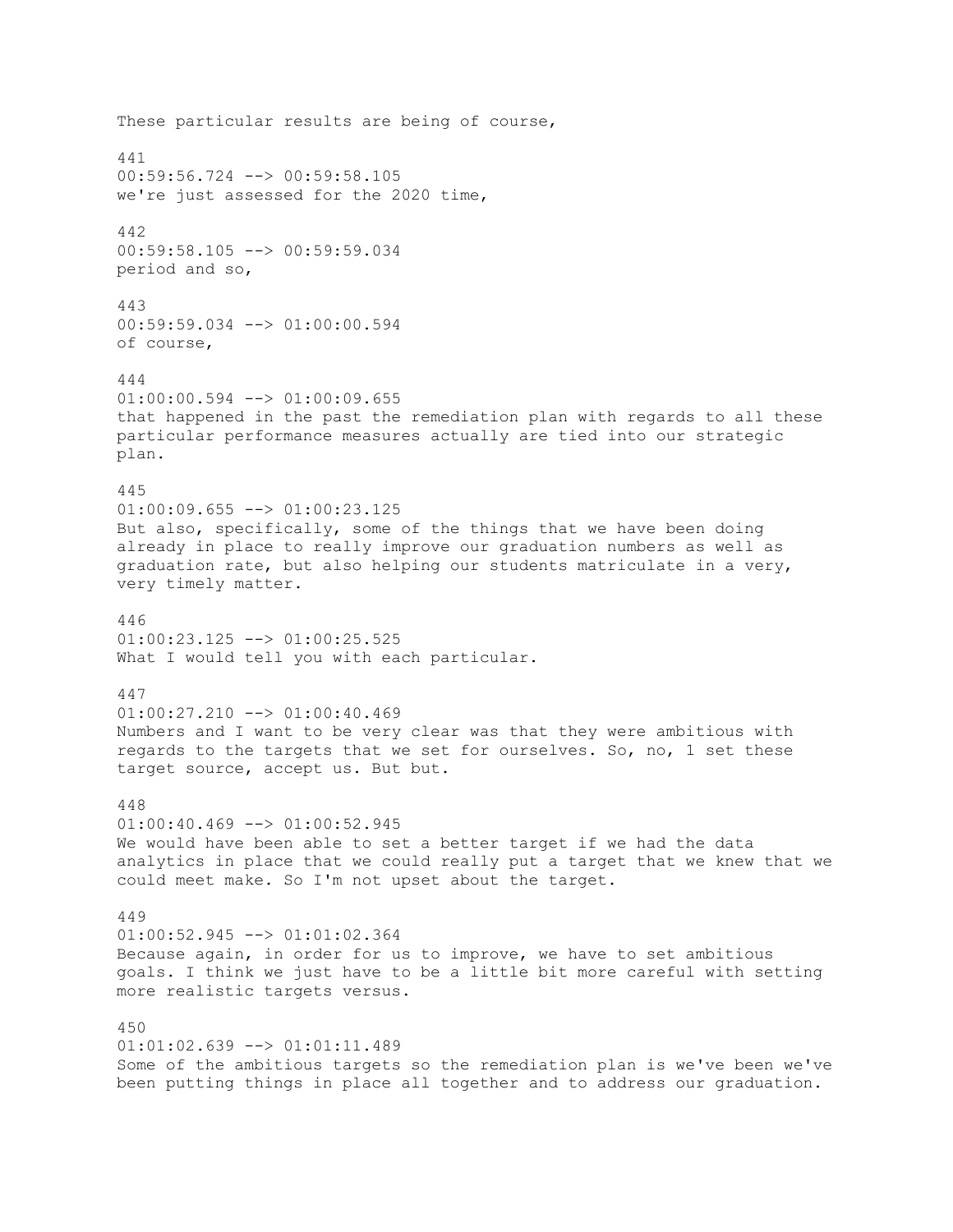451  $01:01:11.489$  -->  $01:01:22.980$ Uh, retention as well as a progression of our students and and Dr Alexis books. Walter, we'll talk about some of those things in the presentation behind myself today. 452 01:01:22.980 --> 01:01:31.409 If I could, if I could, if I could restate my my question, because maybe I didn't say clearly, I thought. 453  $01:01:31.409$  -->  $01:01:37.050$ That chef would go through and do an evaluation in the even years. 454 01:01:37.050 --> 01:01:44.010 But that's what you said. Yes. Yes. So, in 18 was there any evaluation done? 455  $01:01:44.010$   $\leftarrow$   $>$   $01:01:47.579$ Of, as it relates to these targets. 456 01:01:47.579 --> 01:01:55.139 And was there a report and, and if they were not met, was there a remediation plan done at that time? 457 01:01:55.139 --> 01:02:00.420 Right so that the years in which. 458  $01:02:00.420$  -->  $01:02:12.505$ Evaluate or assessed was 15161617, and it was not these years in 2018 as you can see, they're 2 years behind. Right now we're in 2020. they're just now assessed in 1718 and 1819 in in. 459 01:02:18.389 --> 01:02:27.239 15161617, we hit our targets. There was 1 that we did not make I can't remember which 1 it was, but we hit our targets in 15161617. 460 01:02:28.739 --> 01:02:33.840 That answer your question? Yeah. Okay. Thank you. 461  $01:02:36.625$  -->  $01:02:46.465$ For I think I heard the president chime in on, but I'll continue until he channels back or did you want to say something I was going to also restate the question?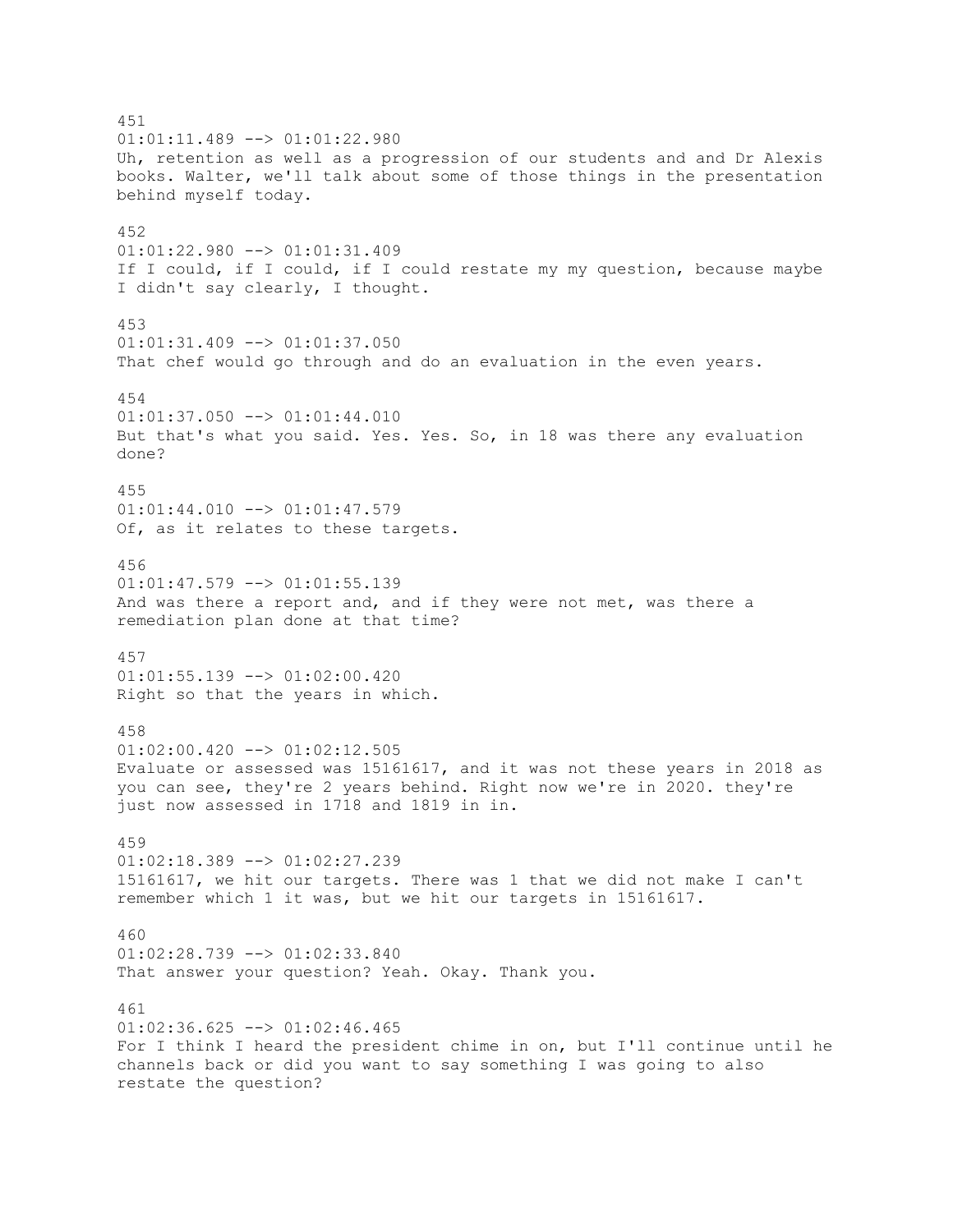462  $01:02:46.494$   $\leftarrow$   $>$   $01:02:48.264$ Because I understood his question, 463  $01:02:48.264$  -->  $01:02:49.465$ I wanted to make sure that you heard it, 464 01:02:50.664 --> 01:02:51.355 or if he's fine, 465 01:02:51.835 --> 01:02:52.224 thank you, 466 01:02:52.344 --> 01:02:56.394 thank you for performance measure for when we talk about progression, 467  $01:02:56.994$  -->  $01:03:04.735$ Virginia state did a good job with regards to junior and senior level students with regards to a 4 year institution, 468  $01:03:05.545$   $\leftarrow$   $>$   $01:03:12.324$ and they were actually full time equivalents students as you can see we over perform in this particular measure, 469 01:03:12.324 --> 01:03:23.034 which I feel good about is that our students are progressing through this just a matter of getting them to the finish line with regards to graduating them and so we didn't meet this particular measure. 470  $01:03:23.364$  -->  $01:03:27.775$ So, 1, through 4, again, we're projections that we've put on ourself. 471 01:03:27.869 --> 01:03:34.289 And then again, the, the 1, once we 3, we had a hard time meeting on. 472 01:03:34.289 --> 01:03:42.474 Next slide the next line again, 473 01:03:42.474 --> 01:03:49.614 these are looking at averages and so this is these are degrees awarded for students from underrepresented populations.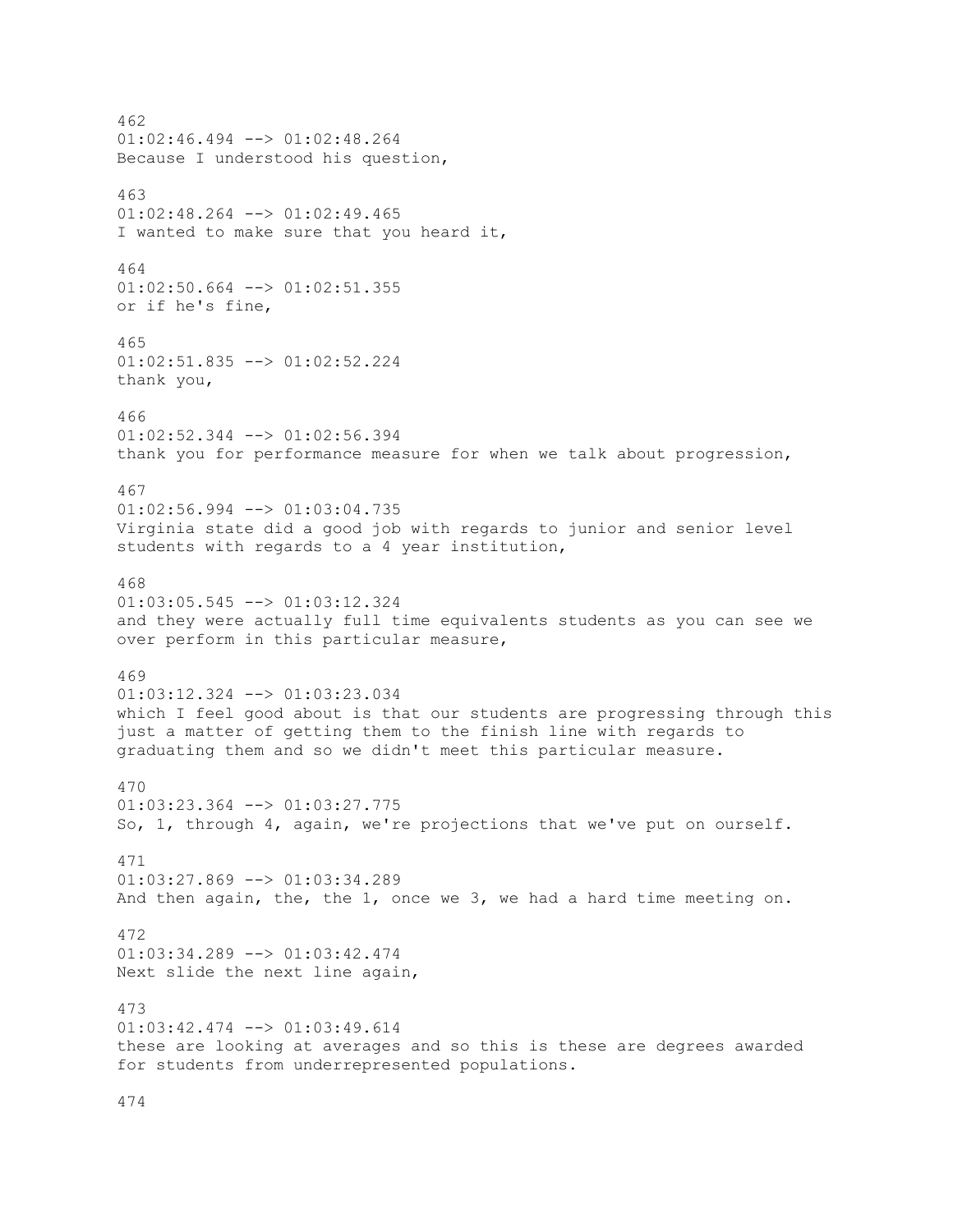$01:03:49.945$   $\leftarrow$   $>$   $01:04:04.255$ If you take a look at how chef identify their target number. They took an average of the underrepresented populations who graduated in 2014. 2015. 2016, it came up with a 3 year average of 573. 475 01:04:08.454 --> 01:04:21.594 And then they compare to to our 2 year average of 17 and 18, in which our average was 507 of underrepresented population of students with degrees. And which we did not meet this particular standard. 476 01:04:21.594 --> 01:04:28.014 Now, what I would tell you is that most of our students are underrepresented are of the underrepresented population. 477 01:04:28.014 --> 01:04:38.215 However, if you take a look at the number that graduated, and those 3 years, compared to the 2 years, we did not meet our standard. 478 01:04:38.215 --> 01:04:48.324 So, we had a long conversation with chef with regards to that and as we move forward, we really are looking at if there's a way to. 479  $01:04:50.789$   $\longrightarrow$   $01:04:58.289$ Have a better way of looking at this particular measure in which we know that the majority of our population is setting the representative. 480  $01:05:00.420$  -->  $01:05:11.369$ Next lab things in the 6 slide 6 performance measure is really our  $2$ , your transfer students and again, they looked at a baseline. 481 01:05:12.324 --> 01:05:21.715 Of 163 that back in 2010 and through 2011, and they took an average of our 2 years of 2017, 2018 at 152. so we about 11 students short. I'm not happy with that as well. 482 01:05:21.715 --> 01:05:35.425 This all goes back down to our recruitment and enrollment a number of different things that we are put in place for our 2 year transfer students. These are to your transfer students. Of course, students with degrees from the community college. 483 01:05:35.755 --> 01:05:45.474 We do have a number of students that transfer them, but they have not received their particular degrees but again, as we move forward, we have put together the children alliance with Richard bland college.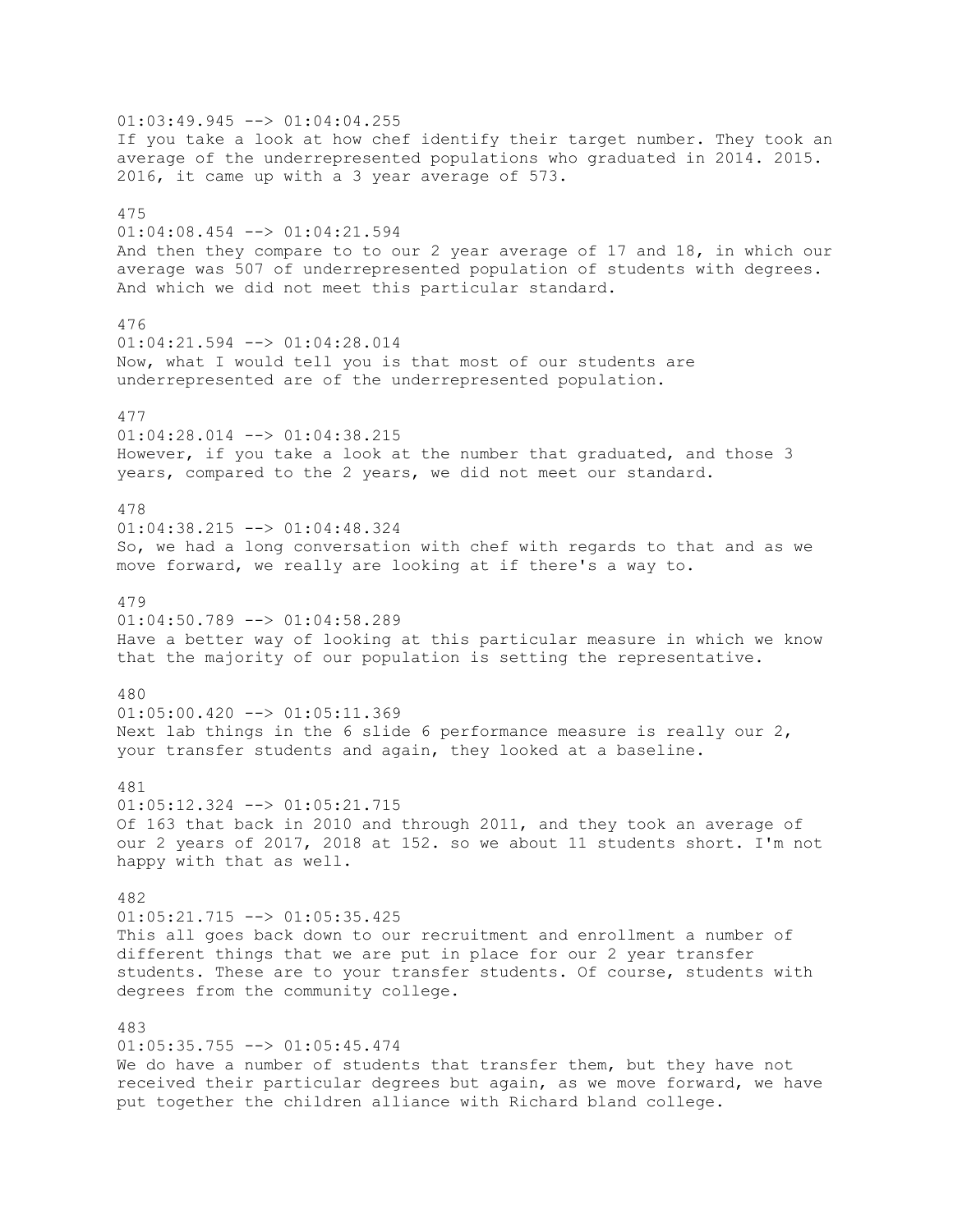484 01:05:45.474 --> 01:05:58.315 We also have our working with shared with some of the passport and their transfer services, and really developing enhancing our website to be more inviting for our transfer students. 485 01:05:58.315 --> 01:06:10.914 We're also working with develop a transfer center. Not only with admissions, but also in our academic center of excellence that can really help provide the support for transfer students. 486 01:06:10.914 --> 01:06:19.255 So there's a lot of different things that we have in our strategic plan that is also going to help us. 487  $01:06:23.760$  -->  $01:06:26.760$ Address this particular measure as we move forward. 488  $01:06:26.760$  -->  $01:06:36.179$ I have a question. Sure. And I know that we have a good relationship with the local community colleges and, and some of the. 489  $01:06:36.179$  -->  $01:06:39.539$ Transfer initiatives have been. 490  $01:06:39.539$  -->  $01:06:48.000$ Primarily focus with them. What about the other community colleges? I know community colleges in general have seen the decline, but. 491  $01:06:48.000$  -->  $01:06:53.760$ We have a distinction and project form of having 1 of the few community colleges. That's really growing. 492  $01:06:53.760$  -->  $01:07:02.190$ And I'm just not sure if if we need to broad now scope or if there's some things that some of us can do to help. 493 01:07:02.190 --> 01:07:09.750 This is a question. Yeah. Very good question. This is interesting. What I would tell you is that. 494 01:07:09.985 --> 01:07:17.094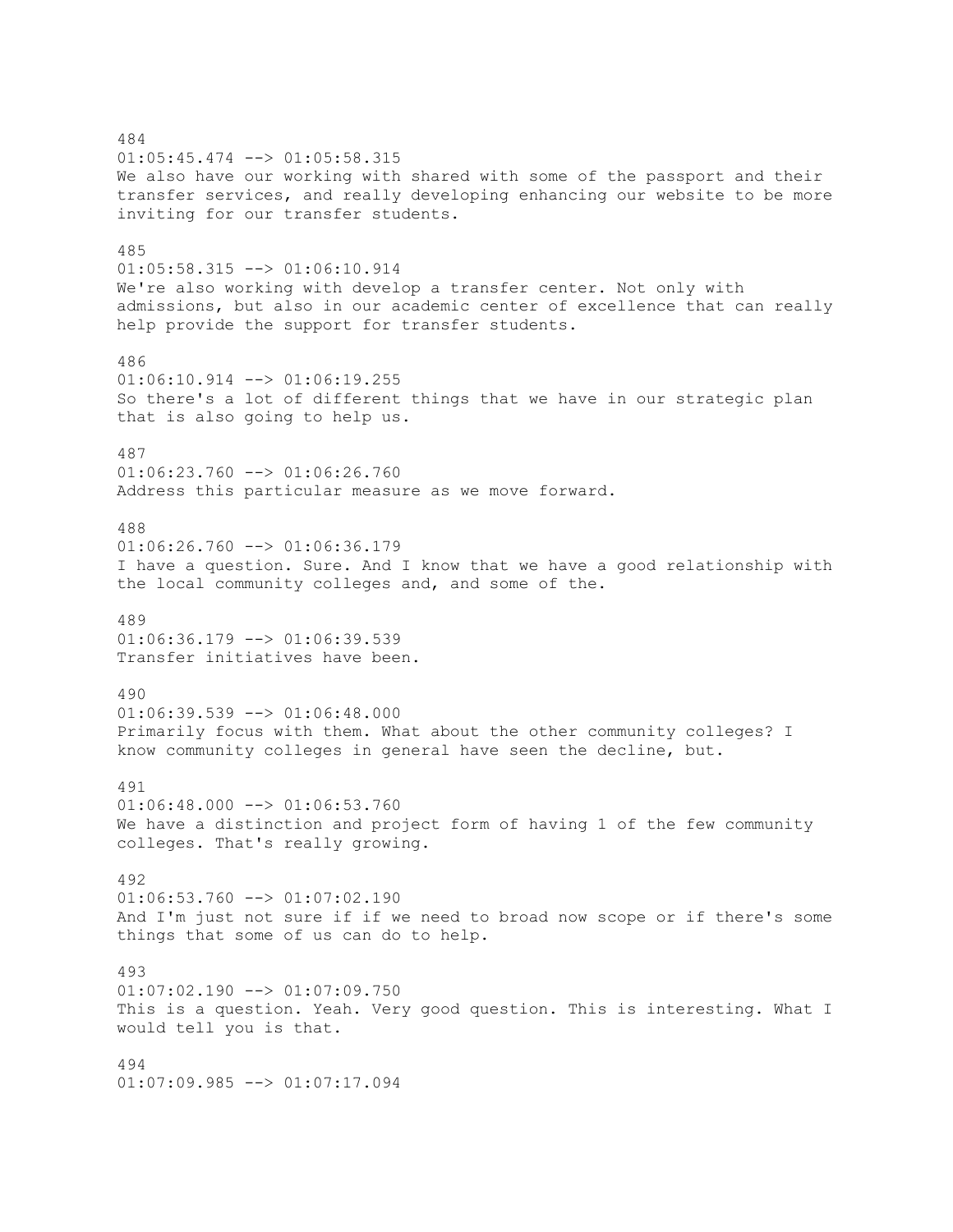In the process that we went through with regards to our strategic plan, we do not want to leave no stone unturned. 495  $01:07:17.094$  -->  $01:07:29.664$ And so, 1 of the things that we actually had our chairs and department chairs as well as our faculty. And deans work on is is really a recruitment plan. 496 01:07:29.875 --> 01:07:35.605 We just had a meeting last week with several community colleges in the area as well as throughout Virginia. 497  $01:07:35.815$   $\leftarrow$   $>$   $01:07:47.425$ And we had a great conversation really working within our engineering technology program and we had many of the counselors and advisors from the community colleges on that particular call. 498  $01:07:47.815$   $\leftarrow$   $>$   $01:08:02.034$ And it was a great man, we lead with our students and showing the successful students that we have outstanding faculty that we have, and really setting up a true relationship with these particular community. Colleges are really our goal. 499 01:08:03.054 --> 01:08:16.255 I think that we really surprised those particular participants about the value of Virginia State University, and letting them know that that we should be the top on their list. 500 01:08:16.675 --> 01:08:21.414 If you're looking for outstanding programs. And so we do not want to leave any stone unturned. 501 01:08:21.414 --> 01:08:35.425 We want to reach out to all the community colleges within the commonwealth, and really develop a true relationship, but also working with the actual programming and really the curriculums in those particular colleges. 502  $01:08:35.425$   $\leftarrow$   $>$   $01:08:40.015$ So they have a smooth transition into Virginia state, and they did not lose any credits. And so. 503  $01:08:41.220$  -->  $01:08:48.930$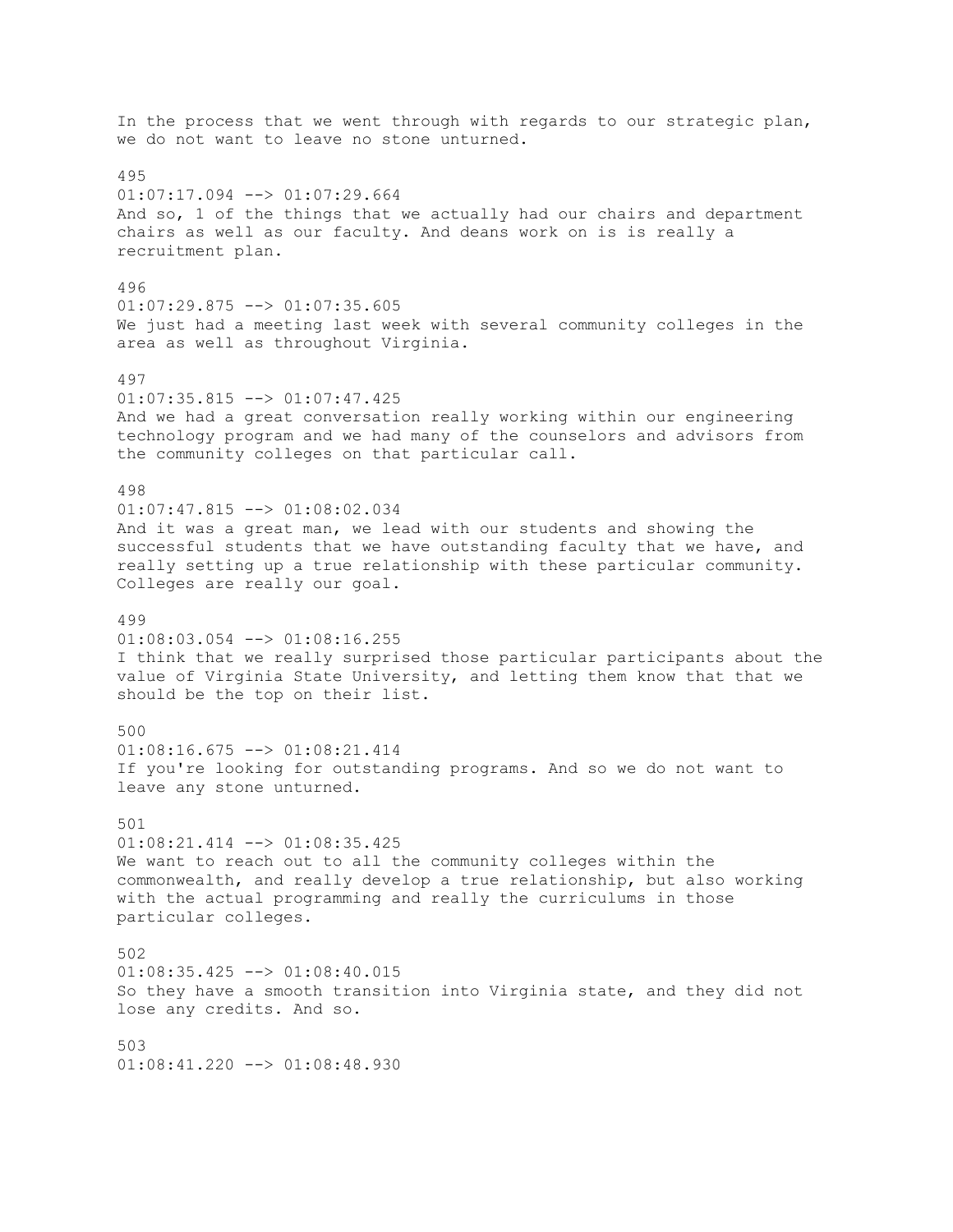Really trying to to really ramp up those efforts as we move forward. So, yes, we want to make sure that we are leaving no stone, it's stone longterm. 504  $01:08:48.930$  -->  $01:09:00.180$ Okay, that's great. I think it's good that we're showing them the product, but also, I think that we need to emphasize we probably doing it, uh, our expertise relative to. 505  $01:09:00.180$  -->  $01:09:13.500$ Um, teaching and training and graduating 1st generation and economically disadvantage called eligible, because that's where a lot of those kids who are in community colleges. Some of them. 506  $01:09:13.500$  -->  $01:09:18.119$ That probably is a large percentage of them as well. Thank you. Thank you. 507 01:09:18.835 --> 01:09:19.914 Next slide Mr. Harris. 508  $01:09:25.465$  -->  $01:09:37.645$ So some of the things that we're working on, we actually have submitted a draft of a remediation plan to share if we are really refining it. As soon as we received our report. 509 01:09:38.335 --> 01:09:45.024 We reached out to chevon they worked with us. We actually what we submitted to them. They were really excited about that. 510  $01:09:45.055$   $\leftarrow$  >  $01:09:47.515$ That we already have some of these particular things in place, 511  $01:09:47.904$   $\leftarrow$   $>$  01:09:53.005 but we are working with shared right now as far as a remediation plan as well as a timeline on, 512 01:09:53.034 --> 01:10:02.215 which we will be able to achieve our particular projections as well as some of those averages in which we are going to be held accountable for so, 513 01:10:02.215 --> 01:10:03.625 just in general and again,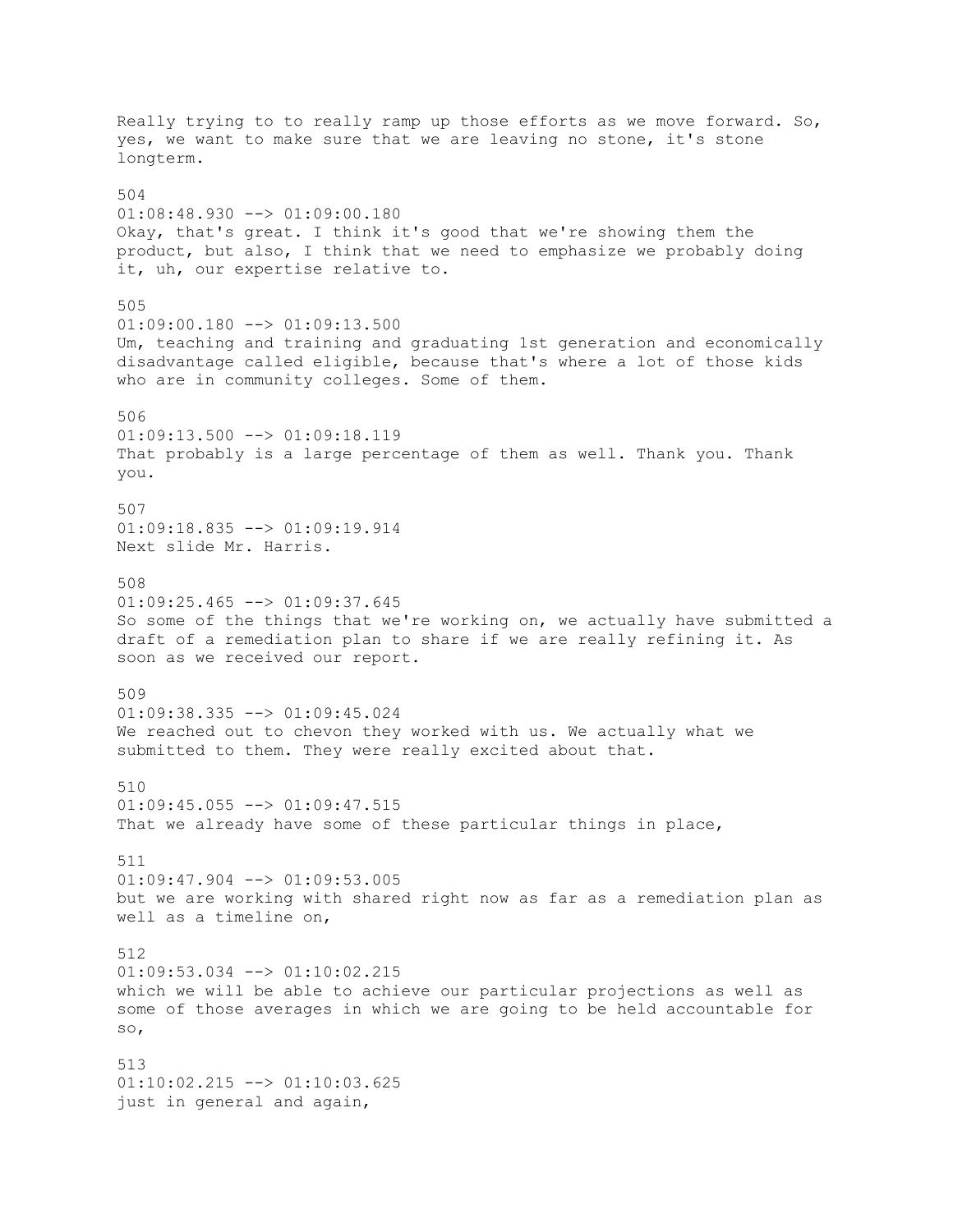514 01:10:03.654 --> 01:10:09.204 I think many of you have heard a lot of different things that we're doing out in 4 initiative, 515 01:10:09.505 --> 01:10:10.765 the transfer initiative. 516  $01:10:10.765$   $\leftarrow$   $>$   $01:10:20.154$ We have chosen lines program as well as the transfer equivalency website. We are actually working on our degree audits and making sure that our students are on track to graduate. 517  $01:10:20.185$  -->  $01:10:33.475$ I've put a request out to the chairs and things that degree graduation degree audit should be done at 90 credit hours. So, that students don't get to the finish line and end up not graduating because of 1 or 2 courses. 518 01:10:33.805 --> 01:10:34.524 Of course, 519 01:10:34.524 --> 01:10:36.175 we are working on a high tech, 520 01:10:36.175 --> 01:10:36.744 high touch, 521 01:10:36.774 --> 01:10:49.675 advising system that you'll hear about in a few minutes from Dr books WALTERS again enhance and tailor student success initiatives that we're meeting with students individually and really trying to help them through their particular issues. 522 01:10:50.574 --> 01:11:02.875 And Tele, tailoring the different types of experiences for those students for them to be successful. The early alert system. I'm very excited about our system. This is really not only. 523  $01:11:03.180$  -->  $01:11:11.454$ Being used to alert the faculty staff and advisors when students are in trouble, it also helps the students. Know they're in trouble.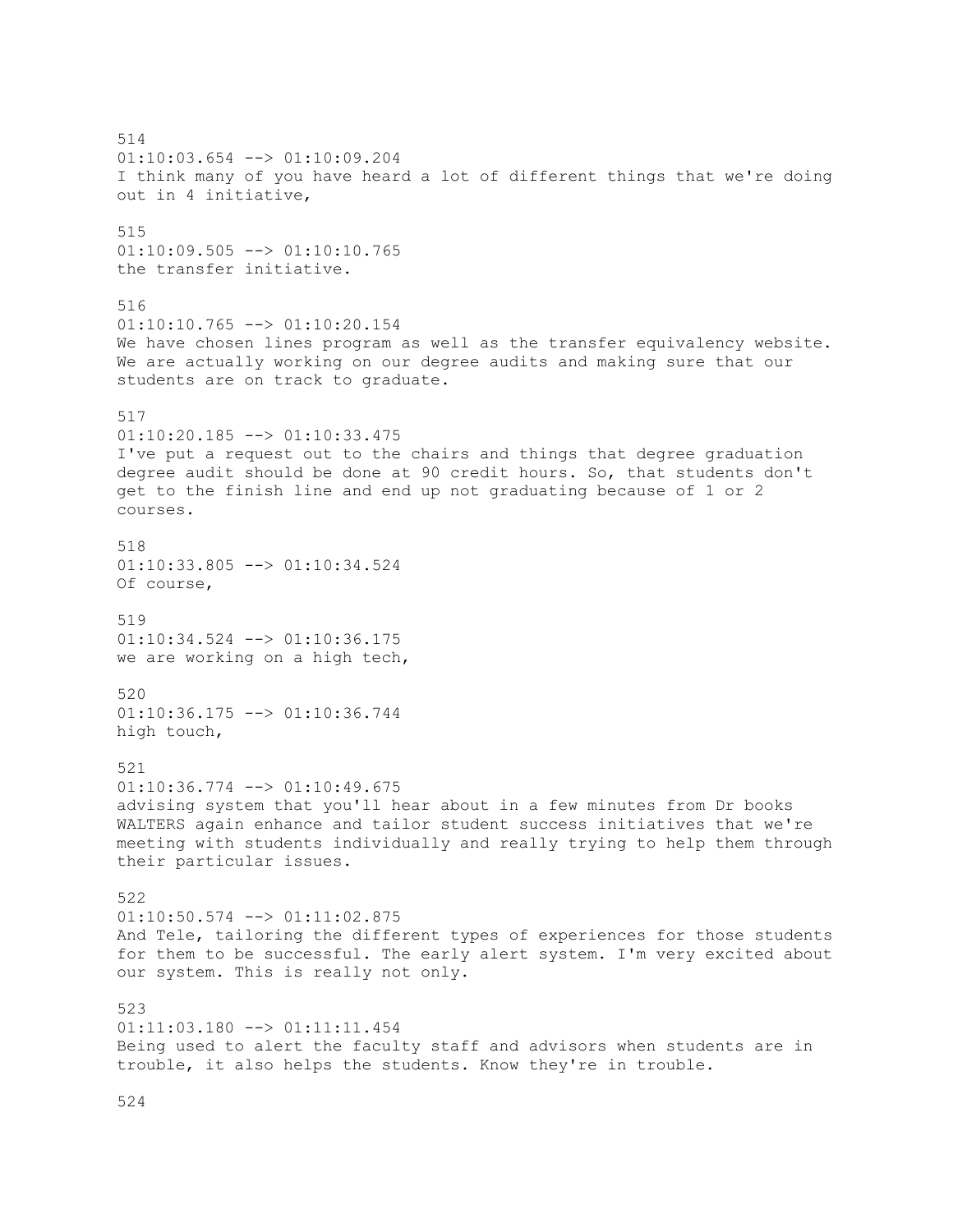01:11:11.814 --> 01:11:22.375 But this is the same system that I was talking about with regards to the analytics, and helping us understand where the students are and helping them work through the actual progression to graduate. 525 01:11:22.675 --> 01:11:30.895 And so we can flip a switch to a filter our NSA students. We know all the students will have a balance of over 10000 dollars. 526 01:11:30.895 --> 01:11:44.994 We know all the students who have a below 1.5 we can really then go with a better projection as we move forward with chef and projecting our particular performance measures. And what would be. 527 01:11:47.364 --> 01:11:47.814 Also, 528  $01:11:47.814$   $\leftarrow$   $>$   $01:11:51.925$ we are implementing the academic support counselors and graduation specialists in each college, 529  $01:11:52.284$  -->  $01:11:58.284$ and also actually have developed and we're ramping up a supplemental instruction program to support students, 530 01:11:58.314 --> 01:12:02.604 academic progress in progression through the University. 531  $01:12:03.204$  -->  $01:12:15.895$ Many of these things we have grants for. We've also requested money from the state to to really help support some of these particular initiatives. And I'm very excited about a lot of different things that we're moving forward with the next slide. Please. 532 01:12:16.975 --> 01:12:29.784 The other thing that as we were actually developing and really putting the infrastructure for the strategic plan that just launched in September of 2020. so we just launched this strategic plan. 533  $01:12:29.784$  -->  $01:12:39.625$ But we worked with the deans and the various departments to really leverage the data, and to engage strategic efforts to really focus on enrollment, retention progression and graduation.

534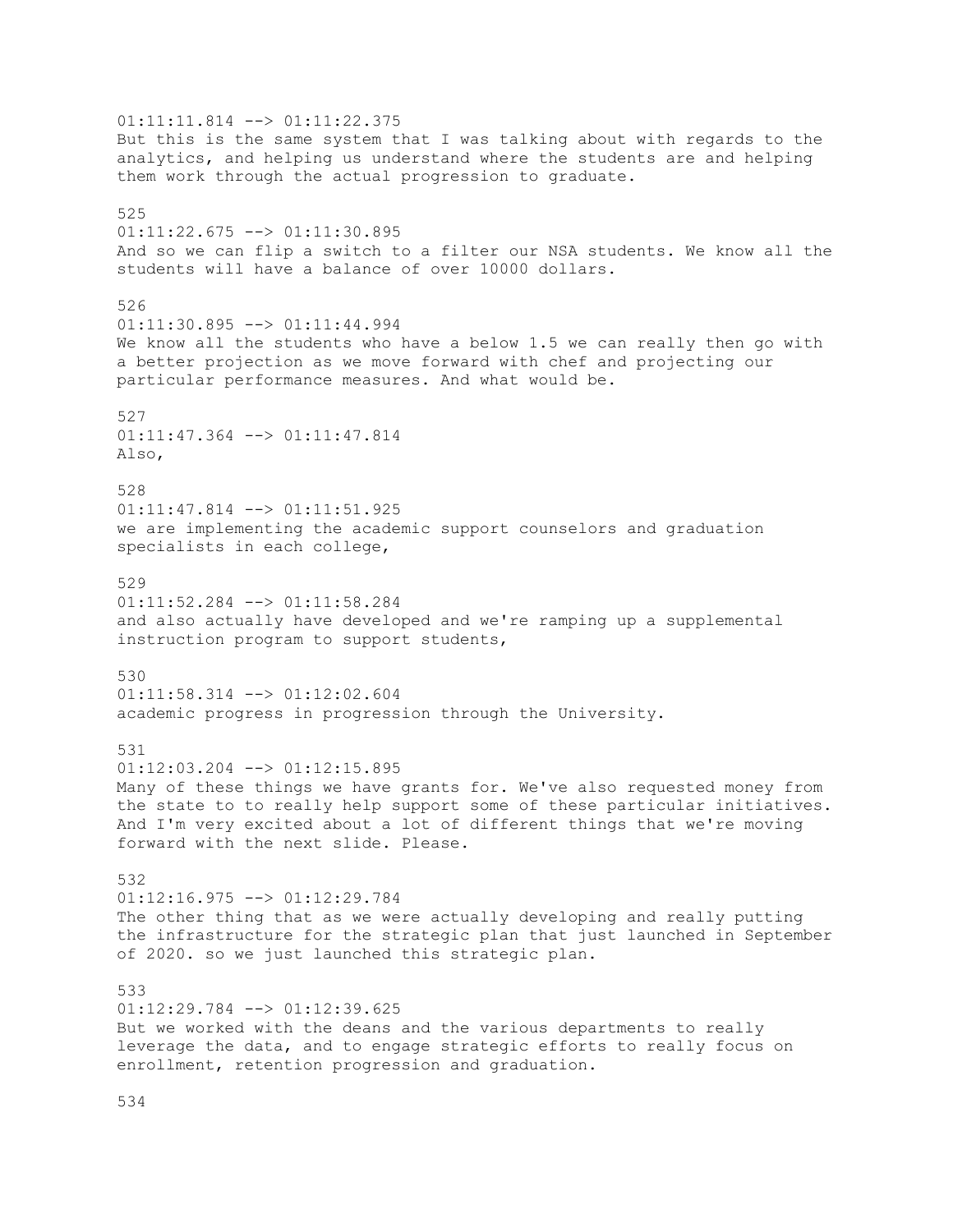$01:12:39.654$  -->  $01:12:54.265$ So, we're really taking it down to the deans and chairs level to really help with those particular types of initiatives and we've had workshops and as well, as developmental seminars for deans and chairs to understand how to make this happen. 535 01:12:54.265 --> 01:13:07.824 We also make sure that with some of our projections, this strategic plan, and some of our benchmarks that the colleges and departments know what their role is and what their contribution to the strategic plan is going to be. 536 01:13:07.824 --> 01:13:11.425 So right now we're also providing the deans and chairs, 537 01:13:11.425 --> 01:13:12.175 we're early registration reports, 538 01:13:12.175 --> 01:13:17.545 and they're getting those reports daily to understand their students that may not be registered, 539 01:13:17.545 --> 01:13:26.005 how they can reach out to those students and make sure that the registered making sure that those students are validated they're getting retention reports with regards to within their college if, 540  $01:13:26.005$  -->  $01:13:28.255$ for some reason the students aren't returning, 541 01:13:28.255 --> 01:13:33.024 I want the chairs and things to know why they're not returning. 542 01:13:33.024 --> 01:13:40.885 If they just didn't make a personal phone call to get those students back. And that's what they're doing also we're monitoring the change of major. 543 01:13:40.885 --> 01:13:53.545 So, again, if we talked about Estimator majors, if for some reason we projected that we had this many in the pipeline, this many enrolled and stand programs but we also have a trend or how many transfer out of those programs.

544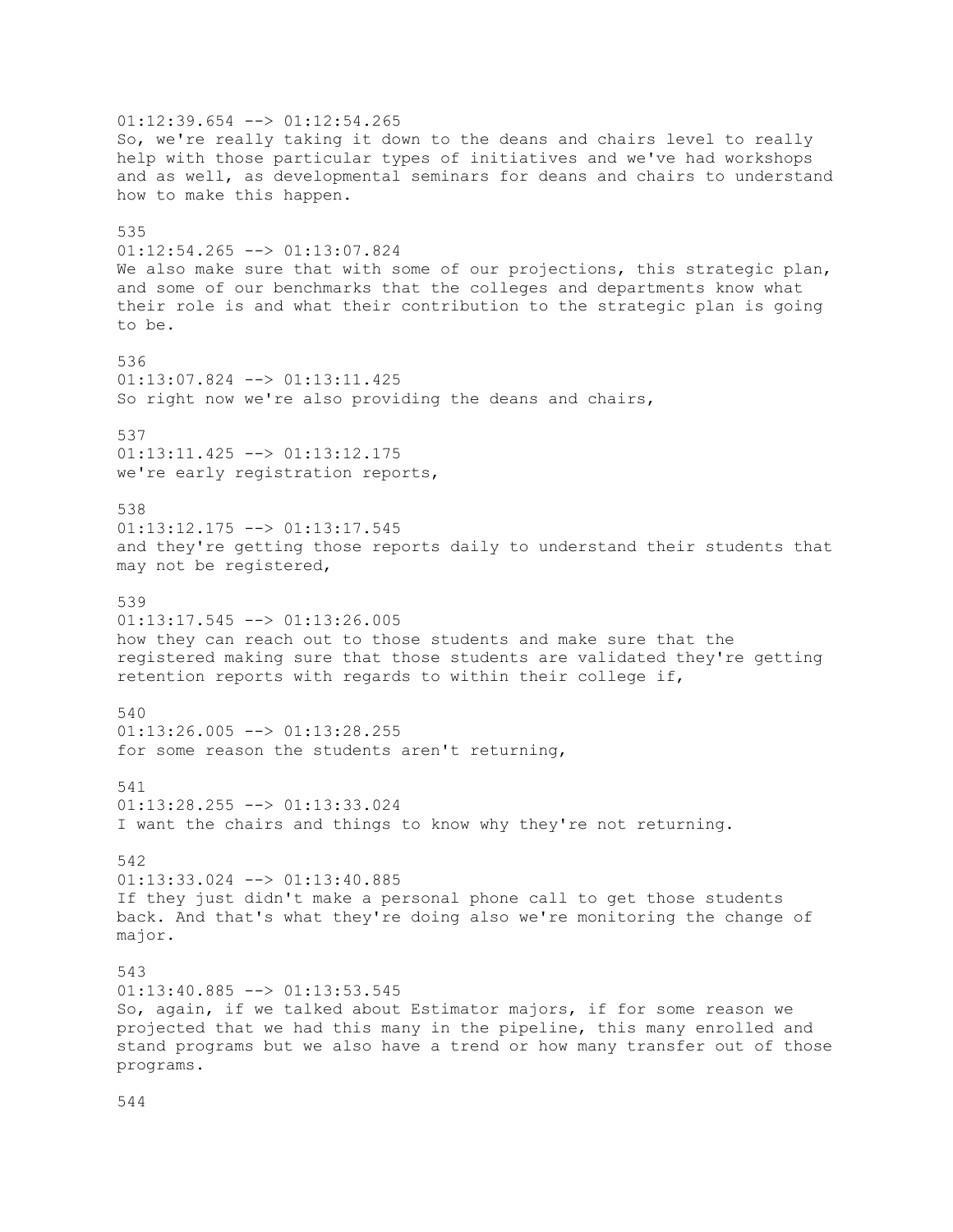01:13:53.545 --> 01:13:58.225 We can do a better job with making projections on our stem majors and then also. 545  $01:14:01.045$   $\leftarrow$   $>$   $01:14:11.005$ We're looking at students later for graduation earlier again understanding what hurdles may be in the way, and carrying those students through the finish line whether it's finances. 546 01:14:11.274 --> 01:14:23.904 Whether it's a class that they need to take that we need to offer special for that student, or if that's doing, just really just needs a push to get out and get out to the real world we want to make sure that we are addressing those particular issues. 547 01:14:25.524 --> 01:14:39.685 And then, of course, a facilitated direct student contact and support. So we just want to have a wrap around service to make sure that our students are going to be successful. And as you can see, this really impacts our strategic plan priority number 2 objective 2.3. 548  $01:14:40.619$  -->  $01:14:44.069$ On next slide, please. 549  $01:14:44.069$  -->  $01:14:52.109$ I believe that's it for the chef performance measures. I would like to open that for any questions before we move into rodney's. 550 01:14:52.109 --> 01:14:56.100 Report in regard to, um. 551  $01:14:56.100$  -->  $01:15:06.659$ The actual enrollment, Madam, I have comment on the question for Tom, and I have a question for. 552  $01:15:06.659$  -->  $01:15:13.260$ Just before he means, I'm mindful of the fact that he's going to be leaving in a few minutes, so Mr. 553  $01:15:13.260$  -->  $01:15:21.630$ That the call yes, I was I was surprised that embarrassed when this information. 554 01:15:21.630 --> 01:15:25.979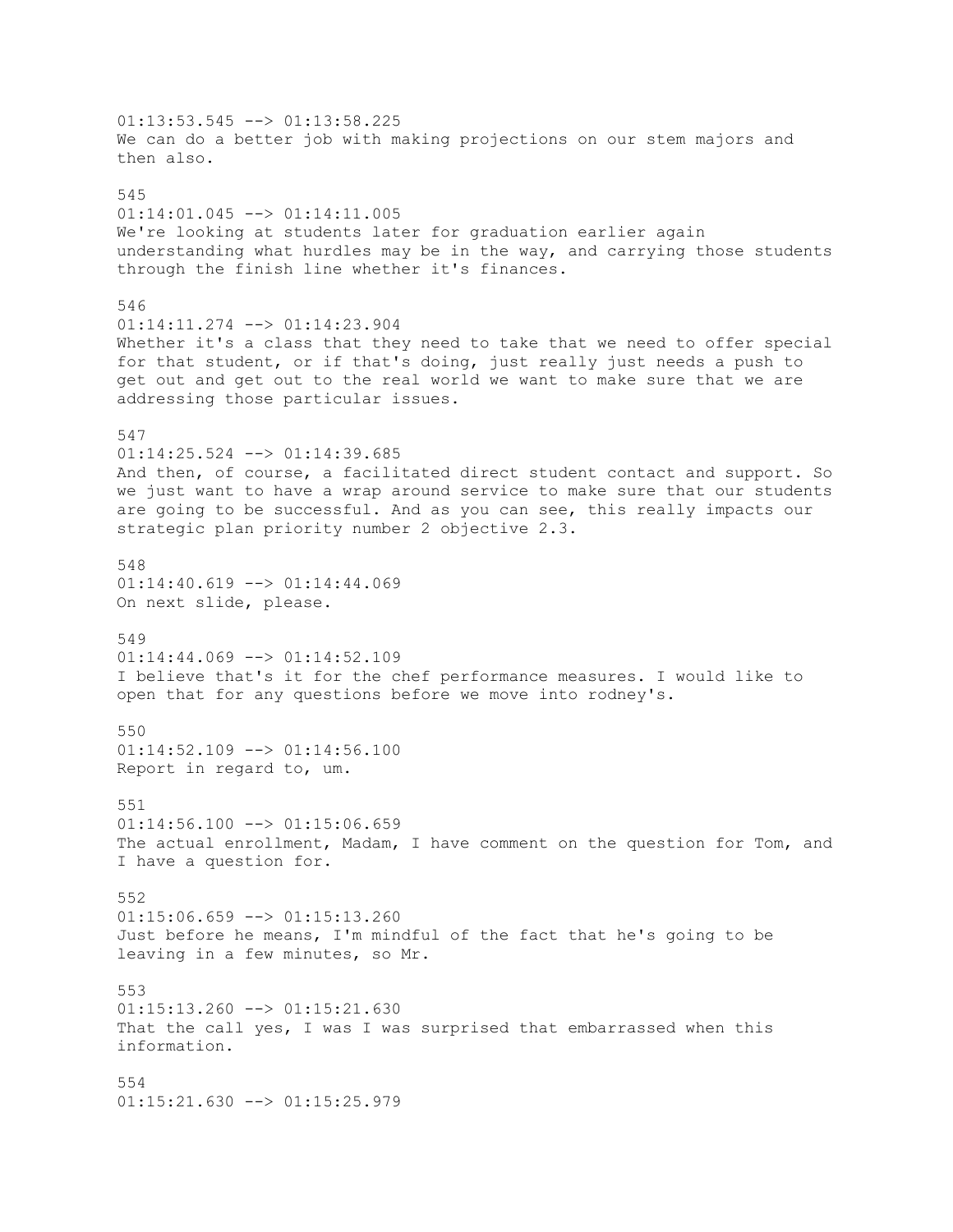Uh, about these measurements, these standards. 555  $01:15:25.979$  -->  $01:15:33.510$ I'm recording and I'm reminded of the work we did on the strategic plan. 556  $01:15:33.510$  -->  $01:15:36.659$ Uh, and as we were working through that. 557  $01:15:36.659$  -->  $01:15:50.130$ Uh, I didn't hear anything about these standards, uh, uh, may not be in maybe in jeopardy. Uh, so, my question is, are there any other. 558 01:15:50.130 --> 01:15:55.800 Or any other requirements from other agency. 559  $01:15:55.800$  -->  $01:16:02.819$ That, uh, that we Paul and Sean are done well on that we need to know about as a board. 560 01:16:03.295 --> 01:16:12.654 Yeah, so thank you. Mr. I have to admit that we should have had our hands on the pulse with regards to this particular report coming from chef. 561  $01:16:14.005$  -->  $01:16:23.515$ Ironically, that our SWOT analysis that we did with the strategic plan, addressed all these things already. And so I feel very confident moving forward. 562  $01:16:24.685$  -->  $01:16:35.604$ I really again feel embarrassed because again, we should have been out to the board back in 2018. I would tell you is that there are no other agencies. 563 01:16:38.279 --> 01:16:51.744 Uh, with regards to this type of measure with regards to fall in short, what I will tell you, though, is that the 2019 again we are because of the projection as well as our enrollment are going to be impacted for the 201920 measures. 564  $01:16:56.814$  -->  $01:17:10.435$ And she knows that, and we've had a conversation already with chef and so part of the remediation plan isn't about 2019. 2020 has about 2021, 2002, as we move forward and so managing those expectations. But also understanding that and working with, besides the enrollment piece.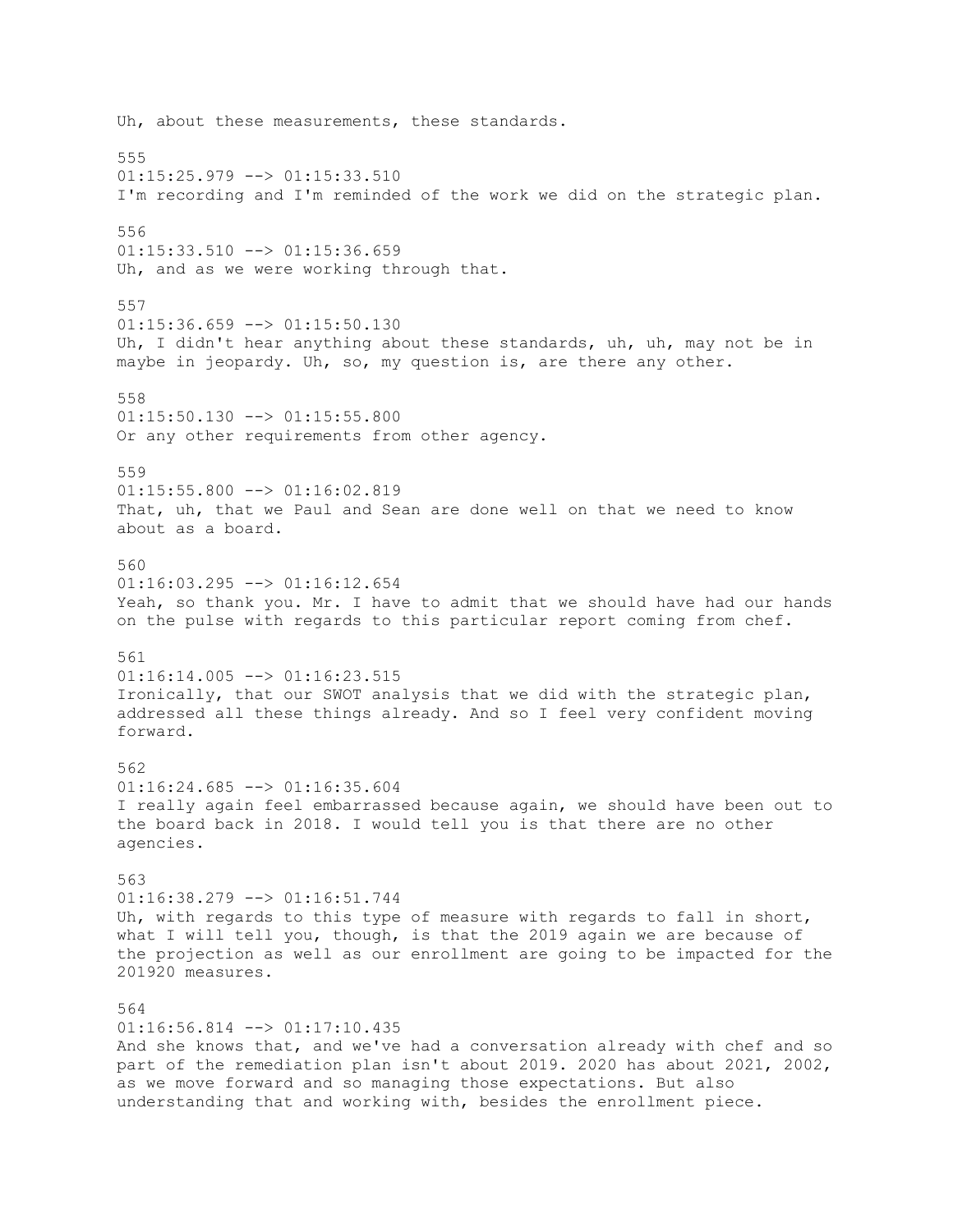565 01:17:10.435 --> 01:17:17.994 A lot of it is really dealing with projections and being good at it, 566 01:17:17.994 --> 01:17:21.444 but also pushing yourself to a point where you don't want to understand, 567 01:17:22.104 --> 01:17:29.994 you want to push you really want to push so far out of the range that you can't hit your mark and so, 568 01:17:29.994 --> 01:17:32.244 as you'll hear from them, 569 01:17:32.274 --> 01:17:33.204 tomorrow as they have done, 570  $01:17:33.204$  -->  $01:17:36.925$ with other institutions who haven't hit their mark, 571 01:17:36.925 --> 01:17:37.854 they'll work with us, 572 01:17:37.854 --> 01:17:41.994 and they're really excited about the things we've presented to them already. 573 01:17:41.994 --> 01:17:56.664 And so I feel good. Really? I'm embarrassed, I'm disappointed and I take full responsibility for these particular measures, but I, I'm truly and the team has been working hard. The faculty staff and Dean's. 574  $01:17:56.664$  -->  $01:18:02.305$ We've been putting things into the strategic plan that I know that that's SWAT analysis already gave us. 575 01:18:07.380 --> 01:18:17.699 These particular measures that we knew, we're falling short on. Thank you. And I may have to come back to you, depending on what Larry says are you still on. 576 01:18:19.500 --> 01:18:34.494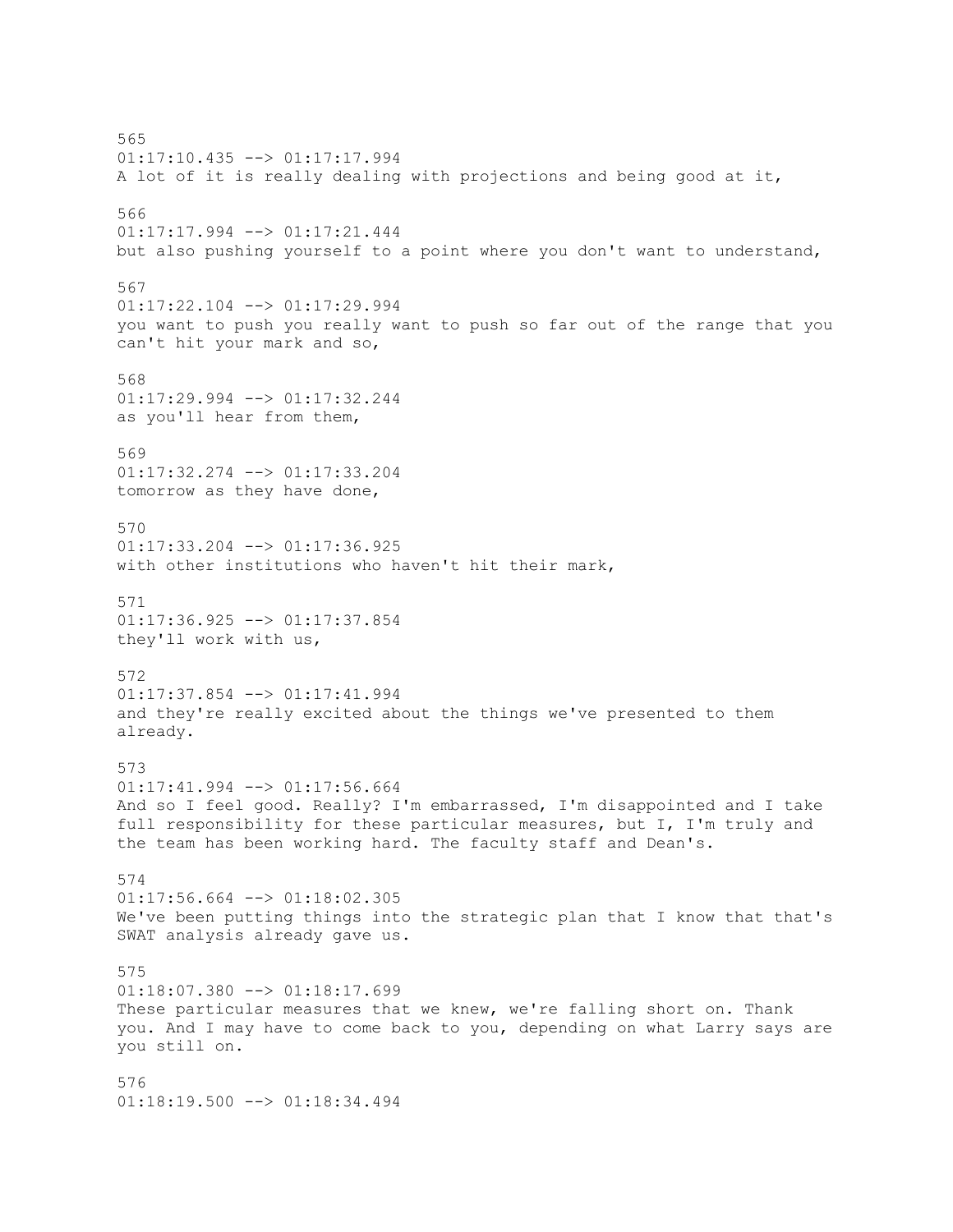I think he had to sign off at 10 o'clock. No. Oh, I'm sorry. No. Okay. And I, I worked with on these in a previous life. Um, if I can. 577  $01:18:34.800$  -->  $01:18:47.545$ Health, and we will also have Jean Marie and Todd Massa at the meeting tomorrow and obviously Bill and Bill will be at the meeting tomorrow. So how would you like to progress? 578 01:18:47.725 --> 01:18:54.954 Uh, probably, I want to ask the question now and follow up tomorrow. My primary concern is, is. 579 01:18:55.859 --> 01:19:06.119 Uh, set you, may you made a point of saying, Madam chair that there was no accreditation issue when you were introducing the segment. 580 01:19:06.119 --> 01:19:18.149 And, uh, I'm, I'm unclear at this point about why there is not an accreditation issue having worked with sex before on their last visit to Virginia state. 581  $01:19:18.149$  -->  $01:19:30.300$ Haven't been interviewed aggressive may buy them. Um, it, it didn't seem to matter if we really, really had a problem. What seemed to matter was the appearance. 582  $01:19:30.300$  -->  $01:19:39.625$ Of a problem and and and that that caused quite a bit of a concern to us as a book me in particular. 583 01:19:39.895 --> 01:19:48.534 Uh, and and I want to just be sure that we fix everything that we can fix that need to be fixed. 584 01:19:48.840 --> 01:20:01.500 Including a reset so I, I want to be able to know for sure why this is not an accreditation issue from Sachs perspective. Not from our perspective. 585  $01:20:01.500$  -->  $01:20:14.699$ My perspective, right and I will say that with respect to and I'll let Dr Abdullah, because he's on the board. I believe. 586 01:20:14.699 --> 01:20:20.369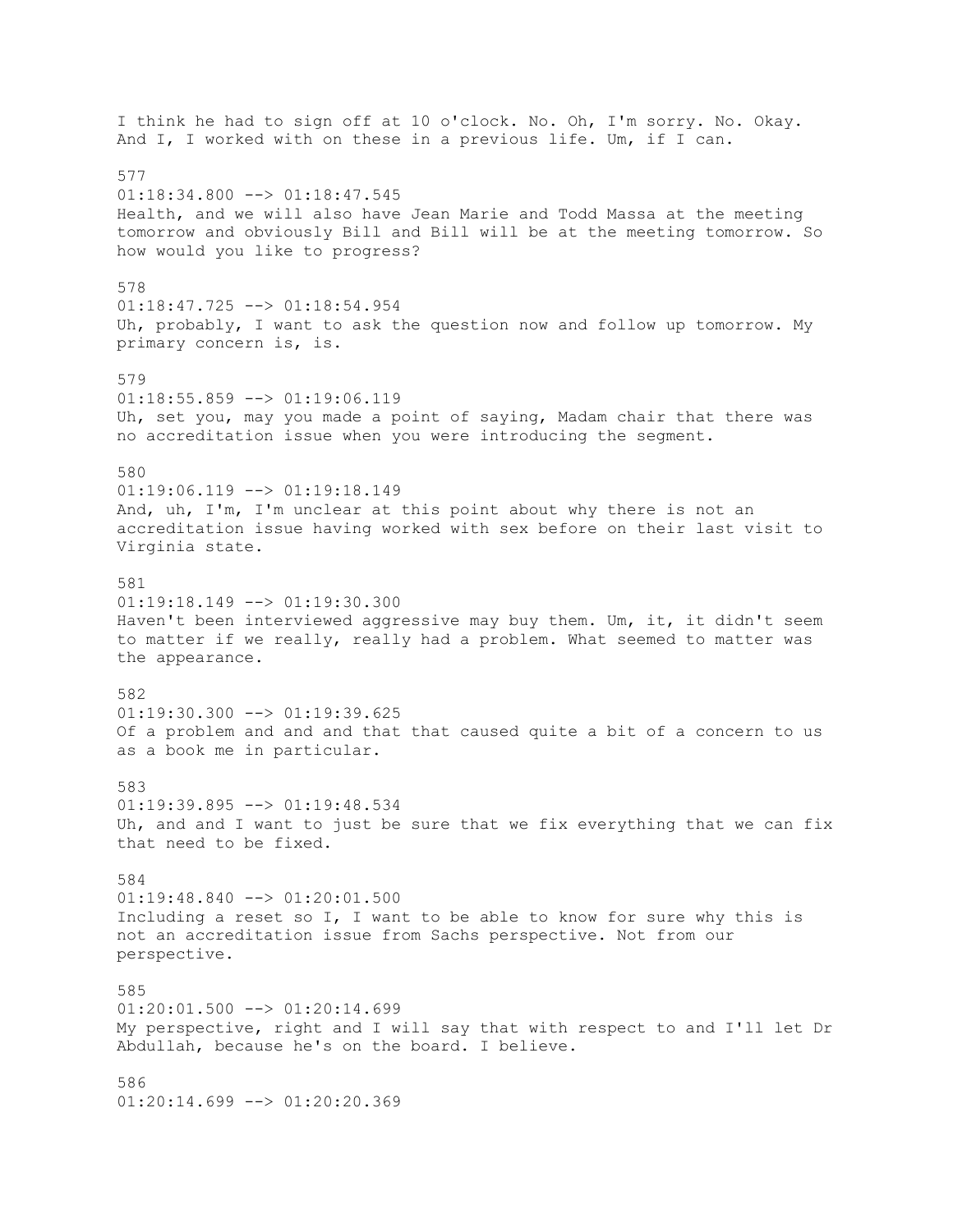Respond as well, when I say it's not an accreditation. 587  $01:20:20.369$  -->  $01:20:35.335$ Issue if I guess, like, the last time it hit the media in a big way, and was blown out of proportion, I guess it could become that. 588 01:20:35.635 --> 01:20:41.305 My point was that from the state perspective, this is not any kind of an accreditation issue. 589 01:20:42.925 --> 01:20:50.845 I also think having served, um, for a number of years on the stack peer to peer. 590 01:20:51.149 --> 01:20:58.319 Review committees in looking at other institutions and with the training that I received from Sachs. 591  $01:20:58.319$  -->  $01:21:10.380$ In looking at institutions for substantive change, and just for their normal accreditation processes, I would not have taken. 592 01:21:10.380 --> 01:21:13.380 A state. 593 01:21:13.380 --> 01:21:18.420 Financial and administrative and academic. 594 01:21:18.420 --> 01:21:22.470 Requirement that is the. 595 01:21:22.470 --> 01:21:28.260 Shot a specific Virginia restructuring. 596 01:21:28.260 --> 01:21:31.890 Legislation. 597 01:21:31.890 --> 01:21:40.140 As something that I considered in my accreditation or substantive change, it's. 598 01:21:40.140 --> 01:21:44.100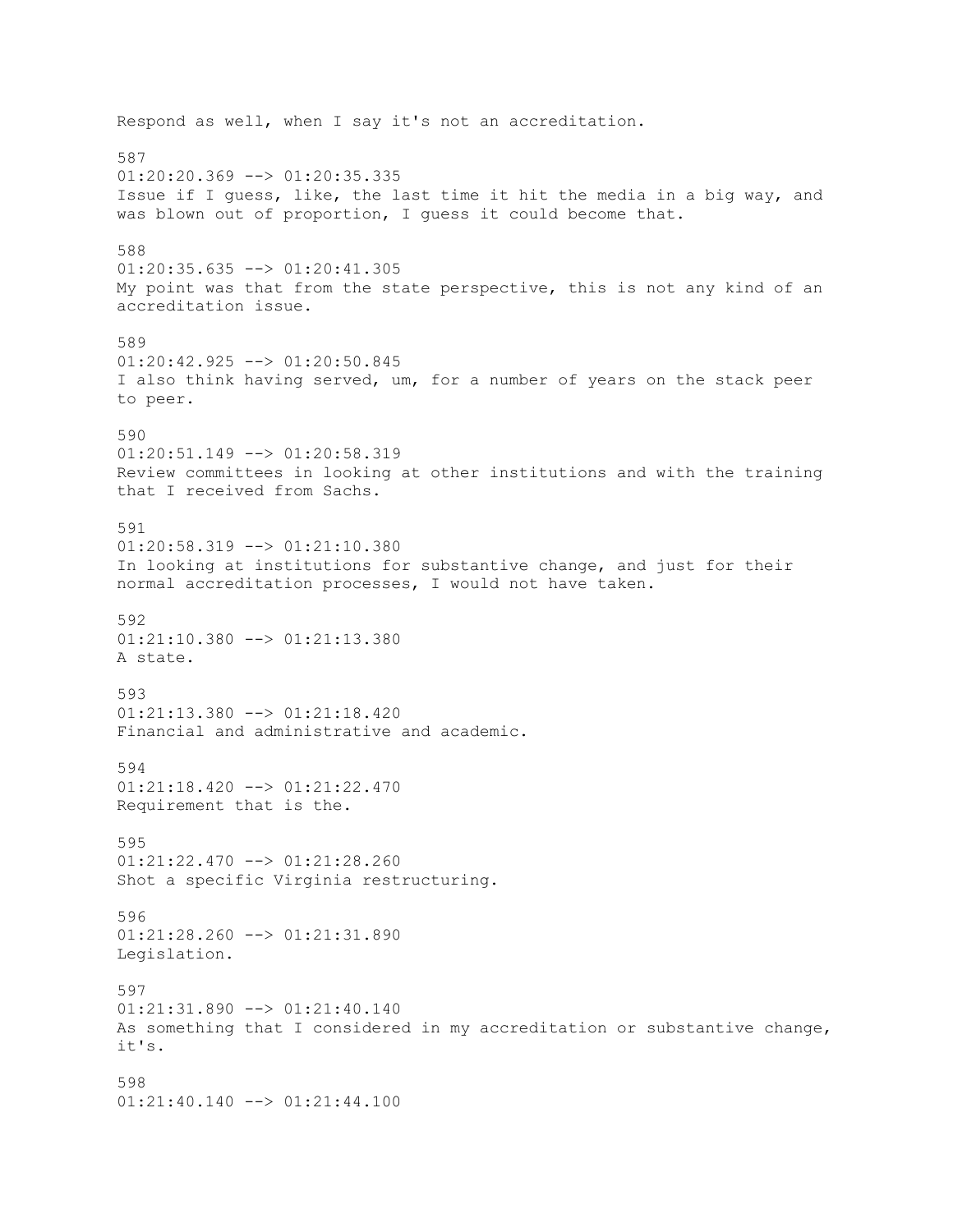Something that, you know, I guess if I were to, like, and. 599  $01:21:44.100$  -->  $01:21:56.279$ In the simplest terms for me, um, the projections and the emphasis that Dr Paul made on the projections, it would be, you know, if I said, I'm going to lose. 600 01:21:56.279 --> 01:22:08.100 10 pounds and you say you're going to lose 20 pounds? Well, I lose 9.5 pounds so I, when I get a, and I get, um. 601  $01:22:08.100$  -->  $01:22:19.470$ Sustained by the state, but you lost 18 pounds. Well, you're just better at projecting. I'm better at projecting my goal had. 602  $01:22:19.470$  -->  $01:22:24.239$ The goal has nothing to do with it. Really? We just didn't do good job, but. 603 01:22:24.239 --> 01:22:34.020 Projecting so I think what Dr Paul said with respect to the increased, um. 604 01:22:34.020 --> 01:22:41.819 Emphasis that we have and capabilities that we have with respect to data analytics that we have. 605 01:22:41.819 --> 01:22:53.279 Talked about every year that I've been on the board, we've really emphasized and built that infrastructure. Um, I think that if anybody from. 606 01:22:53.279 --> 01:22:58.020 What we missed on these. 607 01:22:58.020 --> 01:23:10.494 Um, academic standards, I think they wouldn't endanger our accreditation at all. Um, I just intuitively and from my experience would say that. Yeah. 608 01:23:10.524 --> 01:23:14.725 Um, I do also want to, um. 609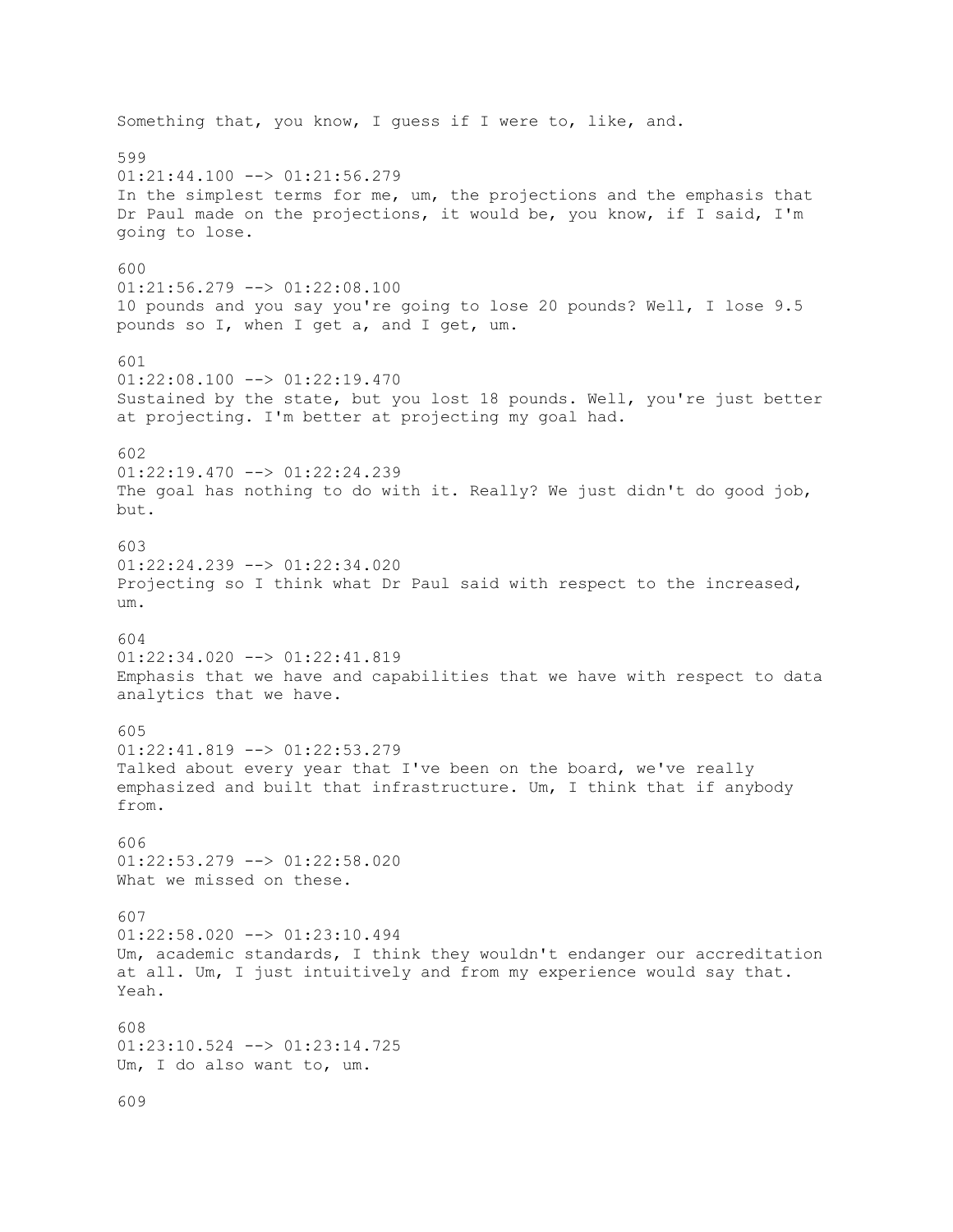$01:23:15.029$  -->  $01:23:22.140$ Ask and Dr Palmer Dr Abdullah can go into this. We know that. 610 01:23:23.814 --> 01:23:32.935 Boring night, 1920 and 2021, everything is is going to be off from community college transfers to iron enrollment, cancer and degrees. 611 01:23:32.935 --> 01:23:42.954 And are we making very realistic projections and where we have an opportunity to make very realistic projections. 612 01:23:47.939 --> 01:23:51.060 Before the next time in 20. 613 01:23:51.060 --> 01:23:54.779 2 that we would be looking at this. 614 01:23:56.335 --> 01:24:02.364 Okay, well, I guess the problem, I think I hear you getting ready to send something. 615 01:24:02.364 --> 01:24:16.975 I would just respond to Matt and I would like to continue this conversation when the folks who sit over there and I remain concerned about an accreditation issue from Sachs 616  $01:24:16.975$  -->  $01:24:17.545$ perspective. 617 01:24:18.204 --> 01:24:29.244 Thank you Mr. what I would tell you is again really believes in continuous improvement and so we set a mark. We didn't make it. 618 01:24:29.244 --> 01:24:39.145 This is truly assessment and we tried to achieve and they want to see what we did to achieve it. And so they did not penalize you for. 619 01:24:39.510 --> 01:24:51.720 Uh, putting things in place and not hitting your mark, they want to make sure that you're showing assessment and the assessment is being done and of course, we have the guru Dr minutes to making sure that that happens. And so I'm excited about that piece.

620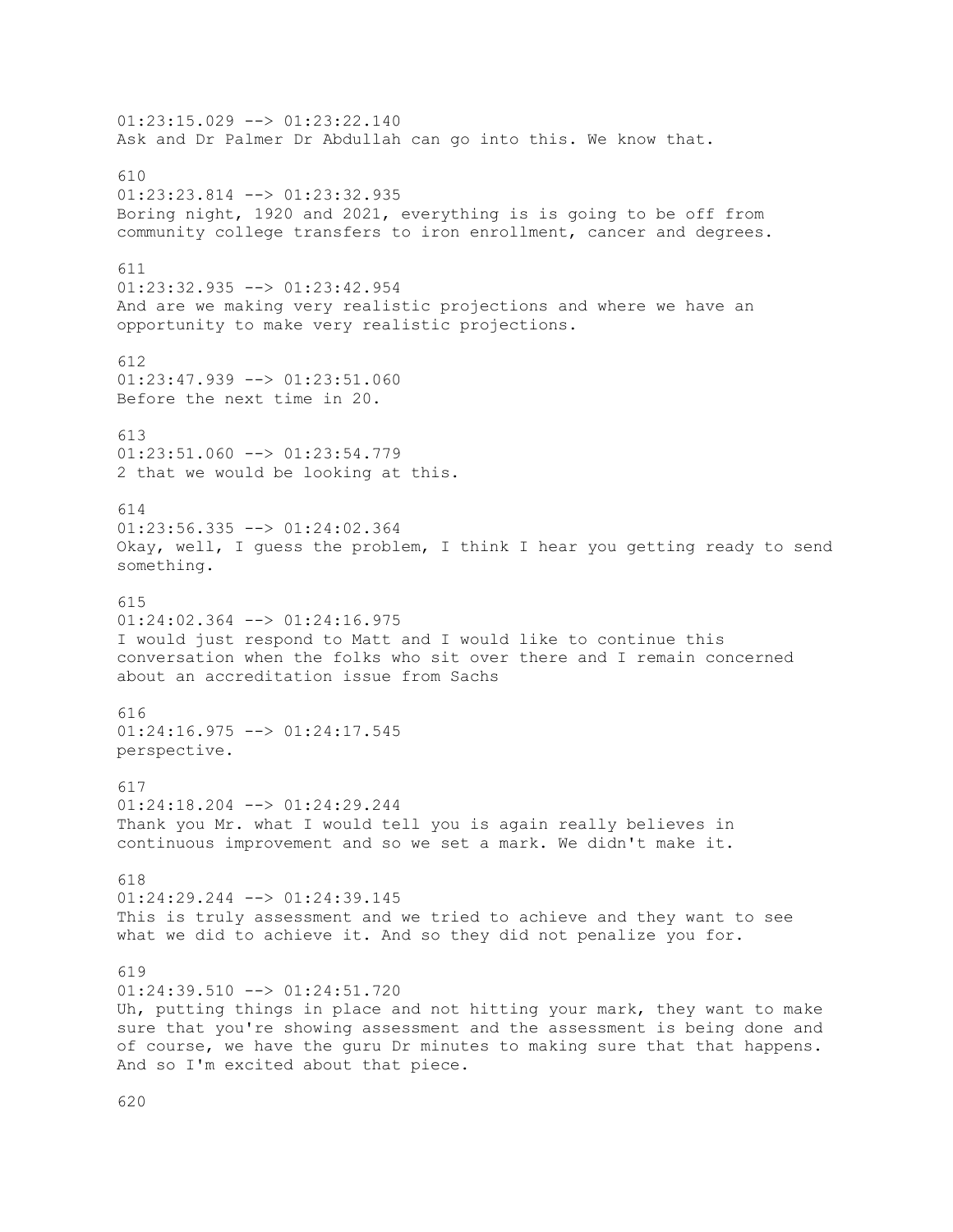$01:24:51.720$  -->  $01:25:03.420$ If I was, I was add a little more I want you to know Mr. hill that the comments about the problem is making that I'm making our comments that we have actually reached out for guidance. 621 01:25:03.420 --> 01:25:07.020 From our vice president from sex. 622 01:25:07.020 --> 01:25:21.659 And so we are, we are very clear that 1 that it does not trigger a visit on Accreditation challenge. They also are aware of the challenges with the audit because it's financial. 623 01:25:21.659 --> 01:25:32.699 Things with this 2 audits, of course, are that happened at every institution? What they want to know is that when we get an audit finding that we work on defining and that we solve them. And so we have reached out. 624  $01:25:32.699$  -->  $01:25:45.895$ For guidance, and we have received guidance that, you know, if there is an issue that they will let us know, but we have not been informed of anything and we remain in constant contact. 625  $01:25:45.895$  -->  $01:25:57.984$ And so I just, I want you to know that. This is not kind of a 1 sided conversation. What we're telling you is, is what we have. When was that? Was it yesterday problem that you talked to the day before yesterday? 626  $01:25:58.350$  -->  $01:26:06.385$ Day before yesterday, and they haven't, you know, so we've, we have been communicating and an era of transparency because we knew that this is a concern. 627 01:26:07.164 --> 01:26:15.954 It's a concern of yours and to be honest, but whenever whenever we think about sex, that's the concern about how we want to make sure that we are on the on the right side. 628 01:26:16.289 --> 01:26:29.640 Of history, so yes, Madam chair. This is Greg worldly. I do care about the repercussion as it relates to the financial benefits. 629 01:26:29.640 --> 01:26:38.159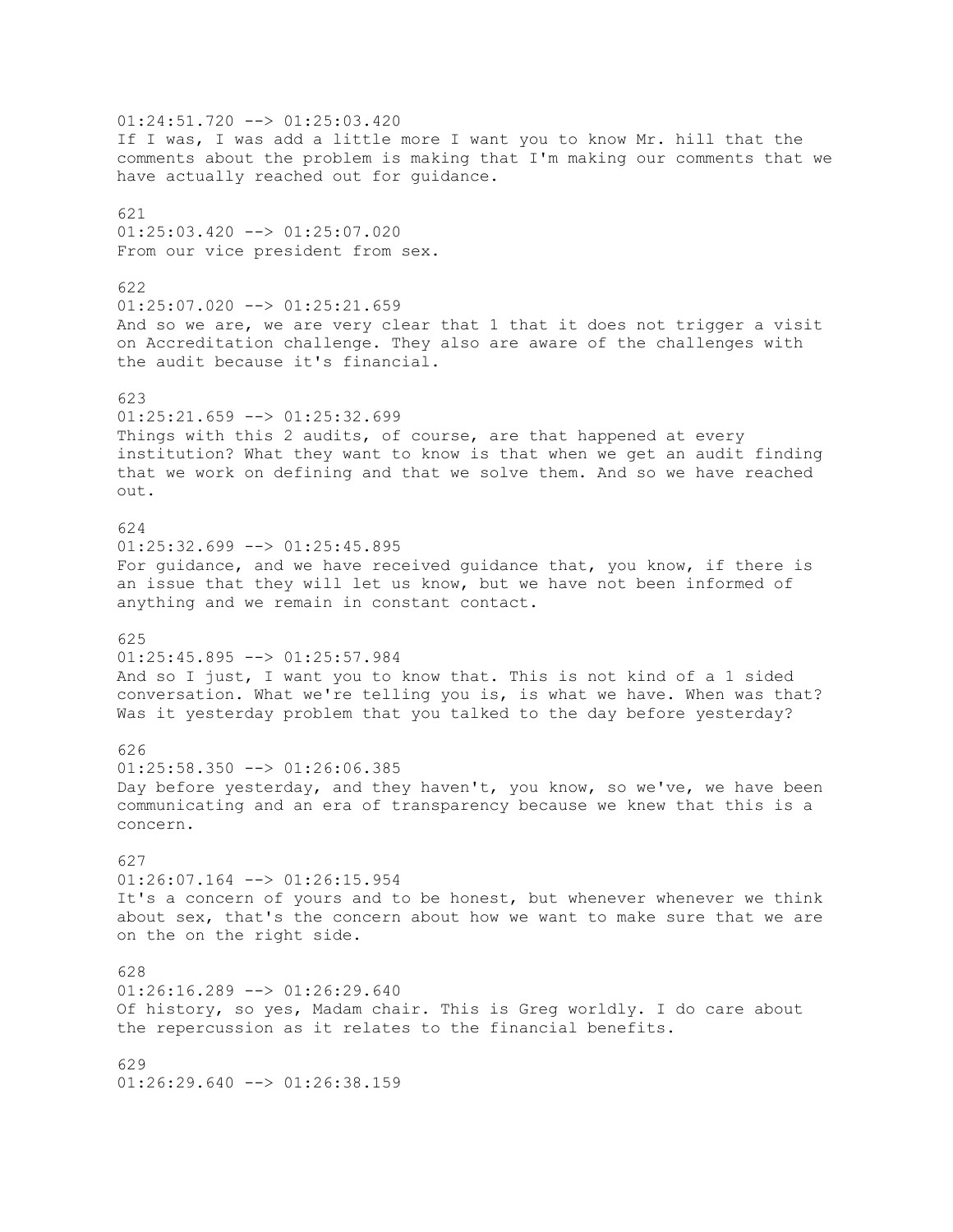It said something about if we didn't make these shifts standards that we may not share in the financial benefits. 630 01:26:38.159 --> 01:26:41.310 Did you just want to explain that to me? 631 01:26:41.310 --> 01:26:52.739 I think Mr Davenport is best that I think he was going to cover that tomorrow. I don't know if he's on now, but I think he was going to cover that in the facility. Yeah, sure. 632  $01:26:52.739$  -->  $01:26:58.800$ And I probably would go out and also indicate you hear me. 633 01:26:58.800 --> 01:27:06.029 Yes, sir. Yeah, the financial benefits are actually in a couple of different pieces. The 1st, and probably the. 634  $01:27:06.029$  -->  $01:27:13.409$ Largest 1, for us as an institution is the interest earnings on our auxiliary and now he and g funds. 635 01:27:13.409 --> 01:27:19.470 On the auxillary side, we've seen some pretty good growth over the last couple of years. 636  $01:27:19.470$   $\longrightarrow$   $01:27:27.390$ So, we typically, we've seen it as has about a 500000 in terms of interest earnings on auxiliary side. 637  $01:27:27.390$  -->  $01:27:41.159$ Last year we were about 568000 E and g side. We typically carried balances a little bit less. So we're looking at about 100000 or so. 638 01:27:41.159 --> 01:27:47.880 And also a potential losing the carry forward balances. 639 01:27:47.880 --> 01:27:55.260 And, as you know, that can vary from anywhere from 0T to a couple of 1M each month. 640 01:27:55.260 --> 01:28:03.869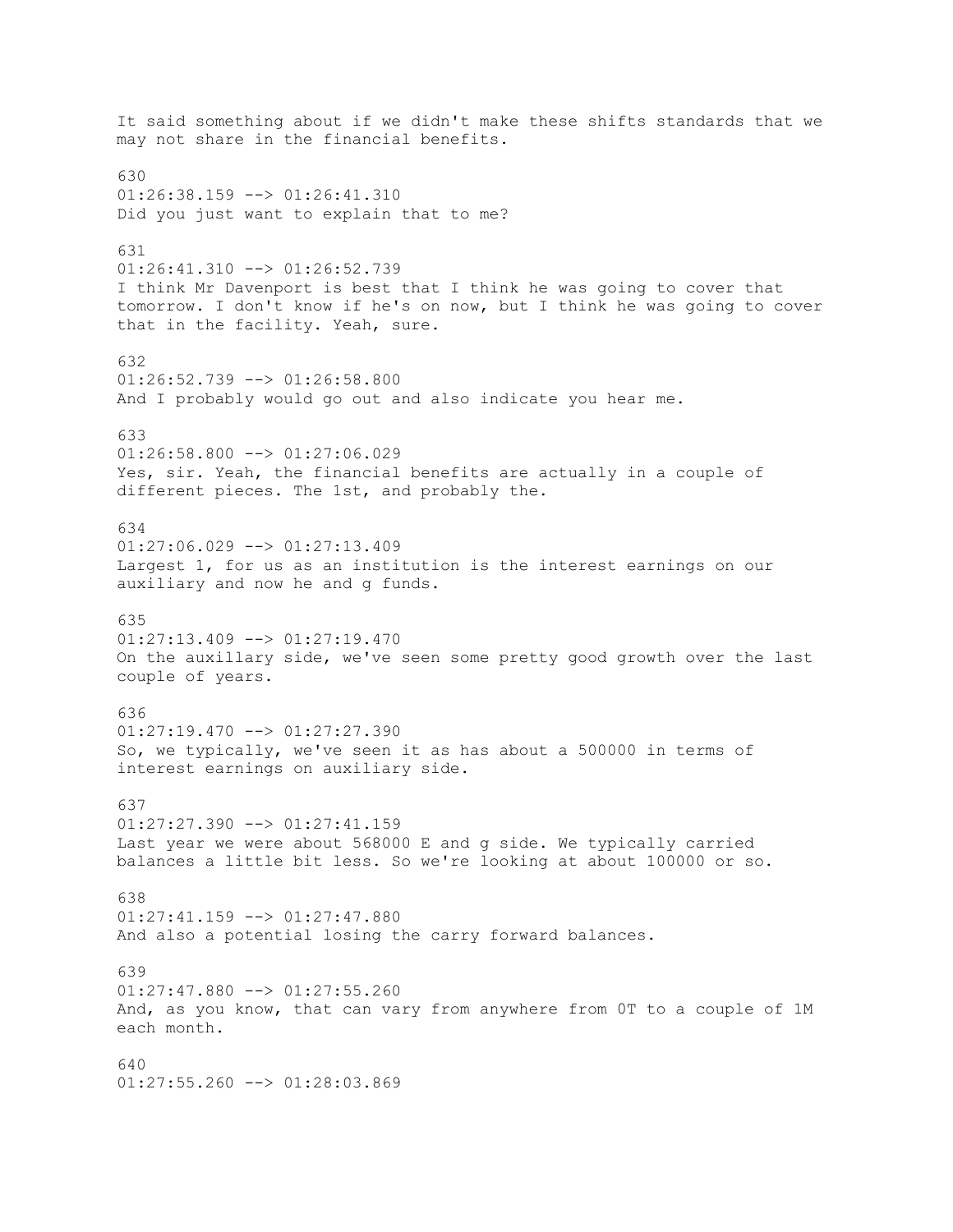And then a last piece is some rebates relating to Eva and related to the small purchase charge card. 641 01:28:04.255 --> 01:28:18.354 Those are typically pretty small for us. We could lose about 50000 a year with what you said each month. You meant each year, though correct? I met this year. Yes, I did. I say mom you did you did. 642 01:28:20.609 --> 01:28:26.310 And so that report, if if what I'm hearing you, if we. 643 01:28:27.359 --> 01:28:31.529 Do right by our remediation plan. 644 01:28:31.529 --> 01:28:38.039 Then next year we would be able to share in those numbers that you just. 645 01:28:38.039 --> 01:28:44.670 Uh, talk about the interest on the E and G and a carry over into rebates. 646  $01:28:44.670$  -->  $01:28:51.750$ But but if we don't meet our plan, then we could, we could lose those, those funds. 647 01:28:51.750 --> 01:29:05.010 That's okay and to be clear, nothing has happened to us. Now, we still get those carry forward funds and get the interest earning but, yeah, if we fail to have the appropriate remediation plan. 648  $01:29:05.010$  -->  $01:29:09.000$ Uh, in the spring, then we could potentially lose that. Yes. 649  $01:29:09.000$  -->  $01:29:16.529$ Well, I want to be my my next question would, how is this? Right? 650 01:29:17.274 --> 01:29:31.314 Mr. Worley hang on 3rd, uh, progress had a follow up to that. And then I want to be very clear that again, the, uh, the non certification is not due to the, these performance measures. Okay. 651 01:29:31.854 --> 01:29:41.244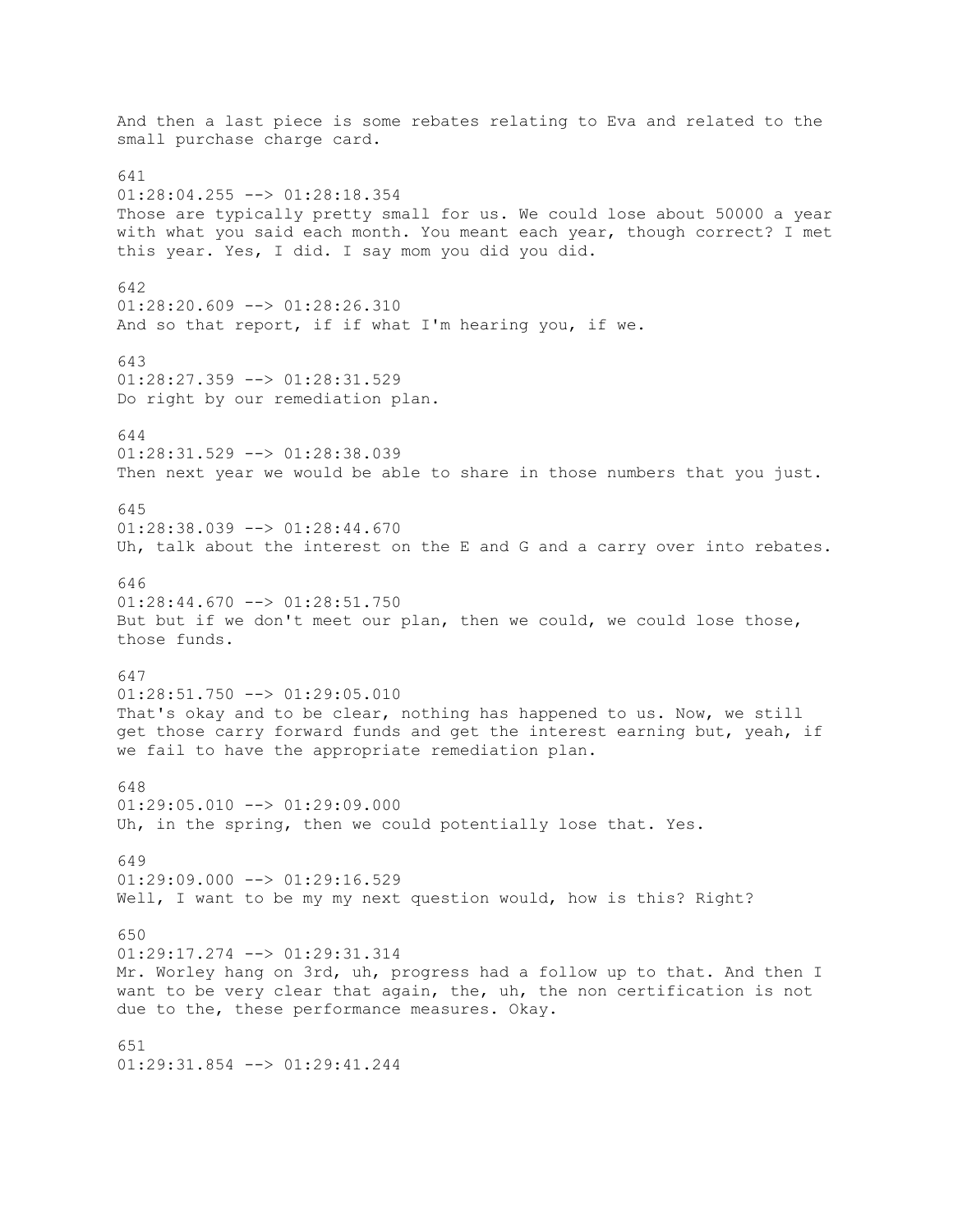So, I just wanted to make sure that that so if you're talking about these performance, the remediation plan for performance measures, it did not certification is not due to that.  $652$  $01:29:42.930$  -->  $01:29:46.829$ Thing I will. Is that a shift again in conversation? 653 01:29:47.185 --> 01:29:56.274 In conversation with them, and we can follow up with them again that they look forward to a long term plan with regards to these performance measures, not just for the spring of 2021. 654 01:29:56.274 --> 01:30:06.505 so it's going to be somewhat of a long term plan as far as making sure that we have to look at covert 19 and some of the performance measures that are impacted from coping 19. 655  $01:30:06.505$   $\leftarrow$   $>$   $01:30:19.885$ and so, again, being a very close contact with shift, and as they've done for all institutions that have fallen short with the performance measurement them and we can follow up with Mark again that they look for a long term. 656 01:30:19.914 --> 01:30:24.414 And with regards to these performance measures, not just for the spring of 2021. 657  $01:30:24.414$   $\leftarrow$   $>$   $01:30:30.654$ so it's going to be somewhat of a long term plan as far as making sure that now we have to look at covert 19, 658  $01:30:31.045$   $\leftarrow$   $>$   $01:30:33.654$ and some of the performance measures that are impacted from 19 and so, 659 01:30:34.404 --> 01:30:34.885 again, 660 01:30:34.885 --> 01:30:42.744 being a very close contact with shift and as they've done for all institutions that have fallen short with the performance measures, 661  $01:30:42.774$   $\leftarrow$   $>$  01:30:44.545 it had not impacted their certification.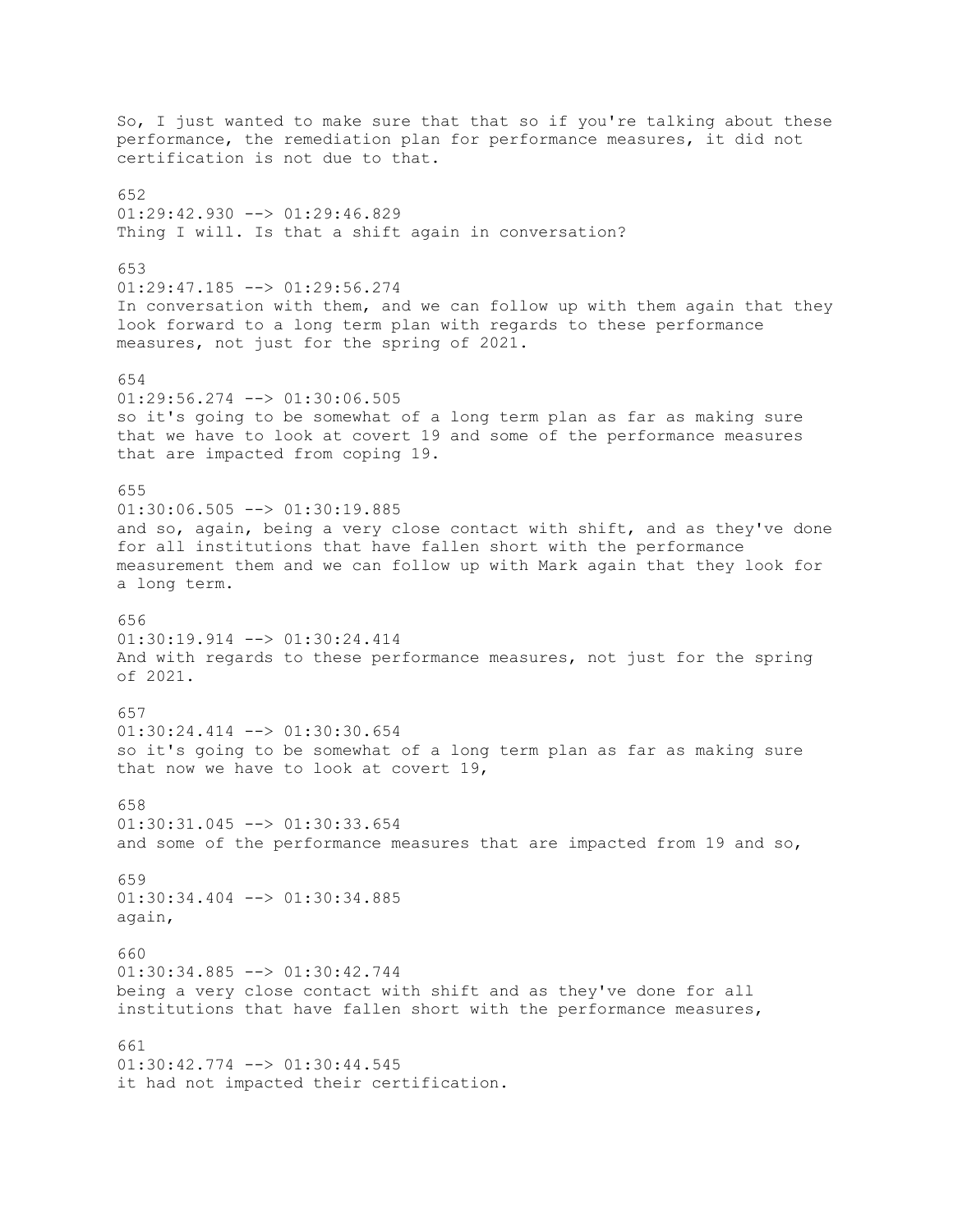662  $01:30:50.159$  -->  $01:30:58.470$ Thanks such problem and I don't I was gonna say, the same thing is that, um, it had not impacted their certification. 663 01:31:00.869 --> 01:31:07.949 Thanks, Tom and I, I was gonna say the same thing is that, um, it's, it's not. 664 01:31:07.949 --> 01:31:12.960 Nothing that they do with this is sort of wrote or automatic. 665  $01:31:12.960$  -->  $01:31:22.079$ They looked at the institutions they talk to the institutions, they see what the institutions are doing. So, in this instance, Jeff is much more. 666  $01:31:22.079$  -->  $01:31:27.300$ Um, they do everything possible. 10 of it's it's not. 667 01:31:27.300 --> 01:31:32.310 Nothing that they do with this is sort of wrote or automatic. 668 01:31:32.310 --> 01:31:41.399 They looked at the institutions they talk to the institutions, they see what the institutions are doing. So, in this instance, Jeff is much more. 669  $01:31:41.399$  -->  $01:31:46.529$ Um, they do everything possible to not. 670  $01:31:46.529$  -->  $01:31:54.899$ Um, uh, punish, in any way, if you will, it has been my experience previously. Mr. worthy back to you. 671 01:31:54.899 --> 01:32:05.548 Not a punish in any way, if you will, it has been my experience previously. Mr. worthy back to you. 672 01:32:05.548 --> 01:32:15.569 Yes, 2, 2 questions. 1 Dr palm you talked about projections and expectation that we have to. 673 01:32:15.569 --> 01:32:23.189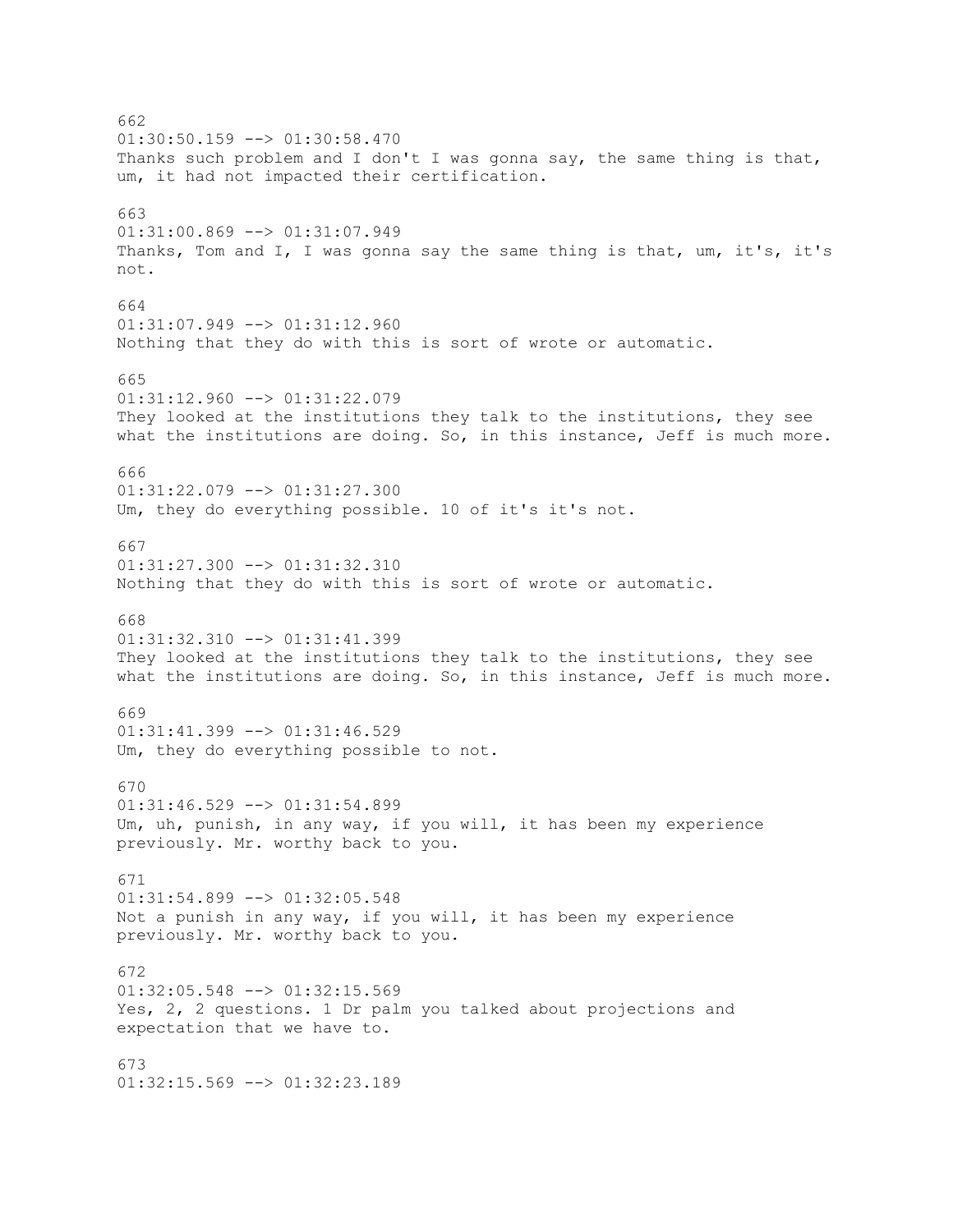Make sure we understand expectation, but that, that the root cause here is a declining enrollment. 674 01:32:23.189 --> 01:32:34.889 Is this part of this issue? Yeah, yes, 2, 2 questions. 1. Dr palm you talked about projections and expectation that we have to. 675 01:32:34.889 --> 01:32:42.479 Make sure we understand expectation, but that the root cause here is a declining enrollment. 676 01:32:42.479 --> 01:32:45.958 Is it part of this issue? Yes. 677 01:32:45.958 --> 01:32:55.349 And so to to address this, then we're going to really have to be looking at our enrollment process. Is that correct? Yes. 678  $01:32:55.349$  -->  $01:33:06.029$ And so to address this, then we're going to really have to be looking at our enrollment process. Is that correct? Yes. 679 01:33:07.559 --> 01:33:15.389 Okay, my, my next issue mom chair is, how are we going to be? This committed will be monitoring. 680  $01:33:15.389$  -->  $01:33:23.158$ The progress on this remediation plan to ensure that when we get to the next year. 681  $01:33:23.158$  -->  $01:33:26.368$ Or the spring, or whenever the time is that we. 682 01:33:26.368 --> 01:33:34.738 Okay, my, my next issue mom chair is, how are we going this committed will be monitoring. 683 01:33:34.738 --> 01:33:42.479 The progress on this remediation plan to ensure that when we get to next year. 684 01:33:42.479 --> 01:33:48.899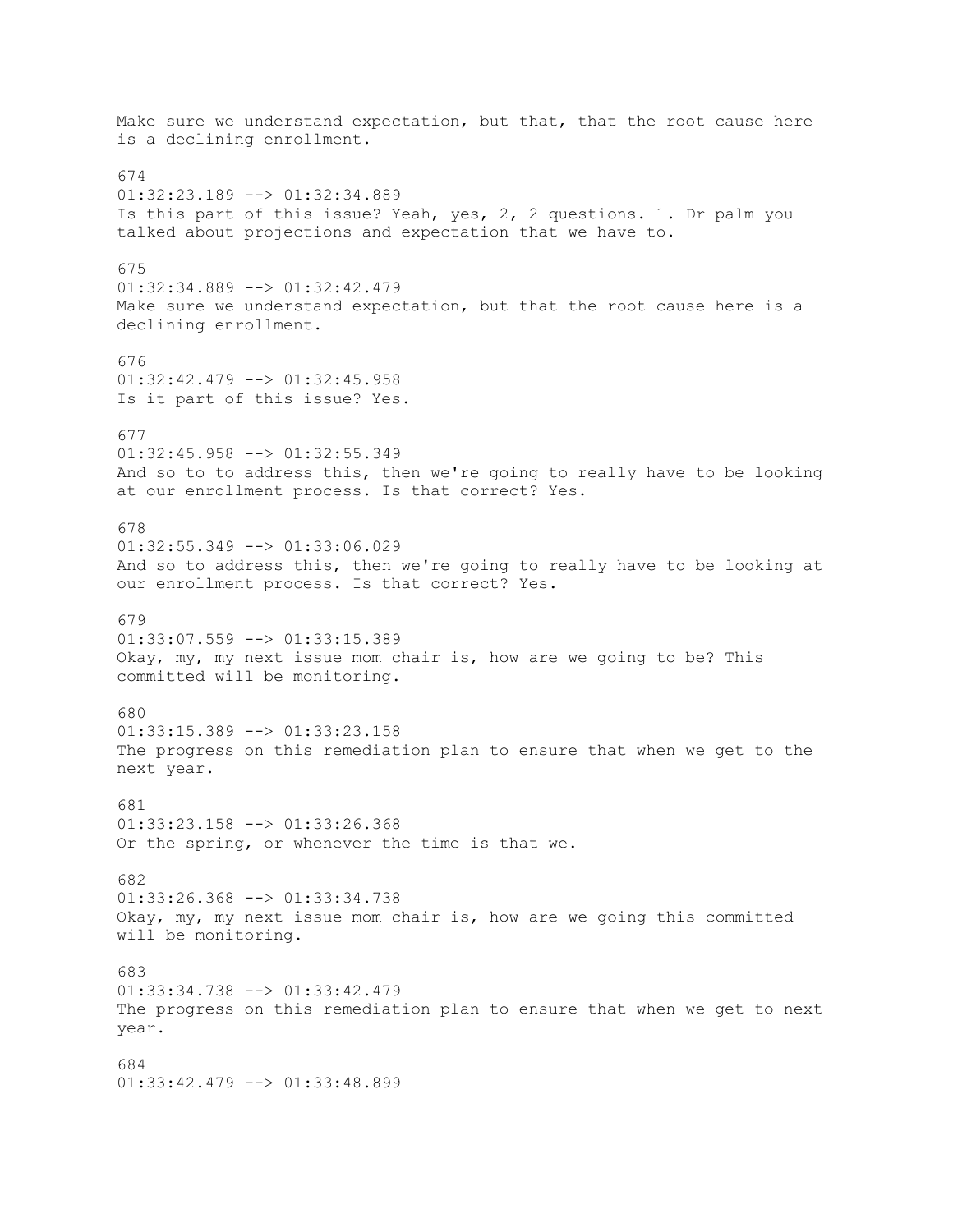Or the spring, or whenever the time is that we address these things that she was appropriately. 685 01:33:54.868 --> 01:33:59.698 Address these things are appropriately. 686 01:34:05.338 --> 01:34:11.429 Okay, sorry you clicked out for me for a minute. 687 01:34:11.429 --> 01:34:22.229 I apologize, I'll restate the question. How is this committee going to monitor. 688 01:34:22.229 --> 01:34:25.918 This remediation plan. 689 01:34:25.918 --> 01:34:30.779 To sorry, you clicked out for me for a minute. 690 01:34:30.779 --> 01:34:41.548 I apologize, I'll restate the question. How is this committee going to monitor. 691 01:34:41.548 --> 01:34:45.208 This remediation plan. 692 01:34:45.208 --> 01:34:50.399 To ensure that when we get to the end of this probation period. 693  $01:34:50.399$  -->  $01:34:54.988$ That these issues that we've been flagged for have been addressed appropriately. 694 01:34:54.988 --> 01:35:01.109 Sure, that when we get to the end of this probation period. 695  $01:35:01.109$  -->  $01:35:05.668$ That these issues that we've been flagged for have been addressed appropriately. 696 01:35:07.048 --> 01:35:14.069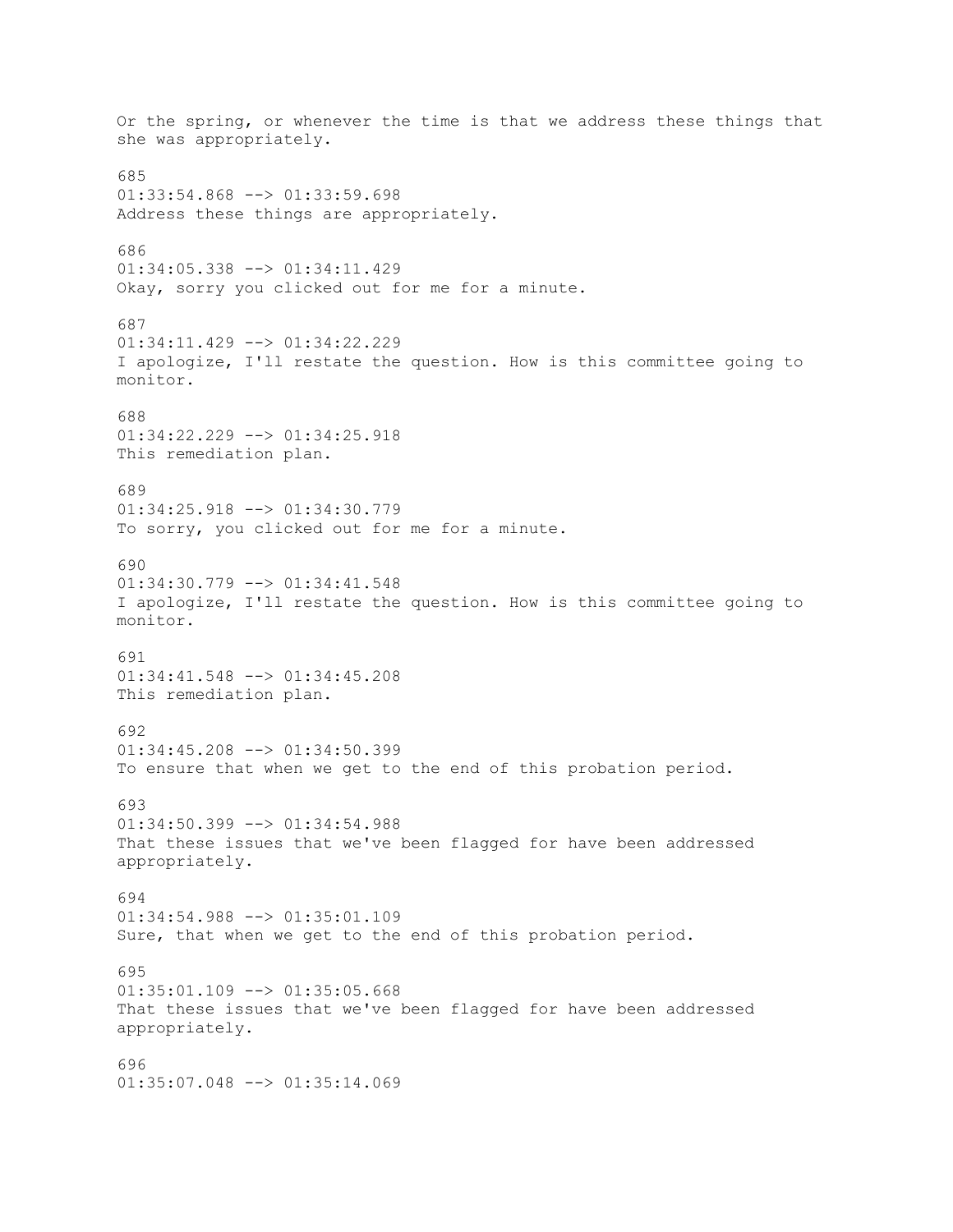Thank you and and obviously and, you know, you sort of have to parse it out because as Dr home said. 697  $01:35:14.069$  -->  $01:35:18.389$ So much of what is apparent in these. 698 01:35:18.389 --> 01:35:25.019 Data, which resulted in the need to do a remediation plan are already. 699 01:35:25.019 --> 01:35:33.418 Thank you and and obviously and, you know, you sort of have to parse it out because as Dr Tom said. 700 01:35:33.418 --> 01:35:37.738 So much of what is apparent in these. 701 01:35:37.738 --> 01:35:44.368 Data, which resulted in the need to do a remediation plan are already. 702 01:35:44.368 --> 01:35:47.429 Um, part of. 703  $01:35:47.429$  -->  $01:35:56.668$ The strategic plan and so if, you know, we have enrollment and retention, and we don't have anything. 704 01:35:56.668 --> 01:36:10.644 Part of the strategic plan and so if you know, we have enrollment and retention, and we don't have anything specifically on transfer students from the community colleges. 705 01:36:11.154 --> 01:36:22.043 Um, but I think that has an item in the strategic plan. So, we will as a standing item going forward include. 706 01:36:22.524 --> 01:36:35.094 These and amend sitting specifically on transfer students from the community colleges. Um, but I think that has an item in the strategic plan. 707 01:36:35.453 --> 01:36:41.363 So we will as a standing item I'm going forward include.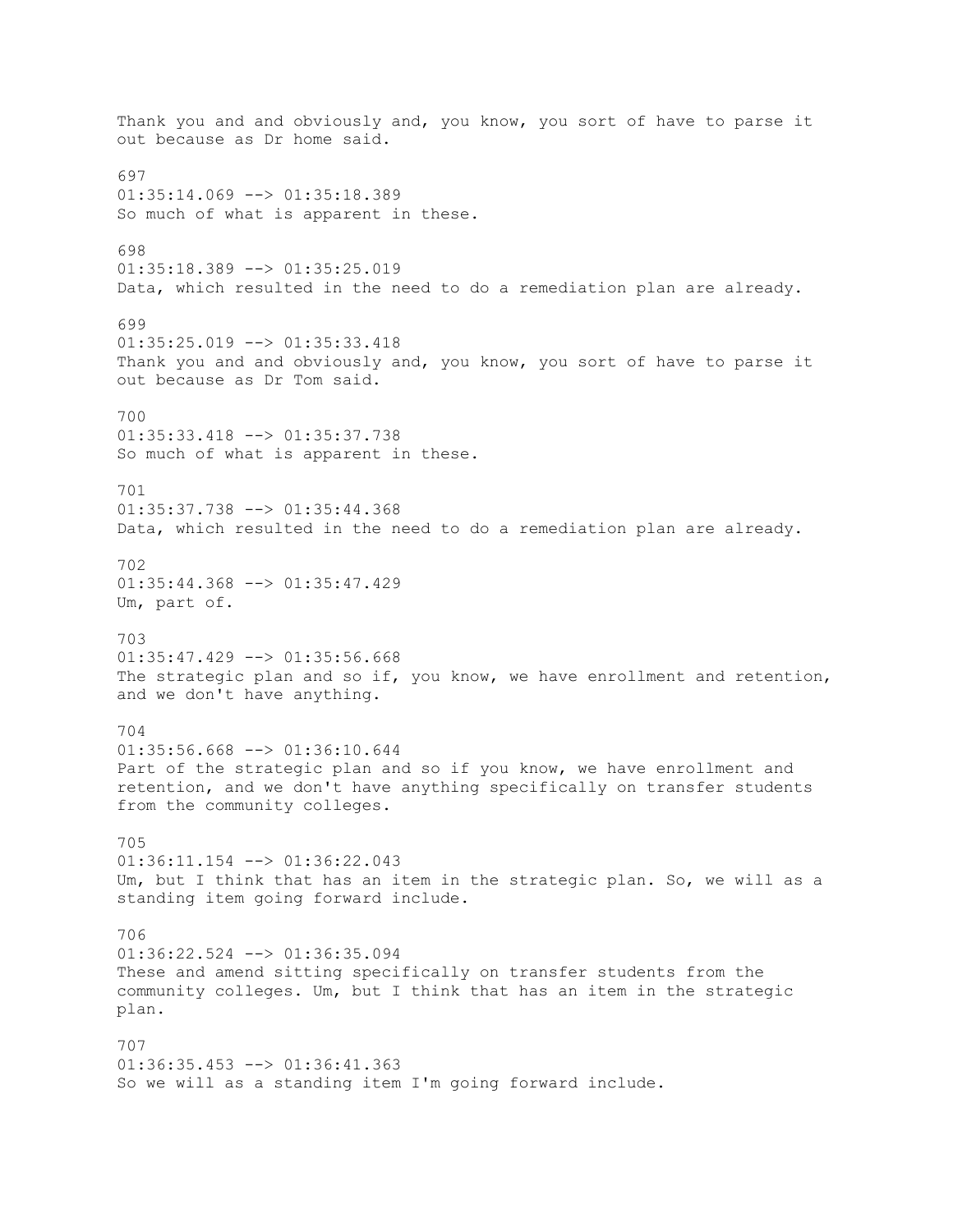708  $01:36:41.668$  -->  $01:36:54.689$ These, and and amend to make an explicit reference to the remediation plan and updates in each of the meetings that we have between now. And the summer. 709 01:36:54.689 --> 01:37:05.399 To make an explicit reference to the remediation plan and updates in each of the meetings that we have between now and the summer. 710  $01:37:05.399$  -->  $01:37:14.338$ A, that would be the plan. If you have any suggestions for enhance scrutiny. 711 01:37:14.338 --> 01:37:22.198 Happy to do that but Dr Palm will be including that in the in the diligent books that you get prior to. 712 01:37:22.198 --> 01:37:33.689 Our meetings, and then we'll go over it. That would be the plan. If you have any suggestions for enhance scrutiny. 713  $01:37:33.689$  -->  $01:37:41.548$ Happy to do that but Dr Palm will be including that in the in the diligence books that you get prior to. 714 01:37:41.548 --> 01:37:56.338 Our meetings, and then we'll go over it in the meeting and I would say, ask, I have not asked this previously, but if anything unusual occurs between meetings, we could certainly call a special meeting. 715  $01:37:56.338$   $\leftarrow$   $>$   $01:38:02.189$ Dr Palm is that your understanding and and appropriate from your perspective? 716 01:38:02.189 --> 01:38:05.368 Absolutely, absolutely. 717 01:38:05.368 --> 01:38:09.448 Thank you have a couple of questions. 718 01:38:09.448 --> 01:38:17.819 I thank the chair for given their internal perspective on things based on her experience. That does help. Um, but in terms of.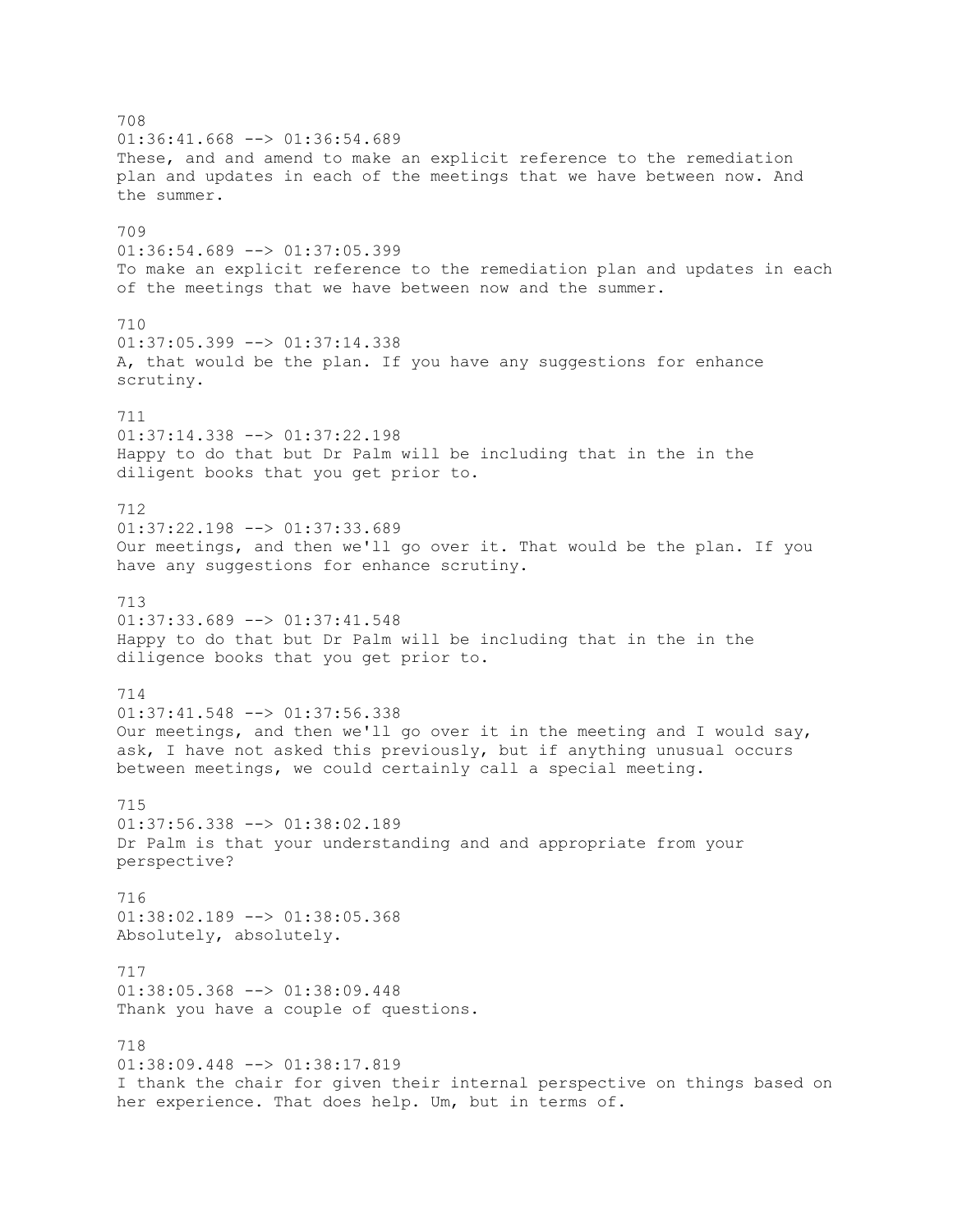719 01:38:17.819 --> 01:38:20.819 To your statement relative to. 720 01:38:20.819 --> 01:38:26.458 Basically, we just didn't do a good job of projecting of those numbers. 721 01:38:26.458 --> 01:38:30.899 Created in conjunction with chef, or the chef just. 722  $01:38:30.899$  -->  $01:38:34.649$ Except what we send with the long as it's not, uh. 723 01:38:34.649 --> 01:38:38.639 Not out of the ordinary or something extraordinary or. 724 01:38:38.639 --> 01:38:42.719 Or too low, or whatever. I, I assume we're getting some feedback. 725  $01:38:42.719$  -->  $01:38:51.293$ From them not so much as my experience. Dr Paul. Yeah. So so, yeah, so we should just lowball right? 726 01:38:52.583 --> 01:39:06.894 And again, you're right, we could, we could, but even in talking to the chef staff, they, they indicate we just haven't done a good job of projecting what I would tell you, though. Like I said before, is that we want we want to push ourself, but we don't want to. 727 01:39:07.373 --> 01:39:10.793 We do not want to be over ambitious. 728 01:39:11.363 --> 01:39:12.713 So so, 729 01:39:12.713 --> 01:39:24.293 is that there's that fine level of really set realistic expectations and goals and pushing that to a different level versus and again, 730 01:39:24.293 --> 01:39:26.394 I think we did the best we could back in 201617 interjecting these.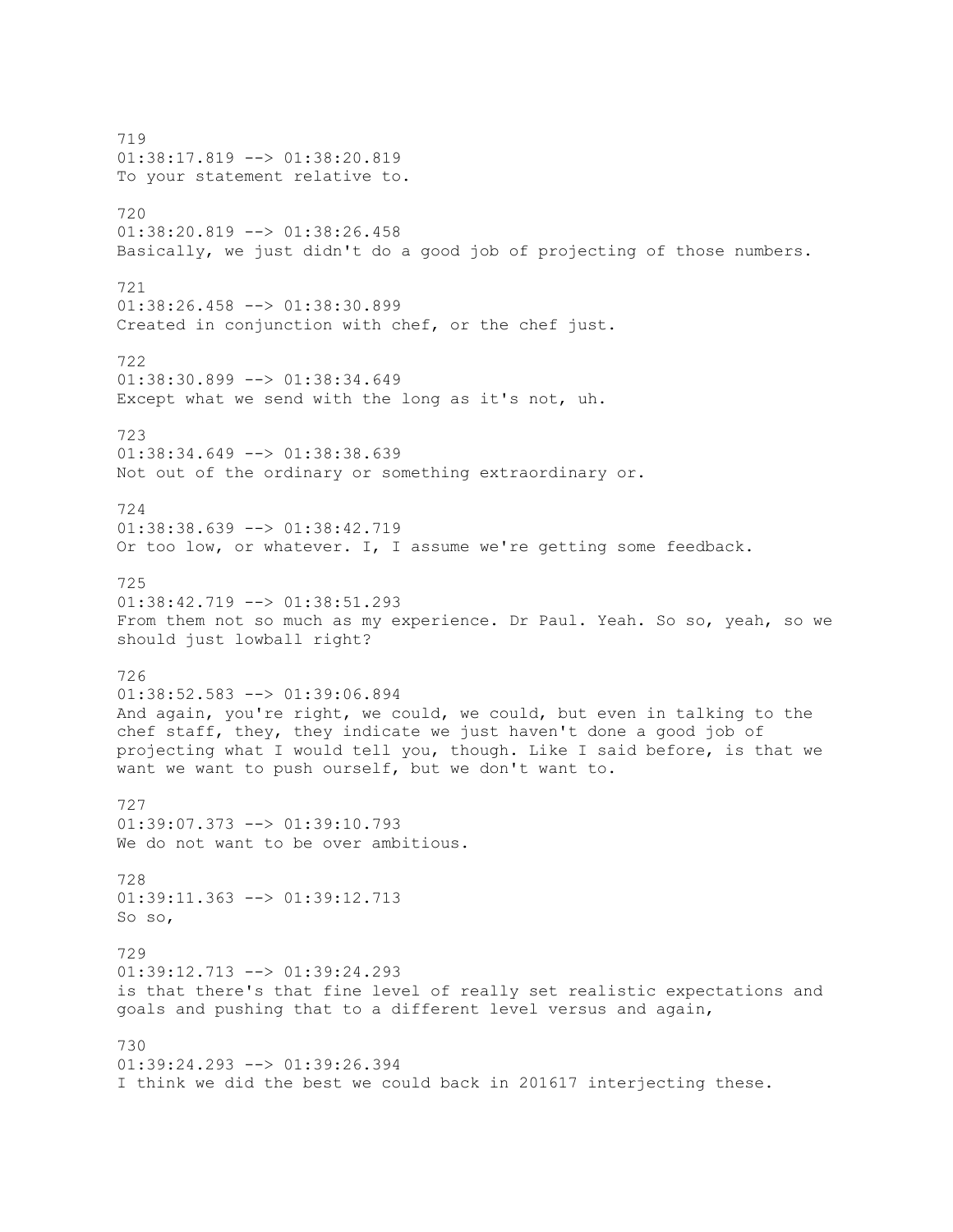731 01:39:28.408 --> 01:39:39.658 But, again, not having that, that the, the technology creates an issue with regards, I'm glad we're correcting that. So there's really no incentive to to be. 732 01:39:39.953 --> 01:39:46.944 Aggressive well, there, if not, and I would say I'm back in the day. 733 01:39:47.363 --> 01:40:01.194 I don't know if you all remember gene, who was the president of for 19 years I think he was 1 of the architects of the financial and administrative standards and academic standards. And, um. 734 01:40:02.724 --> 01:40:04.554 With the state, 735 01:40:04.583 --> 01:40:18.024 and he wanted to show these to you was going to do all the things and they failed miserably because they did these stretch and aggressive goals in terms of low balling. 736  $01:40:18.024$   $\leftarrow$   $>$  01:40:25.644 I don't we never did that again, but in terms of low volume, you don't really want to do that either. 737 01:40:25.644 --> 01:40:37.583 I think Chad wants you to be as realistic as possible, because for their Virginia plan for higher education for their reports and so forth, they're projecting. 738  $01:40:37.974$   $\leftarrow$   $>$   $01:40:49.283$ So they exactly take all the institutions projections and then they make their projection and they don't modify, particularly. 739 01:40:49.283 --> 01:41:03.894 So they just want us to be as realistic as possible. I think, where you do, your stretch goals would be in a strategic plan that sort of thing. And enrollment plan, but not in these at all. You just want to be as realistic as possible. 740 01:41:04.198 --> 01:41:09.359 Thank you and and and I agree with I mean, I appreciate that.

741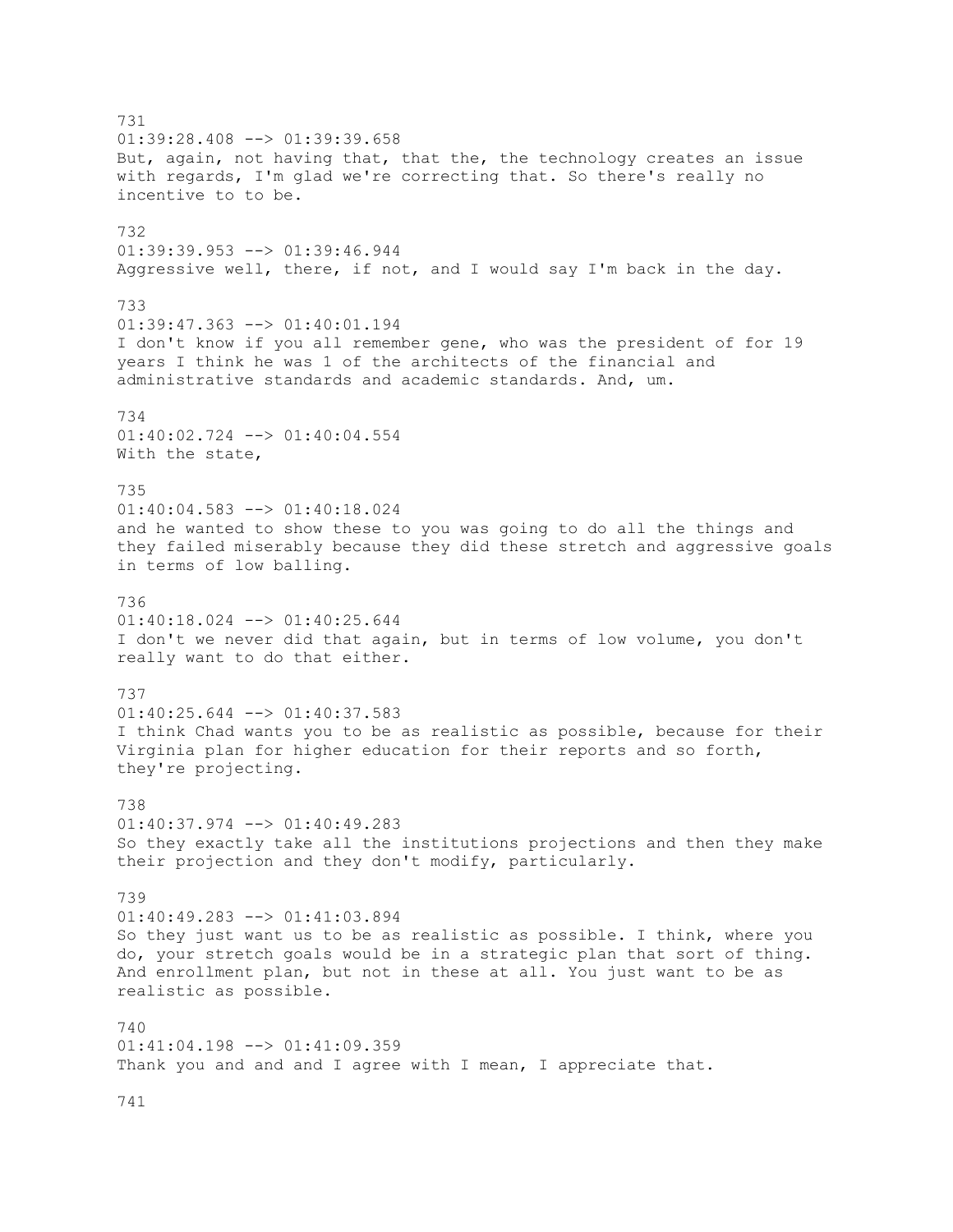01:41:09.359 --> 01:41:15.448 But the other thing is that on most of these, that we didn't meet, not only did we not meet. 742 01:41:15.448 --> 01:41:18.958 The chef go, but we actually declined on. 743 01:41:18.958 --> 01:41:27.389 Most of the absolute numbers, so yeah, even if we did a better job of projecting, we, we still. 744 01:41:27.389 --> 01:41:31.439 Decline a lot of and a lot of it has to do with enrollments so it's just. 745 01:41:31.439 --> 01:41:35.128 It just keeps her on the roll and no pun intended. So, because. 746 01:41:35.128 --> 01:41:38.189 It's not as though we're saying, 95% of the. 747  $01:41:38.189$  -->  $01:41:44.578$ Students on campus, but based on 95% of the projections. So it just keeps. 748 01:41:44.578 --> 01:41:48.328 Penalize you over and over and over again. Okay. Yeah. 749 01:41:48.328 --> 01:41:55.738 And certainly, I understand all this, and I appreciate this, but from the community perspective, from the alumni perspective, and all the optics are not. 750 01:41:55.738 --> 01:42:03.628 Positive and that's 1 of the things we need to be concerned about too, because we are the lowest performing. If you. 751 01:42:03.628 --> 01:42:07.198 If you want to say it and based on performance of all of the. 752 01:42:07.198 --> 01:42:13.769 College he said that the survey to manage it, we have probably the lowest performance.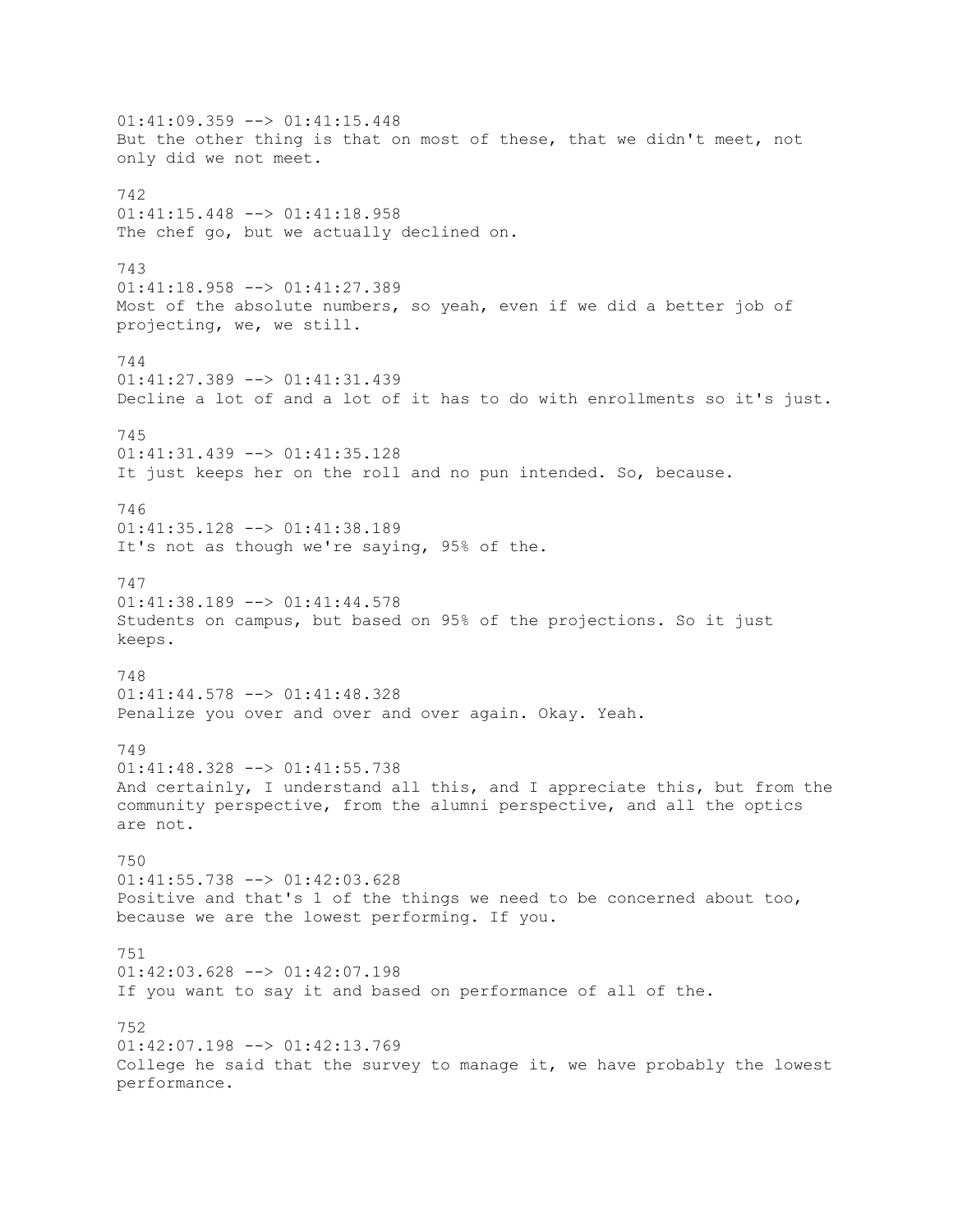753  $01:42:13.769$  -->  $01:42:22.408$ In terms of the number not met so I want to make sure that we get out ahead of the message control the message, as opposed to. 754 01:42:22.408 --> 01:42:30.059 They're trying to defend something, so I'm sure that communications is kind of that and hopefully we can. 755 01:42:30.059 --> 01:42:34.828 Uh, explain this and, uh, and in such a way that. 756  $01:42:34.828$   $\longrightarrow$   $01:42:42.179$ It doesn't impact alumni, confidence, parent confidence otherwise the enrollment will continue to go. 757  $01:42:42.179$  -->  $01:42:47.069$ Down so he can continue to roll and rolling in, but also just in terms of. 758 01:42:47.069 --> 01:43:01.373 It's chair of the advanced Mr. Richards and I apologize. I've gotten a note that our last stream has stopped. And so I need to check with our legal counsel and see if we if we can continue or if we need to pause. 759  $01:43:02.099$  -->  $01:43:12.809$ They just want to cut me off till we have there. 760  $01:43:12.809$  -->  $01:43:16.679$ So. 761 01:43:18.868 --> 01:43:25.109 Yeah, Madam chair this is devil up the meeting does need to stop until we can restore that communication. 762  $01:43:25.109$  -->  $01:43:35.038$ Okay all right so we will pause and Mr Richard then we will pick up with you as soon as we hear that we are back live. 763  $01:43:35.038$  -->  $01:43:44.399$ Okay, I'm going to take a 4th break. Thank you. Everybody take a bio break if you'd like, right now it'd be a good time. And thank you.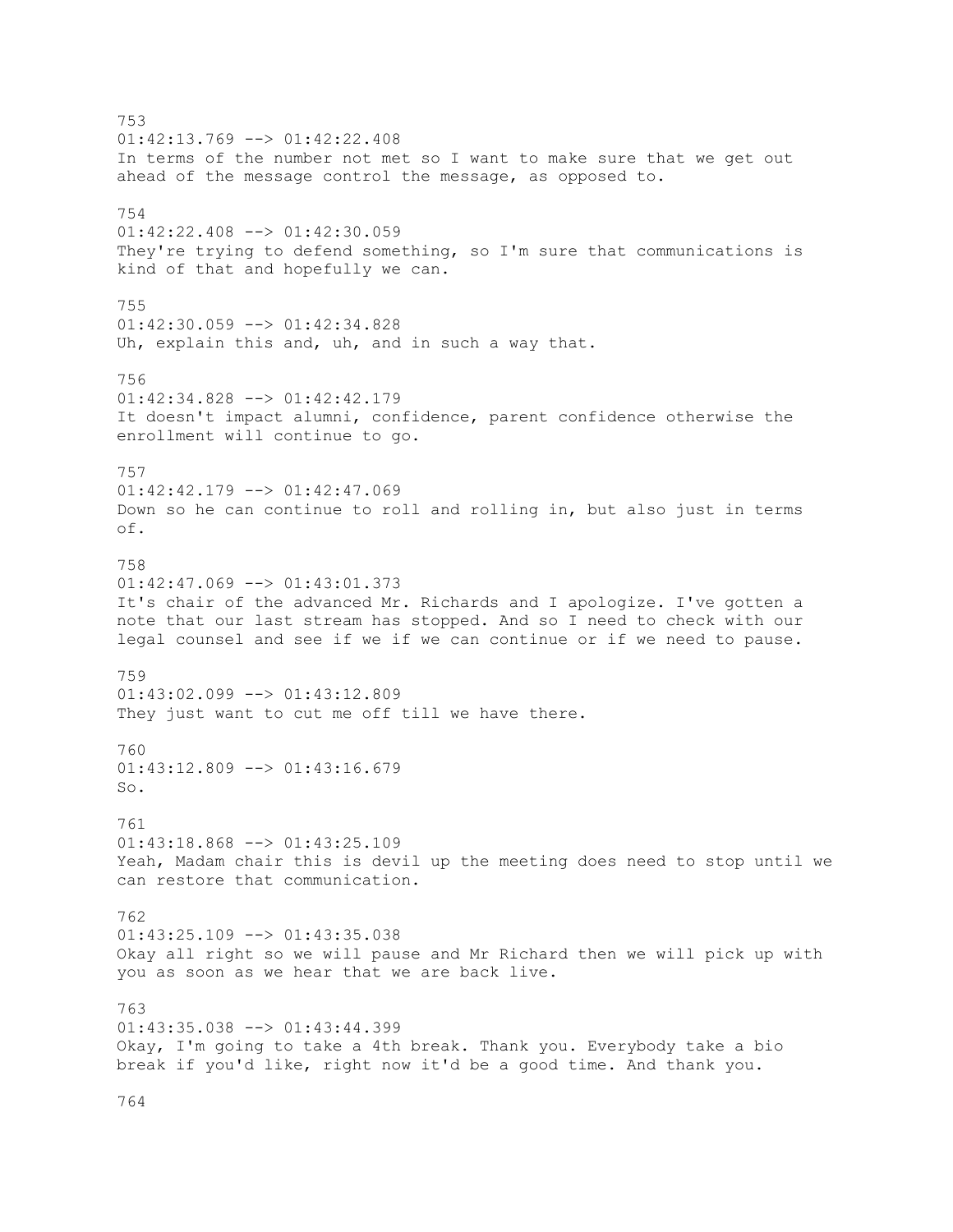01:43:44.399 --> 01:43:52.109 And mute your phone while you're doing it by. 765  $01:44:59.458$  -->  $01:44:59.698$ Hello. 766  $01:46:09.029$  -->  $01:46:19.378$ Silence. 767  $01:46:32.099$  -->  $01:46:36.569$ All right, I understand our live stream is restored. 768 01:46:40.559 --> 01:46:51.144 Can anybody hear me now? Can you hear me now? Yes, and I've been oh, good. And back to your follow up Mr Richard yeah. 769 01:46:51.173 --> 01:47:02.394 It's just a brief, um, point as chair of the institutional advancement committee. I'm going to be 1st, sensitive to what the impact might be on our ability to. 770  $01:47:02.698$  -->  $01:47:11.099$ Fundraise indirect way. So that's another reason to make sure that we control the message that goes out there. That's it. Just a comment. Thank you. 771  $01:47:12.689$  -->  $01:47:16.048$ Yeah, and that's something that, um. 772  $01:47:16.048$  -->  $01:47:20.998$ That I talked with Dr Palm about is to make sure that. 773 01:47:20.998 --> 01:47:26.009 We have documents that are readily available that very clearly. 774  $01:47:26.009$  -->  $01:47:31.439$ State, you know what exactly is going on so. 775 01:47:31.439 --> 01:47:37.469 Point well taken say, we didn't get the agenda. 776 01:47:37.469 --> 01:47:41.069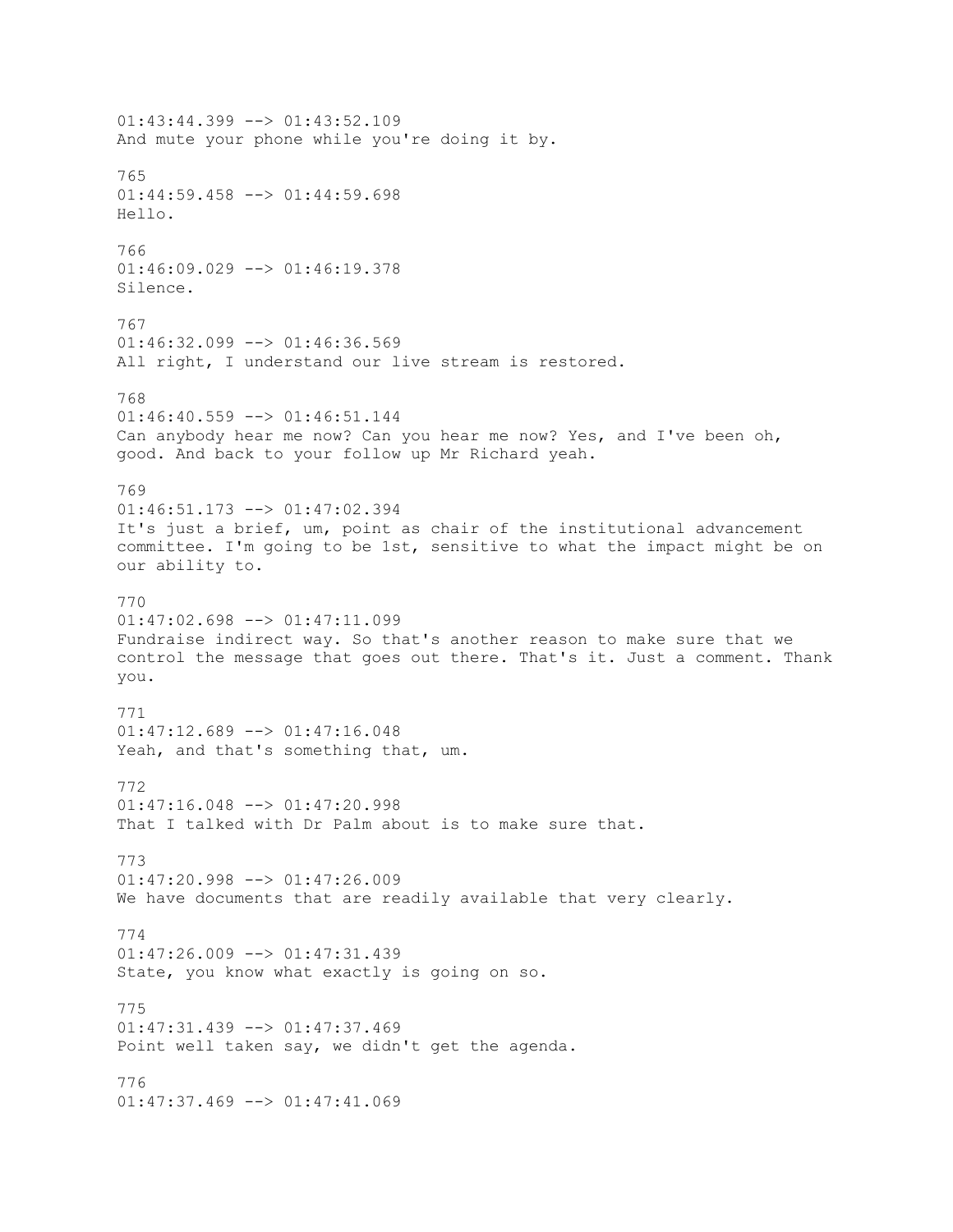It could have been they withheld the funds and they didn't. So we're not. 777  $01:47:41.069$  -->  $01:47:48.899$ Oh, exactly, exactly. Exactly. Okay. Any other questions if not we'll move on Dr Paul. 778 01:47:52.288 --> 01:48:07.194 And I'm not hearing you Dr problem, I can see your lift moving, but I can't hear you. I said a lot of good things about Richardson. So thank you, for those comments there, uh, we're gonna go ahead and keep moving. 779 01:48:07.194 --> 01:48:10.554 And thank you for the dialogue Mr. hall do you want to come forward. 780 01:48:11.844 --> 01:48:25.764 Yes, good morning. Everyone again want to go through a few slides. We have here go through some more definitions. Just I think we have a new board number here as we go through the fall final numbers. 781 01:48:26.154 --> 01:48:39.503 So, we look at the admitted students that 1st row would be the total number of students that we admitted for the year. So fall 2020, almost 9700 students were admitted to that term. The number of engage students, those students who were admitted. 782 01:48:41.338 --> 01:48:56.038 I mean, at some level, they have some interest in the University, so we really work with that population to encourage them to get academic information, financial aid information out of that. Population of students. 1136. 783  $01:48:56.038$   $\leftarrow$   $>$   $01:48:59.038$ Were interested enough to make a deposit. 784 01:48:59.038 --> 01:49:05.488 And so that's the number that we work with throughout the summer and into the fall. In most cases. 785 01:49:05.488 --> 01:49:19.408 And if you remember, you may not remember when I report at my numbers in September, I believe we had about 792 validated students. So right now we're at 892. so that was a significant increase. 786 01:49:19.408 --> 01:49:32.753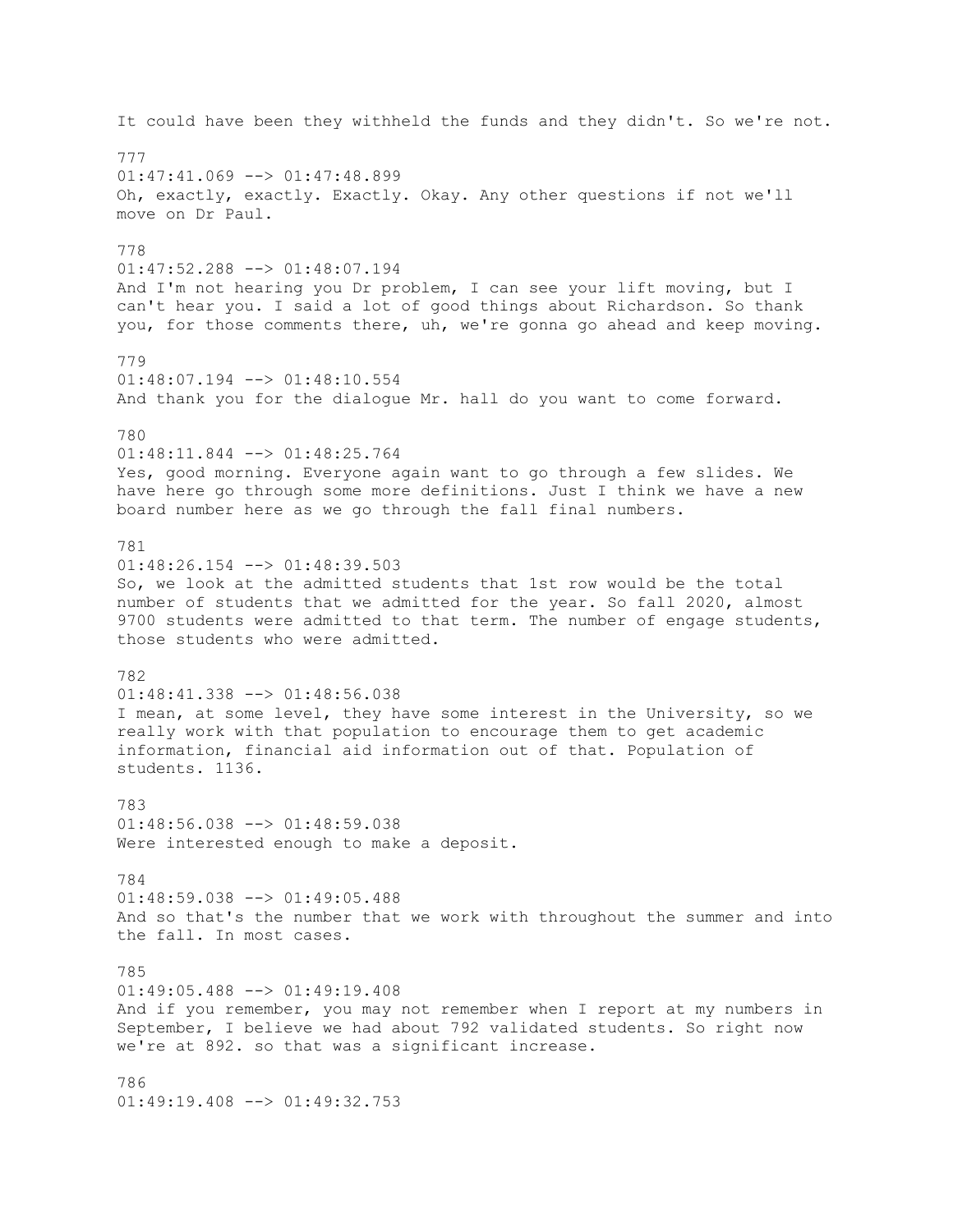From our last time great work by student accounts and financial aid teams and the departments I tell you that it was across the effort board faculty in their classrooms, talking to the students, encouraging them to complete the process. 787 01:49:32.753 --> 01:49:41.873 So validation means the students is financially clear. They've handled all of their payment plans, or their financial aid loans, scholarships and grants. So. 788  $01:49:42.503$  -->  $01:49:49.463$ That's a big part of what we do to finalize our numbers when we look at the transfer numbers. Admits same thing. 319. 789 01:49:49.463 --> 01:49:51.293 I engage 219 of those students, 790 01:49:51.293 --> 01:49:51.654 153 deposits, 791 01:49:51.654 --> 01:50:05.274 and then 148 validated students and so we've had quite a few discussion points this morning about transfer students and this is a decline and I will speak a little bit more about that. 792 01:50:08.908 --> 01:50:13.649 And my last slide, are there any questions regarding the fall? 793 01:50:15.628 --> 01:50:19.378 2020 okay. Next slide. 794 01:50:21.953 --> 01:50:35.993 So, spring, we're here a few weeks, where last week we're up with our admitted students over last year, also engaged in deposits are up slightly. We know that some of these students are students who were engaged for the fall 2020. 795 01:50:35.993 --> 01:50:47.003 we will continue to work with this population of students to get them here on campus, or virtually for the spring semester. So we are encouraged by those numbers there higher than the last 2 years transfer numbers. 796 01:50:49.588 --> 01:50:58.319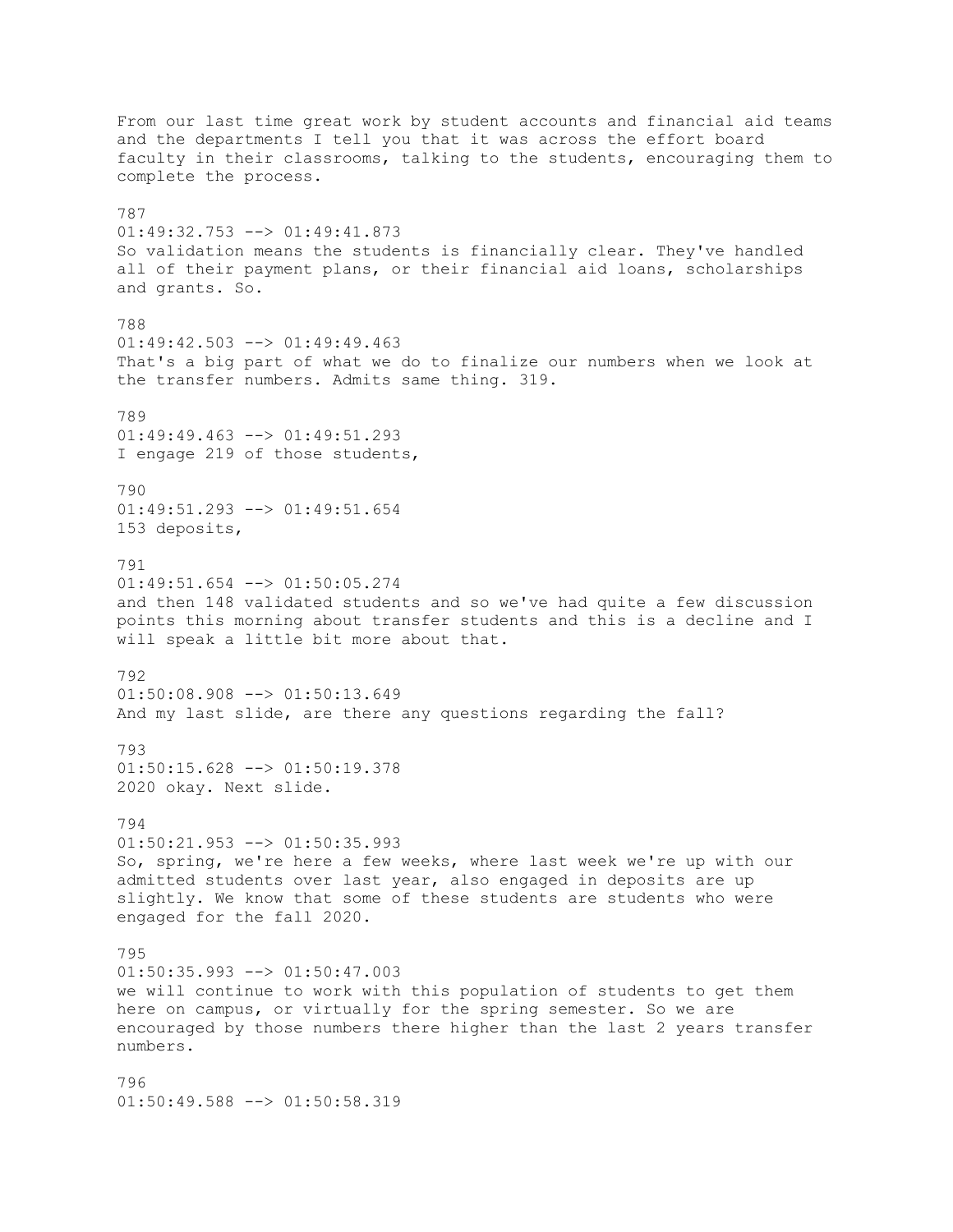Are lagging behind with the admitted students we're working on that as well, but the same number of engaged from last year, and slightly down with the deposits. 797  $01:50:58.319$  -->  $01:51:08.338$ Um, but we are working with those students as well as the faculty and staff of getting those students in the pipeline and once again, getting them to make those deposits. 798  $01:51:10.229$  -->  $01:51:16.019$ Questions for the spring 2021. all right we'll move on. 799  $01:51:19.139$  -->  $01:51:24.599$ So, fall 2021, we're still early in the process. 800  $01:51:24.599$  -->  $01:51:34.613$ Um, you'll notice a trend of admitted students. So, 2019, we are just under 800 last year, 1100 students, and just over 800 for this fall. This is, this is expected. 801 01:51:34.613 --> 01:51:47.484 This is not a typical of what's happening across the landscape for, for your public and private schools in the midst of a pandemic. There's a certain level of uncertainty, but we have quite a bit of enthusiasm still. 802 01:51:47.484 --> 01:51:50.634 We're really excited to have this number of admitted students. 803 01:51:52.679 --> 01:52:01.559 But we will keep a very close eye as we always do on this population of students, early in the price in the process. And we know that. 804  $01:52:01.559$  -->  $01:52:09.779$ Beginning next year will be a great indication of our success with deposits based upon the pandemic. 805 01:52:09.779 --> 01:52:24.748 Transfer students, this is quite early for those students. You see that we're in the same ballpark as prior years, but we will continue to work with those students as well to to increase those numbers. But once again, still early for fall 2021. 806

01:52:24.748 --> 01:52:29.368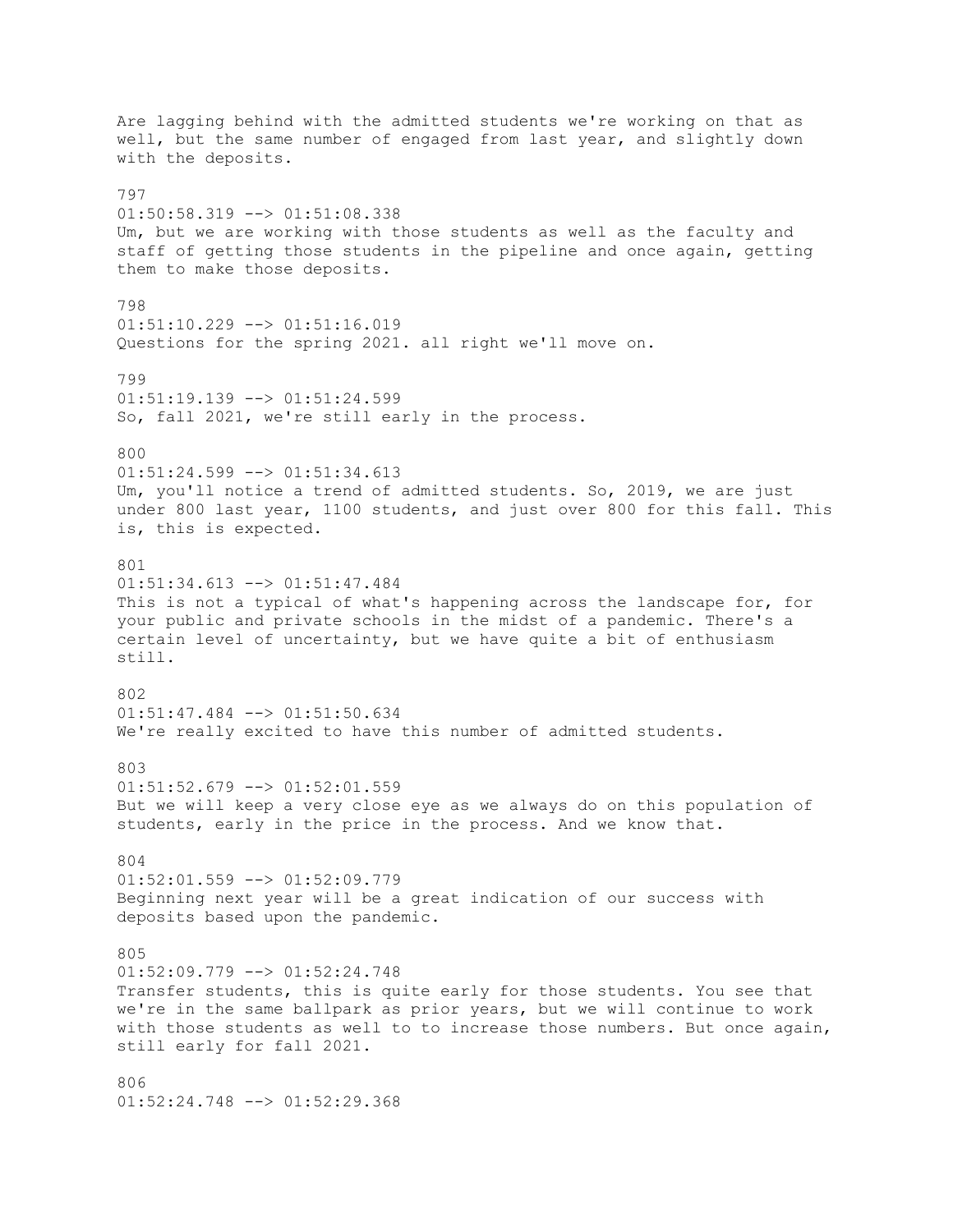Next slide. 807 01:52:30.538 --> 01:52:44.219 So, we've had quite a bit of a great conversation around transfer. Um, and so the transfer equivalency website, I keep bringing this up and I think people. 808 01:52:44.219 --> 01:52:53.578 You may not understand the significance, but a few years ago actually had a survey and the importance of this for transfer students about 83%. 809 01:52:53.578 --> 01:53:04.948 It was the most important thing that transfer students identified that attracted them to on institutions. So, having this website where a student can look at their courses from. 810 01:53:04.948 --> 01:53:08.429 The Virginia Community College system, or Richard bland. 811 01:53:08.429 --> 01:53:21.479 And determine what classes to take then we'll transfer to Virginia state is critical, not only for our students, but also for our faculty and staff. So they have a way of actually helping students. 812 01:53:21.479 --> 01:53:25.109 And then it may come in contact with determine which classes to take. 813  $01:53:25.109$  -->  $01:53:35.698$ And also, as they build their pathways, this is a great way for them to work with their colleagues at the community colleges to create those pathways those articulations. So, it's very important. 814 01:53:35.698 --> 01:53:40.798 For our students to have this and our faculty and staff. 815  $01:53:40.798$  -->  $01:53:53.189$ As well, as we're working with the Trojan alliance with Dr Paul that mentioned before with Richard Glenn and John Tyler and Jay sergeant rentals to create more pathways for our students. 816 01:53:53.189 --> 01:53:56.939 So, we're really excited about those pathways that that we're creating.

817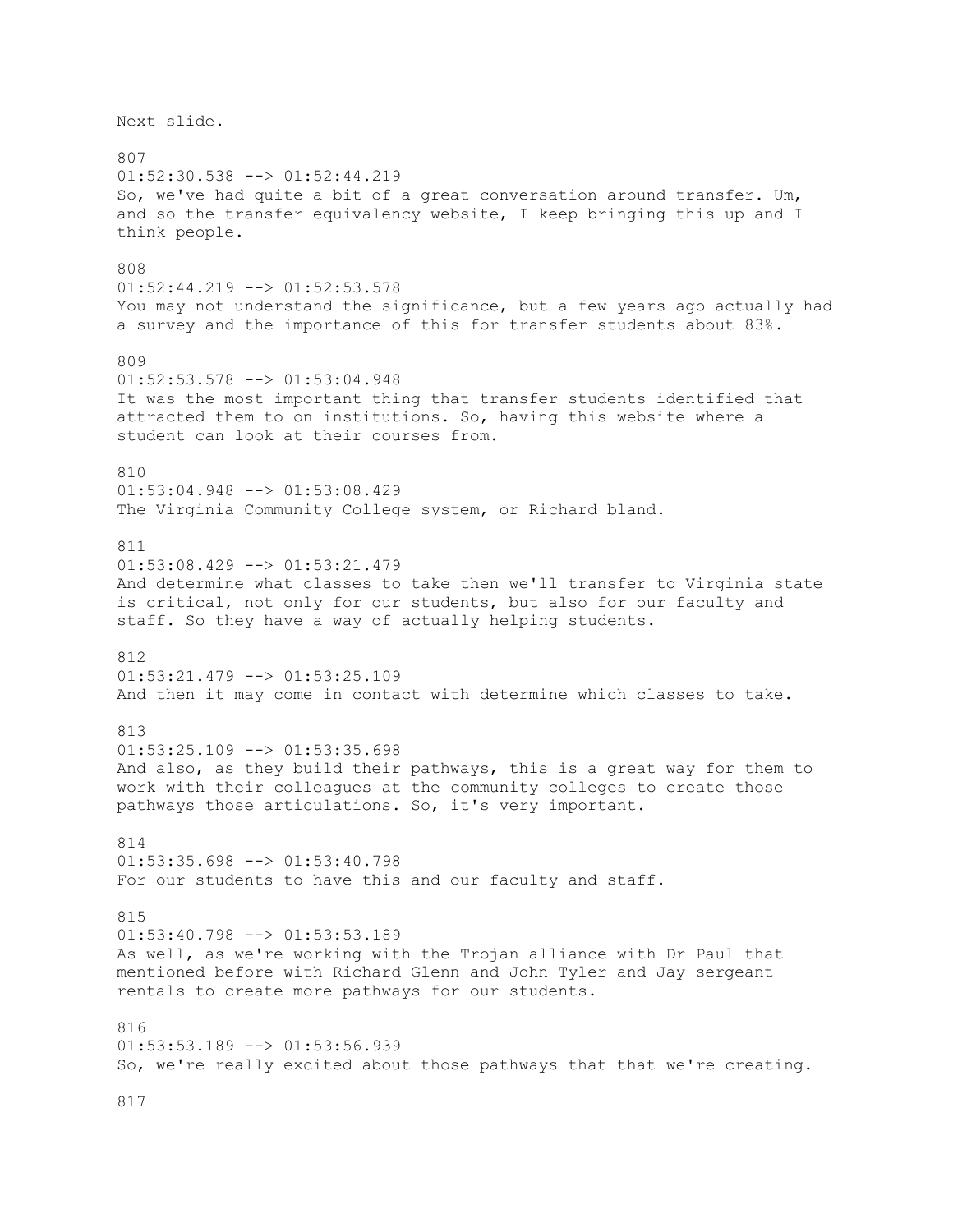$01:53:56.939$  -->  $01:54:04.649$ And I think there was a question. Yeah. Mr Paul I had a quick question for you. I should've looked it up myself. 818  $01:54:04.649$  -->  $01:54:15.509$ For our transfer students to count on our performance measures, do they have to have gotten their certification or degree from the community college? 819  $01:54:15.509$  -->  $01:54:18.689$ Or is it any transfer student. 820 01:54:18.689 --> 01:54:23.069 And that might be a Dr home question. 821  $01:54:23.069$  -->  $01:54:26.849$ Yeah, they, they have to have the. 822  $01:54:26.849$  -->  $01:54:39.029$ 2 year degree from and that's a good question. I think it's from the community college, though, operating plan, but again, any college they again, I need to double check on that. 823 01:54:39.029 --> 01:54:54.029 Yeah, because I was thinking that there was a push by the state that and the community colleges that 4 year institutions not steal their students before they and there's. 824  $01:54:54.029$  -->  $01:54:58.769$ Data that suggests that students are more successful if they finish their. 825  $01:54:58.769$  -->  $01:55:04.498$ 2 year there, so I just I wanted that clarification. Cause it is. 826  $01:55:04.498$  -->  $01:55:07.618$ Kind of we may be getting transfers, but if they're not. 827 01:55:07.618 --> 01:55:13.078 Meeting that criteria, they're not counting counting in our transfers. Thank you. 828 01:55:15.323 --> 01:55:15.953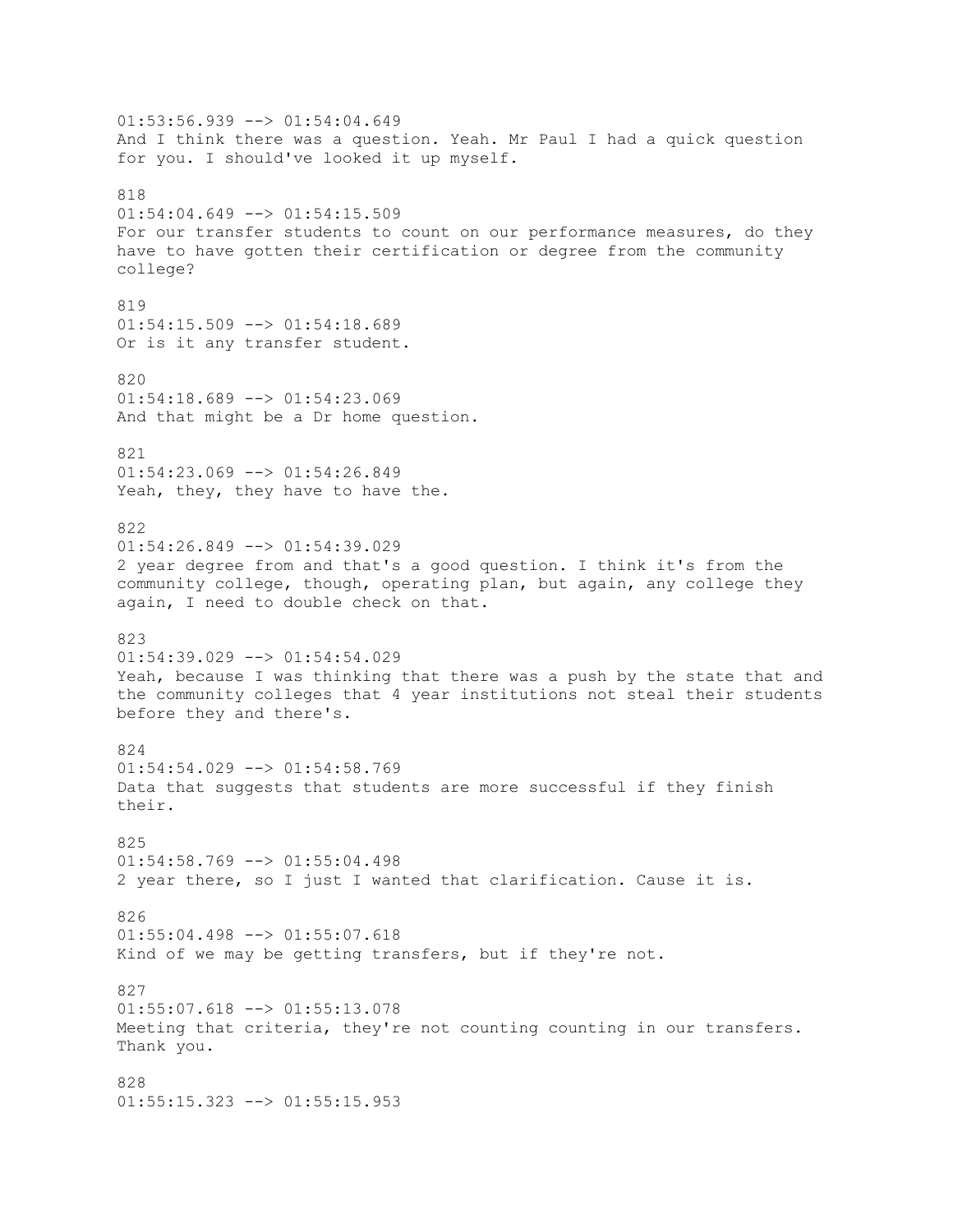Yes,

829  $01:55:15.984$   $\leftarrow$   $>$   $01:55:20.123$ and that's really we're working with the transfer of Virginia, 830 01:55:20.154 --> 01:55:30.413 the collaboration it's a huge project with that reverse transfer quite a few things going on and work with some of my colleagues at the 2 year in Richard bland. 831 01:55:30.984 --> 01:55:45.144 That's their big push. You're right. Let's get them prepared with the associates degree before they transfer and for different reasons our population students may need to come earlier. So that's why we're looking at the reverse transfer option for students. 832 01:55:45.144 --> 01:55:50.993 Once they've gone past a certain point at the 2 year school. So that's. 833 01:55:52.319 --> 01:56:07.139 ramonica what a reverse transfer is right? Right? So, students who've been at the community college of Richard bland, they completed a certain number of credit hours in a transfer eligible program. They can then come to Virginia state. 834 01:56:07.463 --> 01:56:22.104 And apply the classes, they complete at Virginia state back to that community college of Richard plan, obtain their associates degree there while still working on their bachelor's degree at the University. So they'll have a credential maybe with the hardware, right? 835  $01:56:22.554$   $\leftarrow$   $>$   $01:56:24.533$ And then, yeah, so. 836 01:56:25.554 --> 01:56:37.493 It's a great opportunity we're looking at that the Palm has provided us some, some push in that area to do all we can get to push all we can for our transfer students. 837  $01:56:37.944$  -->  $01:56:49.613$ And I believe it was visitor Richardson had a question about our partnership with the community colleges and Richard bland. So, for the 1st time, and since I've been here, we will visit.

838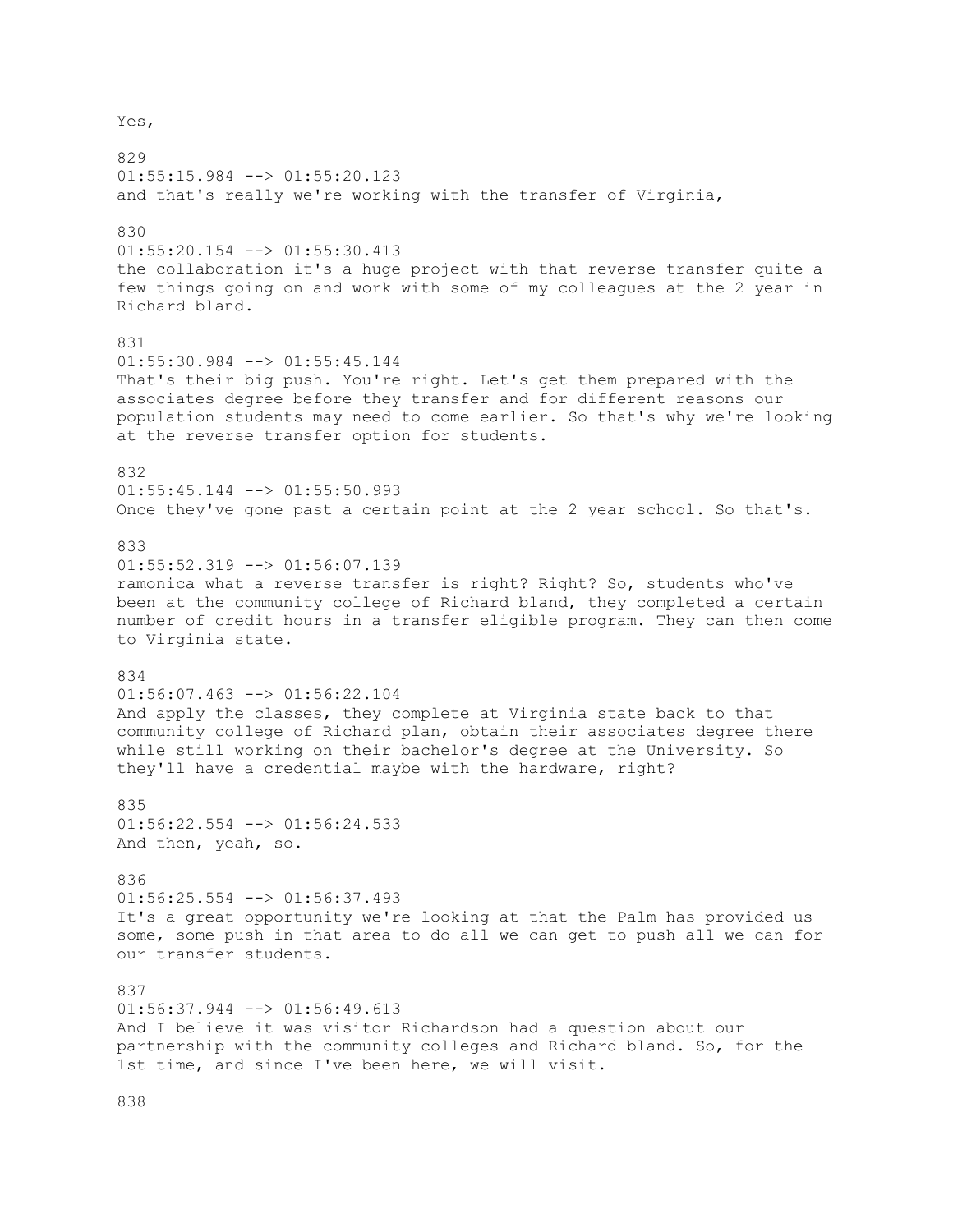$01:56:50.368$  -->  $01:56:54.118$ Every community college in Virginia. 839  $01:56:54.503$  -->  $01:57:05.453$ And Richard blan, so, for the 1st time by December, we have already had visits and onsite admissions with most of these schools there, 2003 colleges in the Virginia Community College system, 40 campuses. 840 01:57:05.453 --> 01:57:19.404 So, Northern Virginia has several campuses as well as Tidewater and some other places. So, for the 1st time, we would have hit all of those. So not just our feeder schools but all the schools that we associate within in Virginia. 841 01:57:20.788 --> 01:57:33.958 And I'll also say that it is, it is so my team, they're working very hard. They can visit more than 1 school. They can be in southwest Virginia and talk. What are the same day so. 842 01:57:33.958 --> 01:57:37.198 It's a great opportunity. 843  $01:57:38.243$   $\leftarrow$   $>$   $01:57:52.493$ A positive of virtual now that that is true. That is true. So we're excited about that. I mentioned the collaborations and so a lot of schools, even out in southwest Virginia are very excited to work with the genius States. 844 01:57:52.493 --> 01:57:57.684 I think that we'll, we'll incorporate quite a few new student opportunities as well. 845 01:57:58.229 --> 01:58:11.248 Some Trojan days, these are transfer days. We call them transformation days so we'll have 1 of those next month. And then also in February we plan to continue those throughout the cycle as well. 846 01:58:12.024 --> 01:58:22.434 Virtual events, so I mentioned before we've been very successful virtually we've completed over 200 high school visits, so in state and out of state, and over 60 college fair. 847  $01:58:22.434$  -->  $01:58:35.783$ So far, I think the thing that we're doing differently, and that's always a question, what are we doing differently? We've already engaged as Dr.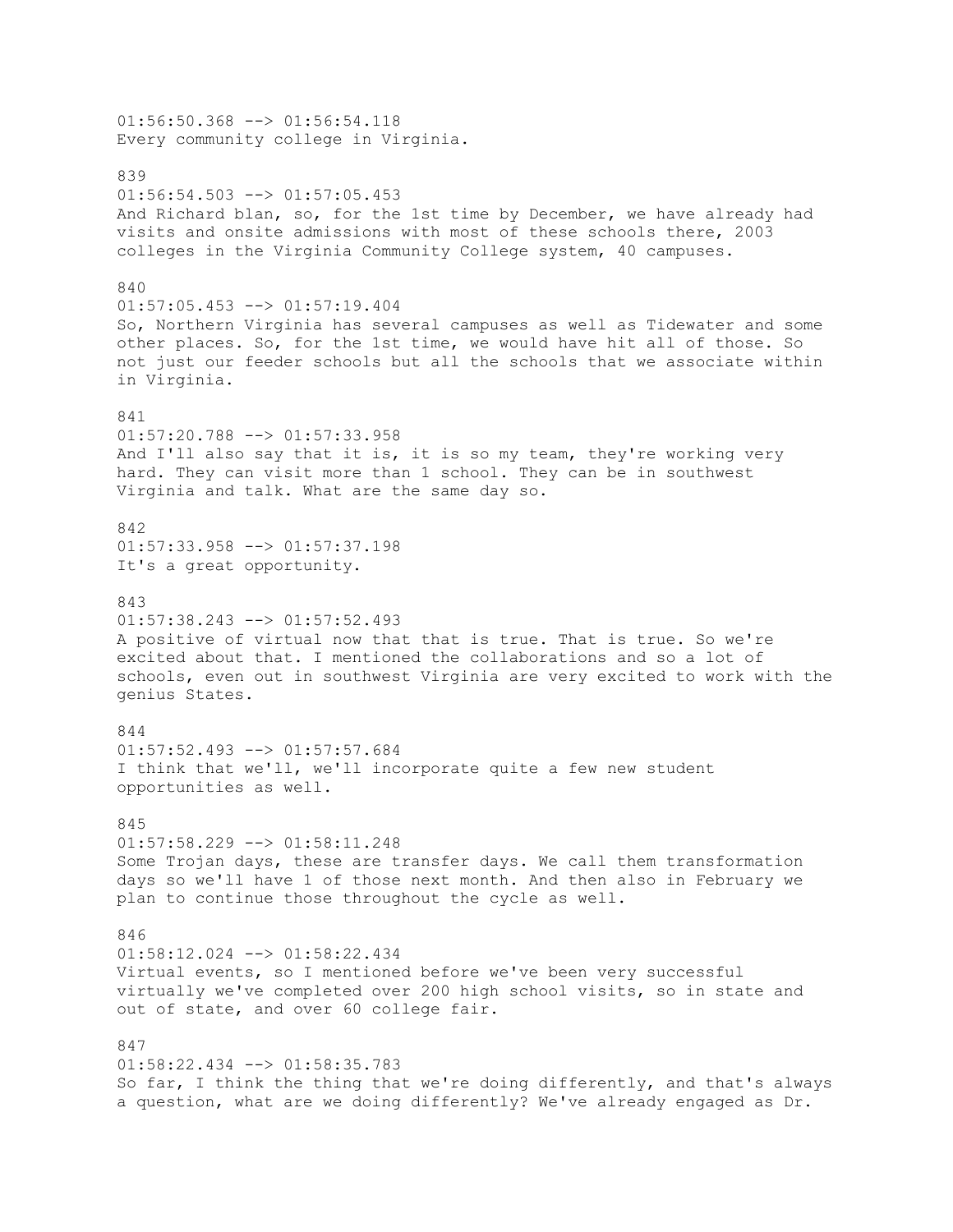Paul mentioned academic departments in our process. So typically we begin to yield. 848 01:58:35.783 --> 01:58:37.944 So, go back to the other slides that. 849 01:58:38.998 --> 01:58:52.918 Admitted student versus the validated student that yield that we have there. That's the biggest difference. We have more admitted students. We have more engaged students every year, but how do we increase the number that enrolled? So we're working with the departments now. 850  $01:58:53.514$   $\leftarrow$   $>$   $01:59:07.974$ To contact their admitted students, November December to really build that relationship even before they've heard from other schools. So how do we engage them with the academic departments and also financial aid earlier in the process? 851 01:59:07.974 --> 01:59:17.453 So we we have done we've bumped that up last year. We engaged earlier we engage even earlier this year. So we're excited about that opportunity and the academic departments. 852 01:59:17.963 --> 01:59:28.104 I'd say, I get some emails from my some of my close friends quite often, but the excitement and the success they're having is really going to benefit the university as a whole. 853 01:59:28.529 --> 01:59:39.389 We will have an open how virtual open house this upcoming Saturday. So we're excited about that. Another initiative that we have in place. We're going to do some video messaging. 854 01:59:39.389 --> 01:59:44.788 We will actually be able to respond to emails by video. 855  $01:59:44.788$  -->  $01:59:50.548$ We could send those out by mass email or personalized email to students. So. 856  $01:59:50.548$  -->  $01:59:57.868$ They'll see the email and a picture will come up and they'll say, what is this picture? It's not spam. It'll go through their email and.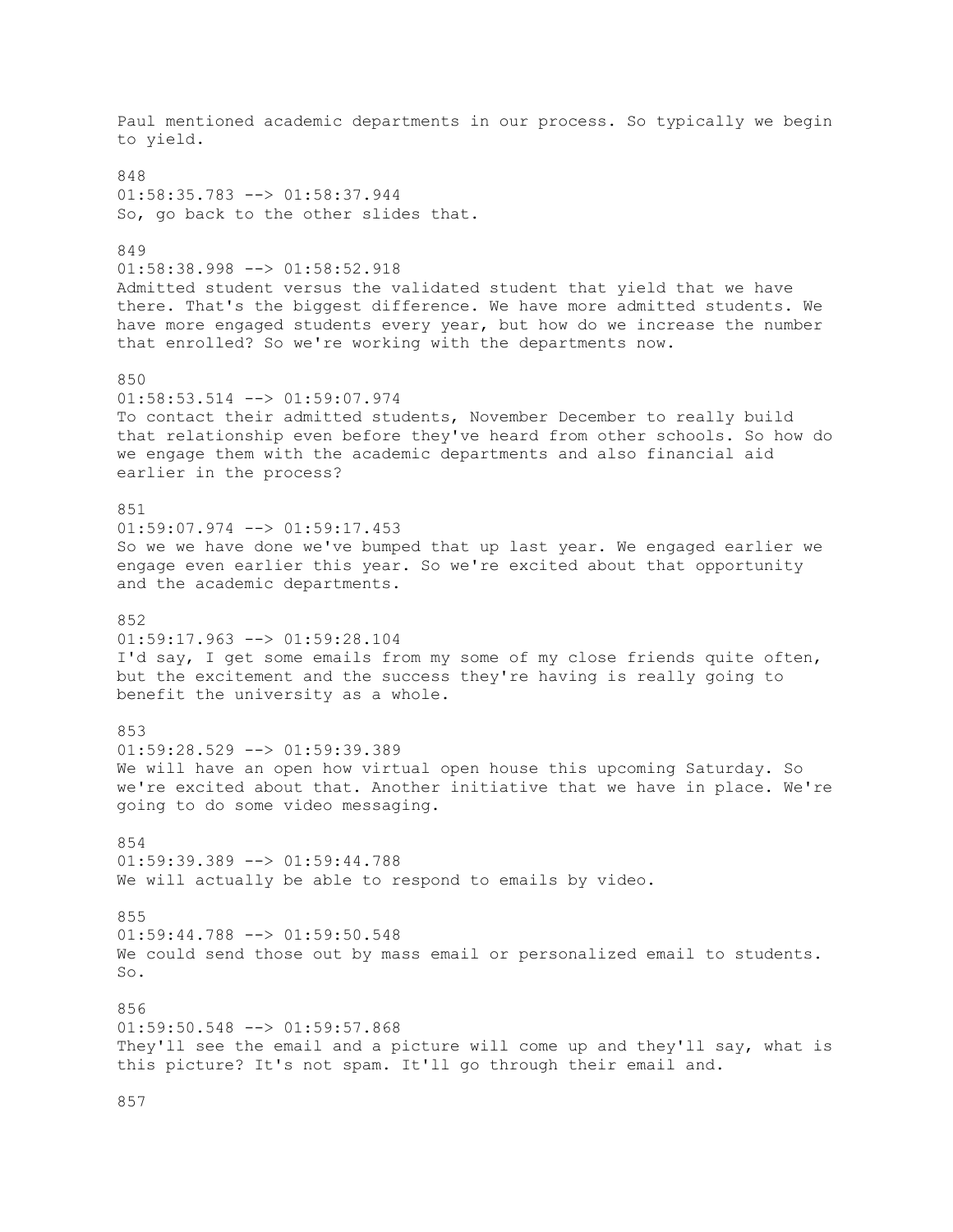$01:59:58.194$   $\leftarrow$   $>$  02:00:07.014 The statistics say, they're more likely to open that and listen instead of reading along narrative. So we're trying out this year and we think it will be very successful. 858 02:00:07.014 --> 02:00:14.122 So, we're really encouraged by some of these new initiatives, and we have other things in the pipeline that we hope to initiate this year. 859 02:00:16.198 --> 02:00:20.639 I think that concludes my report unless we have any additional questions. 860  $02:00:20.639$  -->  $02:00:25.439$ Madam chair. This is Charlie hill. I have a question for you. Yeah. 861 02:00:26.788 --> 02:00:29.939 Rodney, all. 862 02:00:29.939 --> 02:00:33.059 Colvin aside. 863  $02:00:33.059$   $\rightarrow$   $\rightarrow$   $02:00:40.918$ Put it in the side, what is it that we could and should be doing in terms of enrollment? 864 02:00:40.918 --> 02:00:47.248 That we're not doing well. 865 02:00:47.248 --> 02:00:52.559 I wouldn't say they were not doing, um, I think everything's, um. 866  $02:00:52.559$  -->  $02:01:05.394$ We have to reinvent the wheel. We don't have to re, invent the wheel every year. So some things we have to do better as, as we said, with the performance measures we, we're in the same ballpark. We have to engage these students. 867 02:01:05.423 --> 02:01:07.854 So, the difference is, as I meet with my colleagues. 868  $02:01:08.458$  -->  $02:01:11.458$ They're engaged in the same students that we're engaging.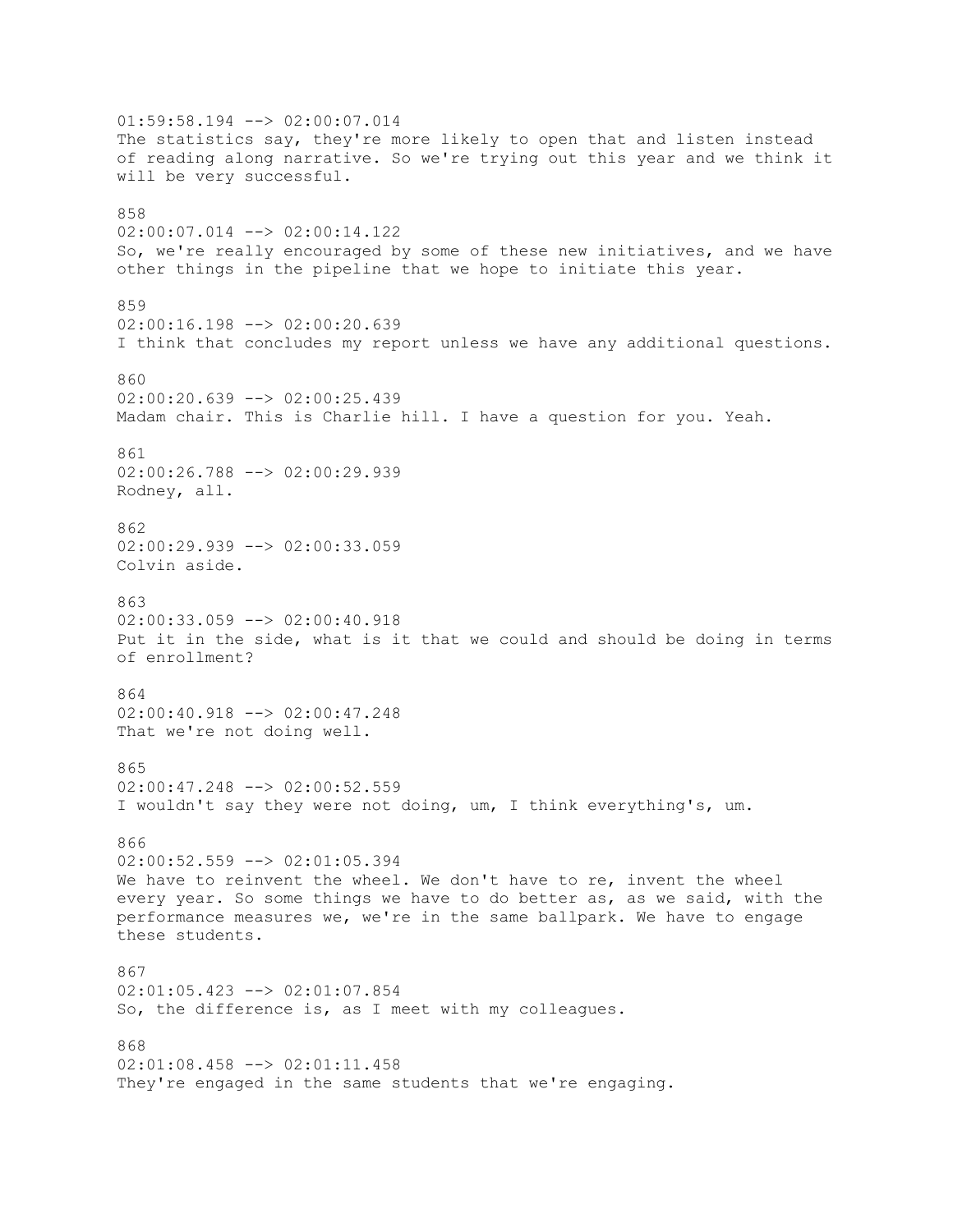869  $02:01:11.783$   $\leftarrow$   $>$  02:01:25.613 So, we have to make sure that we're consistently in front of the students with the opportunities that we have telling our story. I'm also just getting them admitted faster, which we're able to do as well, but it's really the engagement piece. 870 02:01:25.613 --> 02:01:28.104 Because if you look at the, the reports that I present. 871  $02:01:28.408$  -->  $02:01:31.979$ Everything else is has increased. 872 02:01:31.979 --> 02:01:39.509 Applications admitted engaged, every you see the trend of that happening, but that yield is a is a factor of engagement. 873 02:01:39.743 --> 02:01:51.503 So, we're engaging more with the faculty probably need to engage with more of our current students with prospective students. That's something we need to do more of. And that's something we can do even with code. 874 02:01:52.073 --> 02:02:02.123 But I think you said engagement and telling our story that we have to do better who you have the resources to do to. 875 02:02:02.458 --> 02:02:07.378 To improve our enrollment we do, we do. I mean, we. 876 02:02:07.378 --> 02:02:20.038 I'm always asking Dr pound for more. I mean, I think in my line of business, you ask for 100% more than you actually need, or you make it work with what you have but I think we have what we need because. 877 02:02:20.038 --> 02:02:24.748 And my arm, my my ears have been kind of re, 2. 878 02:02:24.748 --> 02:02:29.279 The faculty and the students are also recruiters. 879 02:02:29.279 --> 02:02:31.884 Right. So we have a 1000 recruiters. 880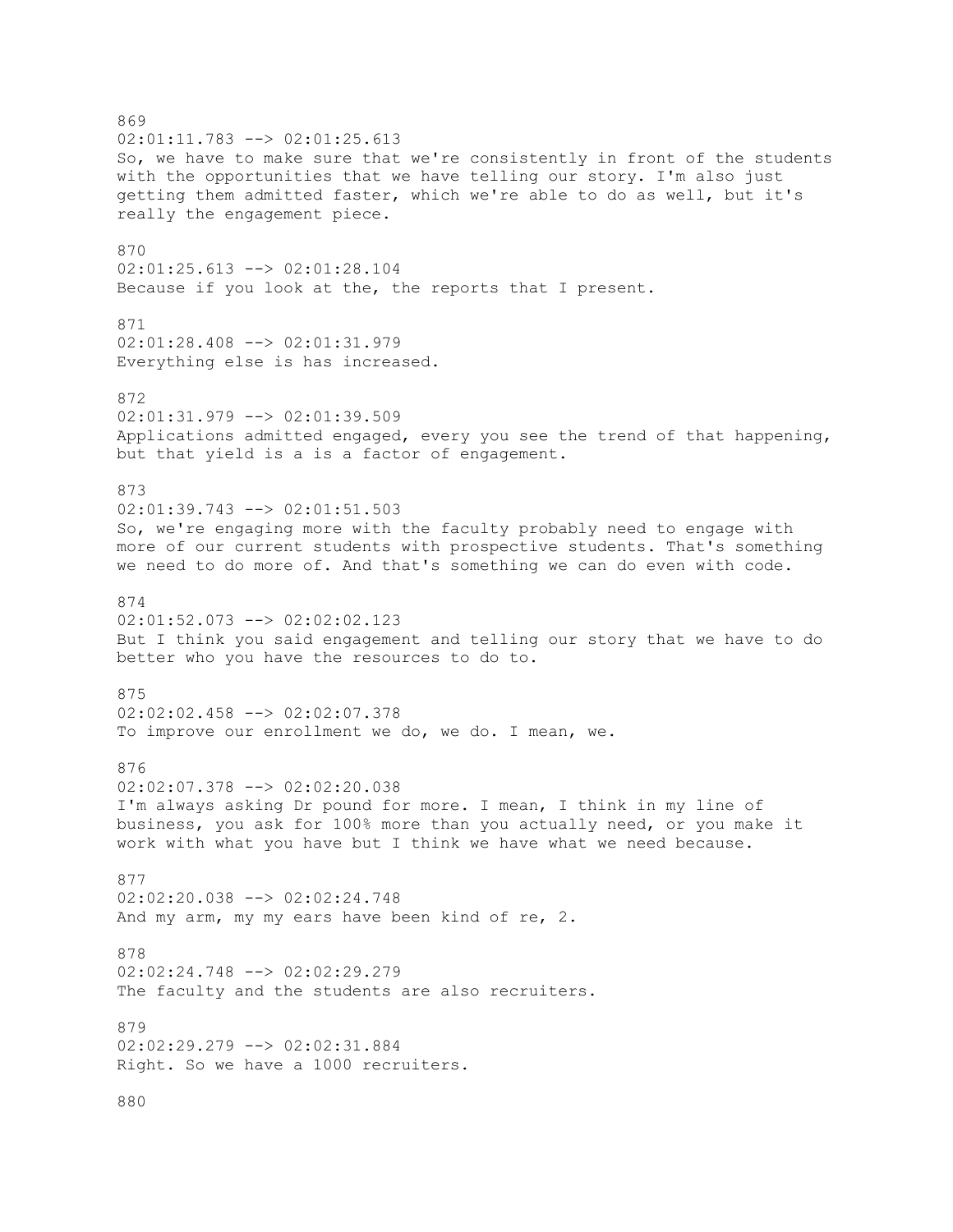02:02:31.913 --> 02:02:45.413 We, I'll use 1 more Dr com if you have 1, but to use the resources, we have the alarm actually sent an email to MS Paris about how we can engage the alarm more. 881 02:02:46.134 --> 02:02:58.163 Strategically, how we can re, engage the students and the faculty. So we have those resources and I think a student telling their story we're actually doing something with Marsha with a few Saturdays ago. 882  $02:02:58.823$  -->  $02:03:02.184$ And the young lady she'll be presenting that are open house on Saturday. 883 02:03:02.668 --> 02:03:08.878 I wanted to re, enroll in school based upon her story. She's now in grad school down out in California. 884 02:03:08.878 --> 02:03:19.048 Those stories and no student voices resonate more than a person like myself telling the story. So the faculty, our alarm and our students. 885  $02:03:19.048$  -->  $02:03:27.779$ Based upon those, those factors, we had to do a better job of utilizing that to increase our enrollment and our impact. 886 02:03:27.779 --> 02:03:37.408 What difference has called it may aside from the virtual business that you can now make are there any other positives in terms of. 887 02:03:37.408 --> 02:03:40.889 The engagement issue for recruiting purposes. 888 02:03:40.889 --> 02:03:44.849 Well, you know, admissions. 889 02:03:44.849 --> 02:03:51.748 When we started last and March, we had to quickly pivot and it was a difficult thing. 890 02:03:51.748 --> 02:04:05.519 We've found some efficiencies in our system. We receive electronic transcripts now we can not print documents. We're getting a lot more electronic documents, which means that we can process faster and more efficiently.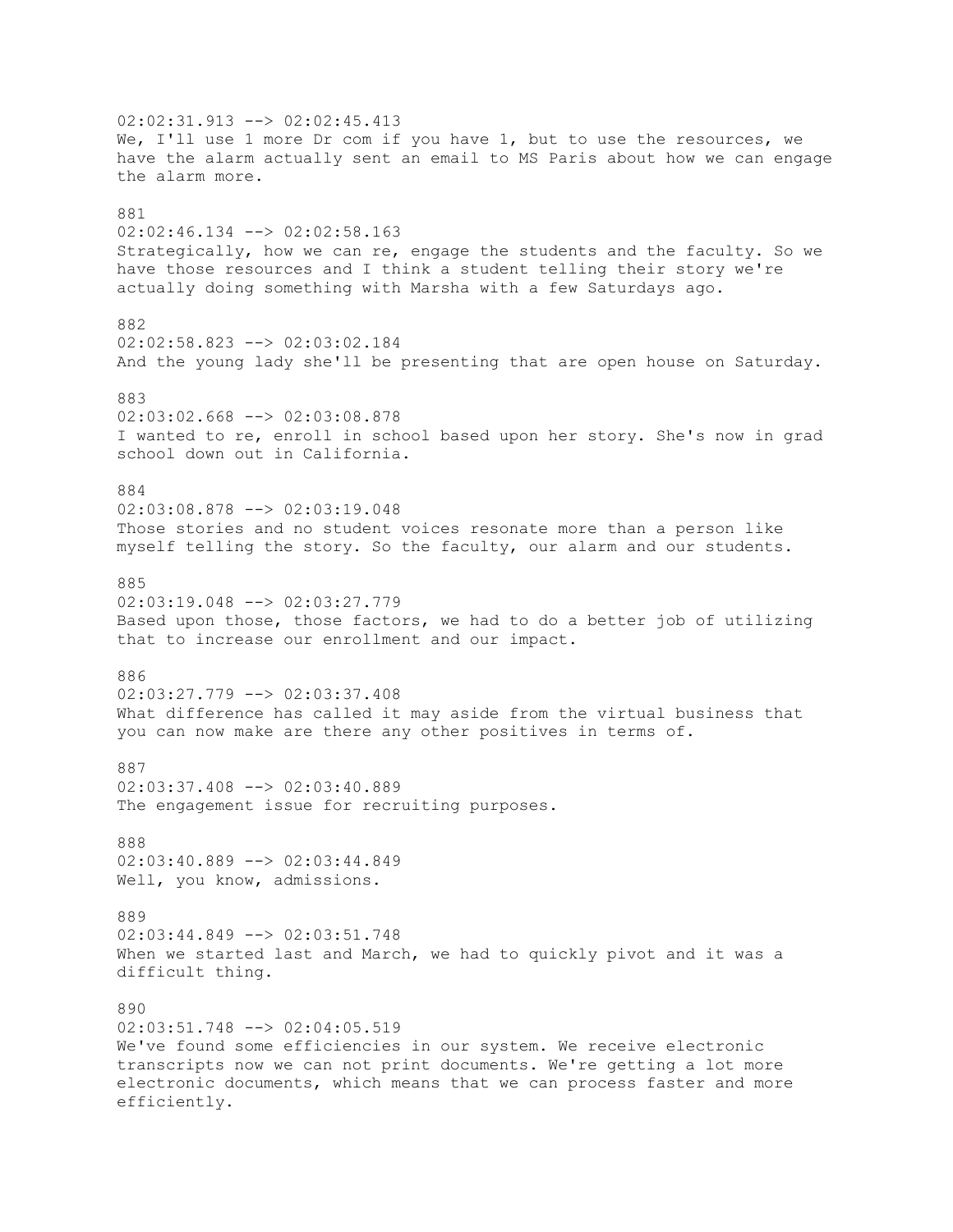891 02:04:05.519 --> 02:04:19.434 We can actually reach to, as I mentioned before my counselors were limited to the speed limit and the requirements of the state maintaining their license. They couldn't be in Renault and then be and Virginia Beach. No. The next hour. 892 02:04:19.764 --> 02:04:21.503 So we've, we've determine. 893 02:04:22.048 --> 02:04:32.878 Based upon the systems and some technology and thanks to Mr. Harris, he's done a lot for us in that area to block off our schedules. So we become more efficient with our time management. 894 02:04:32.878 --> 02:04:42.929 And we've a lot of the barriers of space and time between college students, and high school business have been eliminated due to some efficiencies growing in virtual. 895 02:04:42.929 --> 02:04:52.048 If I can, I can add to that Mr. hill. I'd love to. There's another real strong efficiency that really helped. 896 02:04:52.048 --> 02:05:06.899 From our financial aid student accounts, and advisors offices typically at, at Virginia state, when we bring folks in and we, and we're trying to get them validated we've used the gem of course. And we have all of our people there to really make this happen. 897 02:05:06.899 --> 02:05:19.378 Without without having the in person, particularly with some of our attorneys, and definitely our freshmen, we couldn't do it as fast as we did it before. 898 02:05:19.734 --> 02:05:32.783 Because the phones were kind of ringing off the hook and so 1 of the things that we did is, we gave ourselves more time we allowed the students to take more time to get their paperwork to get the questions that they needed answered from student accounts. 899 02:05:32.783 --> 02:05:37.104 And financial aid, and kind of took more time through the semester to get students validate.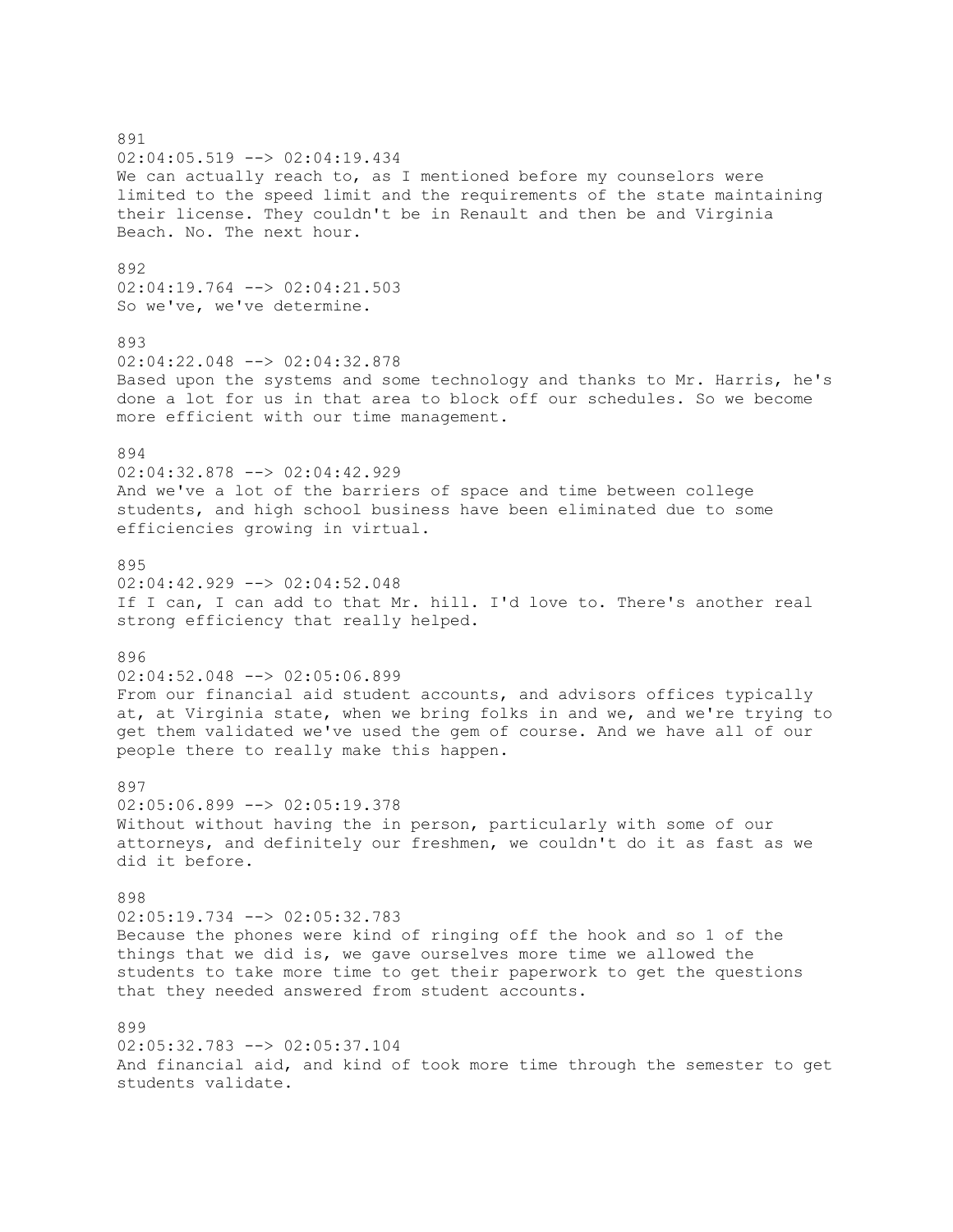900  $02:05:37.649$   $\rightarrow$   $02:05:47.033$ That process in and of itself, in terms of really looking at how we lay that out is really the is part of the success in rodney's number of almost 900 freshmen. 901 02:05:47.033 --> 02:06:01.524 Because I would have said a month ago that that would not have been the number that we would have ended up suddenly settling on. And so I think that from from ace, the academic advisor's for financial aid from student accounts really continuing to advise and stay engaged. 902 02:06:02.548 --> 02:06:09.958 With students through this very difficult transition of being at home really paid huge dividends. And I think that's something that. 903 02:06:10.434 --> 02:06:19.764 That we can do every year that that that, because even we were face to face, we still really had that problem and I'm not sure that we that we took more time to do that work. 904 02:06:19.764 --> 02:06:26.123 And so I want to really the folks who work with Rodney and many of the folks who work with Rodney, who may not be on the call. 905 02:06:27.479 --> 02:06:32.429 Thank you that's all I have for it now, Madam. 906 02:06:32.429 --> 02:06:35.519 Like, install, you're welcome. 907 02:06:39.479 --> 02:06:44.609 You on mute, uh, visitor, Curry. 908 02:06:45.144 --> 02:06:59.484 I am still muted anyway. Thank you. I saw Mr. ill. nice thing. 1 thing I would mention is what you said about resources, do you have the resources and I appreciate your response Mr. 909 02:06:59.484 --> 02:07:03.743 hall but it is a real issue at Virginia state where other institutions have. 910 02:07:04.048 --> 02:07:10.439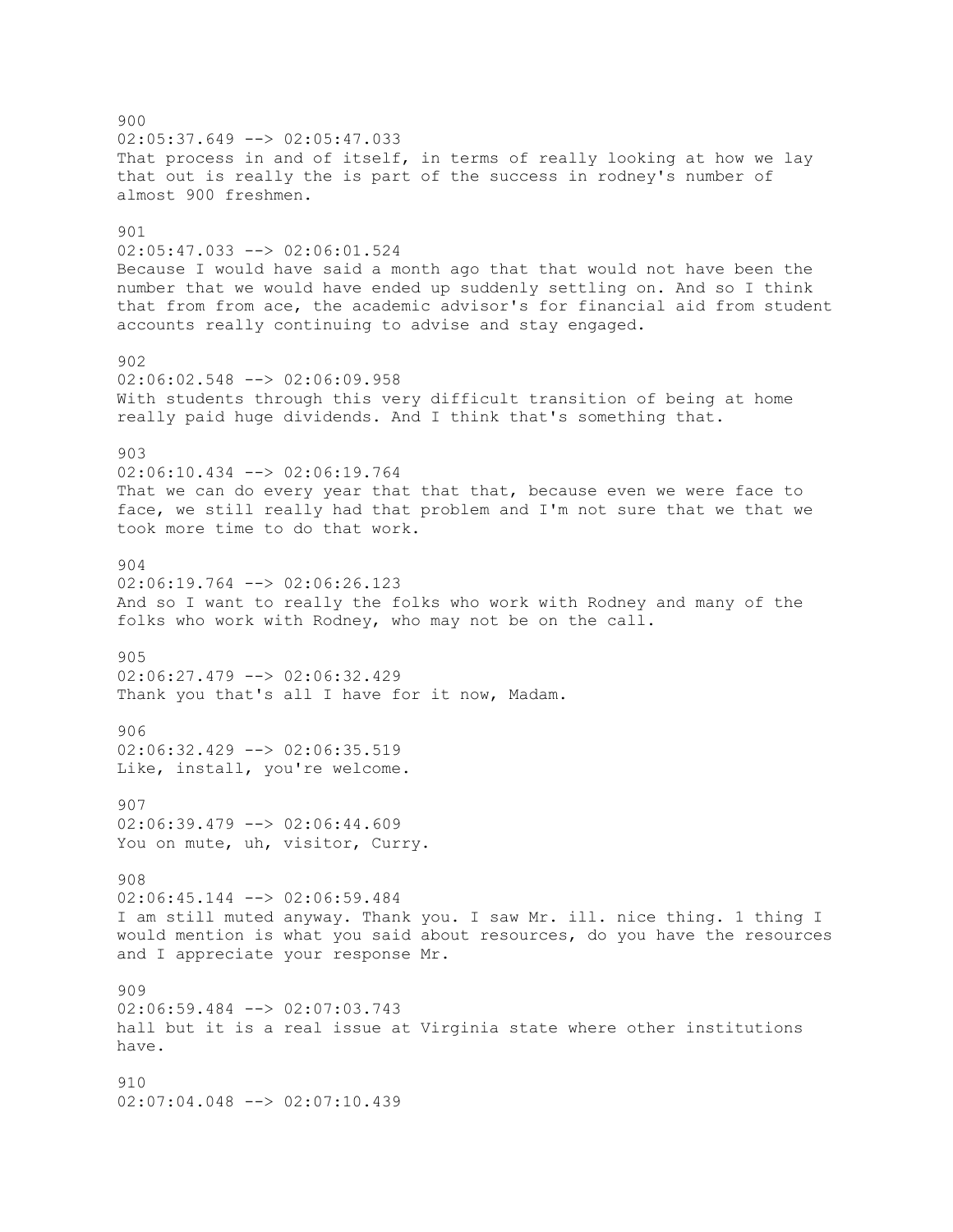More resources where they have higher tuition and and and have more resources to provide. 911 02:07:10.439 --> 02:07:17.399 Resources it does make a difference. I, and I don't mean to harp on  $DC$ , but I do recall. 912 02:07:17.399 --> 02:07:21.599 These to you, we literally put people. 913 02:07:21.599 --> 02:07:34.854 Up in Northern Virginia Community college campuses to work with the students, and they were specially trained in looking at transcripts and advising on financial aid opportunities and all of that. 914 02:07:34.854 --> 02:07:46.253 We put a body at Jay. Sarge, we put a body at John Tyler and the transfer numbers came up. So just an example there of. 915 02:07:46.529 --> 02:08:00.988 Resources do make a difference and at, at some point, it would be wonderful if we could resource Mr. Hall's group a little better. Probably not this year clearly but it does make a difference. 916 02:08:00.988 --> 02:08:04.828 And I'll start preaching now, and we can move on to. 917 02:08:04.828 --> 02:08:17.694 And the next item, thank you. Thank you. I believe Mr. hall. And again, thank you for that. Comprehensive report. Just wanted to share with the committee, the enrollment breakdown. 918 02:08:18.113 --> 02:08:23.154 So, the total enrollment for fall 2020. we're at 4020. 919 02:08:23.363 --> 02:08:37.043 we also haven't broken down between undergrad and Grant as well as returning students and new 1st, time and college students as you can see down at the very bottom. 920 02:08:37.043 --> 02:08:41.154 Of course, we have 6000 total but down the bottom, you can see our new cohort of 4.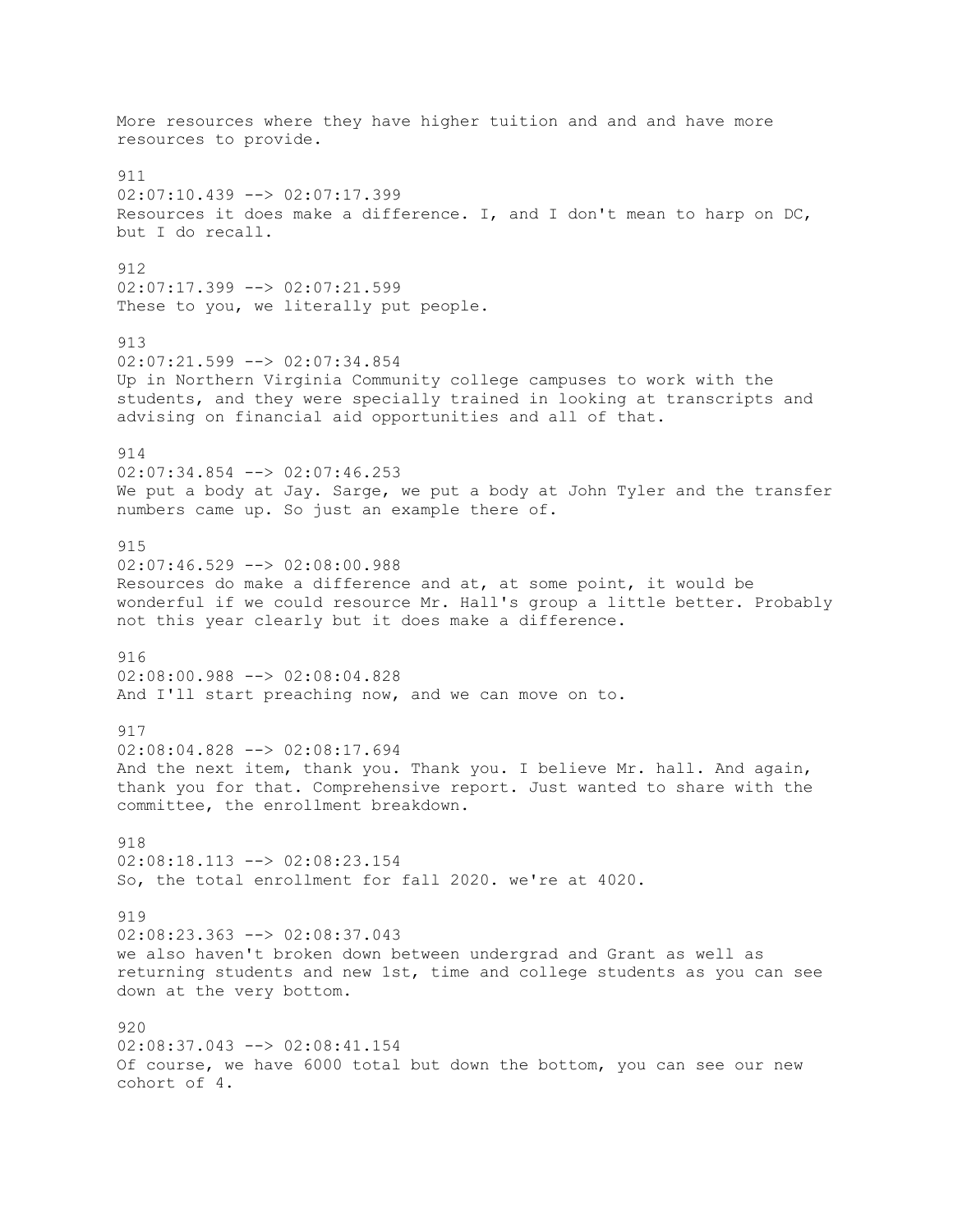921  $02:08:41.154$   $\leftarrow$   $>$  02:08:55.043 1014 882 of those are 1st time and college students, of course, that transfer numbers 148 and then we have the 1st time part time students and non degree seeking students also within that match as well. 922 02:08:55.073 --> 02:09:06.054 So that we were happy to get the total returning students back 2824, as, you know, when we started out the semester of what's covered and 19, and then not opening up face to face. 923 02:09:06.054 --> 02:09:17.064 We were really concerned as far as what those numbers would end up looking like and so this is where we ended up for the fall 2020 with the total enrollment of 4020. 924 02:09:26.038 --> 02:09:31.168 Next slide please. 925 02:09:32.488 --> 02:09:46.134 I also wanted to share with you for the September mean we talked about our graduation rate, but also the retention rate numbers were not in at that particular time as you can see at the very top. 926 02:09:46.134 --> 02:09:53.844 We have the various years for the fall retention rates and then, of course, the a. 927 02:09:54.389 --> 02:10:04.104 A row is really looking at the number of students enroll at that particular time. And then the role is really looking at the number of students who return that following fall from that. 928 02:10:04.104 --> 02:10:17.934 1st time and college student population should come all way over to fall 2019 of the 265 students who enrolled in 2019. we had 666 students that returned back, which gave us a retention rate of 63% and again, not happy with that particular percentage of retention. 929 02:10:17.934 --> 02:10:19.404 However, I know before we. 930  $02:10:29.099$  -->  $02:10:32.033$ Back in September, we were down at about 59% or 58%.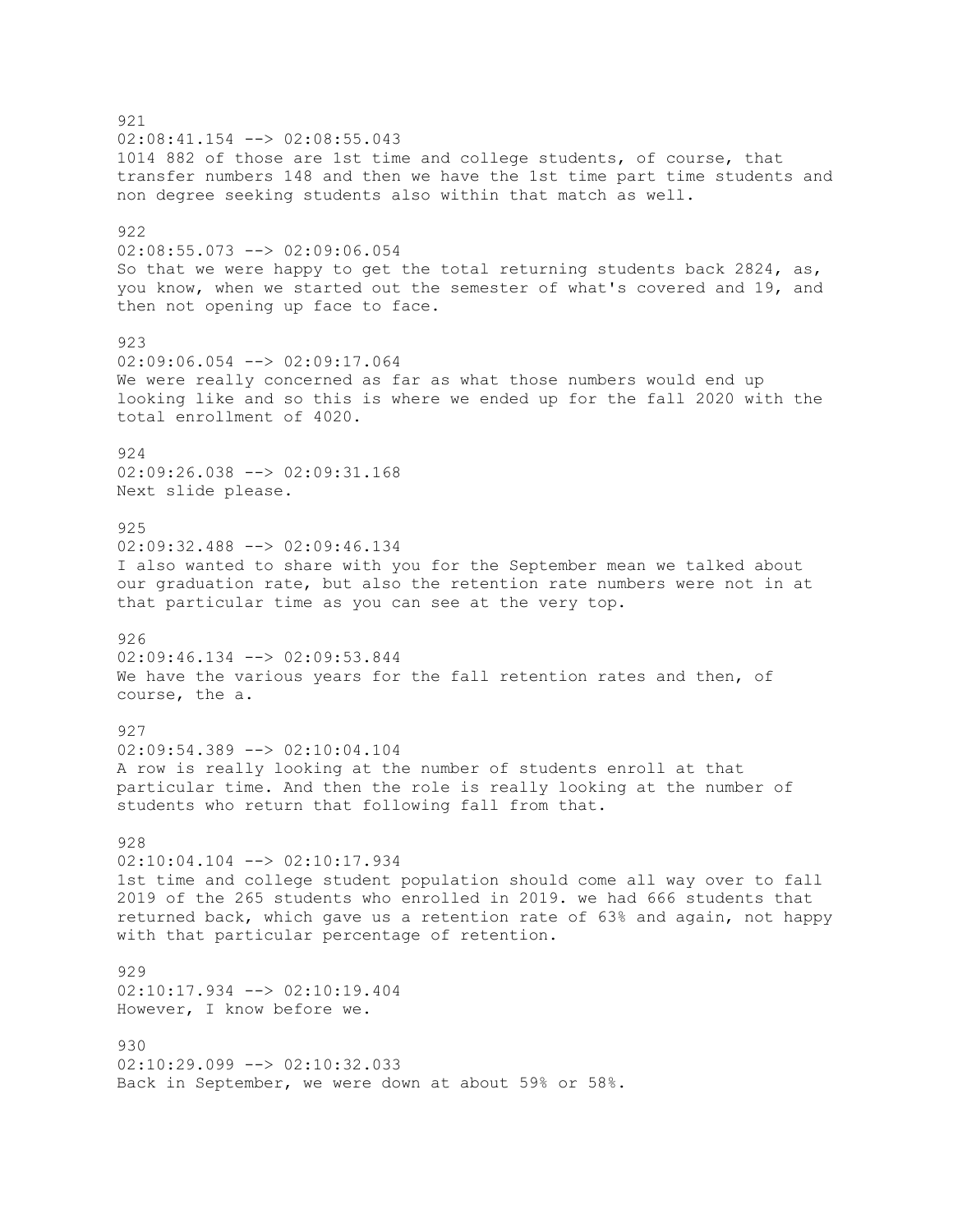931 02:10:32.033 --> 02:10:45.474 So this number truly increased from September to where we are now because of the validation process as well as the great work that are a center was doing reaching out to the students and making sure that they returned back. 932 02:10:45.474 --> 02:10:56.634 We knew what was going to be a challenge because of covert 19 and not opening up face to face. But this is the reality that we had to end up with was 666 students back, which gave us a retention rate of 63%. 933 02:11:00.719 --> 02:11:08.548 Yes, not in chairman I would like to ask a question about the phone. Sure. Um, yeah. 934 02:11:08.548 --> 02:11:14.338 Yes, 17 and 18. I'm trying to stay away from. 935 02:11:14.338 --> 02:11:18.059 Students don't come back for any number of reasons. 936  $02:11:18.059$  -->  $02:11:25.259$ But of all of the reasons that students don't come back from 1st year 2nd, year. 937 02:11:25.259 --> 02:11:29.368 What percentage of those students can you read? Something about? 938 02:11:30.774 --> 02:11:31.104 Yeah, 939 02:11:31.104 --> 02:11:31.314 well, 940 02:11:31.344 --> 02:11:31.764 you know, 941 02:11:31.793 --> 02:11:31.974 uh, 942 02:11:32.003 --> 02:11:32.694 Mr Hill,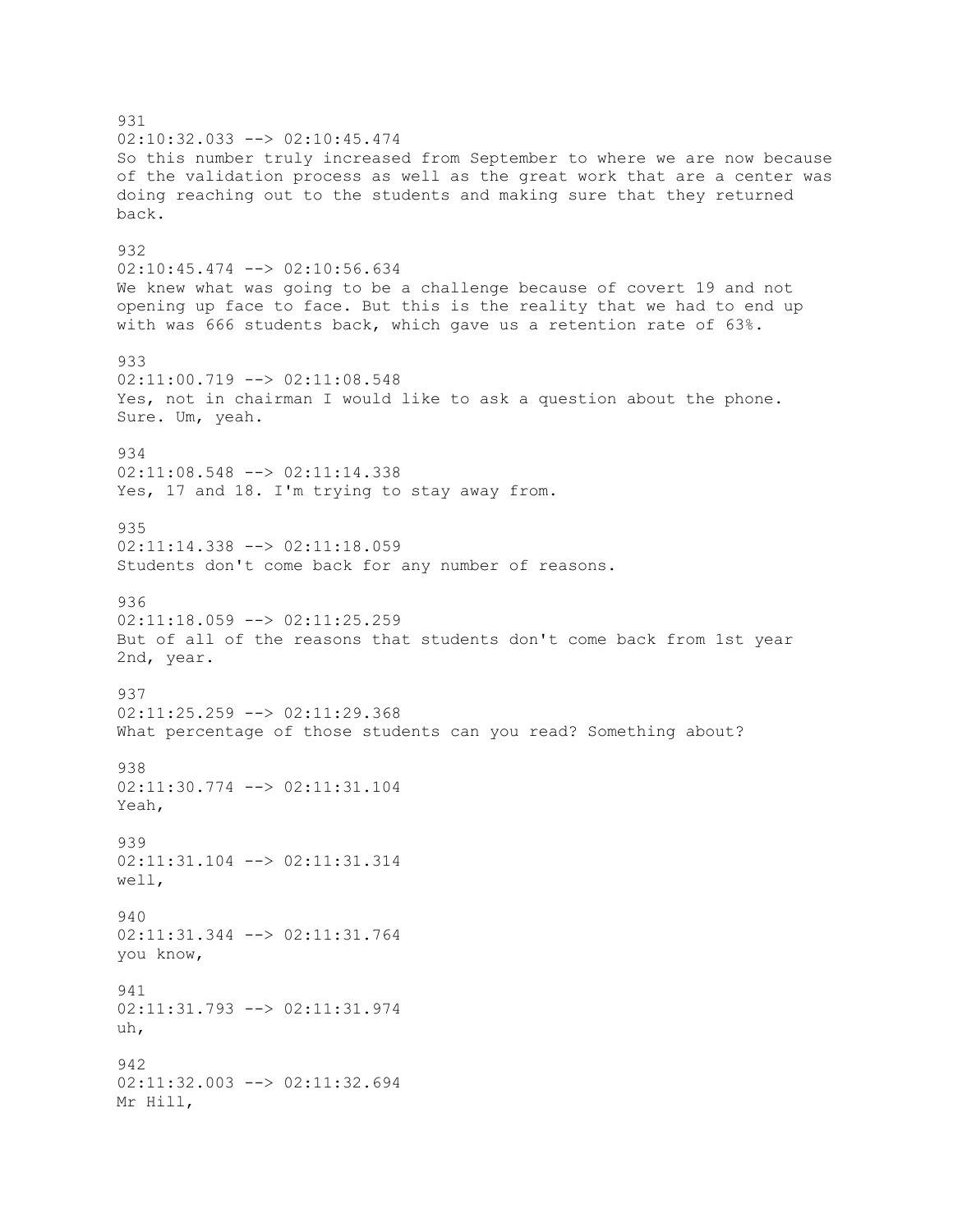943 02:11:32.724 --> 02:11:33.083 you know, 944 02:11:33.083 --> 02:11:33.713 1 of the things, 945 02:11:33.713 --> 02:11:36.323 I would tell you and we have a, 946 02:11:37.404 --> 02:11:50.274 we have long conversations in our executive council meeting about retention and what we realize also a lot of it is funding in money and that a lot of students do not return because of their funding. 947 02:11:53.069 --> 02:11:57.929 I would say that is the major reason. The other 1 would be we will be fit. 948 02:11:57.929 --> 02:12:08.394 Uh, they're not engaged and so, you know, 1 of the things I would say is, if we identified the resources for the students would be a number 1 priority. And that's what we're doing also. 949 02:12:08.724 --> 02:12:23.394 But the other 1 is making sure that those students get engaged and so ramping up those engagement efforts that we have for our 1st, year experience courses and for our 1st, year students and having, even like, the hill fellows working with those students to keep them engaged. 950 02:12:23.634 --> 02:12:28.554 Is so important and so I would say finances would be the 1st thing and the 2nd, 951 02:12:28.554 --> 02:12:30.384 1 is making sure that those students are engaged, 952 02:12:30.623 --> 02:12:31.884 not only within the, 953 02:12:32.993 --> 02:12:35.724 the actual student affairs arena,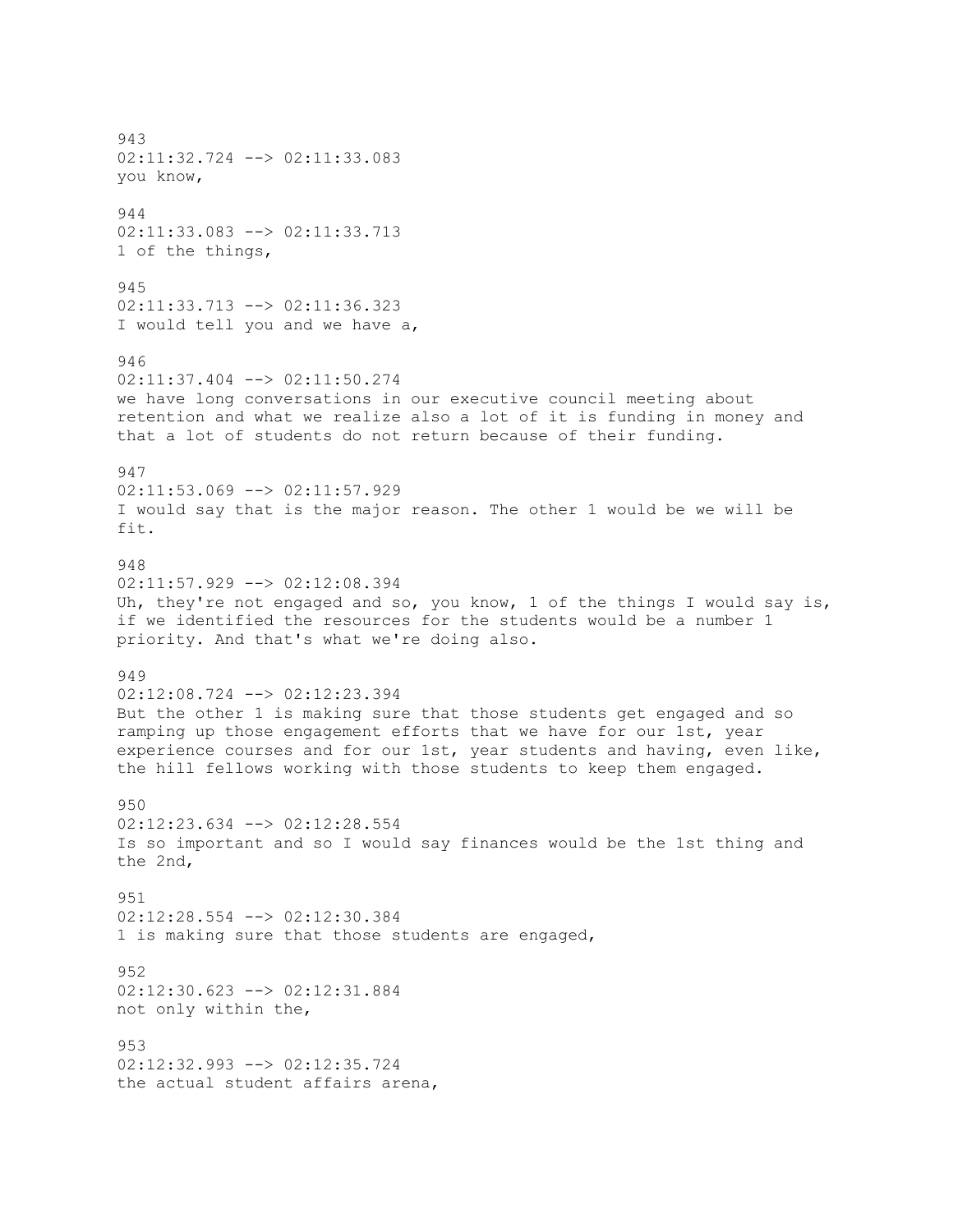954 02:12:35.724 --> 02:12:39.384 but also they're engaged in the classroom and so making sure faculty are engaging. 955 02:12:39.384 --> 02:12:52.823 And we have some faculty that are doing some outstanding jobs with engaging those students but as far as controlling or actually trying to make an impact, I would say the resources would be the 1st thing. The 2nd 1 is again making sure that we're doing everything. 956 02:12:52.823 --> 02:12:57.684 We can to make sure students are engaged with the university and in the university community. 957 02:12:57.988 --> 02:13:04.168 Okay, and if Mr Richardson, if you're still on, sir. 958 02:13:04.168 --> 02:13:07.769 Uh, we, we just heard about engagement and money. 959  $02:13:07.769$  -->  $02:13:13.019$ Uh, are you considering, uh, in your fundraising effort? 960 02:13:13.019 --> 02:13:17.788 How to improve enrollment by providing. 961 02:13:17.788 --> 02:13:26.009 Some of the money, if not all of it while the university people are dealing with the engagement. 962 02:13:26.009 --> 02:13:31.828 And that would be something we will talk about when we have our new vice president for advancement. 963 02:13:31.828 --> 02:13:35.399 On board, um, uh, hopefully that will be. 964 02:13:35.399 --> 02:13:42.269 1 of the goals of that person. At the same time I'm looking at numbers that are increasing. 965 02:13:42.269 --> 02:13:46.889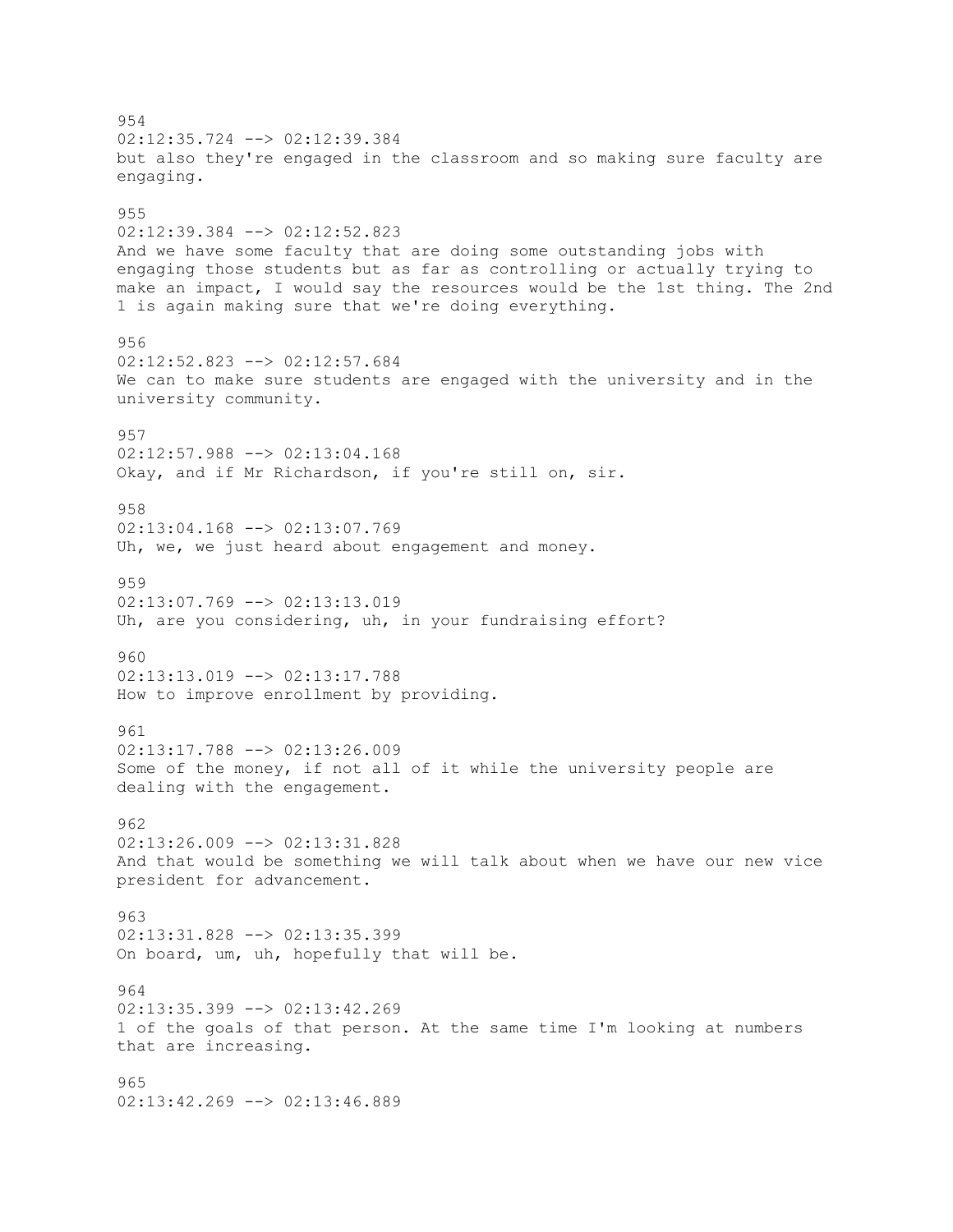And yet our overall want a. 966  $02:13:46.889$  -->  $02:13:59.609$ Has shown some increases, but then the percentages are declining in terms of retention. And I'm wondering about the quality of the students that we're recruiting. 967 02:13:59.609 --> 02:14:03.118 That's the opposite. It appears that the. 968 02:14:03.118 --> 02:14:07.889 We because we can certainly increase numbers easily, but. 969 02:14:07.889 --> 02:14:12.748 If the quality in students that we're bringing in are more challenging. 970 02:14:14.213 --> 02:14:18.774 Retention rate is going to be lower. Yeah. Mr. interesting. Thank you for that. 971 02:14:18.774 --> 02:14:33.444 But what I would tell you though is if, you know, we talk about academics students with regards to their performance academic performance, and then we call it satisfactory academic progress that doesn't kick in. 972 02:14:33.953 --> 02:14:47.724 That 1st year, it's usually on to their 2nd, the 2nd year, once they hear that they will be put out of out of school with regards to not performing. So that 1st year really? You know, the students have to perform. Don't get me wrong. 973 02:14:48.234 --> 02:14:49.793 So, even a student with a, with a 1.5. 974 02:14:51.088 --> 02:15:04.618 Can really, because that's their 1st year they can bring those grades up and really end up with a 3.0T or better by time they graduate because of the transition into college. But, um, it's hard to say as far as quality goes that. 975 02:15:04.618 --> 02:15:12.413 Uh, again, their performance really isn't impacted retention really isn't impacted at that time because of their performance.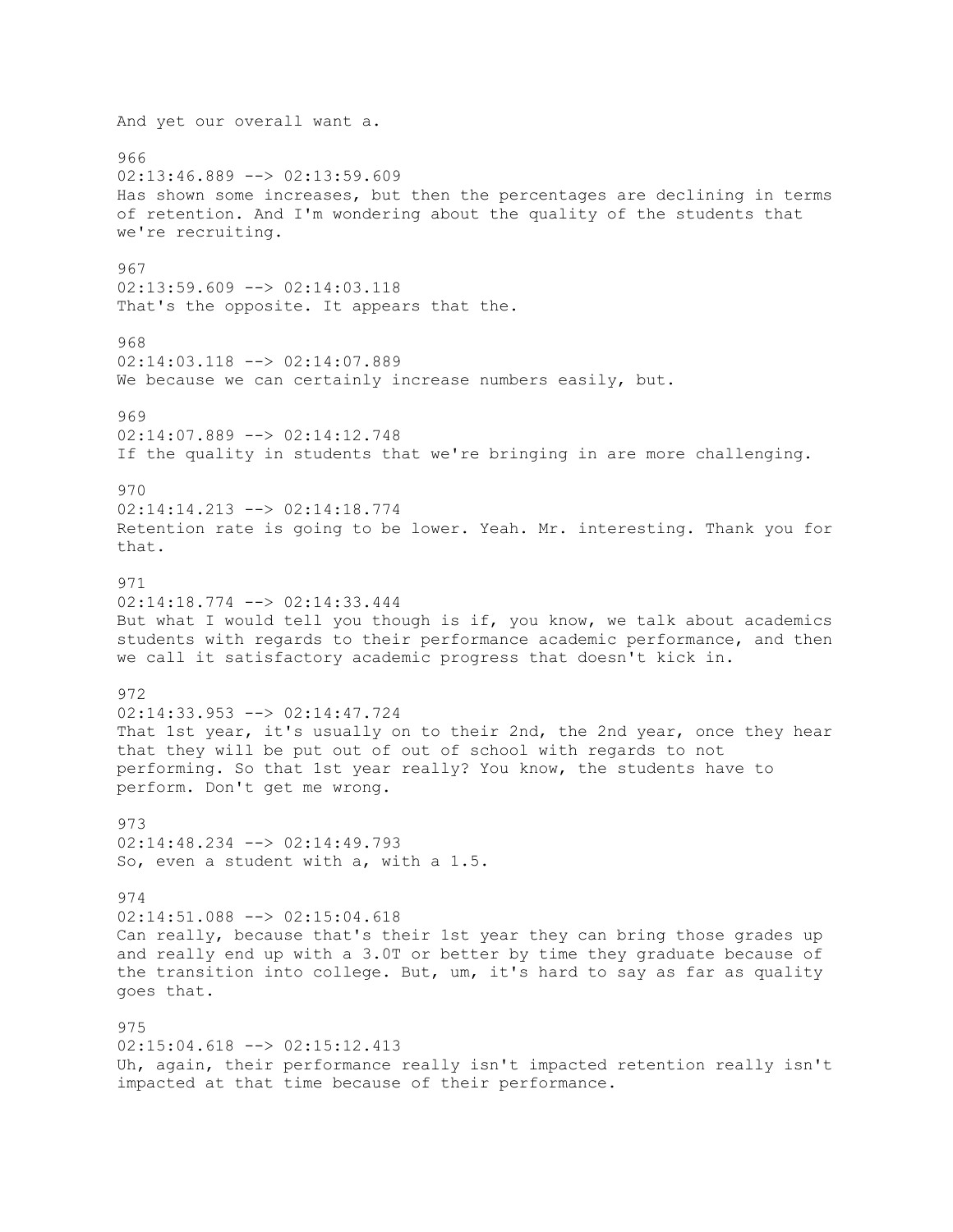976 02:15:12.743 --> 02:15:12.984 Uh, 977 02:15:12.984 --> 02:15:14.694 I would say their engagement, 978 02:15:14.694 --> 02:15:15.384 but also, 979 02:15:15.413 --> 02:15:15.774 you know, 980 02:15:16.703 --> 02:15:18.144 whether they want to be in score or not, 981 02:15:18.144 --> 02:15:19.344 is also the other question, 982 02:15:19.344 --> 02:15:19.673 I think, 983 02:15:19.854 --> 02:15:23.484 for those who want to be in school and can't afford it, 984  $02:15:23.514$  -->  $02:15:26.663$ what we can do best is really try to help make sure, 985 02:15:26.663 --> 02:15:32.934 that we have those resources in place to make sure that they can afford and I'd take back to the term quality. 986 02:15:32.934 --> 02:15:42.413 I don't like you for the term quality as soon as a high quality. Yeah. Let me say, looking at more other predictors of success. 987 02:15:42.444 --> 02:15:49.404 I mean, that's what we do when we hire here we have certain things that we look for beyond the. 988 02:15:49.738 --> 02:15:58.979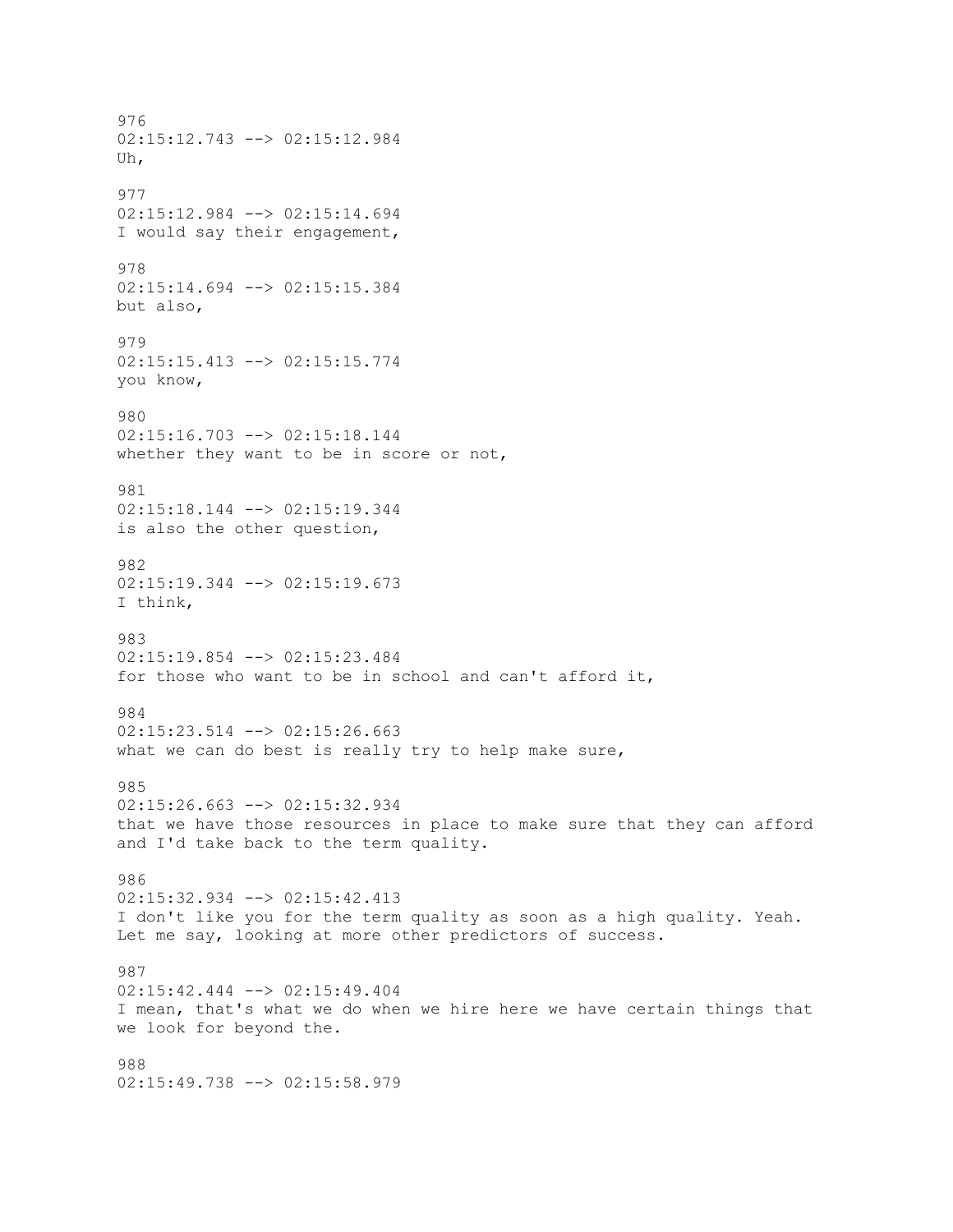They experience the, and the quantitative things there are there some predictors of success of what it for a student here at. 989 02:15:58.979 --> 02:16:03.929 To be able to identify them, I mean, it's kind of hard because you're not interviewing them, but. 990 02:16:03.929 --> 02:16:09.328 Because it's the online application, but are there some things that we can do the. 991 02:16:09.328 --> 02:16:21.179 Identify some of those, and if we do, I'm sure it will be well, because we can sell it to others. Well, you know, I would say this is the richest I think 1 of the things that we do very well, is, is. 992 02:16:21.179 --> 02:16:33.894 Um, for students, who may not have those predictors of success, we turned them into those diamonds and that we kind of dig down and bring the best out of them that they may not have had when they 1st came to campus. 993  $02:16:33.894$  -->  $02:16:43.043$ And so I think we're good at at doing that, and recognizing the value I can't say with regards to we're looking at there was predictors of success. 994 02:16:43.043 --> 02:16:44.004 But 1 thing, 995 02:16:44.004 --> 02:16:49.164 I think the magic that happens at Virginia State University is truly what we do once they get here, 996 02:16:49.734 --> 02:16:52.193 we have to spread the wealth out though, 997 02:16:52.644 --> 02:16:58.974 but once our faculty members get get the students wrapped around them and our student affairs, 998 02:16:58.974 --> 02:17:00.203 folks get them wrapped around them, 999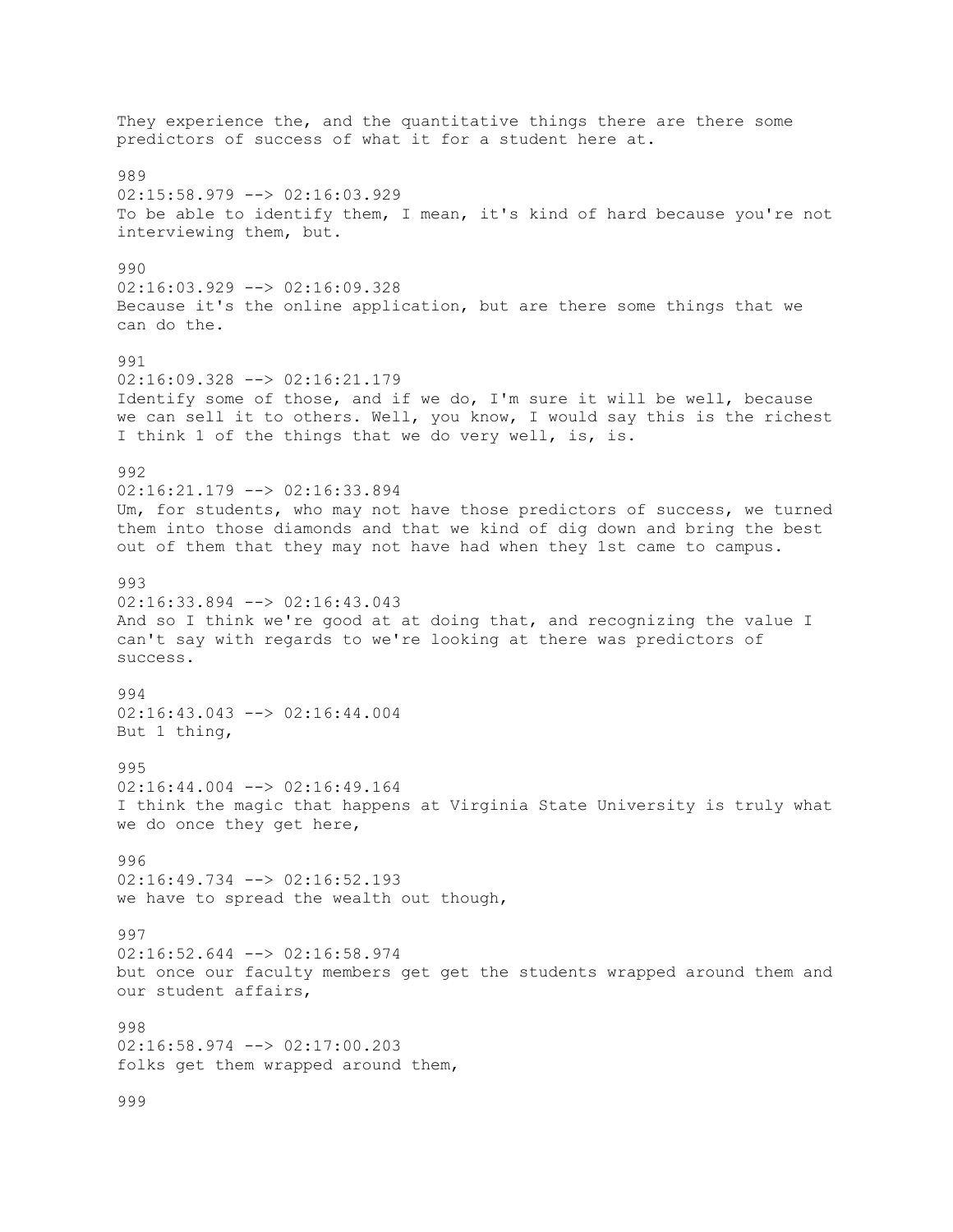02:17:00.234 --> 02:17:02.994 it's amazing and different quick example. 1000  $02:17:02.994$   $\leftarrow$   $\gt$   $02:17:04.193$ I know we're short on time. 1001  $02:17:05.429$  -->  $02:17:20.398$ Our engineer and technology, you have individuals who may not have came in with a good, but they are highly recruited and have jobs with Boeing and locking market Martin. Now because of what we put into them once they get here. 1002  $02:17:20.398$   $\longrightarrow$   $02:17:26.009$ And I agree with that. I believe that wholeheartedly. I just hope it that. 1003 02:17:26.009 --> 02:17:34.888 Back that out students aren't on a campus and I agree that it shouldn't be on campus. Is that going to be a little bit more challenging because of retention? Because. 1004  $02:17:34.888$  -->  $02:17:46.138$ I think, like you said, when we have our hands on them, right and they develop those relationships with bowtie and Dawson organizations and more prone to success. Thank you. Absolutely. Thank you. 1005 02:17:47.459 --> 02:18:00.683 Okay, so we're going to move on to the next line. I know we're running short on time doctor books. Walter is up next. He's going to go over some, some areas of how we're trying to address retention. 1006 02:18:00.894 --> 02:18:10.404 I'm going to ask Dr WALTERS if you can kind of expedite your your presentation. So we can stay as close as on time as we can. 1007 02:18:11.543 --> 02:18:22.463 Thank you. Dr palm good morning. Everyone I will. Kind of. Okay. Let me back up. Let me back because I have to introduce you and again, I think you've met Dr books Walter in the past. 1008  $02:18:22.463$  -->  $02:18:36.324$ But she is our executive director for ace academic center for excellence. She is the 1 who is run of the analytics in the technology that I was talking about and so very excited to have her in that position. And she's doing some wonderful things.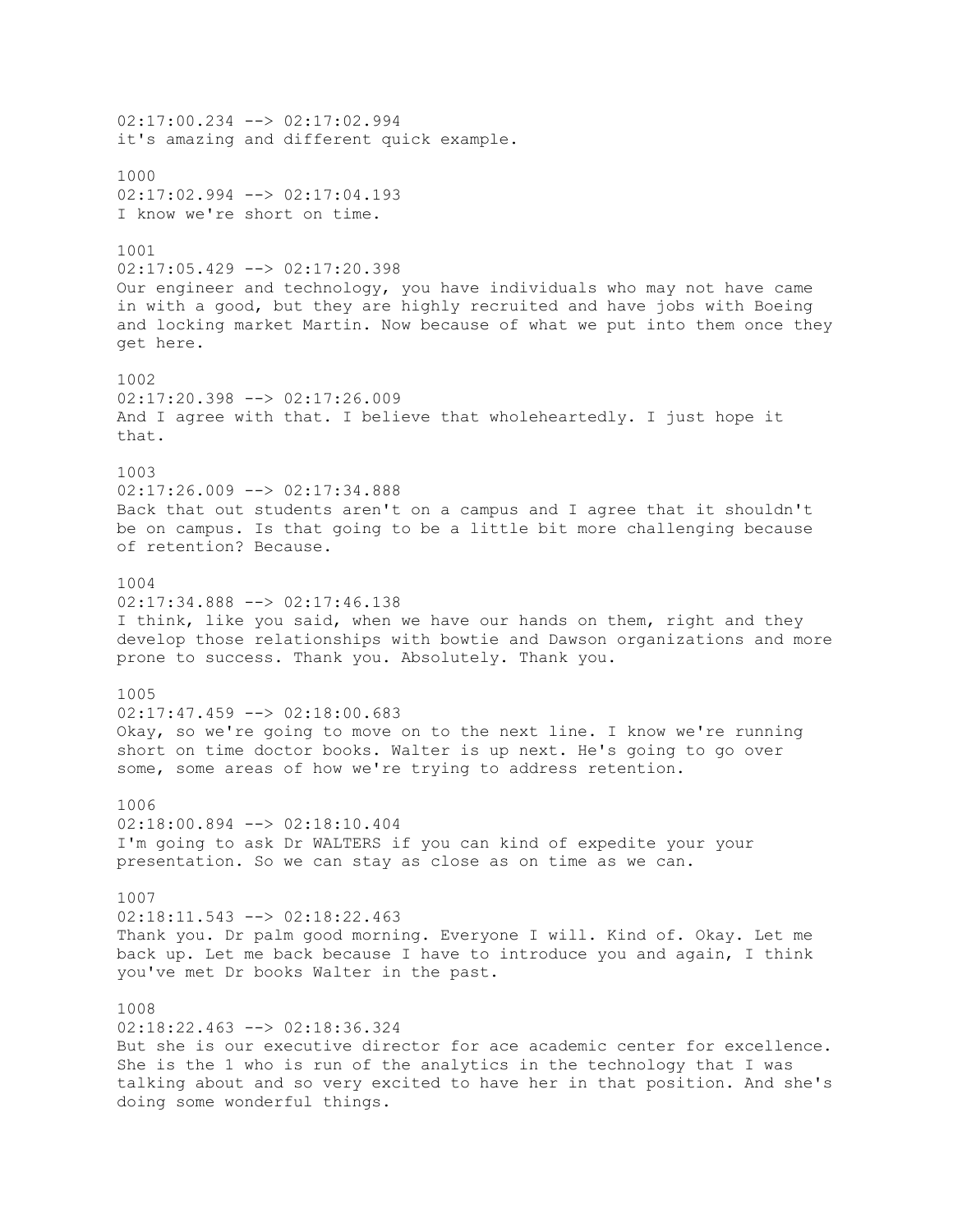1009 02:18:36.324 --> 02:18:45.504 So Dr WALTERS, thank you. Dr, Palm, and just as a follow up to the question and some of the data that was on the previous slide. 1010 02:18:46.793 --> 02:18:52.884 If we look at the number of students that registered from the spring for fall 2020, our retention rate. 1011 02:18:54.779 --> 02:19:09.353 Could have been about 7776% there were a huge number of students that wanted to come back. And so it is those financial not being able to be on campus. 1012 02:19:09.414 --> 02:19:23.754 It is. Those things that happened. We know in March when they made a decision decision to register for class, that they were committed to be issue. And so, it really is just trying to figure out how we can lessen that gap. 1013 02:19:23.754 --> 02:19:28.043 Because obviously we have lost about 14 of our students, 1014 02:19:28.043 --> 02:19:31.224 and when where they were in March and April, 1015  $02:19:31.224$  -->  $02:19:38.994$ and how they felt about being committed to their education to when actually came time to be validated. 1016 02:19:38.994 --> 02:19:39.443 And. 1017 02:19:42.748 --> 02:19:51.478 Reconcile their bills, so I'm realizing that retention is very important and so next slide please. 1018 02:19:51.478 --> 02:20:01.799 There are lots of theories and decades of studies on retention and Mr. Harris. 1019 02:20:03.623 --> 02:20:09.414 If you can just look it and boil them down to a few concise statements.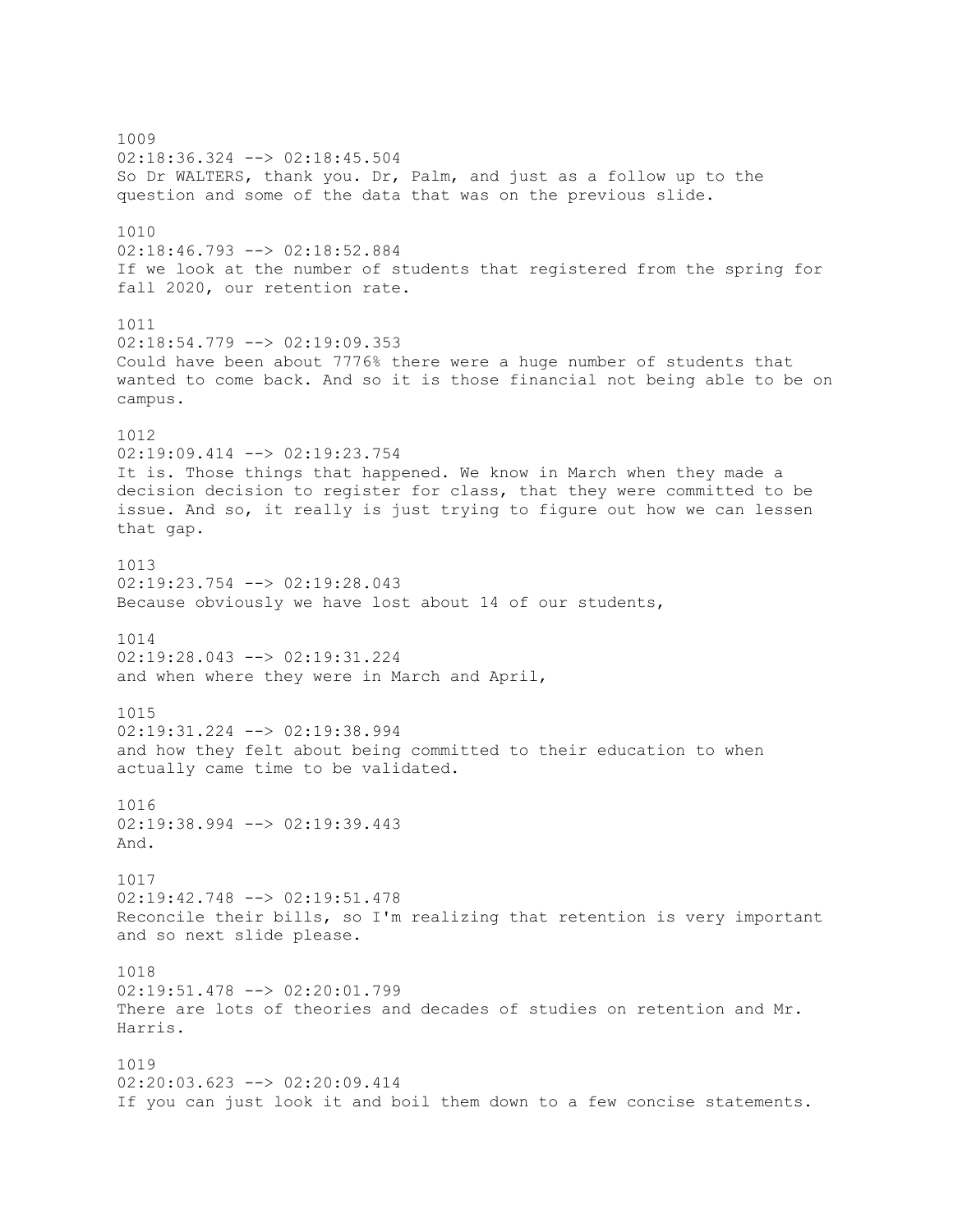1020 02:20:09.804 --> 02:20:23.484 And so when we look really at what happened with retention, prior to the sixty's, it was psychological it was based on the student and their inherent characteristics in the seventies. 1021 02:20:23.513 --> 02:20:36.084 It really became an approach and looking at it from a socialogical standpoint. Even involving some anthropology kind of theories is very important. 1022  $02:20:36.084$   $\leftarrow$   $>$  02:20:45.263 And I think if you kind of look at all the theories, they kind of boil down to these 4 things. 1 environment is important. It is not just the student is not their characteristics. 1023 02:20:45.263 --> 02:20:54.203 Their homelife is what happens at the institution to academic and student affairs play an integral role, 1024 02:20:54.293 --> 02:20:54.863 and they're, 1025 02:20:56.004 --> 02:21:00.414 it's both academic and non academic factors and we often call this fit, 1026  $02:21:01.134$  -->  $02:21:03.744$ but it's going to determine whether a student stays or not. 1027 02:21:04.224 --> 02:21:12.984 We know, and our analytics show different populations are affected male, female, traditional versus non traditional. 1028 02:21:14.369 --> 02:21:28.523 Uh, students at a residential versus commuters, all of those have very different retention rates, and they're going to be affected by the environment in a different way and we need to recognize that and have programming to address those. 1029 02:21:28.914 --> 02:21:43.373 And then, lastly, and this is more funnel Levitz. And some of the studies that have been instituted to millions of students, and that students are going to succeed when they believe the campus to be students centered.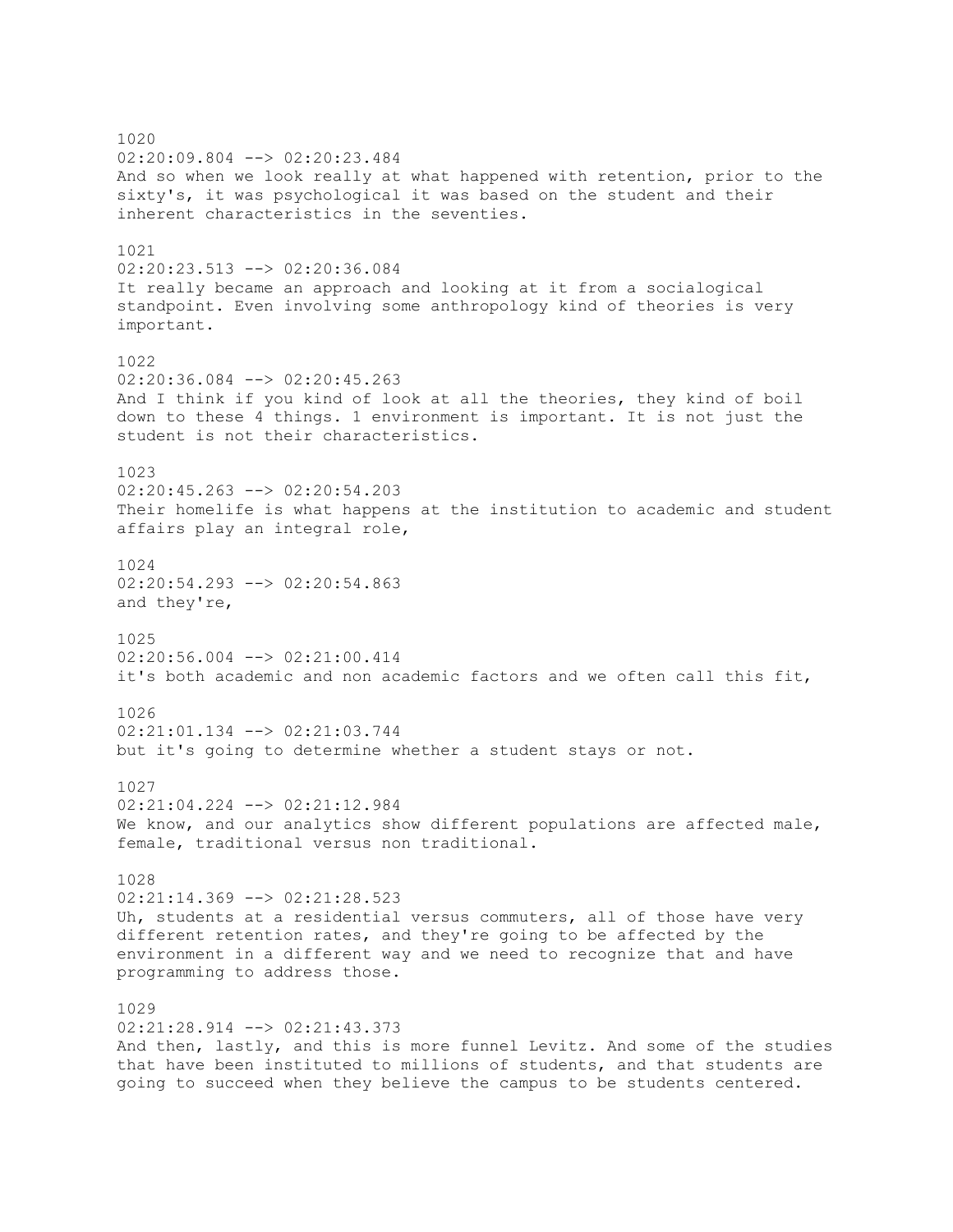1030  $02:21:44.004$   $\leftarrow$   $>$  02:21:49.943 And so that's very important. And from the age perspective, that's where we live next slide. Please. 1031 02:21:50.429 --> 02:21:55.109 So, I'm very quickly going to go through 6 initiatives. 1032 02:21:55.109 --> 02:22:03.324 That we have been using for the past year, or well, I've only been in this position since February. 1033 02:22:03.324 --> 02:22:17.033 So, since that time, generally really looking at theory and how we can impact the various stages and transitions of a student. So, our 1st, strategy is looking at entry. 1034 02:22:17.033 --> 02:22:26.244 And transition, this is all aligned, certainly with our strategic plan, but there are some key points that entry and transition that we want to impact. 1035  $02:22:26.244$   $\longrightarrow$   $02:22:35.843$ 1st is orientation orientation has been shown to be very important and students. Mr. 1036 02:22:35.843 --> 02:22:46.013 hall and admissions now has an online orientation, which is phenomenal that rolled out in July, we hope, to have in person orientation again. 1037 02:22:46.254 --> 02:22:57.023 But in the meantime, we currently have online orientation through admissions in Ace. We had online academic advisement sessions these were held in small groups. 1038 02:22:57.054 --> 02:23:11.603 20 to 25 students, they were based on major, they were held twice a day 856 students participated in the online academic advisement sessions this summer. The 1st year experience class is still active. 1039 02:23:11.603 --> 02:23:17.933 It includes an ATM or academic Trojan mentor in each class. 1040 02:23:17.933 --> 02:23:28.013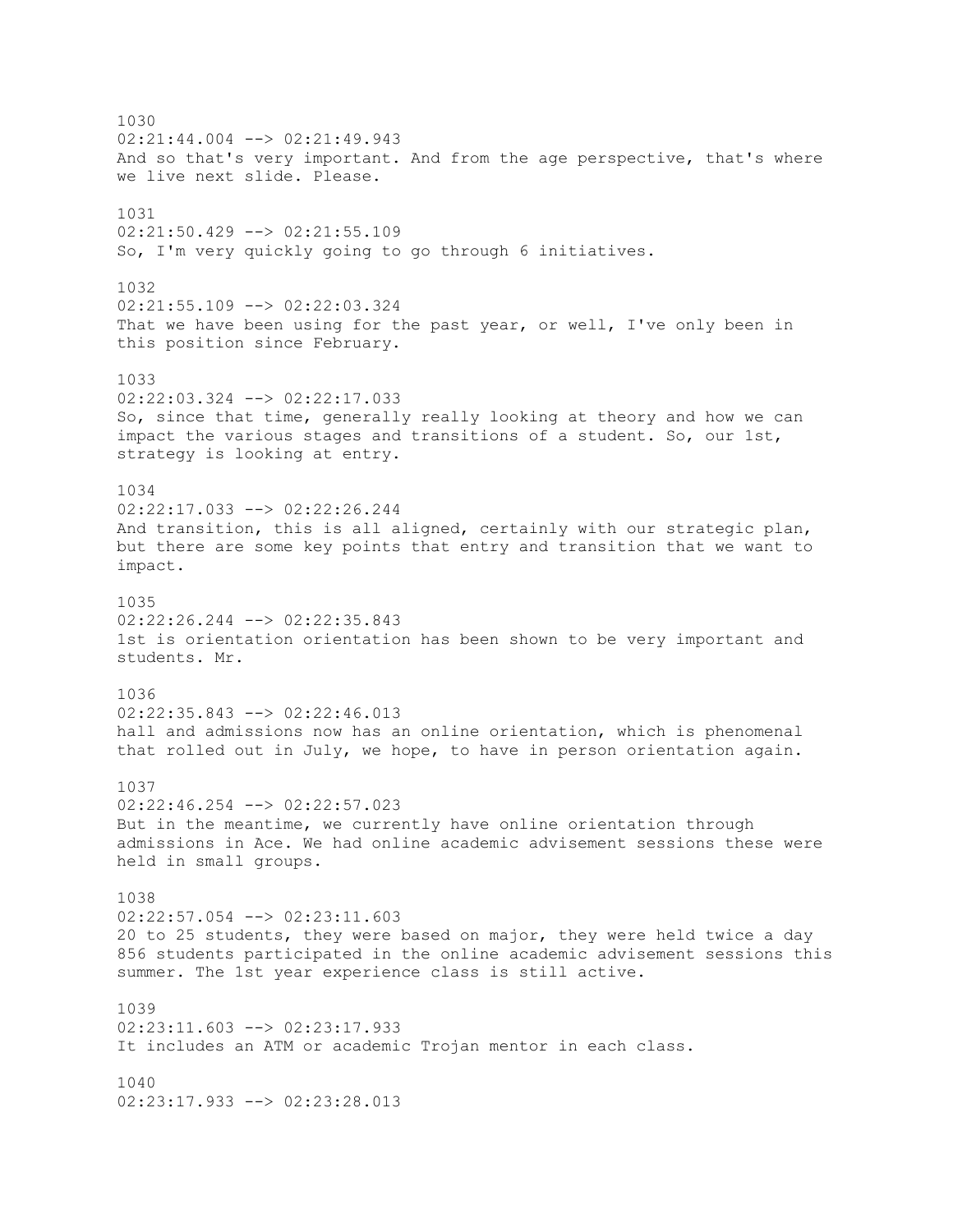And so there's student engagement and pure mentoring that's involved and then 1 of the new things that we have incorporated this year is selection of major. 1041 02:23:28.013 --> 02:23:37.644 We know from John Collins, personal fit, environmental fit selection of a major is very important, and is tied to student satisfaction. 1042 02:23:37.644 --> 02:23:52.373 So next slide please, this is just a diagram of what many of our students in the 1st year class were super strongest. The assessment is a Myers Briggs assessment. 1043 02:23:55.109 --> 02:23:55.769 It. 1044 02:23:55.769 --> 02:24:04.584 Helps didn't identify what is their strength and what would be their best career and so they do this assessment in the 1st, year class. 1045 02:24:05.213 --> 02:24:17.543 You can see most of our students that took this were actually social, but then when you get that personality fit, then it helps you determine what career would you would be most happy. 1046 02:24:17.543 --> 02:24:32.244 And so they use this in collaboration with Mr. lions and career services to kind of figure out if we're in the right major, or whether we need to switch majors. And so this was 1 of the new assessments we added to the 1st year class next slide. 1047 02:24:32.244 --> 02:24:32.574 Please. 1048 02:24:34.793 --> 02:24:45.474 All of the studies and theories know that community is extremely important and I will say this is what keeps me up at night, 1049 02:24:45.623 --> 02:24:52.343 because it's very hard to build community in an online environment. 1050 02:24:52.554 --> 02:25:06.804 Now distance Ed has been doing it for years. And they do a phenomenal job, but those students have chosen to be in a remote environment. And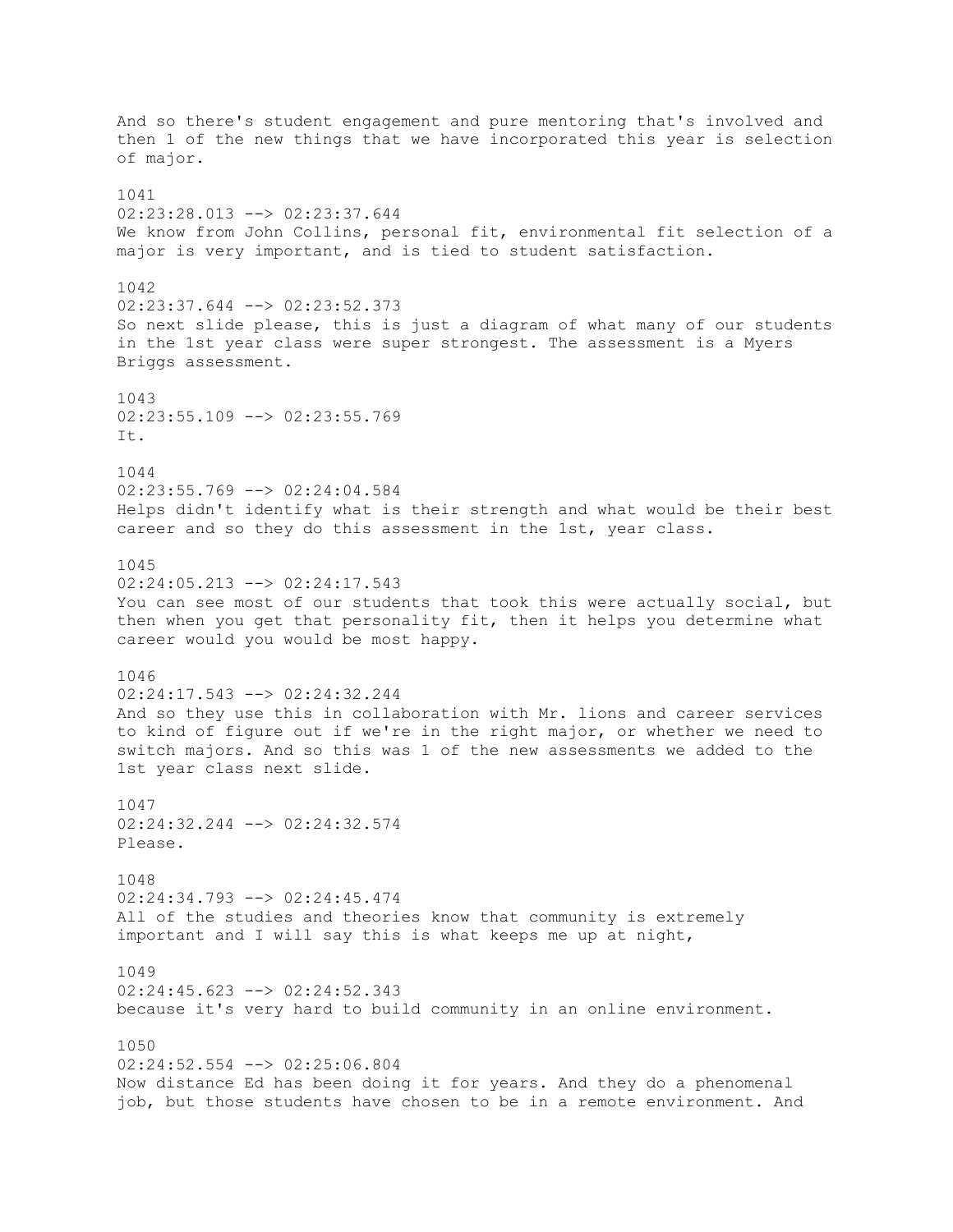many of our students didn't necessarily choose that. So, building communities is important. 1051 02:25:07.793 --> 02:25:20.634 The way we are doing it currently right now is that everybody is in a group. Me. So all of the 1st, year classes have a group may group me is an app that you can put on your phone and then you can text. 1052 02:25:20.664 --> 02:25:35.154 And sometimes the professor I happened to be in the group me with the students. So, they'll ask me questions about what's happening what's to do, but they also communicate with each other. They also say, follow me on Instagram do this do that? 1053 02:25:35.183 --> 02:25:45.023 So, that is how we are trying to build community in the group environment, or in the virtual environment. We still hope to have a summer bridge program. 1054 02:25:45.744 --> 02:25:58.043 We recently submitted a grant to the to help, provide some funding to that. In addition. We had been, already approved for, for, living, learning communities. 1055 02:25:59.033 --> 02:26:06.234 We still have the medical scholars and honors. We will add engineering in education as soon as we move back on campus next slide. 1056 02:26:09.174 --> 02:26:20.213 Learning and academic support is actually very critical. We do an early alert for students over 600. 1057 02:26:20.213 --> 02:26:32.004 well, there was thousands over a 1000 earlier alerts submitted. So, there were a lot of students that were having difficulty. When you identify these out. 1058 02:26:32.004 --> 02:26:45.713 At least 600 freshman were issued an early alert. All of them were called. All of them were sent an email. All of them were directed to both are peer tutoring as well as our online tutoring services. 1059 02:26:45.713 --> 02:26:59.304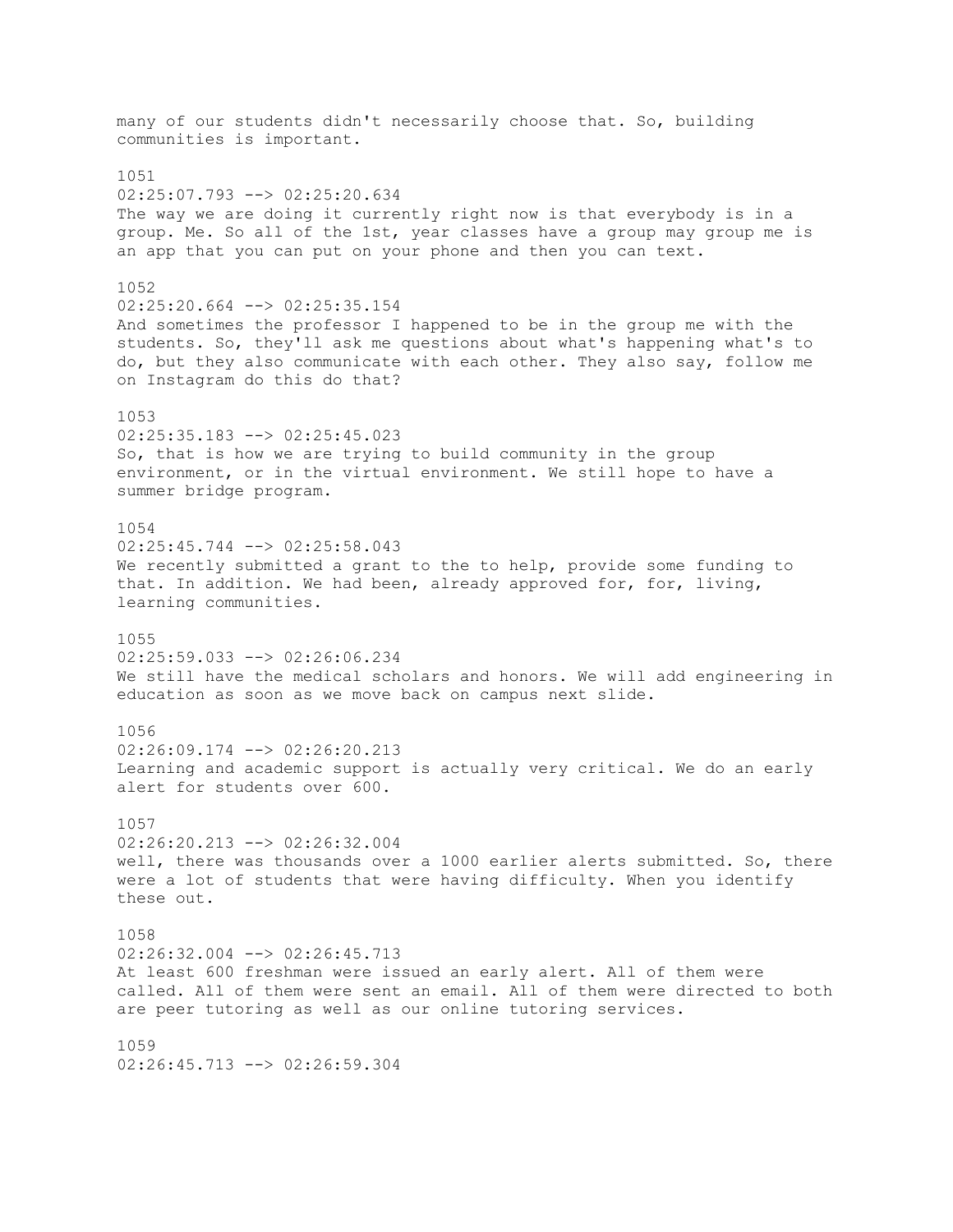We also realize that looking at. Academic support is very important. And there is a correlation where their, their, their, and their 1st, semester and their success. 1060 02:26:59.304 --> 02:27:12.834 And so we have instituted a success plan for any student that will get below receive below a 2.0T this semester that they will create a success plan upon returning in the in the spring. 1061 02:27:12.834 --> 02:27:19.343 We also have some communications that we're now sending out to students who do not register that way. 1062 02:27:19.343 --> 02:27:33.713 It's allowing us to really identify students who have decided now that they're not returning and that information we're communicating with the Dean's with your chairs are having conversations with them to see if there's a possibility of them reconsidering 1063 02:27:33.713 --> 02:27:35.093 next slide. 1064 02:27:35.093 --> 02:27:43.433 1 of the reasons why we instituted the success plan was because of the data shown on this slide. 1065 02:27:43.433 --> 02:27:56.994 And this is a screenshot from a B and this really just shows our analytic program that we use is really for advisement. And it really shows the number of students that graduate. 1066  $02:27:56.994$   $\leftarrow$   $\gt$   $02:28:00.593$ So if they get below a 2.0T their 1st year. 1067 02:28:02.849 --> 02:28:15.863 Then their graduation rate, and this is between 2008 and 2000 Joelle, any student that was in 1st enrolled between that time and then it's raised. It kind of fades out at 2012 because those students would have been here 6 year. 1068 02:28:15.863 --> 02:28:27.834 So, we're giving them plenty of time to graduate. Their graduation rate is below 17. so, the end of this is over 2000 students. This is a huge population.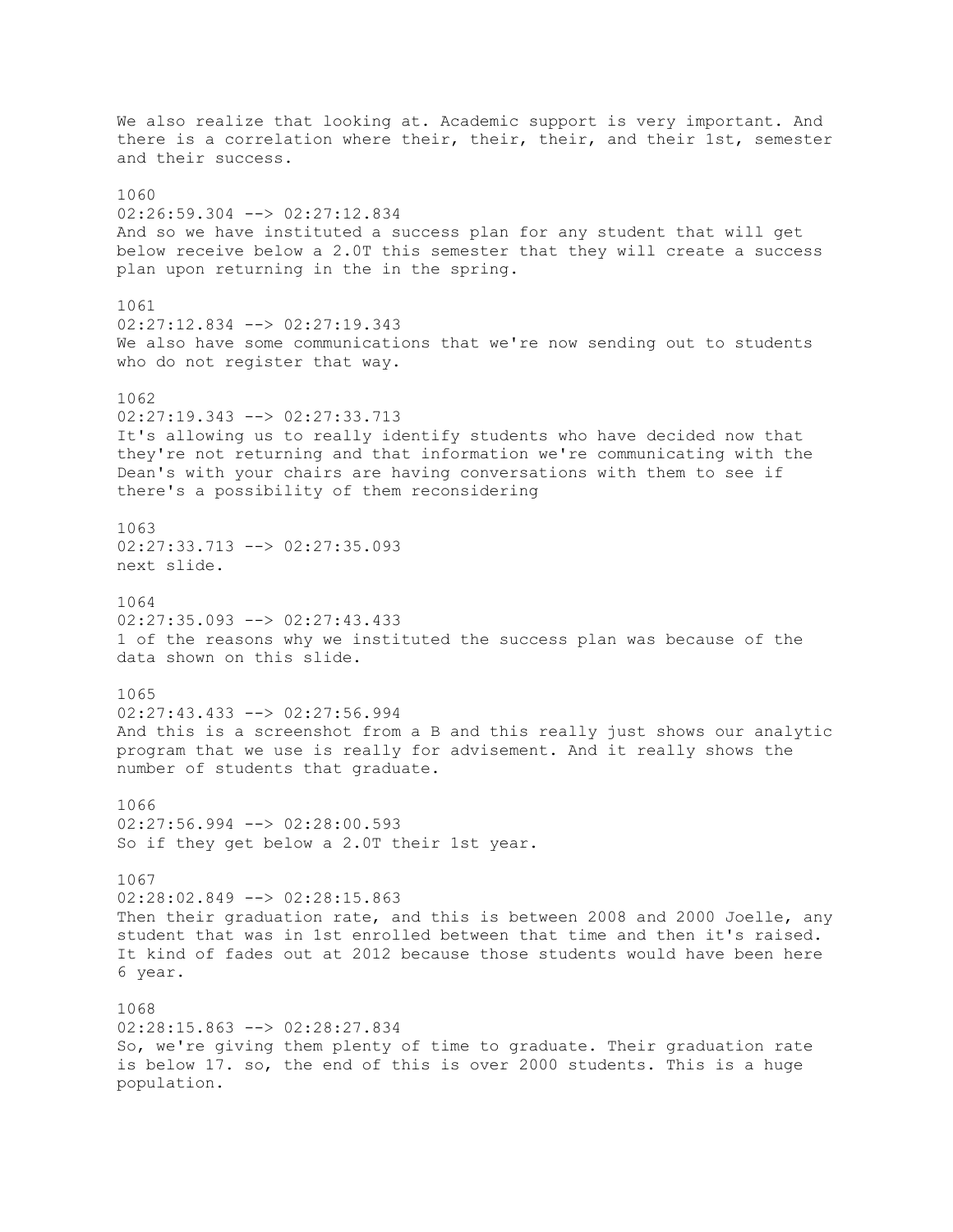1069 02:28:27.834 --> 02:28:41.363 So we know we've gotta do something early to those students who are not succeeding. Well, and so we're going to implement some programs right? At the beginning in January to make sure that we can try to get those students back on the right track. 1070 02:28:44.004 --> 02:28:51.174 Next slide please this semester, we have smart thinking. 1071 02:28:52.343 --> 02:29:05.334 This is a smart thinking usage of our students just in the month of October, over 15000 minutes. We're used. Um, this is in addition to the peer tutoring that we offer in that. 1072 02:29:06.084 --> 02:29:15.804 We do virtually through Ace. This is professional tutors. All of them have a masters. A lot of them have a terminal degree. 1073 02:29:15.804 --> 02:29:29.394 The majority of hours is used for writing, but you can also see stuff like organic chemistry and C. plus, plus students are actually using it for upper level classes as well this is to help graduation just in general. 1074 02:29:29.394 --> 02:29:43.584 So not just students that are freshman, but our upperclassmen that need assistance in this virtual environment. So, we're getting a lot of usage, I think over 900 students have utilize this platform and the last 2 months. 1075 02:29:44.459 --> 02:29:47.818 Next slide please. 1076 02:29:47.818 --> 02:30:01.498 Academic advisement is probably the most underrated use of important thing and retention and so we are really. 1077 02:30:01.498 --> 02:30:12.234 Operating using an intrusive advising model, meaning we are calling the students, we are making meetings with them virtual meetings with them. 1078 02:30:12.474 --> 02:30:20.963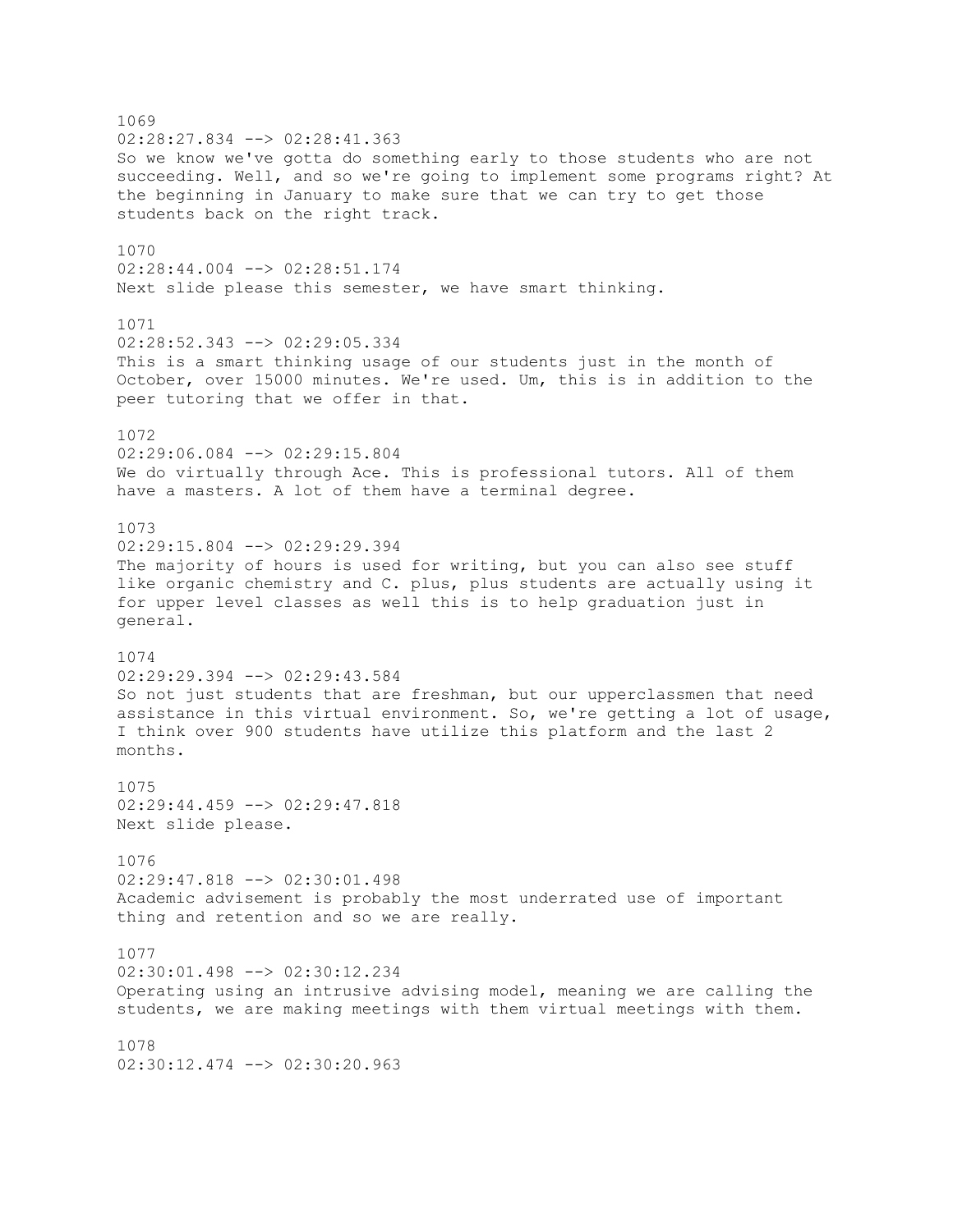We are sending follow up meetings and everyone is supposed to meet with their academic advisor on an individual basis within the 1st, 6 weeks of class. 1079 02:30:21.924 --> 02:30:27.384 We also know that financial advising is also important and so this semester, 1080 02:30:27.953 --> 02:30:32.904 all of the students and 1st took a module with a call paying for college, 1081 02:30:33.263 --> 02:30:37.193 which was really about how to handle your money and how you should budget. 1082 02:30:37.404 --> 02:30:46.914 So, that you can pay your tuition. And fees, and certainly wellness, certainly in this environment, mental health as well as physical health is very important. 1083 02:30:47.183 --> 02:30:54.144 And so there are a number of projects that are being happening and student success an engagement next slide. Please. 1084 02:30:55.109 --> 02:31:01.049 Finally data is huge. 1085 02:31:01.049 --> 02:31:05.122 There are lots of of analytics that we're running lots of, 1086 02:31:05.154 --> 02:31:05.484 um, 1087 02:31:05.484 --> 02:31:07.134 comparisons that we're looking at, 1088 02:31:07.404 --> 02:31:12.023 whether it's on campus versus off campus in state versus out of state, 1089 02:31:12.293 --> 02:31:15.863 looking at students that start in a major and when they graduate, 1090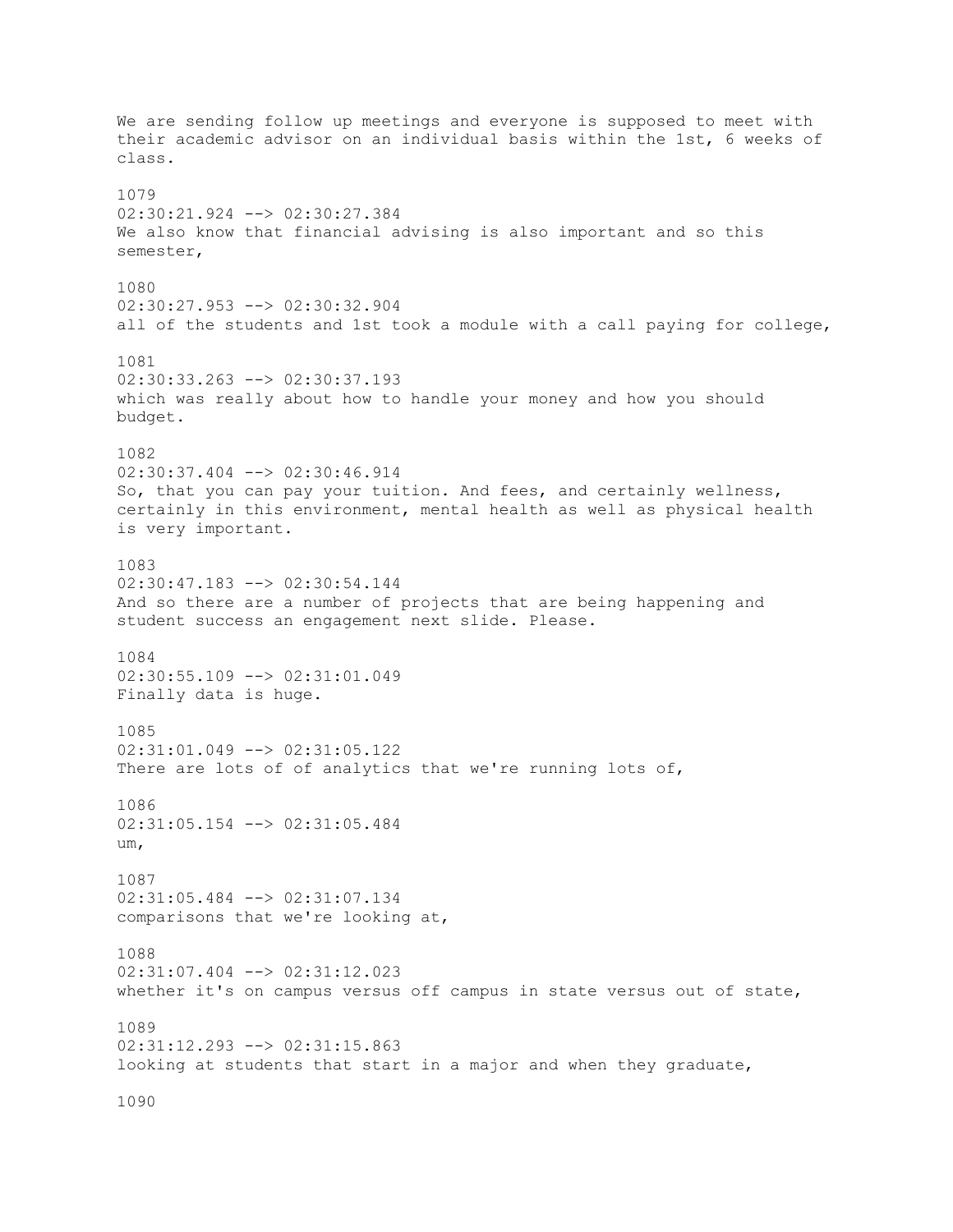02:31:15.894 --> 02:31:18.084 and if they have switch their major 1, 1091 02:31:18.084 --> 02:31:18.384 2, 1092 02:31:18.384 --> 02:31:19.314 or 3 times, 1093 02:31:19.674 --> 02:31:21.564 we're looking at all of that information. 1094 02:31:21.564 --> 02:31:31.703 We're sharing that information with the deans on a regular basis and we are using the texting capability of a B to streamline our communications with students. 1095 02:31:32.394 --> 02:31:38.093 The last strategy is 6, which is really a partnership with the colleges in schools. 1096 02:31:38.818 --> 02:31:49.468 And so next slide is really just looking at the, what is happening in the academic colleges it is. 1097 02:31:50.424 --> 02:31:59.424 Many studies have shown that faculty involvement is very important and the number 1 faculty involvement is faculty involvement within your major. 1098 02:31:59.754 --> 02:32:07.224 And so we are working with the colleges and schools want to provide information but 2 to actually be able to, um. 1099 02:32:07.619 --> 02:32:16.498 Understand what is needed in that particular major to help and allow those students to succeed just a few more slides. I think. 1100 02:32:16.498 --> 02:32:28.164 Next slide 1 of the things that is most important is a cross discipline, cross Department study, which is called the project success initiative. 1101 02:32:28.974 --> 02:32:31.554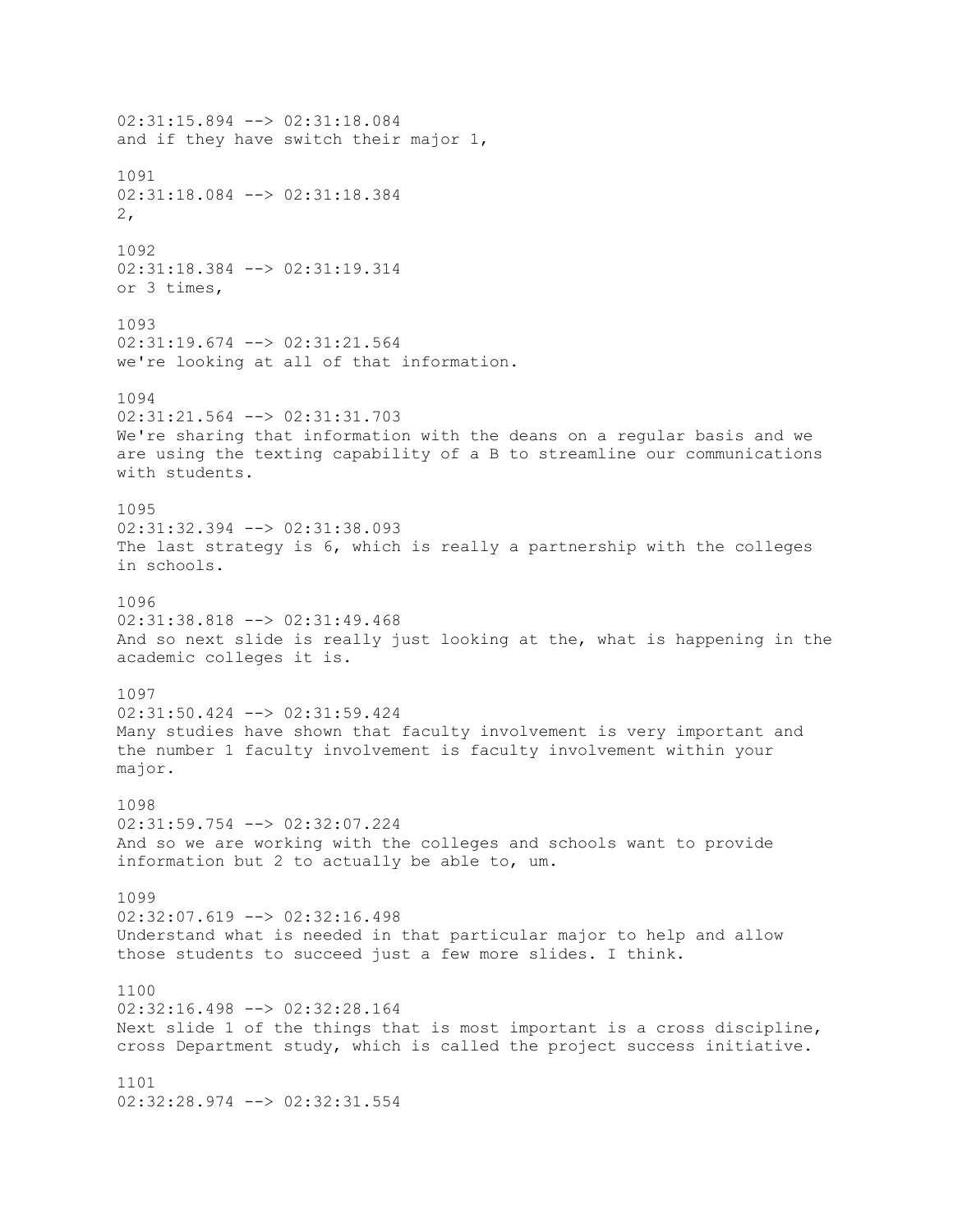This is partnered with which. 1102 02:32:32.754 --> 02:32:41.363 Is very important with being alone guarantee, or and the Department of Ed, it is headed by Mr. to both. 1103 02:32:42.263 --> 02:32:48.113 But it includes a financial aid component of a faculty development component. 1104 02:32:48.443 --> 02:33:02.904 It includes an emergency a, that students can get as well and includes data as well as an online financial aid component by the student as well as some of this Super strong. 1105 02:33:02.904 --> 02:33:16.314 And so all of these individuals on here, we're working together, we have seen or project success initiatives across the country really have seen an uptake retention numbers. 1106 02:33:16.584 --> 02:33:22.164 When many of these things are implemented at the school and. 1107 02:33:22.558 --> 02:33:25.523 Next slide I think I can stop there. 1108  $02:33:25.674$  -->  $02:33:37.164$ My next slide is just a summary and it really just shows our wheel and our strategies and how we are kind of looking at entry community, 1109 02:33:37.193 --> 02:33:38.754 learning and academic support, 1110 02:33:38.754 --> 02:33:52.103 counseling and data and communications and the various things that are important within those windows to help move the retention window or retention numbers so questions. 1111 02:33:54.120 --> 02:34:01.500 I don't have a question. This is Charlie heal, but I appreciate the complete. 1112 02:34:01.500 --> 02:34:07.200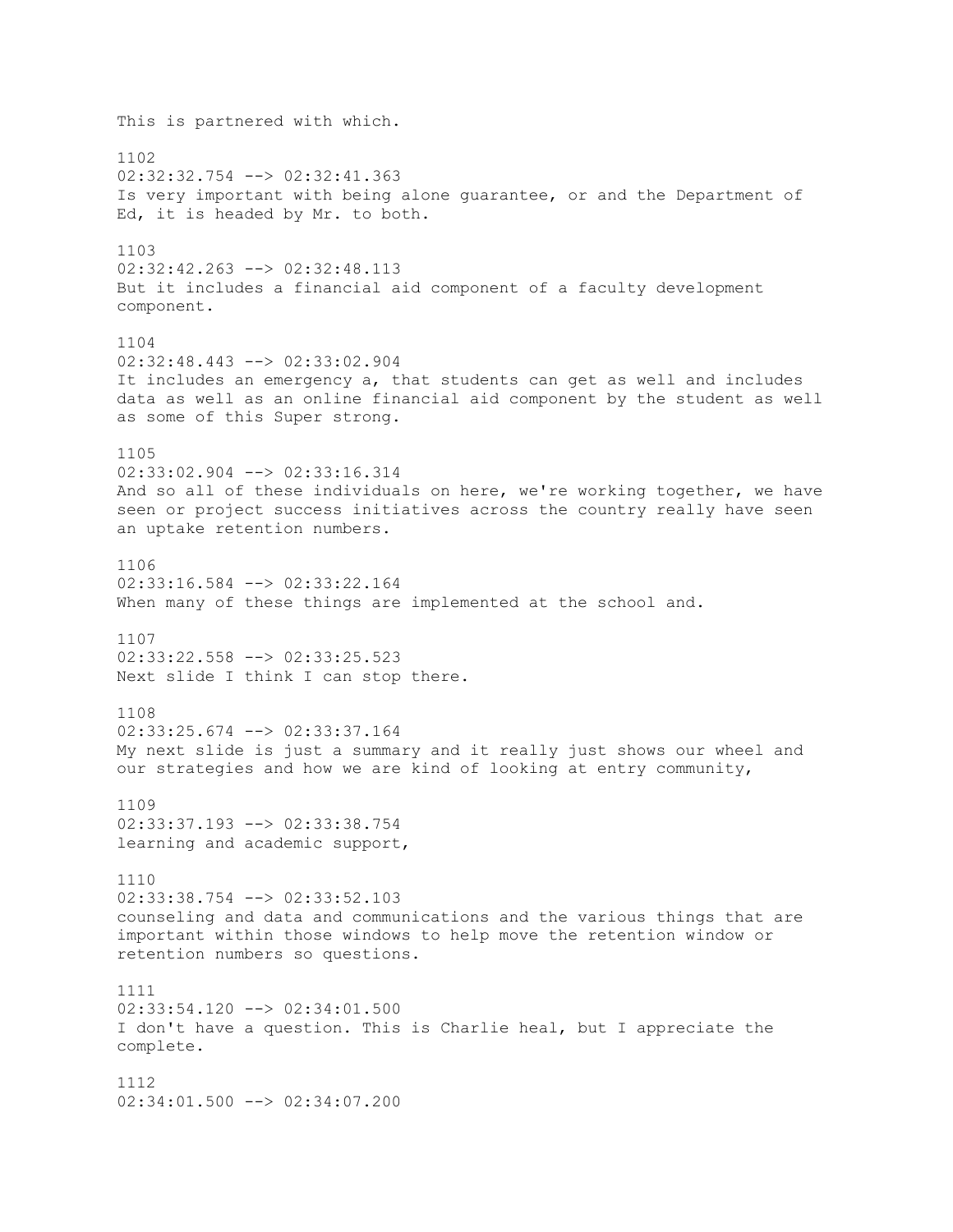Messaging and the work that we've done to put this together. So thank you very much. 1113 02:34:07.200 --> 02:34:11.370 Thank you doctor you. 1114 02:34:11.725 --> 02:34:22.405 Okay, thank you Alexis. If there's no other questions, I'll keep it moving again. alexas and visitors. I can't tell you how much I appreciate our academic center for excellence. 1115 02:34:22.735 --> 02:34:35.395 A, truly, truly is a great relationship between them, and my various academic units, and we are really, really focusing now on student success as we move forward and all the things that are put into the strategic plan. 1116 02:34:35.395 --> 02:34:42.204 So, thank you, Alexis and thank you for your your leadership in that area very next. Slide that Mr. Harris. 1117  $02:34:44.969$  -->  $02:34:58.735$ And I think we're going to talk about the various programs now, be very brief on this 1 again. Just let everybody know. And I'm very happy to say that our M. S. W, social work master. The social work program was approved by chef in October. 1118  $02:34:58.735$   $\leftarrow$   $>$  02:35:09.625 So, it was on the 1 part of our strategic plan. This was 1 of the 1 programs that you are approved last year, and it was approved by shaving. It should be actually starting classes. 1119 02:35:10.614 --> 02:35:18.295 The fall 2021 programs for may approval of 2021 are going to be the MBA, the masters of data analytics, education specialists, and the sports management. 1120 02:35:18.295 --> 02:35:29.004 They are being submitted December and they should be on the May approval for a chef and these programs will also be activated for the fall of 2021. 1121 02:35:35.639 --> 02:35:39.329 No, this is great.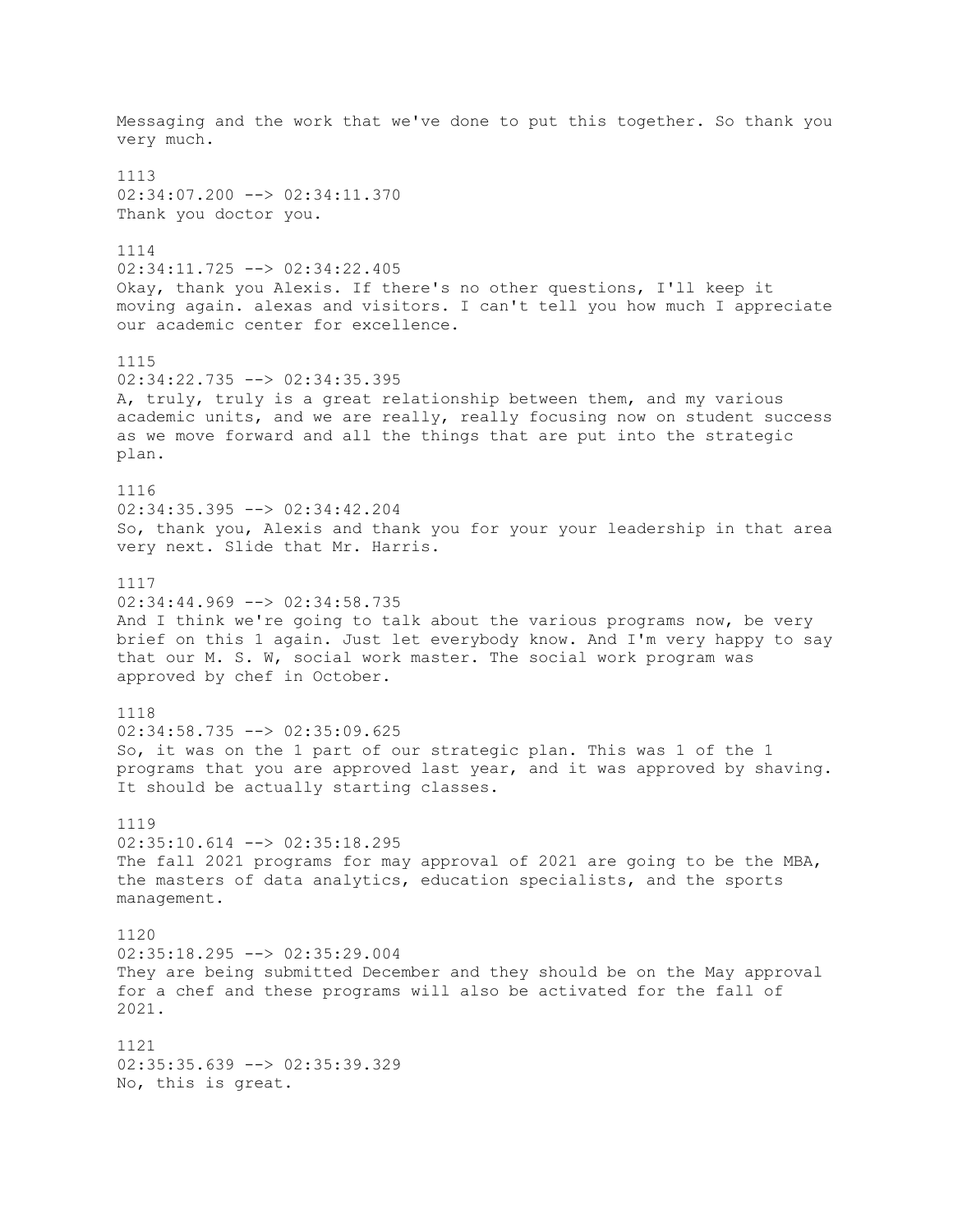1122  $02:35:39.329$  -->  $02:35:44.670$ I, that caught me by surprise. I I thought at the MBA. 1123  $02:35:44.670$  -->  $02:35:49.079$ What business administration management was on track for approval. 1124 02:35:49.079 --> 02:35:56.670 Actually, this year, it yes, 1 of the things that, as we are ramping up. 1125 02:35:57.055 --> 02:36:07.075 These particular programs we're working very closely with chef also, and working with the staff the program wasn't ready to be submitted yet, which we are continuously working with them. 1126 02:36:07.735 --> 02:36:15.325 1 of the things that we want is that the program in working with the staff is going to be approved. In other words, we don't want any hiccups once we get there. 1127 02:36:15.325 --> 02:36:29.694 So, there was a few things that we had to refine and the Dean is very attentive with regards to those things and so we're pushing. I'm pushing them. I'm ask them daily. Where are we at with the programs and so that as well as the M. S. 1128 02:36:29.694 --> 02:36:38.604 and data analytics is also going to be unexplained as well. So we just again working with the staff. We had some, some adjustments we had to make. 1129 02:36:39.719 --> 02:36:43.409 Thank you very welcome. 1130 02:36:43.409 --> 02:36:57.420 Next slide please and I think we're going to bring miss Regina Barnett Tyler forward to talk about some student things with student success and engagement. 1131 02:36:57.420 --> 02:37:03.540 Regina on mute. 1132 02:37:06.805 --> 02:37:16.315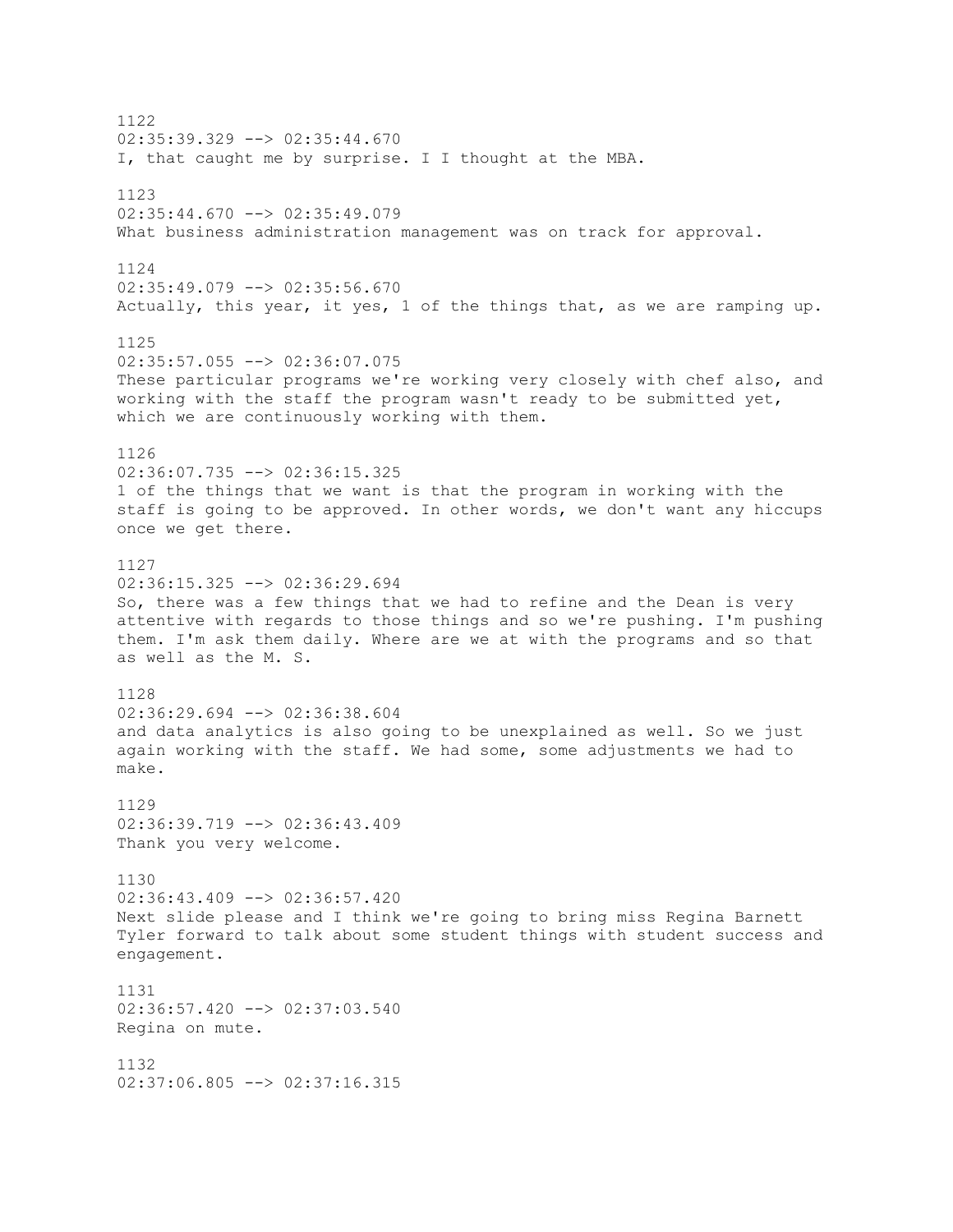And, like, I said, all great phase, and then Madam chair good morning good morning to all of the visitors. Hopefully having a great day. So far. 1133  $02:37:16.795$  -->  $02:37:29.545$ So, I was excited to hear Dr WALTERS theory because I was just gonna talk just a little bit about the favorite for student success an engagement in the areas of asked unintentional for student development and student involvement. 1134 02:37:29.545 --> 02:37:33.745 So we want to make sure that everything that we do with students, success and engagement. 1135 02:37:34.079 --> 02:37:38.340 Certainly are, including some of those theories and practices, um. 1136 02:37:38.545 --> 02:37:53.364 I did want it to come back and indicate no sorry that Dr Richardson is gone and make a point of information that temperature checks will be conducted in the in the dining halls upon entry and all the residence halls for every 1137 02:37:53.364 --> 02:37:53.725 meal. 1138 02:37:54.024 --> 02:38:01.645 So, that function is going to be conducted by staff and Donna hall. So, I think I just wanted to make sure that we cleared data. 1139 02:38:03.209 --> 02:38:11.545 So, student success, an engagement continue to be extremely busy working with that still doesn't try to maintain a high level of engagement. 1140 02:38:12.024 --> 02:38:19.614 We have completed the actual moving and process and have partnered with Clemens and pretty much every area on campus to. 1141 02:38:20.010 --> 02:38:33.209 Deal and plan for that process it is going to be strategic. They're going to be there's gonna be a reservation process where students have to move in in a specific time slot on a specific day. It will include testing. 1142 02:38:33.864 --> 02:38:48.684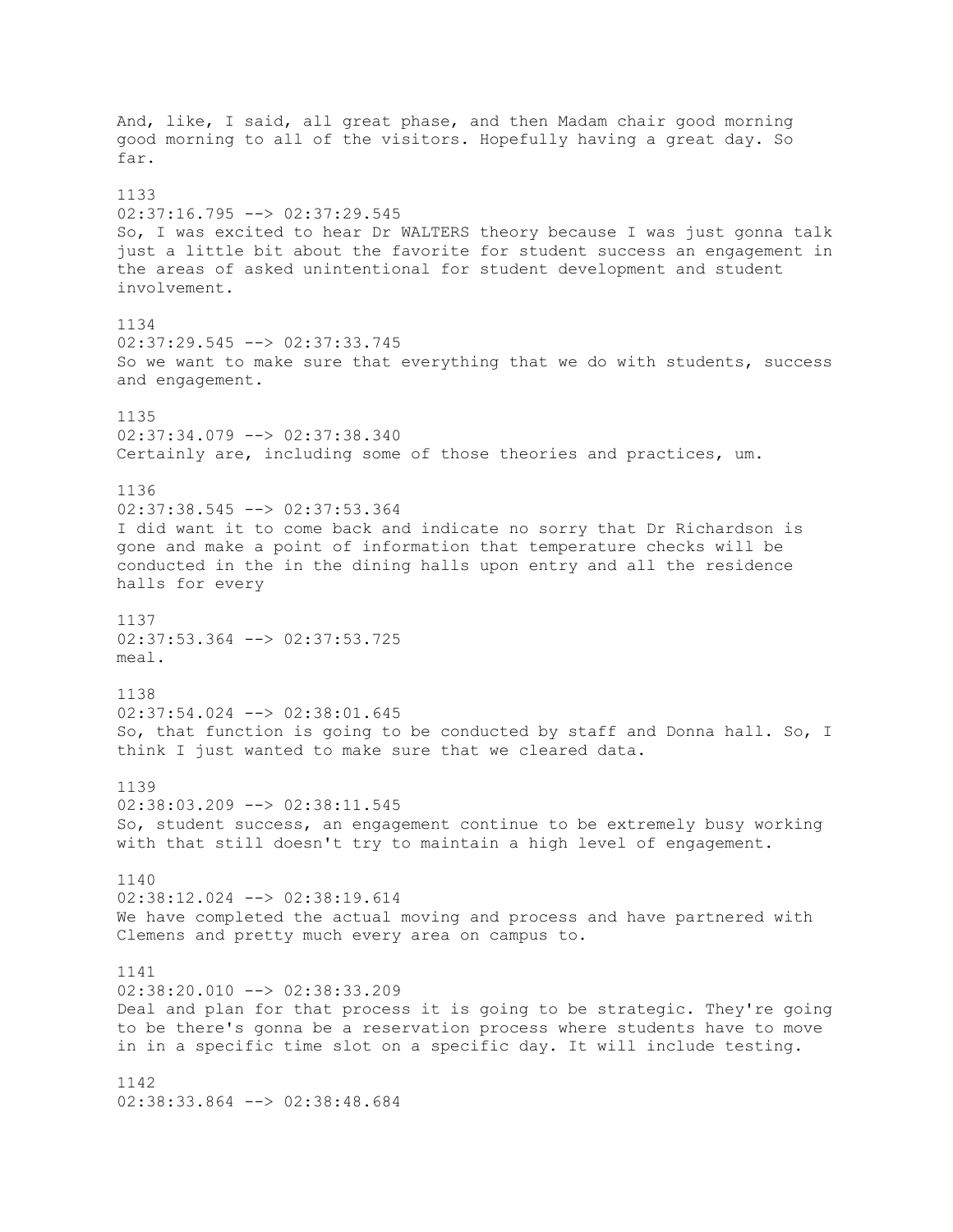Ask questions as well as completing some of the information that I'll discuss in a few seconds we have finalized pretty much everything for the isolation and quarantine space for residence life as indicated it is going to be 1143 02:38:48.684 --> 02:38:54.774 whiting home and all of the rooms are going to be outfitted with the complete set of linen towels, 1144 02:38:54.774 --> 02:38:55.405 washcloth, 1145 02:38:55.405 --> 02:38:56.245 trash cans, 1146 02:38:56.305 --> 02:38:57.235 things of that nature. 1147 02:38:57.444 --> 02:39:11.875 So that when the student moves, then they don't have to try to go back and get things from their room, sending messages to the student to make sure that every student pack. What recalling the isolation of quarantine bags so that they can just grab that bag and move into the space. 1148 02:39:12.444 --> 02:39:24.864 The 1 of the agreements that that we are going to have is called a moving checklist. And validation is Dr palm indicated we do not have to have the gym setup anymore. 1149 02:39:24.864 --> 02:39:28.165 So all of our students have to be validated before they move in. 1150 02:39:28.469 --> 02:39:31.104 And all validation processes are electronic, 1151  $02:39:31.405$  -->  $02:39:40.645$ so we're going to be emailing a checklist to all of our students to let them know what they're going to need to do before they come on campus in January 2021, 1152 02:39:40.645 --> 02:39:52.344 part of that is going to be maintaining a 14 day yourself monitoring checklist before they come in so difficult to quarantine and maintain their temperatures and so upon move in,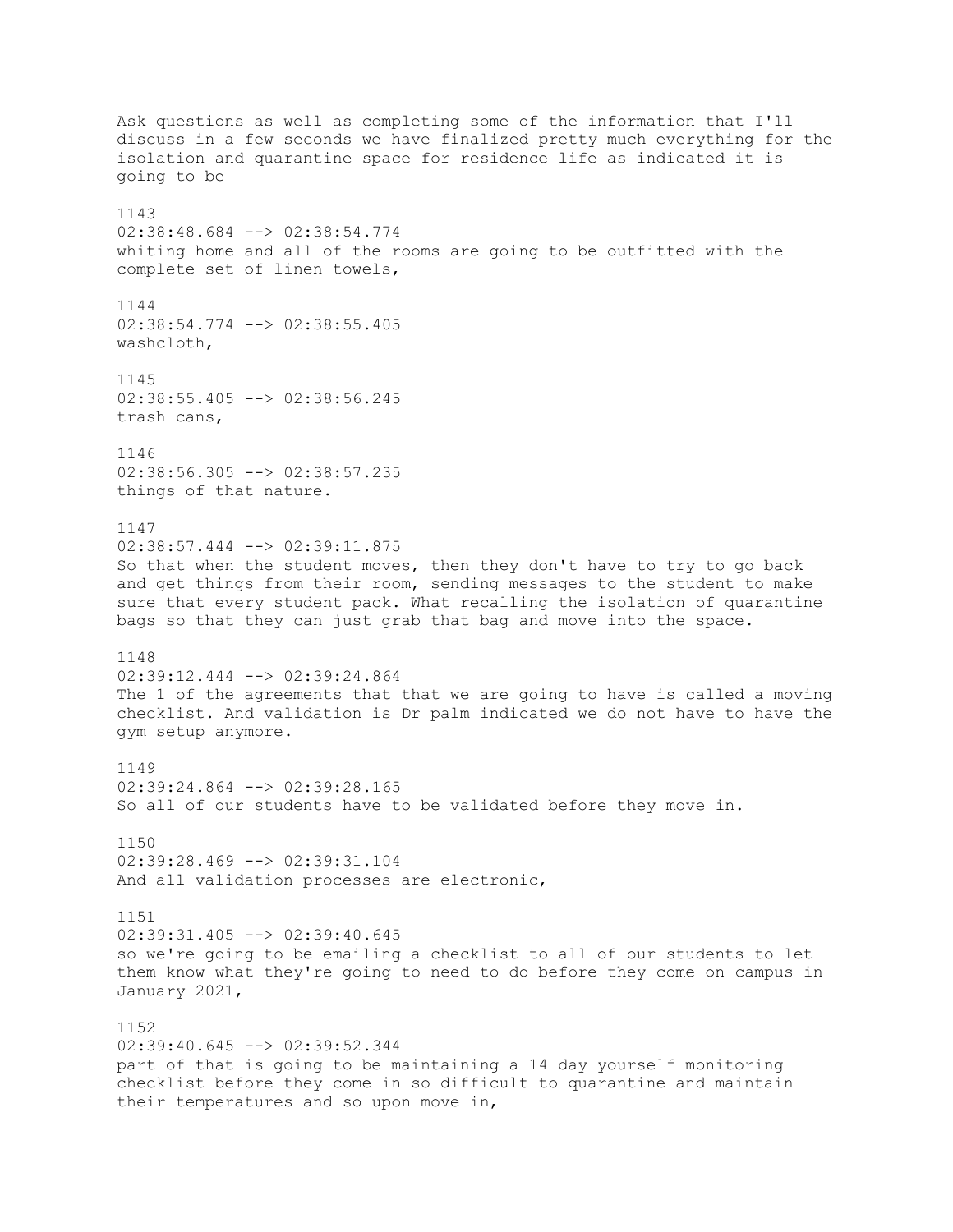1153 02:39:52.344 --> 02:39:57.354 they're going to complete a document call the issue stopped the spread agreement. 1154 02:39:57.354 --> 02:40:10.704 This agreement basically says that they're going to adhere to all cobit protocols. They're going to wear their mass safely, so some distance here to isolation and quarantine protocols and things like that. 1155 02:40:10.704 --> 02:40:25.284 So that document will be rolling out probably in a couple of weeks so that they can get prepared for that. We are going to practice on moving process, December 1 when we receive our illustrate basketball players that will be coming in. 1156 02:40:25.284 --> 02:40:27.475 So we're actually going to emulate the same moving process. 1157 02:40:29.069 --> 02:40:35.159 1, do simple 1 to make sure that we worked out all of the kinks associated with the moving process. 1158 02:40:35.934 --> 02:40:36.565 Additionally, 1159  $02:40:36.565$   $\longrightarrow$   $02:40:51.354$ we're going to plan some activities for the students who will be the freshman students for welcome week activities and then will include things like the call with training and new information and some fun activities all within the 1160 02:40:51.354 --> 02:40:53.635 guidelines of the protocol as best. 1161 02:40:53.635 --> 02:40:54.024 We can. 1162  $02:40:54.360$  -->  $02:41:09.360$ Next slide please, thank you. So again, we are working to plan. 1163 02:41:09.360 --> 02:41:13.620 Workshops and activities to continue our student engagement.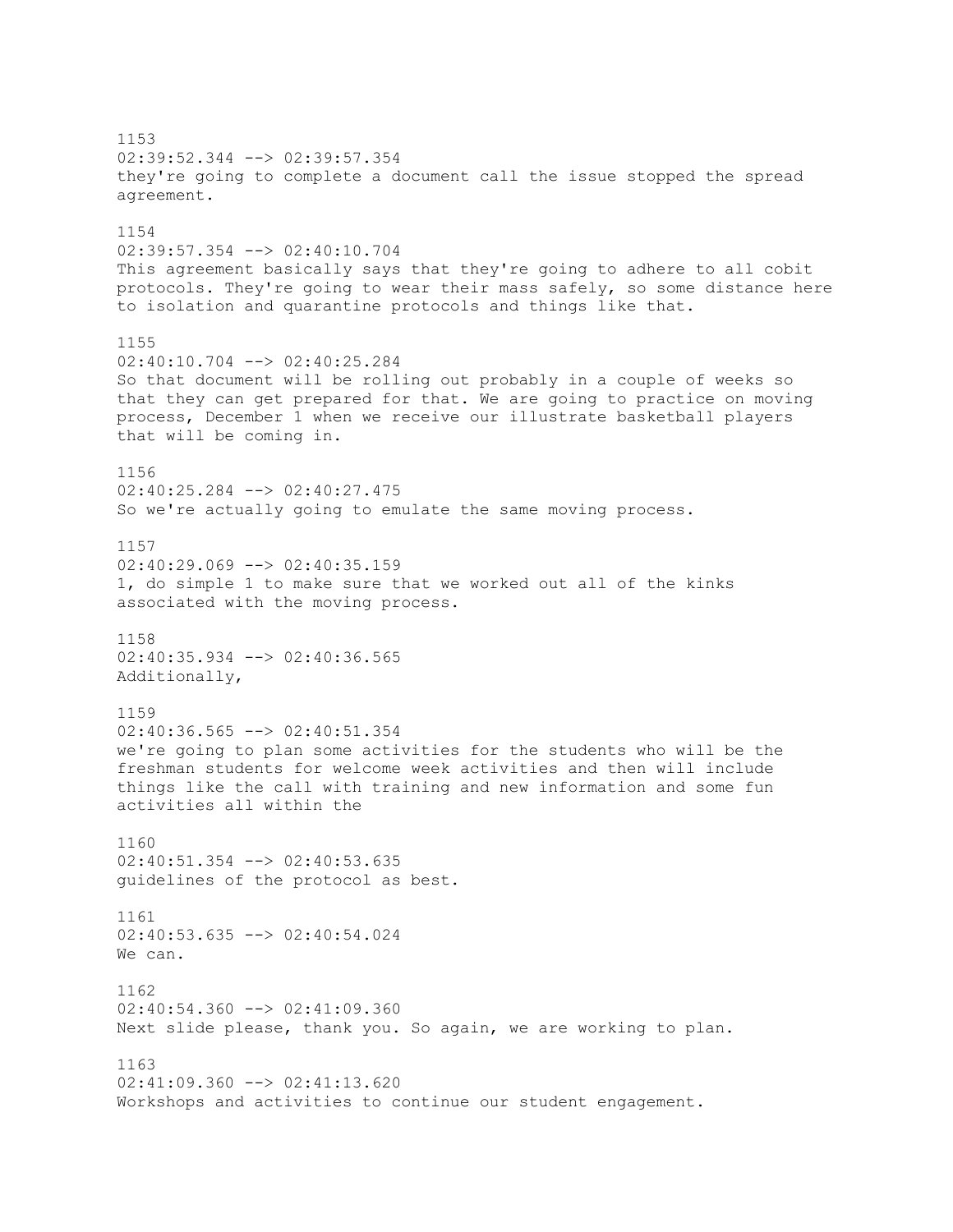1164 02:41:13.620 --> 02:41:24.569 Within the parameters of the cobit limits, we know that right now we are at, I think, phase 2 with, uh, the number of people that we can have in a group, which is totally 5. 1165 02:41:24.569 --> 02:41:27.504 Prior to the students coming on campus in January, 1166 02:41:27.504 --> 02:41:41.844 we are planning another student town hall and a parent town hall to prepare them for return to campus answering the questions that they may have and to make sure that they have all of the necessary documents and things that they need to have a 1167 02:41:41.844 --> 02:41:45.805 successful move and process so we want to make sure that they truly, 1168  $02:41:45.805$  -->  $02:41:47.155$ truly understand that. 1169  $02:41:48.864$   $\leftarrow$   $\gt$  02:42:03.055 Just to kind of go back a little bit about some things that we have done for our student engagement student activities is always busy in the highlight of all the student activities. They did conduct an activity call, frozen, triple threat during the home coming week. 1170 02:42:03.325 --> 02:42:16.645 That was the coronation for Mr. and Mr issue. It has some Greek stroll off activities activities and then, of course, the word now, gospel corral performed as well. So all of those activities where virtual next. 1171 02:42:17.670 --> 02:42:25.530 If I sit interrupt you for 3rd and ask the question, respects it. 1172  $02:42:25.530$  -->  $02:42:36.715$ With respect to the isolation rooms, and I don't know if you're the right person to ask we are I just want to make sure we are set up to make sure that students receive meals. 1173 02:42:36.715 --> 02:42:43.735 That's 1 of the things, you know, you see in the news that students went to isolation and then nobody said, so.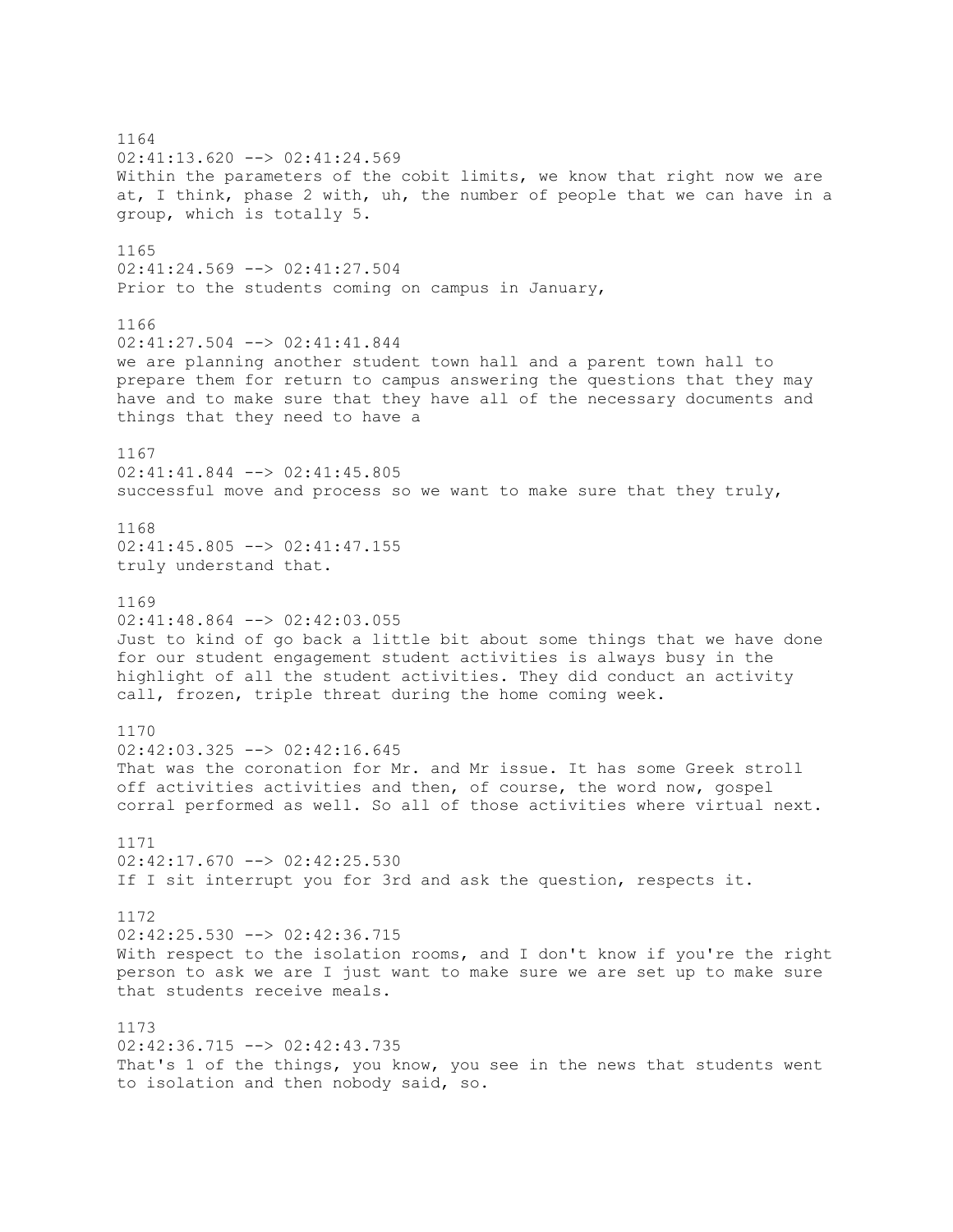1174 02:42:44.334 --> 02:42:47.784 Do we have that set up? Absolutely. Yes, ma'am. 1175 02:42:48.805 --> 02:43:00.684 I am the right person if I don't know some folks so we certainly have been planning with Don in home services as well as student health services. 1176 02:43:00.954 --> 02:43:04.885 So student health services are going to create a packet of. 1177  $02:43:06.504$   $\leftarrow$   $>$  02:43:19.194 For lack of a better, I guess over the counter medications, like Tylenol and things like that. So, those packages can be in the room. The meals will be delivering deliver 3 times a day based on the students meal plan. 1178 02:43:19.225 --> 02:43:31.344 Most residential students have the meal plan. So, we do have a system in place read Thompson, hospitality will deliver the mills breakfast, lunch and dinner and then those meals will be taken to the students to they're wrong. Yes, ma'am. 1179 02:43:32.514 --> 02:43:47.155 And it's fast collected every day, because there will be a larger amount of trash because of that to go meal. So yes, ma'am. Absolutely. We also want to prepare some snack some snack kits, renewal bars and things like that. 1180 02:43:47.155 --> 02:43:53.184 So that they can have every room. We'll have water for the beverage, so. 1181 02:43:53.784 --> 02:44:01.885 Yes, and to also we are going to work on a space where students can actually go outside to get air and sunshine. 1182  $02:44:02.184$  -->  $02:44:15.655$ So we have learned from also about cobra practices that that's very important to the isolation quarantine space to not be isolated and to be able to go outside, but not be around other students. 1183 02:44:15.684 --> 02:44:18.325 So we're working on developing that space as well. Yes. 1184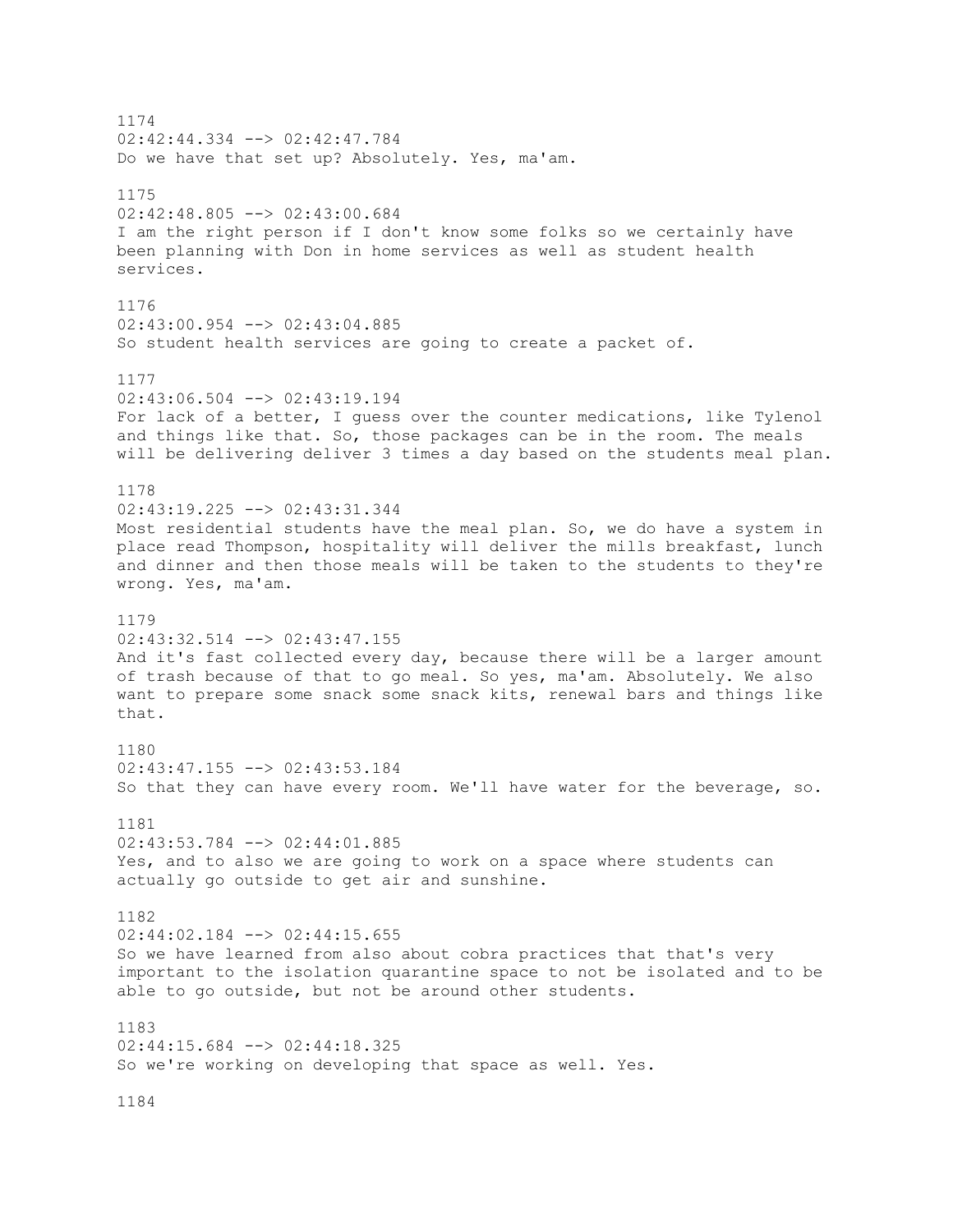02:44:19.825 --> 02:44:26.575 Oh, excellent, thank you. Yes, absolutely. So, also, during the month of October, there were several different celebrations. 1185 02:44:26.575 --> 02:44:40.344 If anyone has a computer, you realized that there was everything going on in the month of October of course, we celebrated our virtual homecoming activities, which were wonderful. And I think we probably were 1 of the only few people that actually sold out the stadium. 1186 02:44:40.885 --> 02:44:52.045 And I know my colleague were talking about that. But so many other celebrations where algebra Q. a history month breast cancer awareness, month, domestic violence, month and bullying prevention awareness. 1187 02:44:52.045 --> 02:45:01.434 And 1, so the various departments on campus did some type of social media or virtual workshops and programs to celebrate all of those achievements. 1188 02:45:01.709 --> 02:45:05.940 Next lab please. 1189 02:45:08.940 --> 02:45:20.274 And the, of course, is very active. We did conduct our joint administration monthly meeting as well as our October town hall meeting. 1190 02:45:21.655 --> 02:45:32.754 Our student freshman elections have been, I think, are ongoing as a matter of fact, right now. So, we're going to be selecting the offices and the Mr Mr. be issue and our wonderful msv issue. Mr. 1191 02:45:32.754 --> 02:45:47.485 we send the content is participating in the National blackout association competition. Right now, I think the results are going to come out this week, but she did win a 500 dollars scholarship and what? And for MS. 1192 02:45:47.784 --> 02:45:51.145 congeniality and we continue to be proud of her and everything that she does. 1193 02:45:53.280 --> 02:45:57.870 And I think that is all for me to another slide. 1194 02:45:57.870 --> 02:46:09.114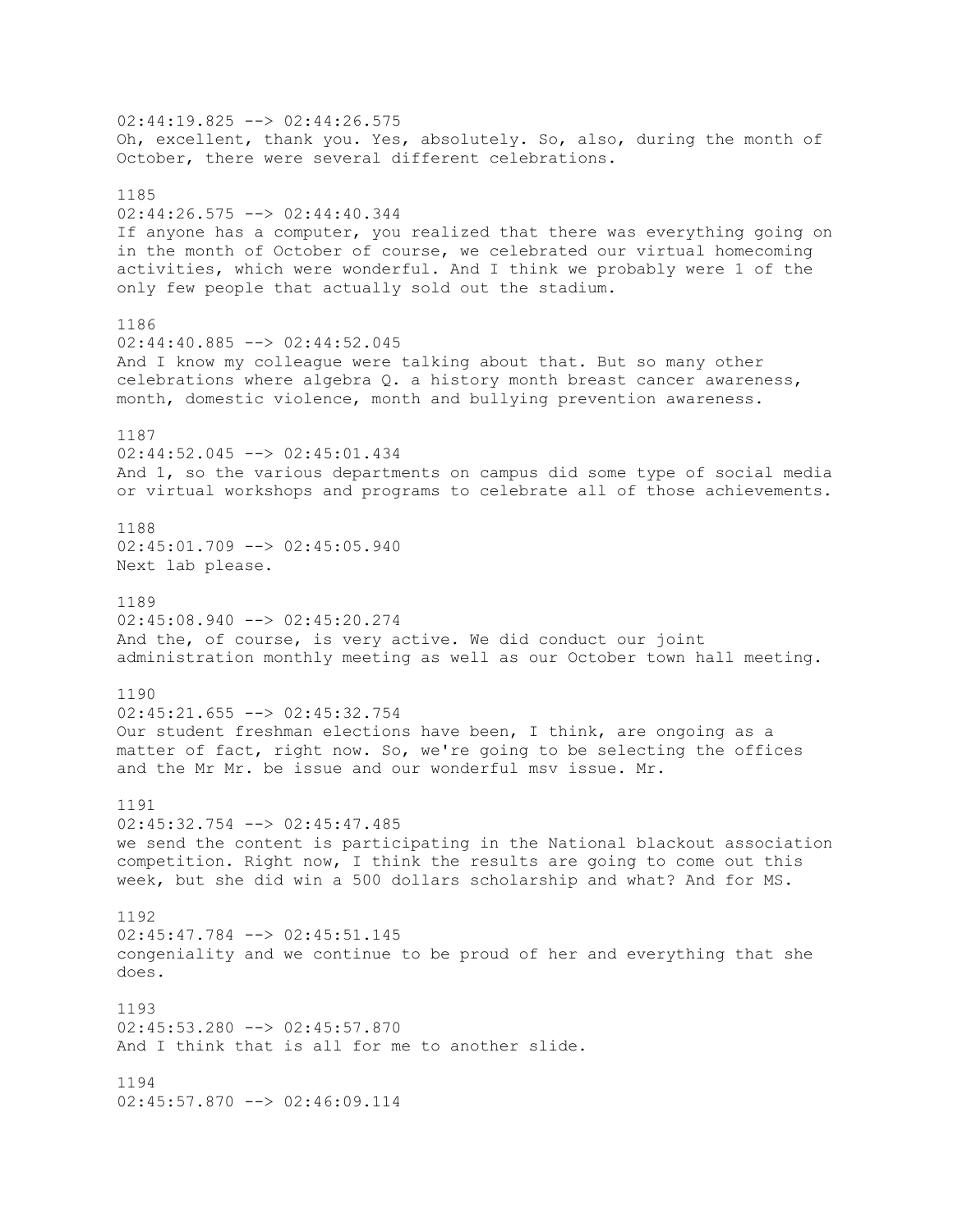I think that's it. Yes, that is yeah. Okay. Yeah I, we did not, we did not mention the hills fellow induction ceremony and many of the visitors were actually a part of that as well. 1195 02:46:09.114 --> 02:46:20.334 So, I, I do want to also acknowledge that we had an outstanding ceremony and great remarks from a visitor. He'll absolutely Thank you for that. I also want. 1196 02:46:21.299 --> 02:46:31.284 Fraudnet to know that my wife and I attended the virtual home Congress. Yes the virtual 5. 1197 02:46:31.284 --> 02:46:40.825 K that was the 1st time I've ever done that and I met some charges that wanted to walk the campus as well because some of them just had to be. Okay. 1198 02:46:40.825 --> 02:46:52.975 But for whole comment, and so I was happy to greet them through mess with Thank you so much for the opportunity present and it's always allow the serve. My alma mater and Virginia State University. Thank you. 1199 02:46:53.004 --> 02:47:05.784 Thank you Madam chair that in our presentations and we'll turn the floor back over to you. Thank you so much. Mr. hill. 1 thing I wanted to mention is the speaker for the. 1200 02:47:06.479 --> 02:47:21.325 Leadership invocation was just outstanding. Oh, I know. I know. She was so good. Um, I enjoyed that so much. 1201  $02:47:21.600$  -->  $02:47:36.415$ So, did you have something to say? I thought, yes yes, there is a group called the jenea state. Our TC, an army alumni group Dr builder and Dr Paul. 1202 02:47:36.750 --> 02:47:40.590 Uh, have attended a couple of the meetings. 1203  $02:47:40.590$  -->  $02:47:44.969$ Uh, I offer this up without the power to consider. 1204 02:47:44.969 --> 02:47:52.649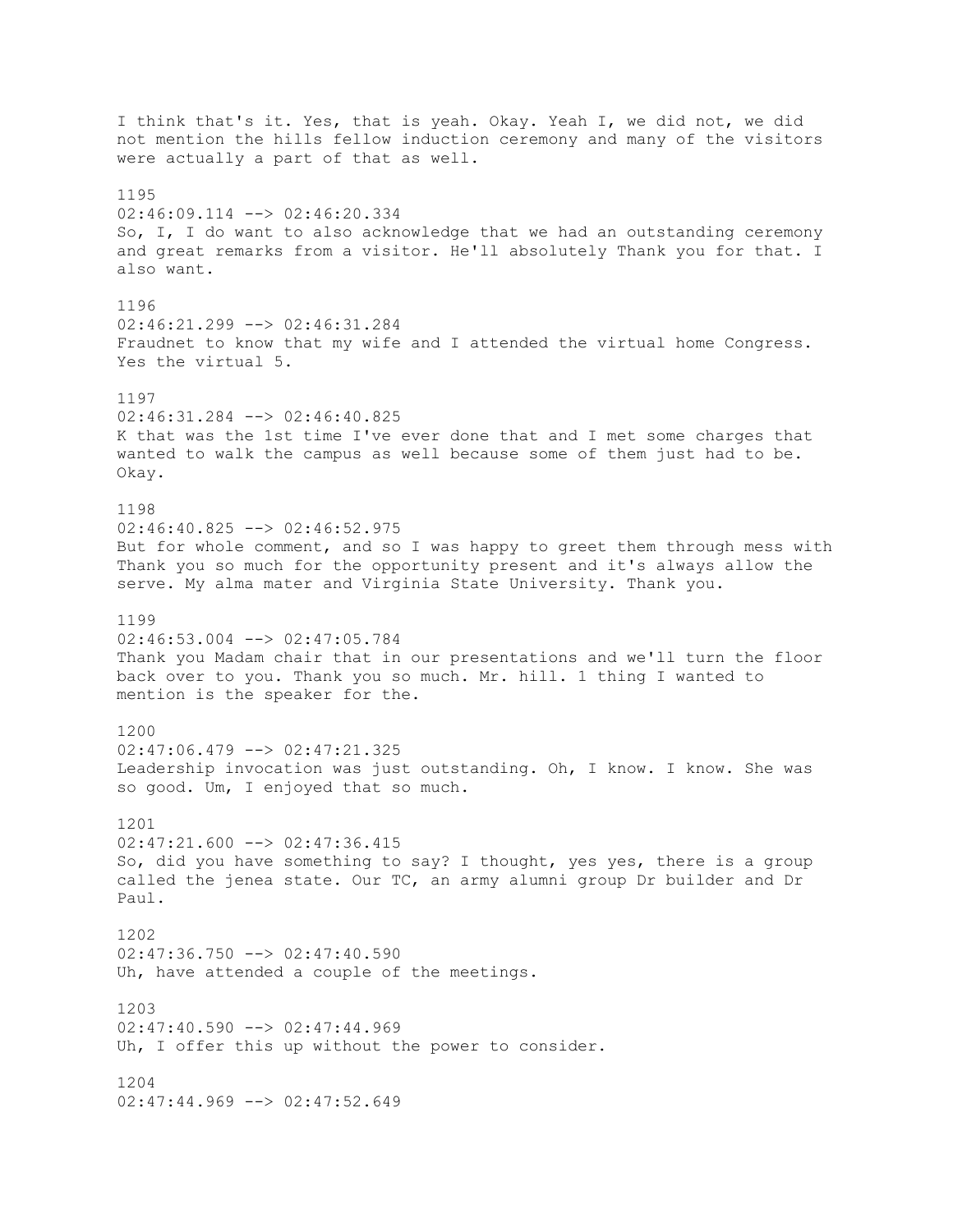Perhaps, the, the project's success initiative people, or at least a representative. 1205 02:47:52.649 --> 02:47:59.549 Should maybe participate in the next meeting primarily because the group wants to assist. 1206 02:47:59.549 --> 02:48:08.760 With recruitment and engagement activities to assist what's going on on campus. We're about 250. 1207  $02:48:08.760$  -->  $02:48:15.540$ Uh, people involved, like, 99% of Virginia state graduates, and they range from 4 star General's. 1208 02:48:15.540 --> 02:48:23.370 To, uh, doctors and nurses and financial people, lawyers, et cetera. These are all beginning of state alarms. 1209 02:48:23.370 --> 02:48:35.670 And they're saying we want to help, so I'm just looking for a way to plug in with, uh, at the appropriate pace. So we can talk about it at a different time. But I just wanted to flag that. 1210 02:48:38.430 --> 02:48:44.159 I see and nodding heads I would say it is so noted and and more. 1211 02:48:44.159 --> 02:48:52.799 Yes. Okay. Well, um, I will ask Dr red is there I was trying to say something that they're doing is trying to. 1212 02:48:52.799 --> 02:48:56.370 I'm sorry I'm sorry. 1213 02:48:56.370 --> 02:49:06.360 We can't hear you. 1214 02:49:06.360 --> 02:49:11.334 Yes, okay, sorry about that. I was trying to get in and couldn't get in. 1215 02:49:11.334 --> 02:49:22.795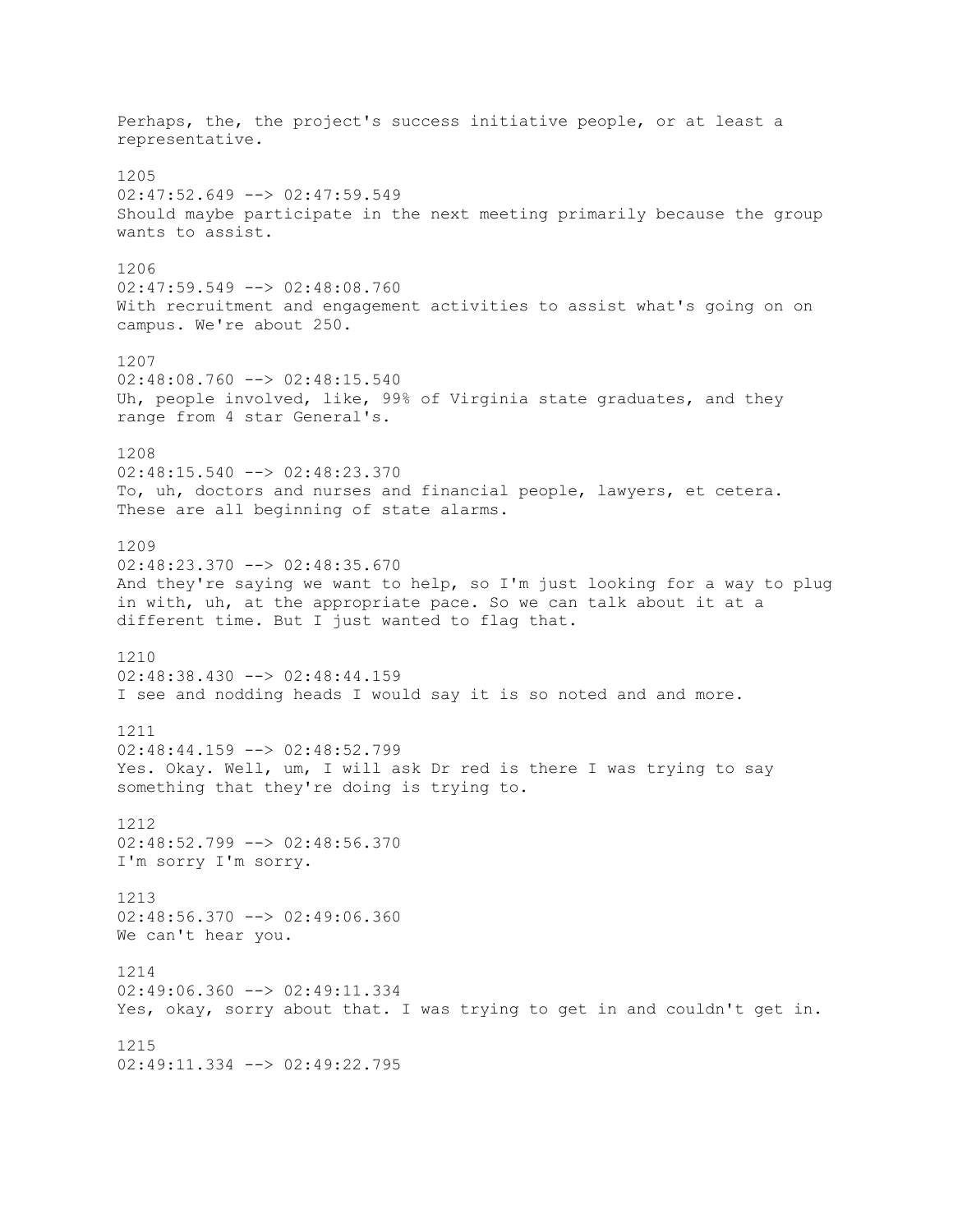I wanted to I wanted to thank thank my staff for the work that they've done and I also wanted to part of me is very pleased that this really felt like a normal meeting, 1216 02:49:24.204 --> 02:49:27.475 but I don't want to kind of forgotten that in terms of the staff. 1217 02:49:28.045 --> 02:49:42.325 The faculty, the students are all doing all of this in the middle of a pandemic and we are too. And it's good that I think we've gotten to a place where we can conduct a meeting and not really think about that every minute. But I think it is truly incredible. 1218 02:49:42.805 --> 02:49:51.295 The level of sacrifice work and dedication, particularly the faculty and staff and students have done even to get to this part of the semester. 1219 02:49:51.295 --> 02:49:58.315 And so I just wanted to acknowledge that, because I think we're all tired of acknowledging and I wanted to make sure that we did. 1220  $02:49:59.549$  -->  $02:50:09.569$ Thank you very much. We appreciate all the efforts and you're right, and we get better at each 1 of these meetings. 1221  $02:50:09.569$  -->  $02:50:17.815$ It becomes a little more seamless I did on the agenda. We had something a report from Mr. 1222 02:50:17.815 --> 02:50:27.204 Harris, but as you can imagine with the campus, not open, not anything to really report on public safety. So. 1223 02:50:28.469 --> 02:50:38.729 We don't Mr Harris correct me if I'm wrong about that, but we will not be having a presentation from you at this meeting. Correct? 1224 02:50:38.729 --> 02:50:49.975 Um, that is correct, but I will share some information briefly on the technology stipend that we awarded statements to 2695 students. 1225 02:50:49.975 --> 02:51:03.444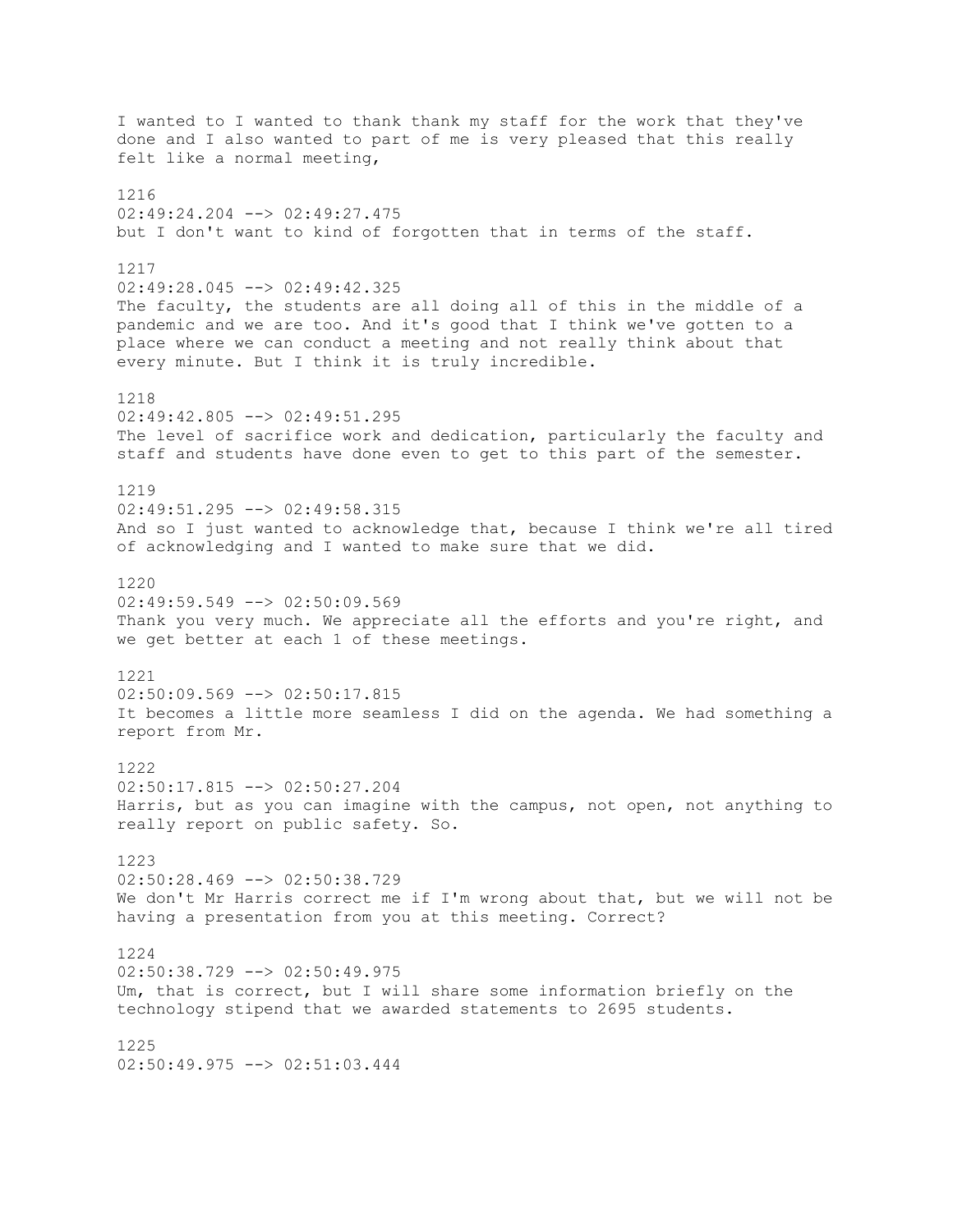Average Ward was 480 dollars and total for the program. What we spent 1.2M dollars and students were permitted to by technology items, including laptops, tablets, printers. 1226 02:51:10.500 --> 02:51:19.379 Monitors headphones and other computer peripherals to basically help their their experience while they're taking their courses remotely. 1227 02:51:19.379 --> 02:51:29.790 And so, with that, I know that belongs in tomorrow's report, but I figured that you'd probably want to hear how successful the program was. 1228  $02:51:29.790$  -->  $02:51:43.829$ And then remarks, thank you. Mr. Harrison? Yes. That's awesome. That's a wonderful and very necessary initiative in these times. Thank you. Okay. 1229 02:51:43.829 --> 02:51:47.129 If there's nothing else. 1230 02:51:47.129 --> 02:51:52.649 Doctor Rad? Yes, ma'am. 1231 02:51:52.649 --> 02:51:55.709 Nothing as I know there's nothing else. 1232 02:51:55.709 --> 02:51:59.040 Then I would entertain a motion to adjourn. 1233 02:51:59.040 --> 02:52:04.770 So, Mo, Madam chair from Mr hill sent me or do we have a 2nd. 1234 02:52:04.770 --> 02:52:10.950 second second from greg world . 1235  $02:52:10.950$  -->  $02:52:14.309$ Oh, thank you, sir. Okay. 1236  $02:52:14.309$  -->  $02:52:23.579$ All right, we will, this will be back together shortly for institutional advancement. Otherwise I'll see all tomorrow morning and thank you very much.

1237